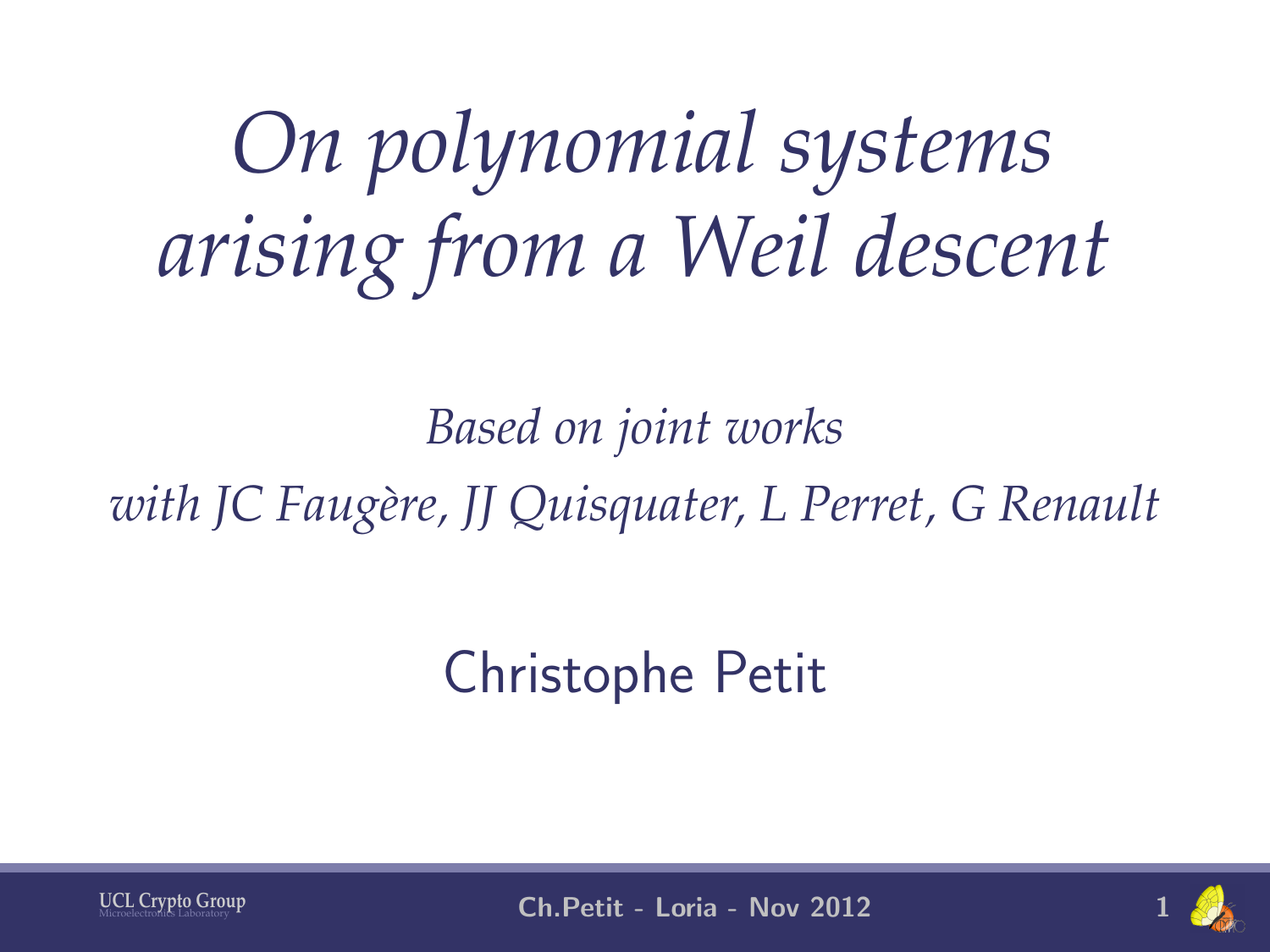*Algebraic cryptanalysis*

 $\triangleright$  Reduce some cryptanalytic problems to the resolution of some systems of multivariate polynomial equations



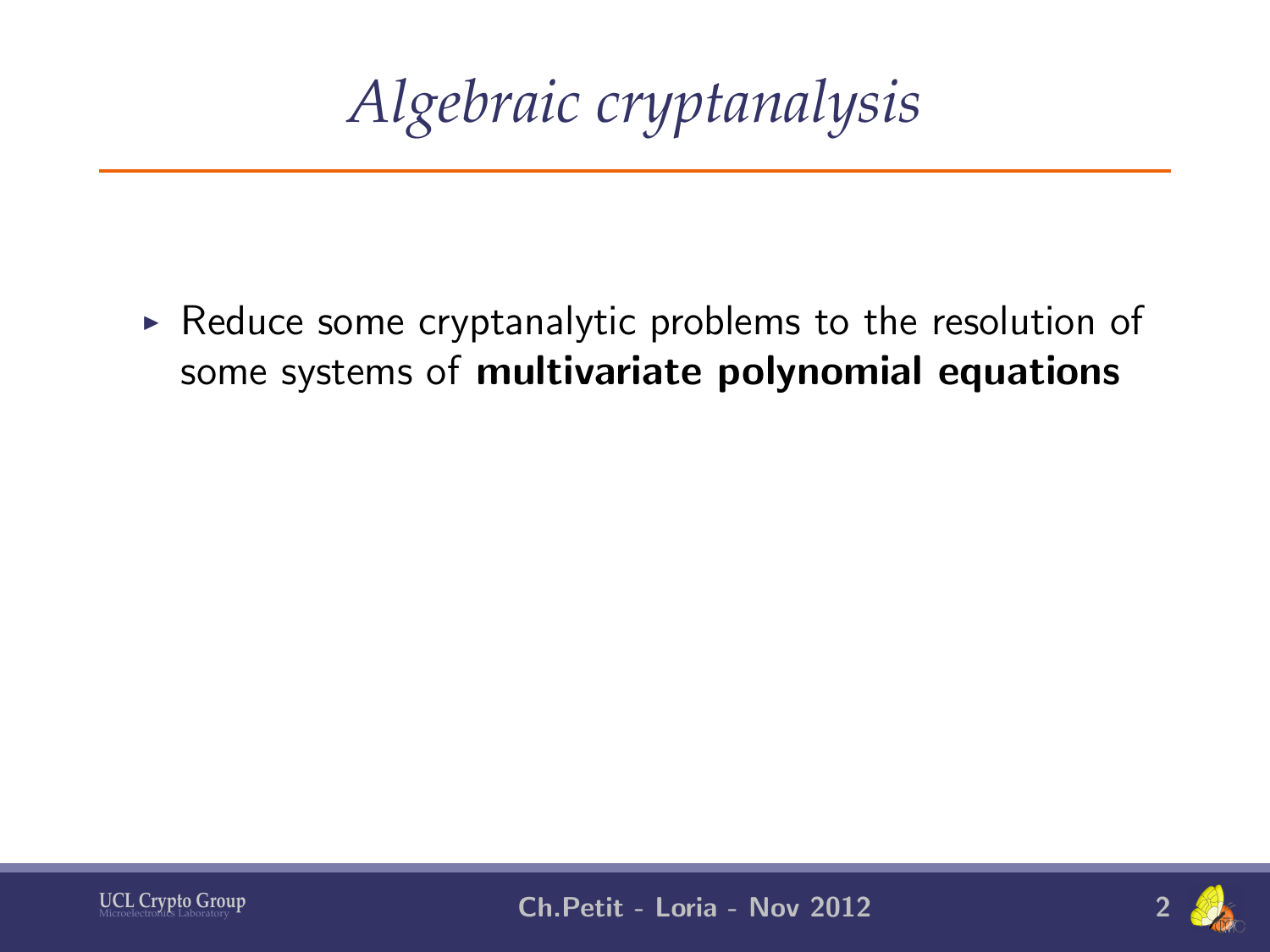- $\triangleright$  Reduce some cryptanalytic problems to the resolution of some systems of multivariate polynomial equations
- $\triangleright$  Systems usually solved with **Gröbner basis algorithms**



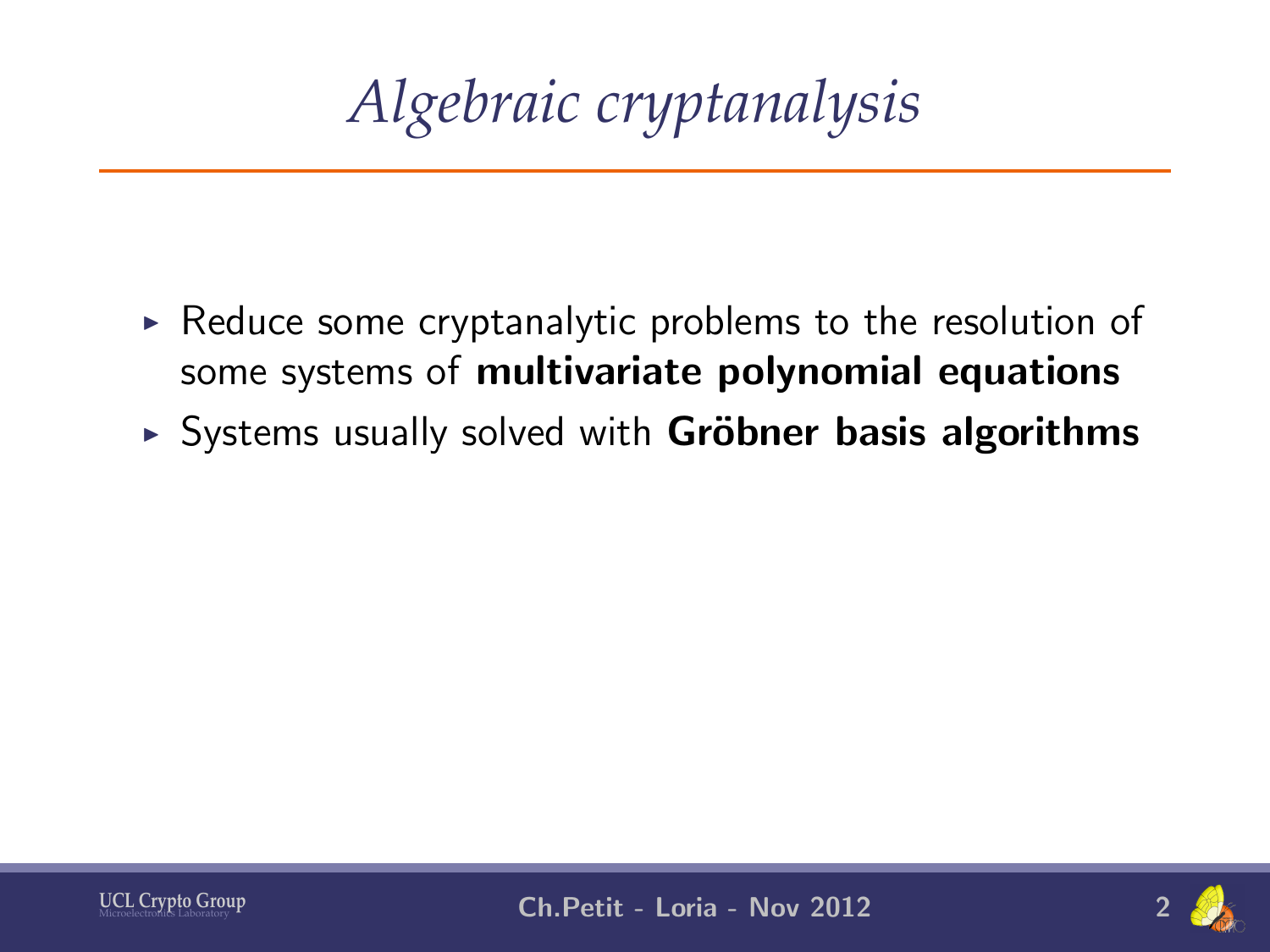- $\triangleright$  Reduce some cryptanalytic problems to the resolution of some systems of multivariate polynomial equations
- $\triangleright$  Systems usually solved with **Gröbner basis algorithms**
- $\blacktriangleright$  Success stories :
	- $\triangleright$  HFE and variants
	- $\blacktriangleright$  Isomorphism of polynomials
	- $\triangleright$  MacEliece variants
	- $\blacktriangleright$  Algebraic side-channel attacks



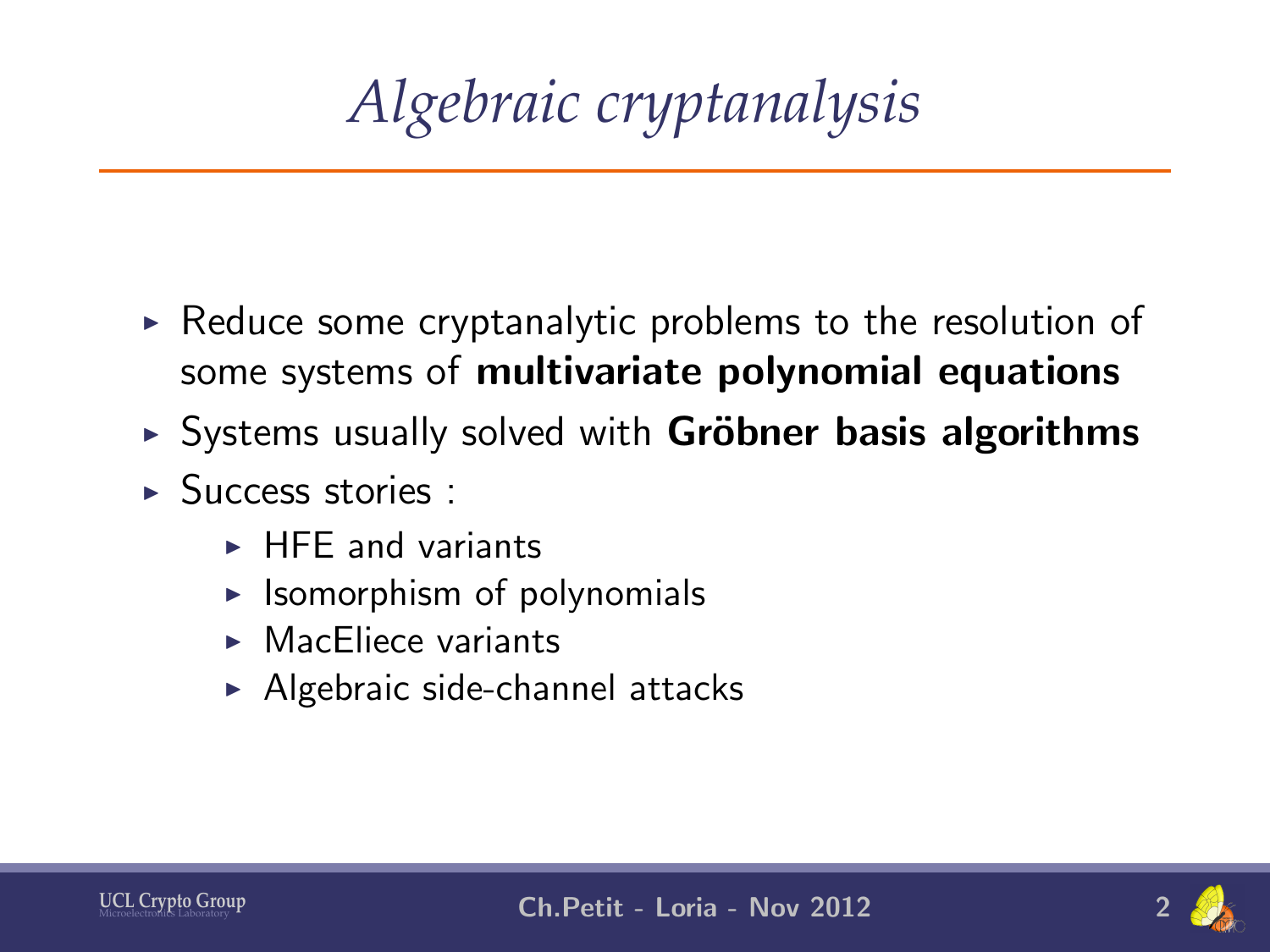*Structured systems*

- $\triangleright$  Generic systems are hard to solve, but "cryptanalysis" systems are far from generic
- $\triangleright$  The special structure of these systems helps their resolution
- $\triangleright$  Sometimes, dedicated algorithms can be built



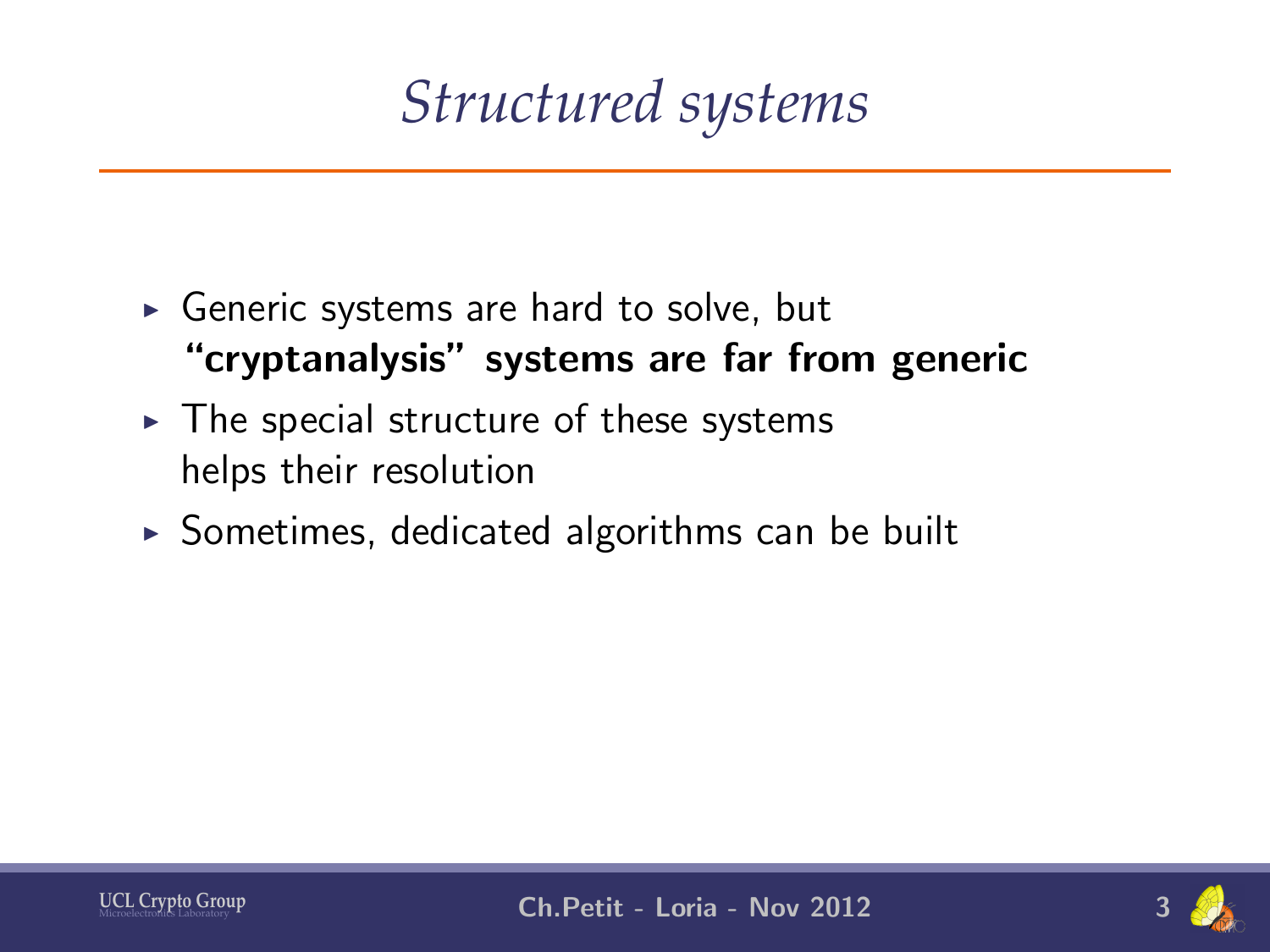*Structured systems*

- $\triangleright$  Generic systems are hard to solve, but "cryptanalysis" systems are far from generic
- $\triangleright$  The special structure of these systems helps their resolution
- $\triangleright$  Sometimes, dedicated algorithms can be built
- $\triangleright$  This talk : a class of polynomial systems, their analysis, and some cryptographic applications (including ECDLP)



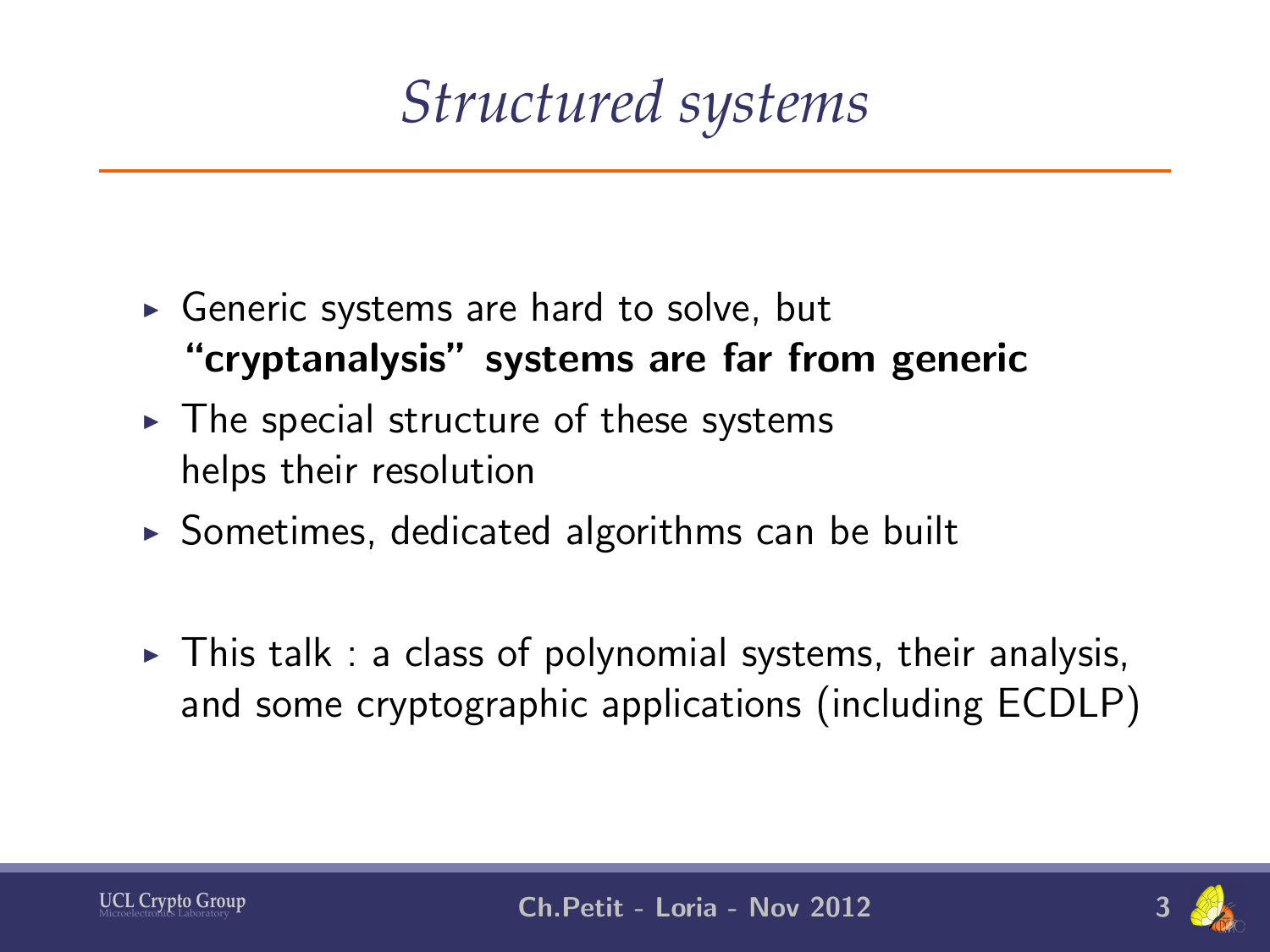

[Polynomial systems arising from a Weil descent](#page-35-0)

[Application to ECDLP](#page-73-0)

[Further applications](#page-118-0)



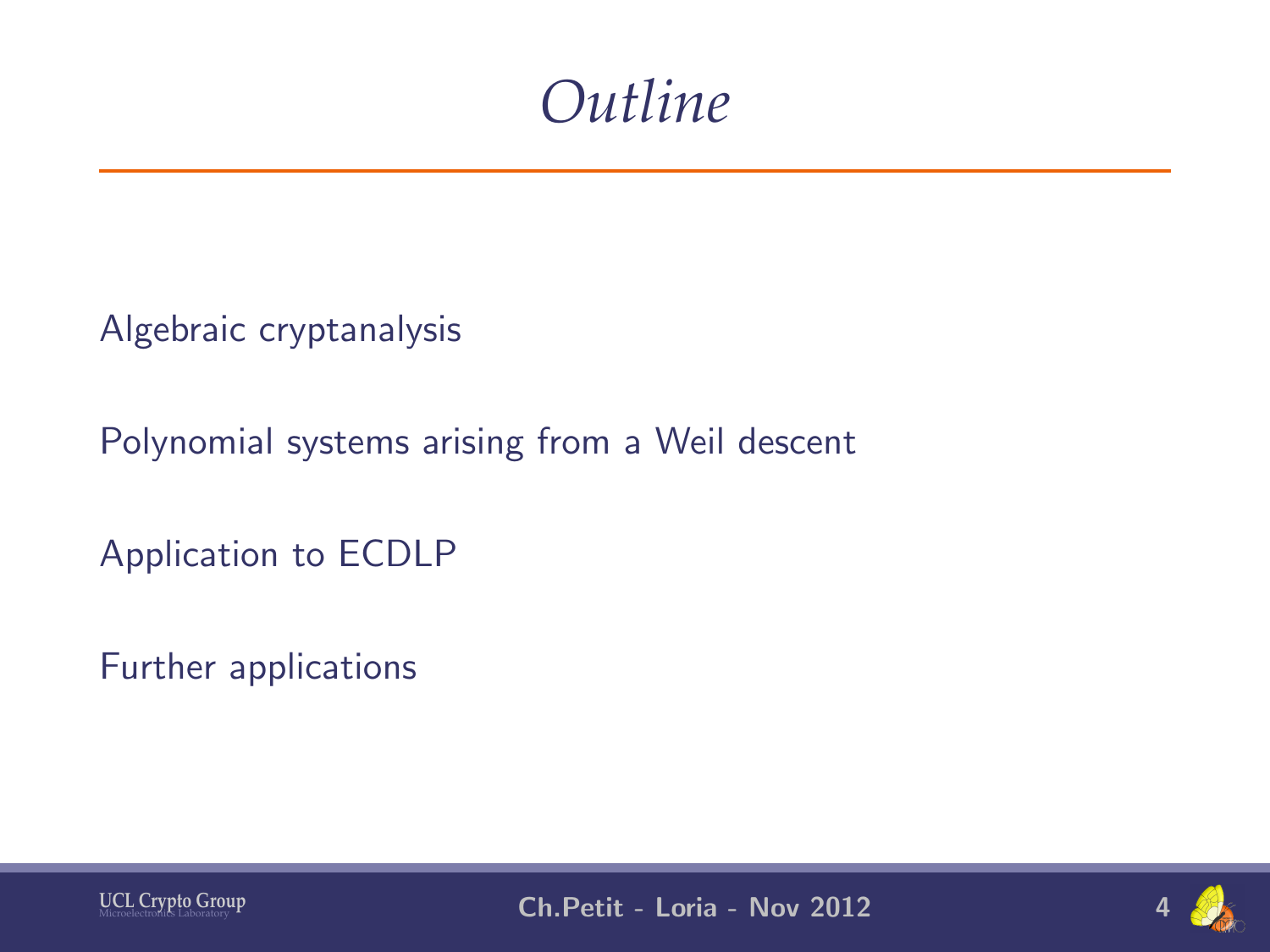### *Outline*

[Algebraic cryptanalysis](#page-7-0)

[Polynomial systems arising from a Weil descent](#page-35-0)

[Application to ECDLP](#page-73-0)

[Further applications](#page-118-0)



<span id="page-7-0"></span>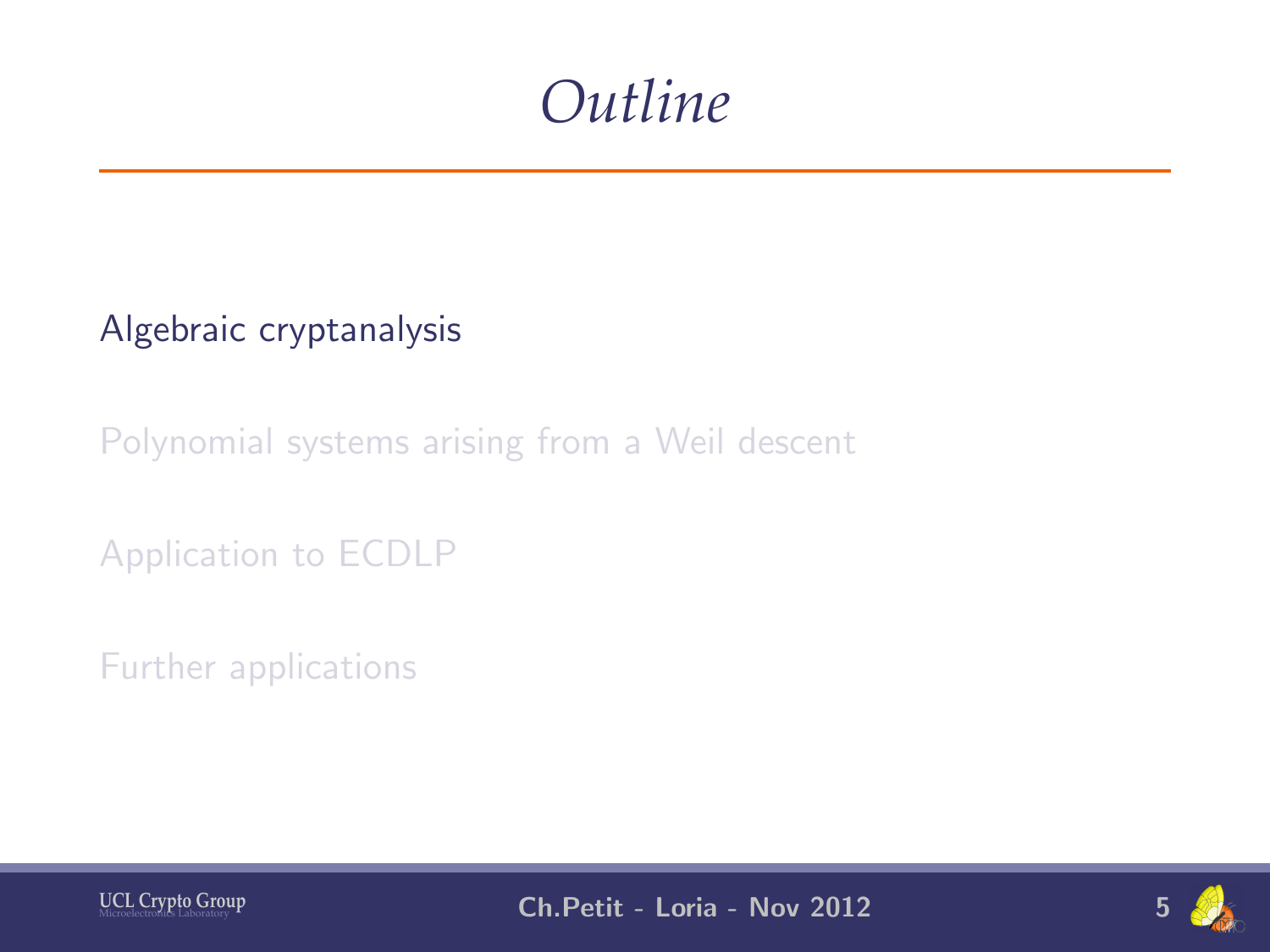*Polynomial systems*

Eet K be a field and  $R := K[x_1, \ldots, x_n]$ . Let  $f_1, \ldots, f_m \in R$ . **Solve** 

$$
\begin{cases} f_1(x_1,\ldots,x_n) = 0 \\ \ldots \\ f_m(x_1,\ldots,x_n) = 0 \end{cases}
$$



$$
6\frac{1}{2}
$$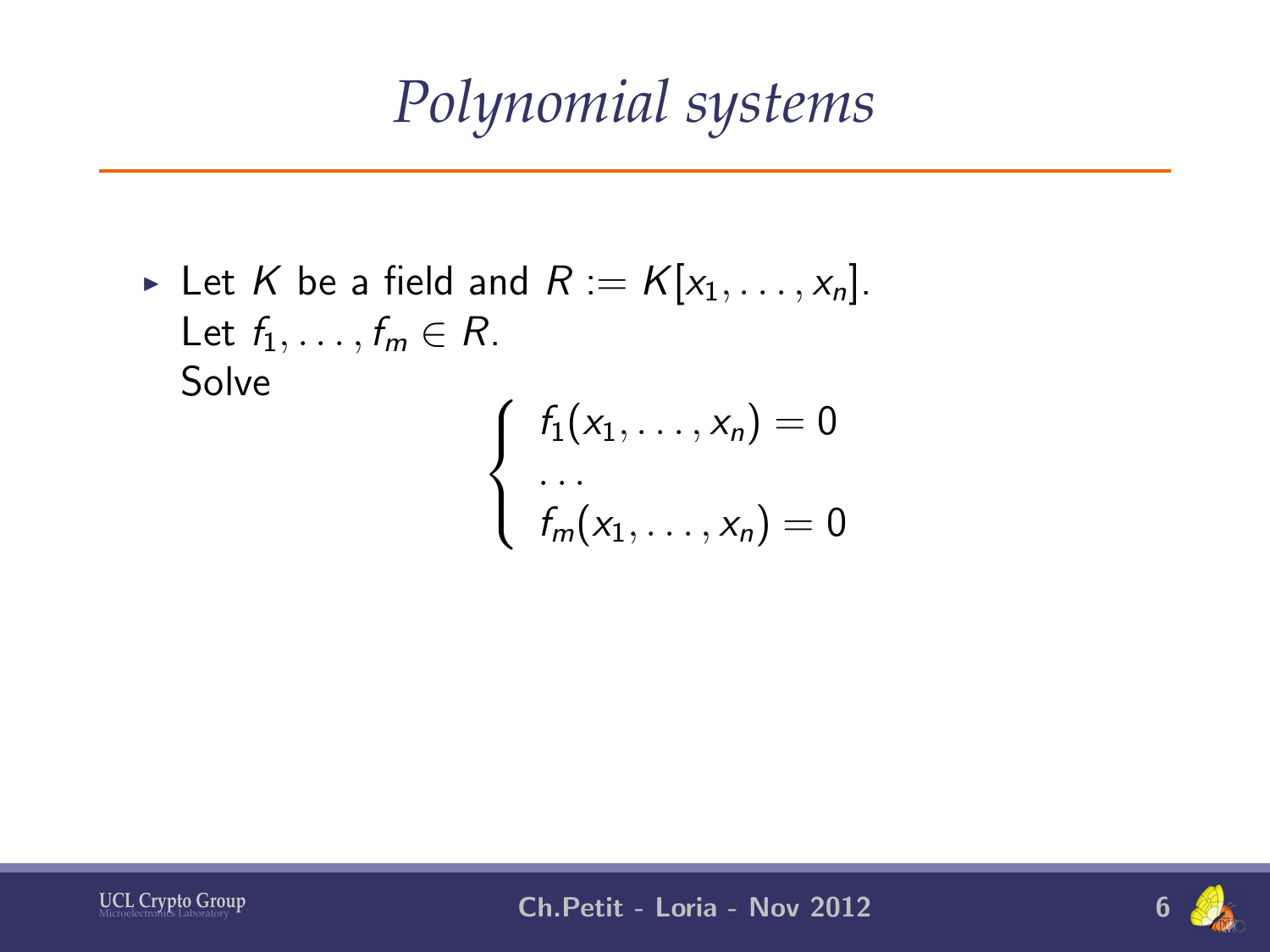## *Polynomial systems*

Elet K be a field and  $R := K[x_1, \ldots, x_n]$ . Let  $f_1, \ldots, f_m \in R$ . Solve

$$
\begin{cases}\nf_1(x_1,\ldots,x_n)=0\\ \ldots\\ \nf_m(x_1,\ldots,x_n)=0\end{cases}
$$

 $\triangleright$  Linear systems can be solved by triangulation with Gaussian elimination. What about polynomial systems ?



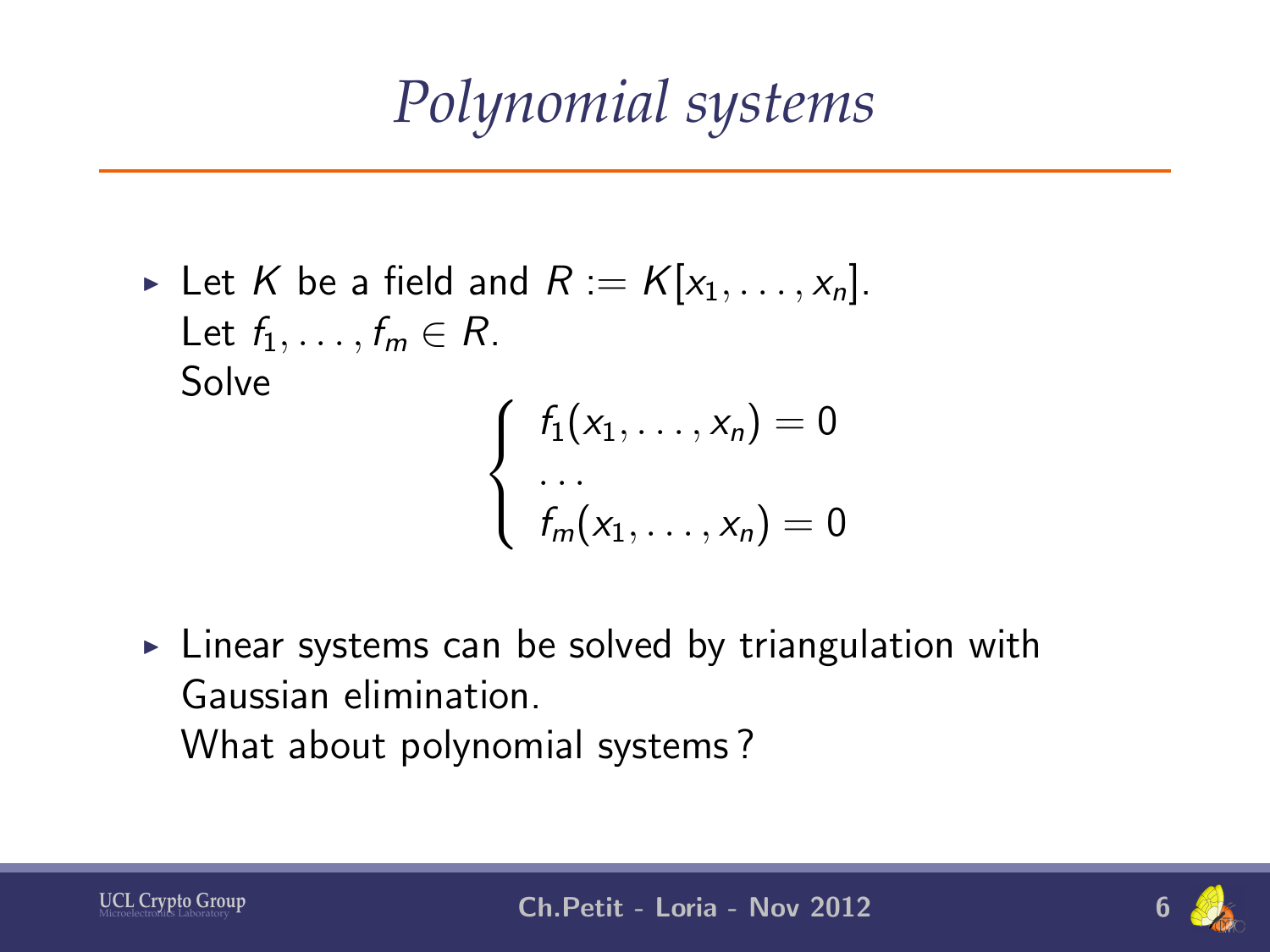$\triangleright$  Construct all products

$$
g_{i,j}=t_jf_i
$$

where  $t_j$  is a *monomial* and  $\deg(g_{i,j}) \leq d$ 



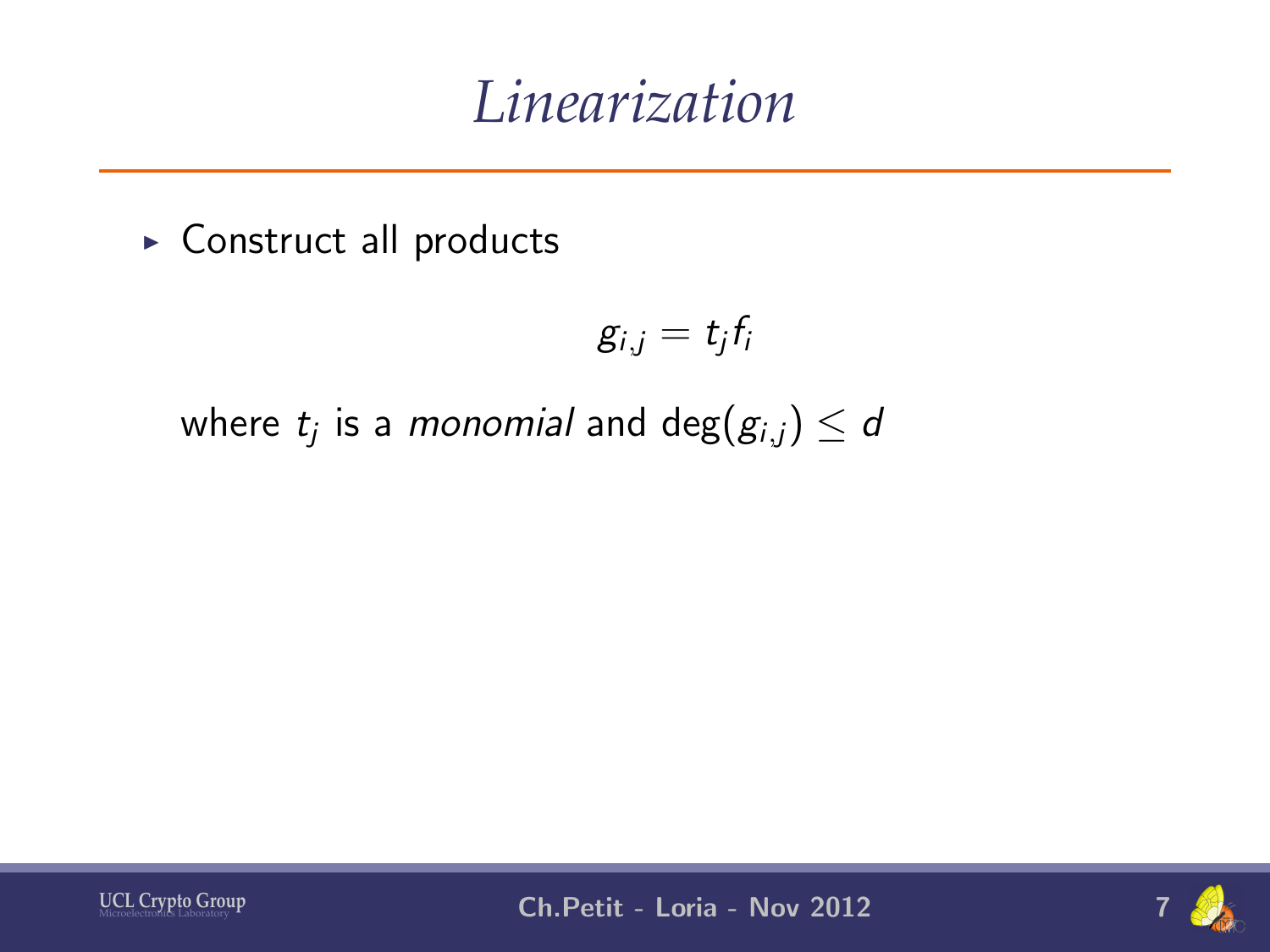$\triangleright$  Construct all products

$$
g_{i,j}=t_jf_i
$$

where  $t_j$  is a *monomial* and  $\deg(g_{i,j}) \leq d$ 

 $\triangleright$  Decompose each product in monomial terms

$$
g_{i,j}=\sum_k c_{i,j}^k m_k
$$



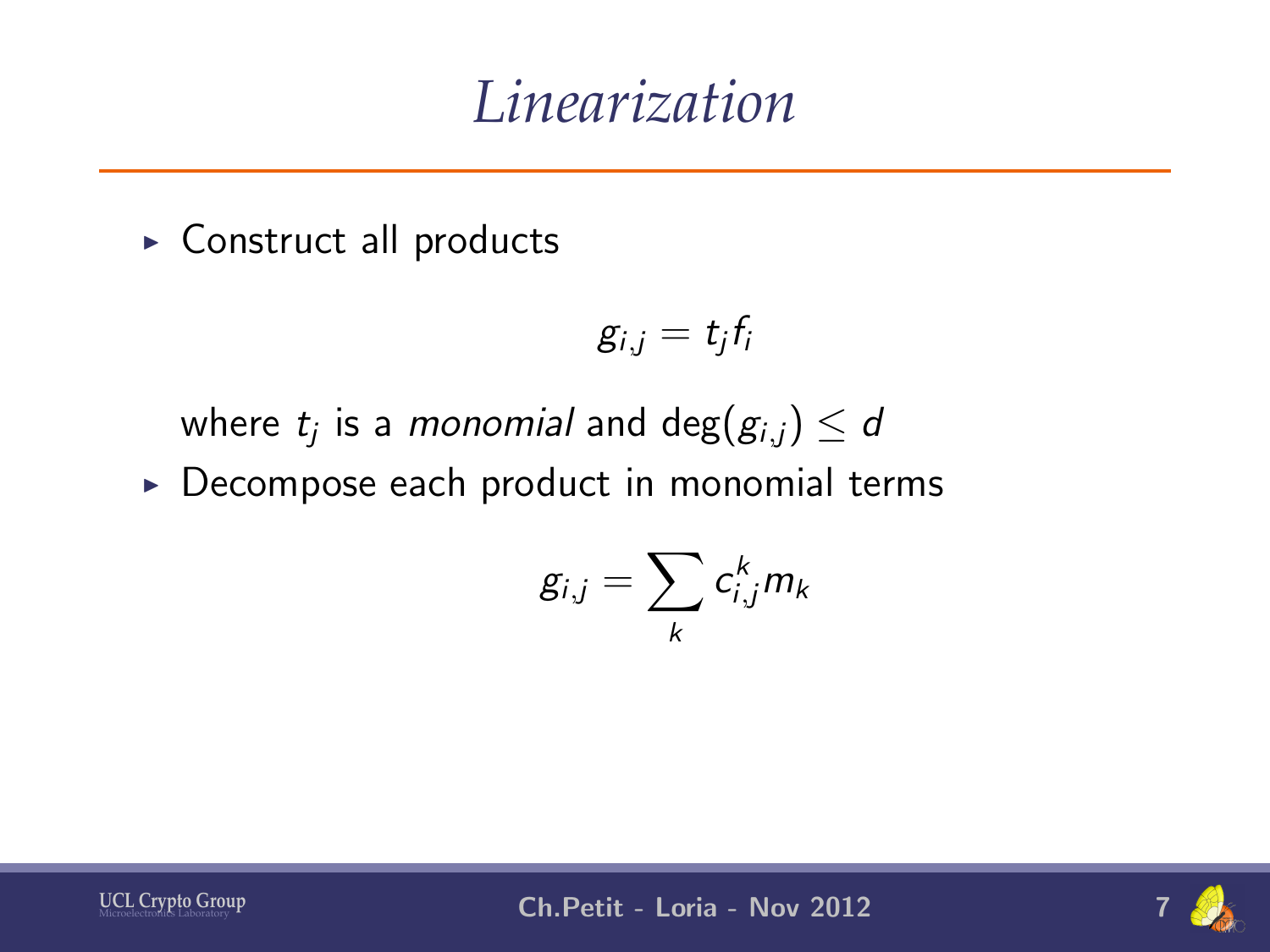$\triangleright$  Construct all products

$$
g_{i,j}=t_jf_i
$$

where  $t_j$  is a *monomial* and  $\deg(g_{i,j}) \leq d$ 

 $\triangleright$  Decompose each product in monomial terms

$$
g_{i,j}=\sum_k c_{i,j}^k m_k
$$

 $\triangleright$  Write all coefficients in a **Macaulay matrix**  $\mathcal{M}_d$ , each row corresponding to one polynomial  $g_{i,j}$  and each column corresponding to one monomial term  $m_k$ 



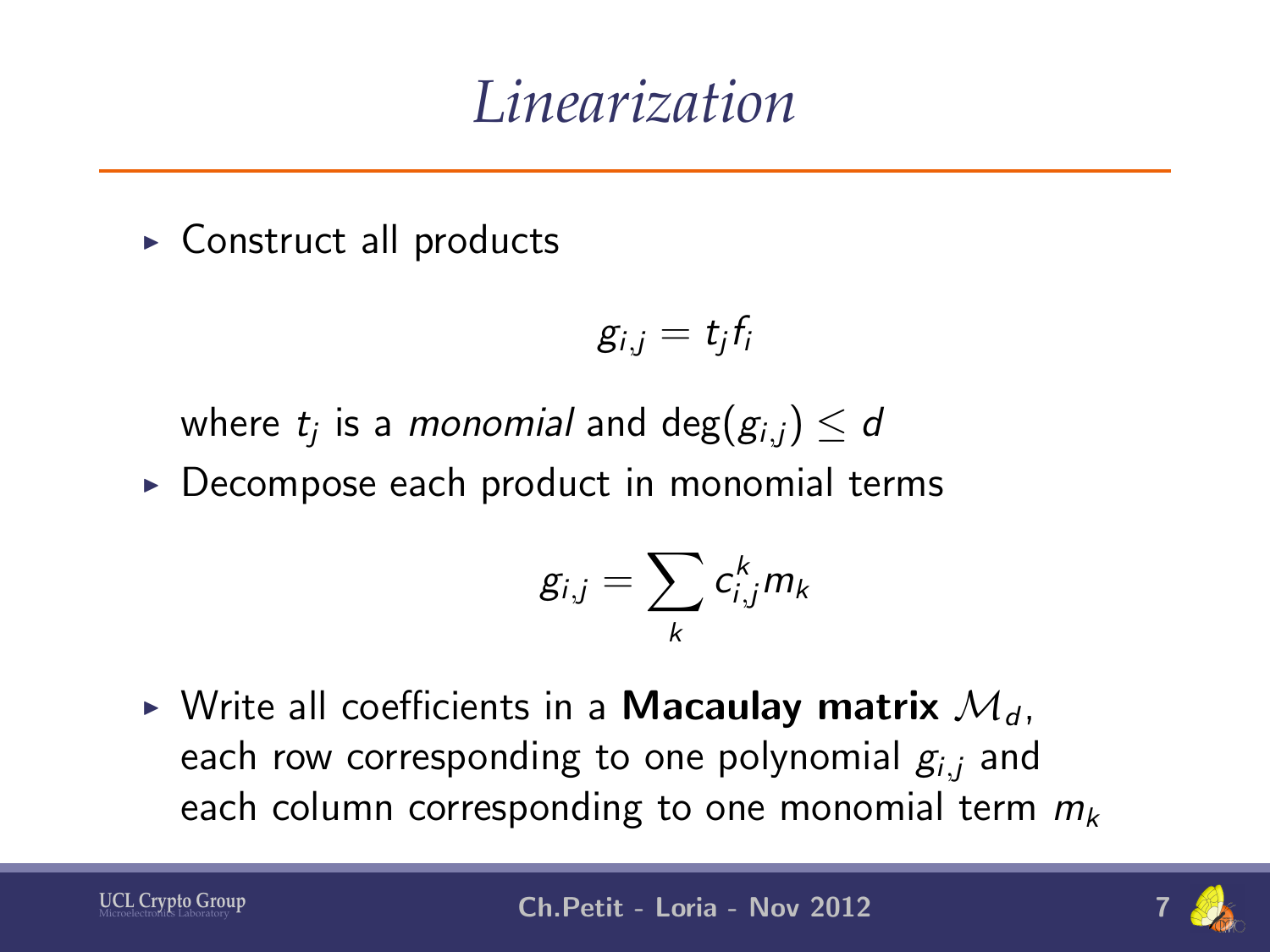If d large enough, some linear combinations of the rows lead to new polynomials with lower degrees



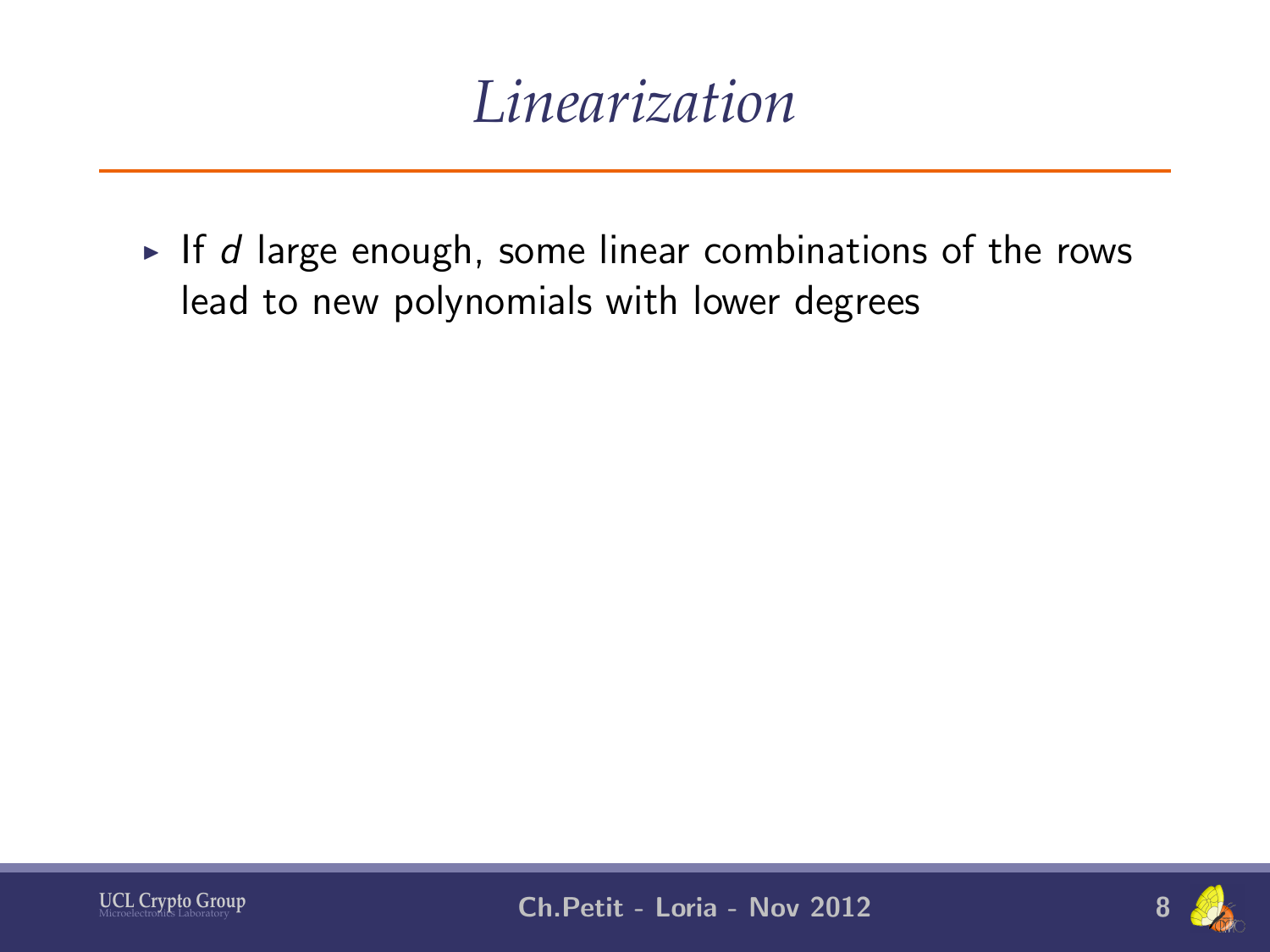- If d large enough, some linear combinations of the rows lead to new polynomials with lower degrees
- If d large enough, linear algebra on  $\mathcal{M}_d$  provides a new "triangular" system of equations

$$
\begin{cases}\n g_1(x_1, \ldots, x_{n-1}, x_n) = 0 \\
 \ldots \\
 g_{m'-1}(x_{n-1}, x_n) = 0 \\
 g_{m'}(x_n) = 0\n\end{cases}
$$



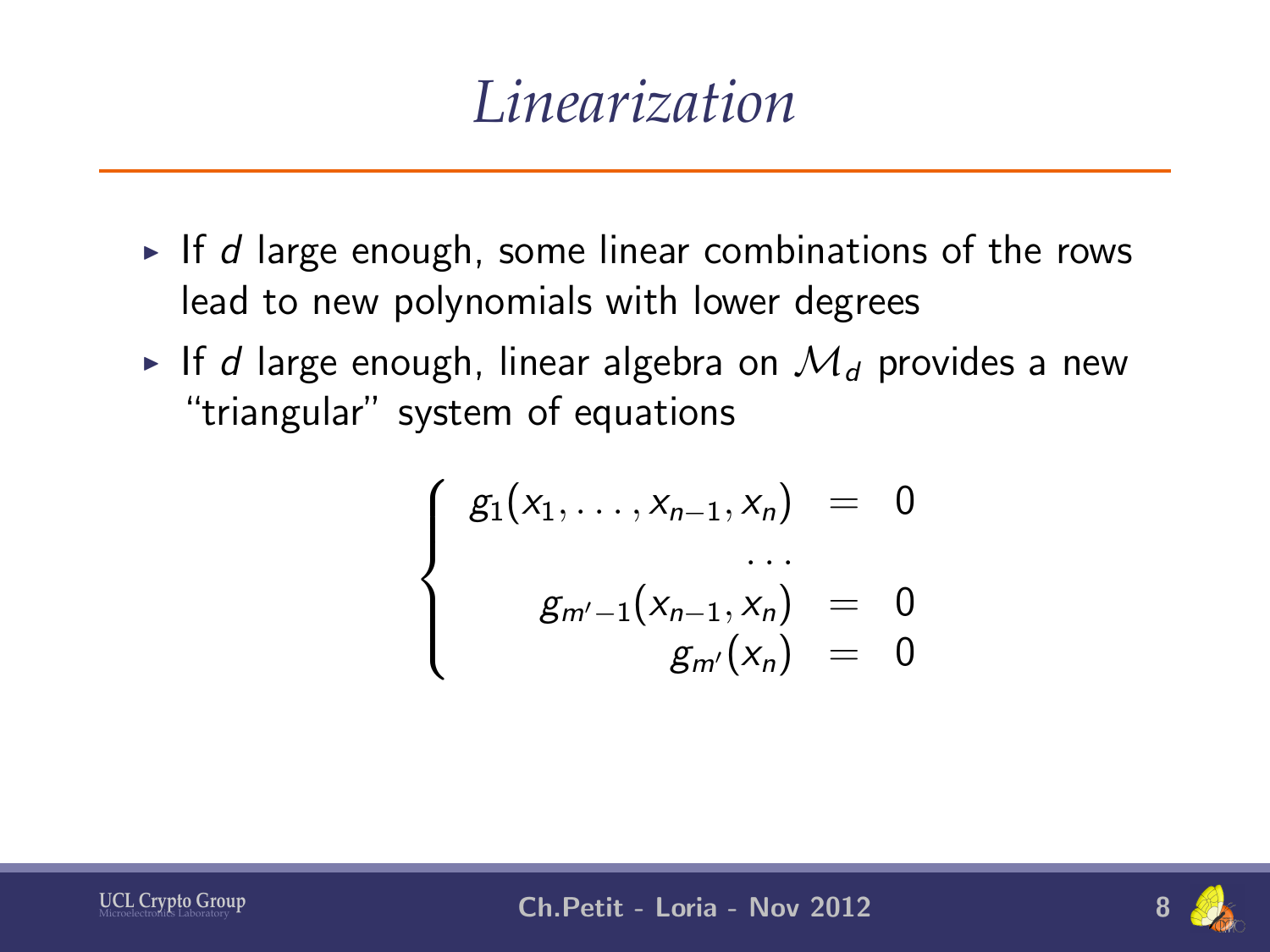- If d large enough, some linear combinations of the rows lead to new polynomials with lower degrees
- If d large enough, linear algebra on  $\mathcal{M}_d$  provides a new "triangular" system of equations

$$
\begin{cases}\n g_1(x_1, \ldots, x_{n-1}, x_n) = 0 \\
 \ldots \\
 g_{m'-1}(x_{n-1}, x_n) = 0 \\
 g_{m'}(x_n) = 0\n\end{cases}
$$

► The new system is in fact a Gröbner basis for the lexicographic ordering

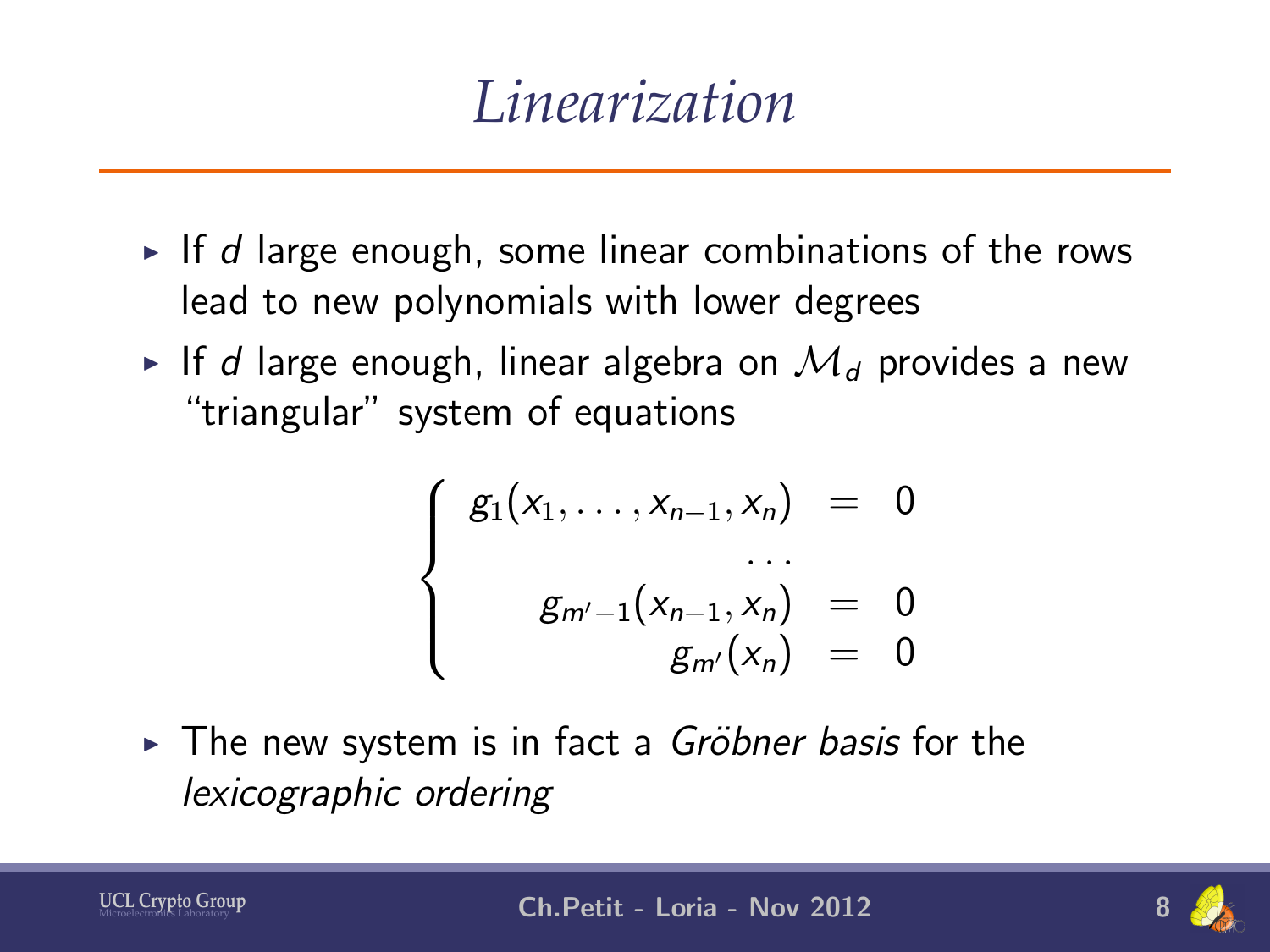## *Gr¨obner bases*

- Given an ideal  $I(f_1, \ldots, f_m)$  and a monomial ordering  $>$ , a Gröbner basis (GB) for this ordering is a basis  $\{f'_1, \ldots, f'_{\ell'}\}$  such that for any  $f \in I(f_1, \ldots f_{\ell}),$ there exists  $i \in \{1, \ldots, \ell'\}$  such that  $\mathrm{LT}(f'_i)|\mathrm{LT}(f)$  $(LT =$  leading term for the ordering)
- Any  $f \in I$  can be (uniquely) reduced by the GB

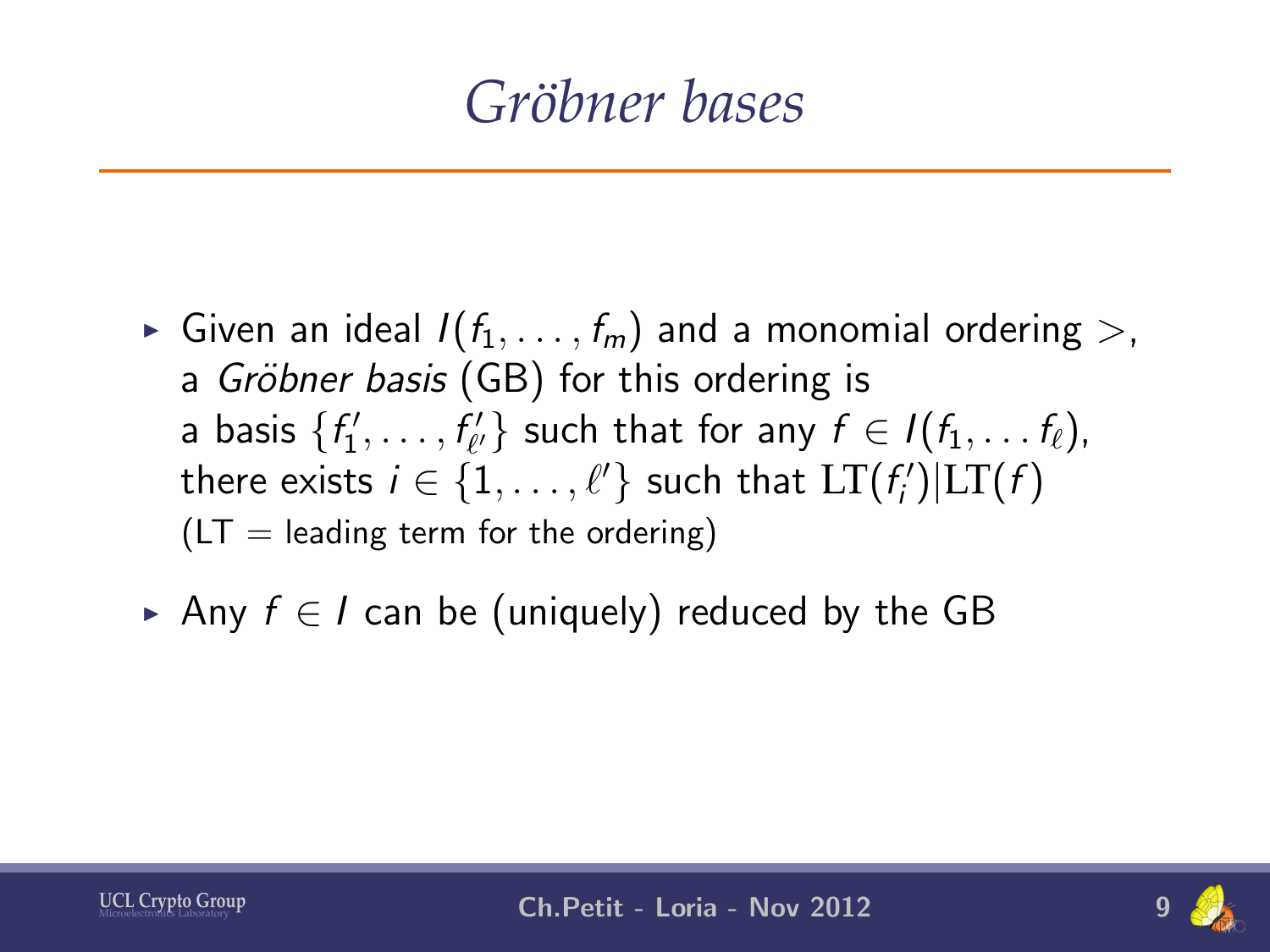## *Gr¨obner bases*

- Given an ideal  $I(f_1, \ldots, f_m)$  and a monomial ordering  $>$ , a Gröbner basis (GB) for this ordering is a basis  $\{f'_1, \ldots, f'_{\ell'}\}$  such that for any  $f \in I(f_1, \ldots f_{\ell}),$ there exists  $i \in \{1, \ldots, \ell'\}$  such that  $\mathrm{LT}(f'_i)|\mathrm{LT}(f)$  $(LT =$  leading term for the ordering)
- Any  $f \in I$  can be (uniquely) reduced by the GB
- ► Ideal membership ( $f \in I$ ?) trivial given GB



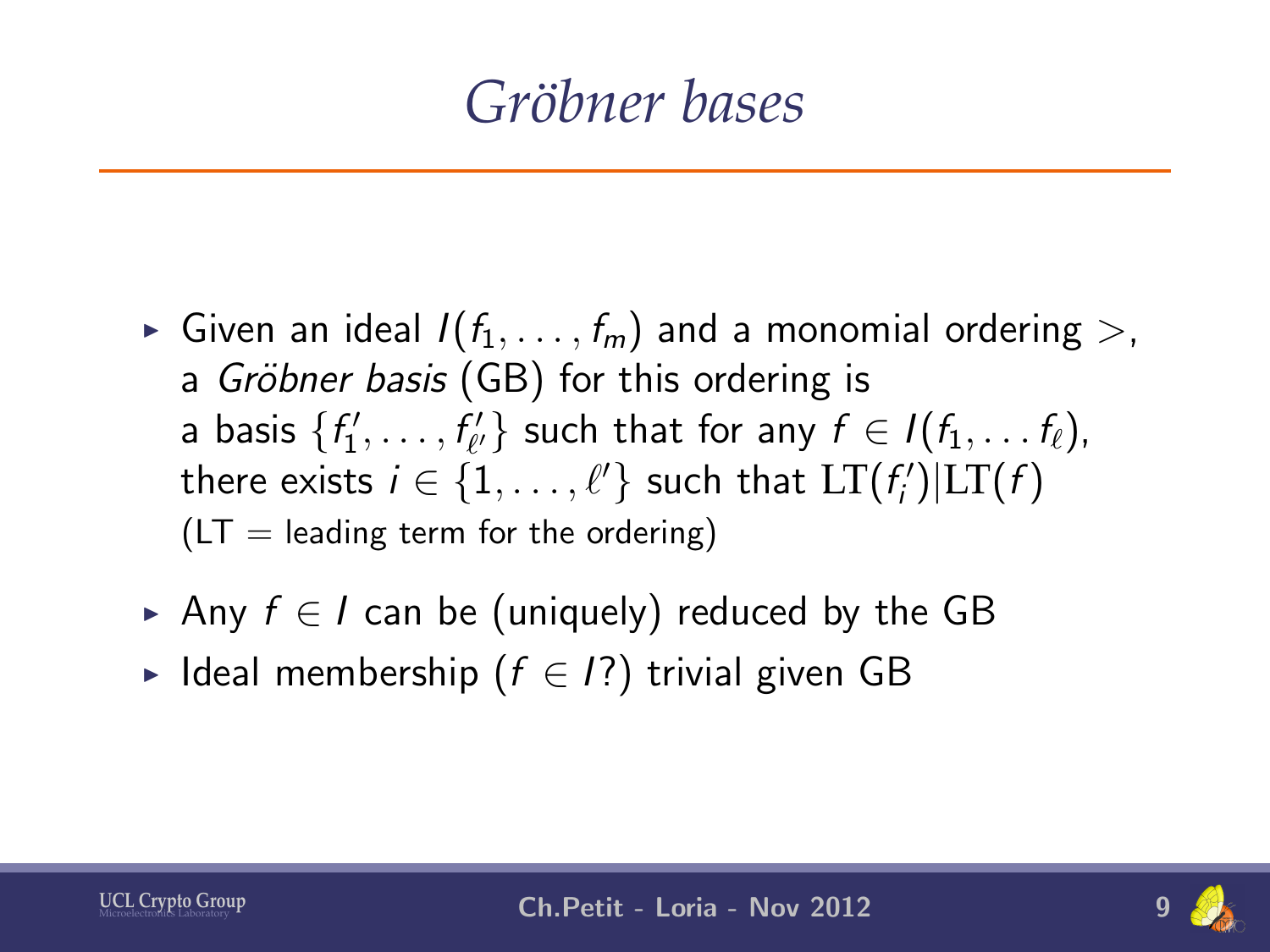## *Gr¨obner basis algorithms*

- First algorithm by Buchberger [B65]
- $\triangleright$  Connection with linear algebra by Lazard [L83]



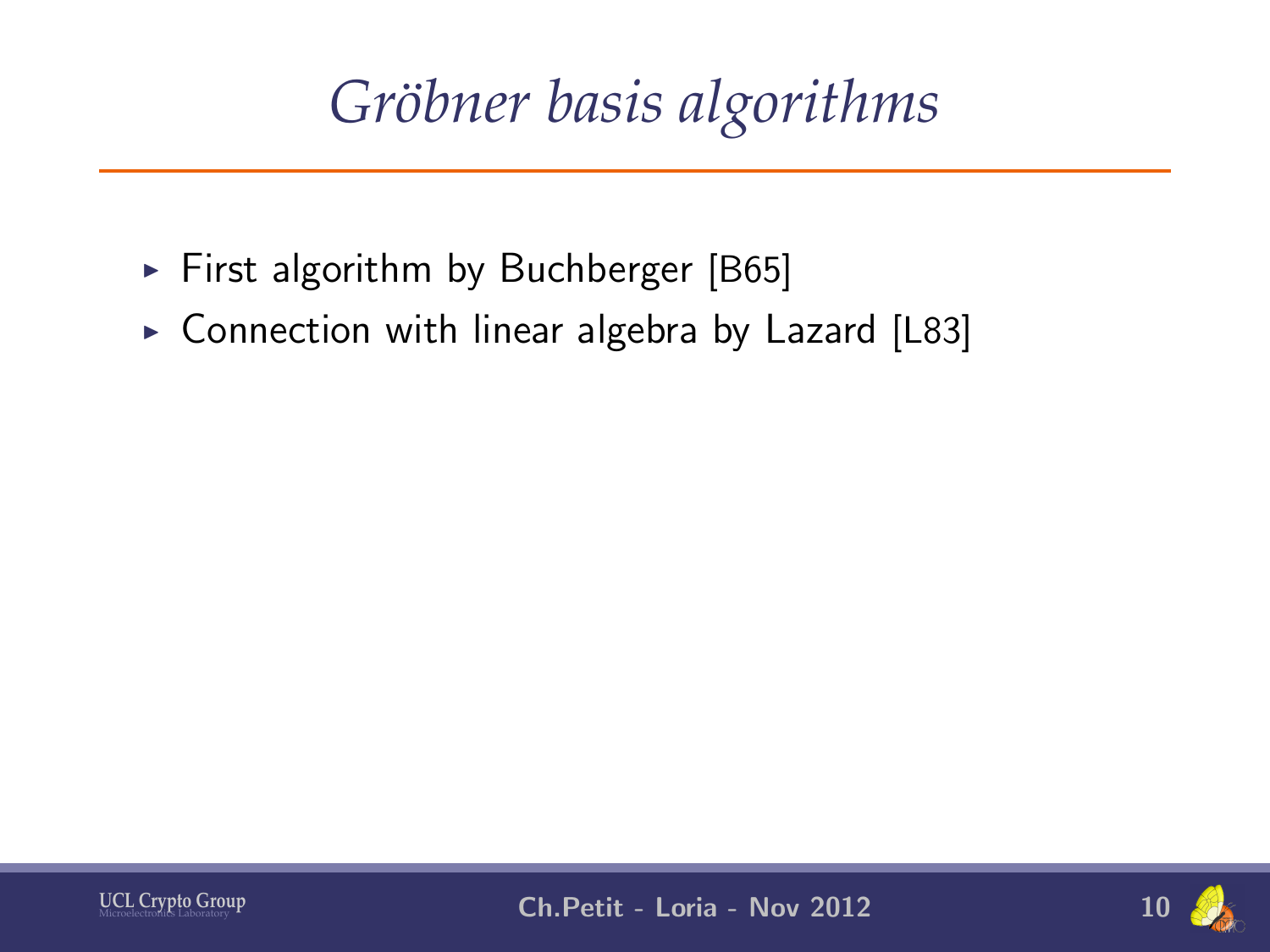## *Gr¨obner basis algorithms*

- $\triangleright$  First algorithm by Buchberger [B65]
- $\triangleright$  Connection with linear algebra by Lazard [L83]
- Best algorithms today are Faugère's F4 and F5 [F99,F02]
- $\blacktriangleright$  In F4 and F5, Macaulay matrices of increasing size are successively computed and linearly dependent rows are removed with linear algebra until a Gröbner basis is found

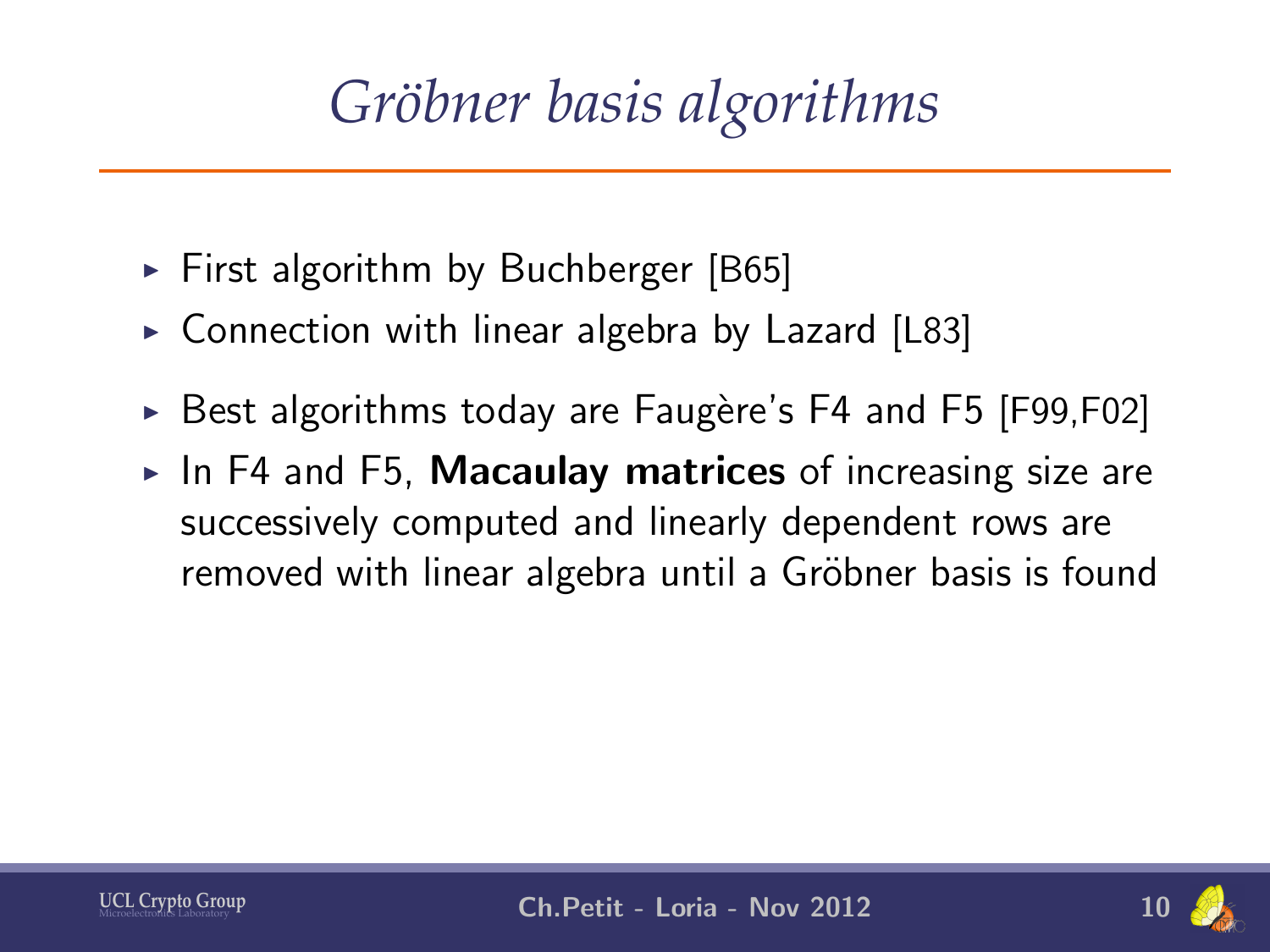## *Gr¨obner basis algorithms*

- $\triangleright$  First algorithm by Buchberger [B65]
- $\triangleright$  Connection with linear algebra by Lazard [L83]
- $\triangleright$  Best algorithms today are Faugère's F4 and F5 [F99,F02]
- $\blacktriangleright$  In F4 and F5, Macaulay matrices of increasing size are successively computed and linearly dependent rows are removed with linear algebra until a Gröbner basis is found
- $\triangleright$  In F5, some rows of the Macaulay matrices are omitted to avoid trivial relations like  $0 = f_1f_2 - f_2f_1$
- $\triangleright$  In F4, the reductions are parallelized

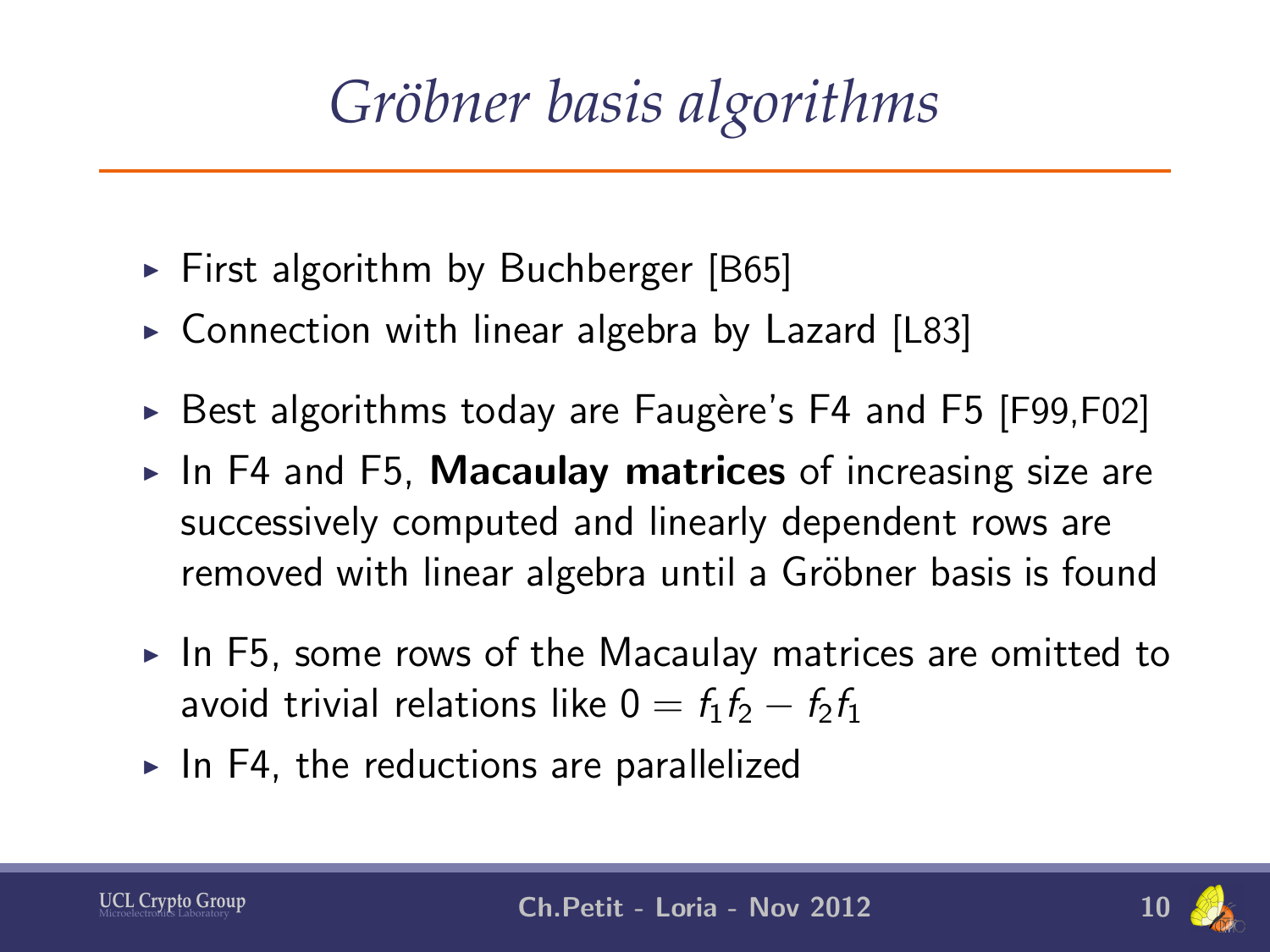$\triangleright$  Complexity of GB algorithms  $\approx$  cost of linear algebra on the largest Macaulay matrix



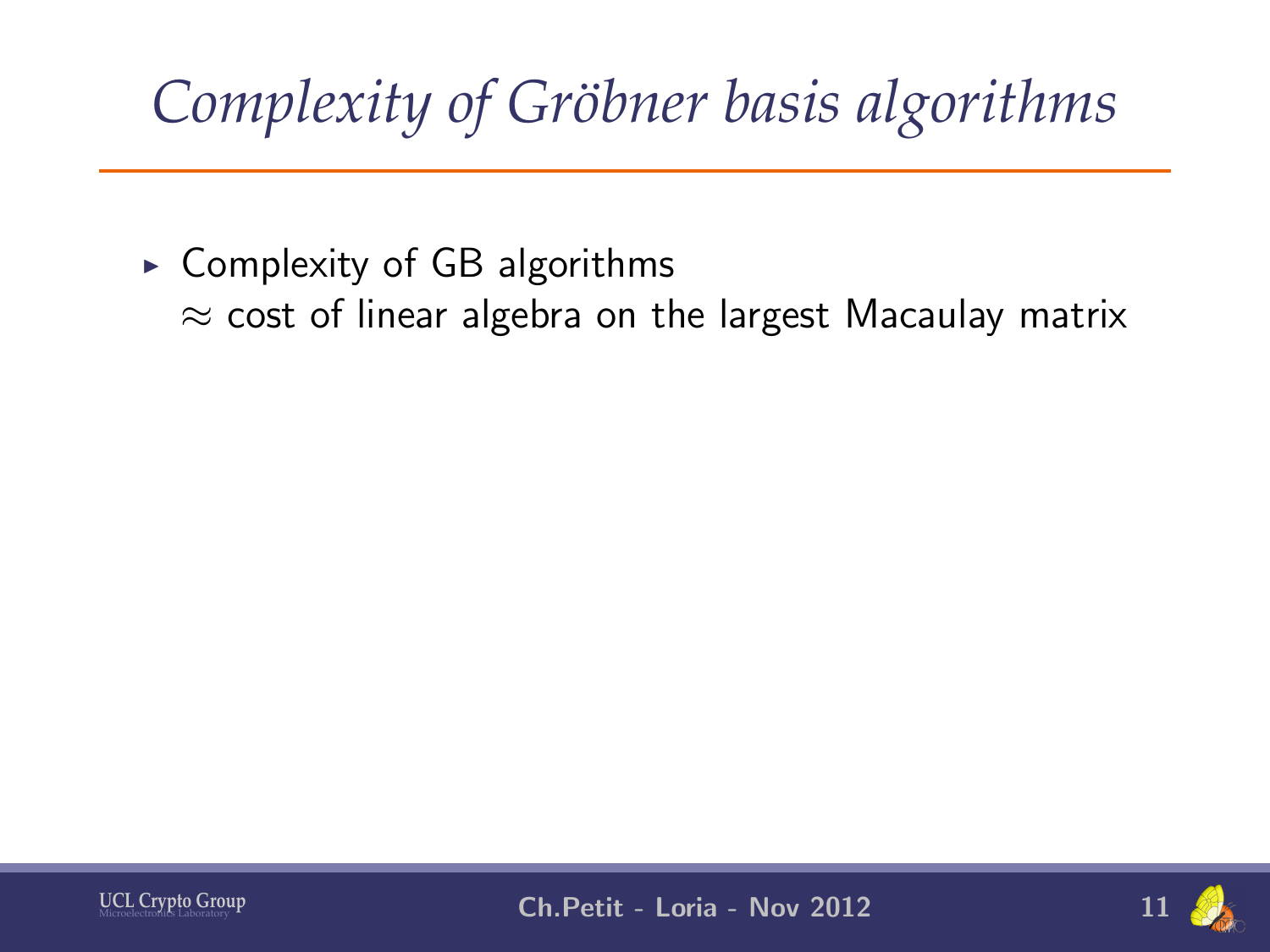- $\triangleright$  Complexity of GB algorithms  $\approx$  cost of linear algebra on the largest Macaulay matrix
- Important parameter : degree of regularity maximal degree  $D_{\text{ref}}$  of all polynomials computed



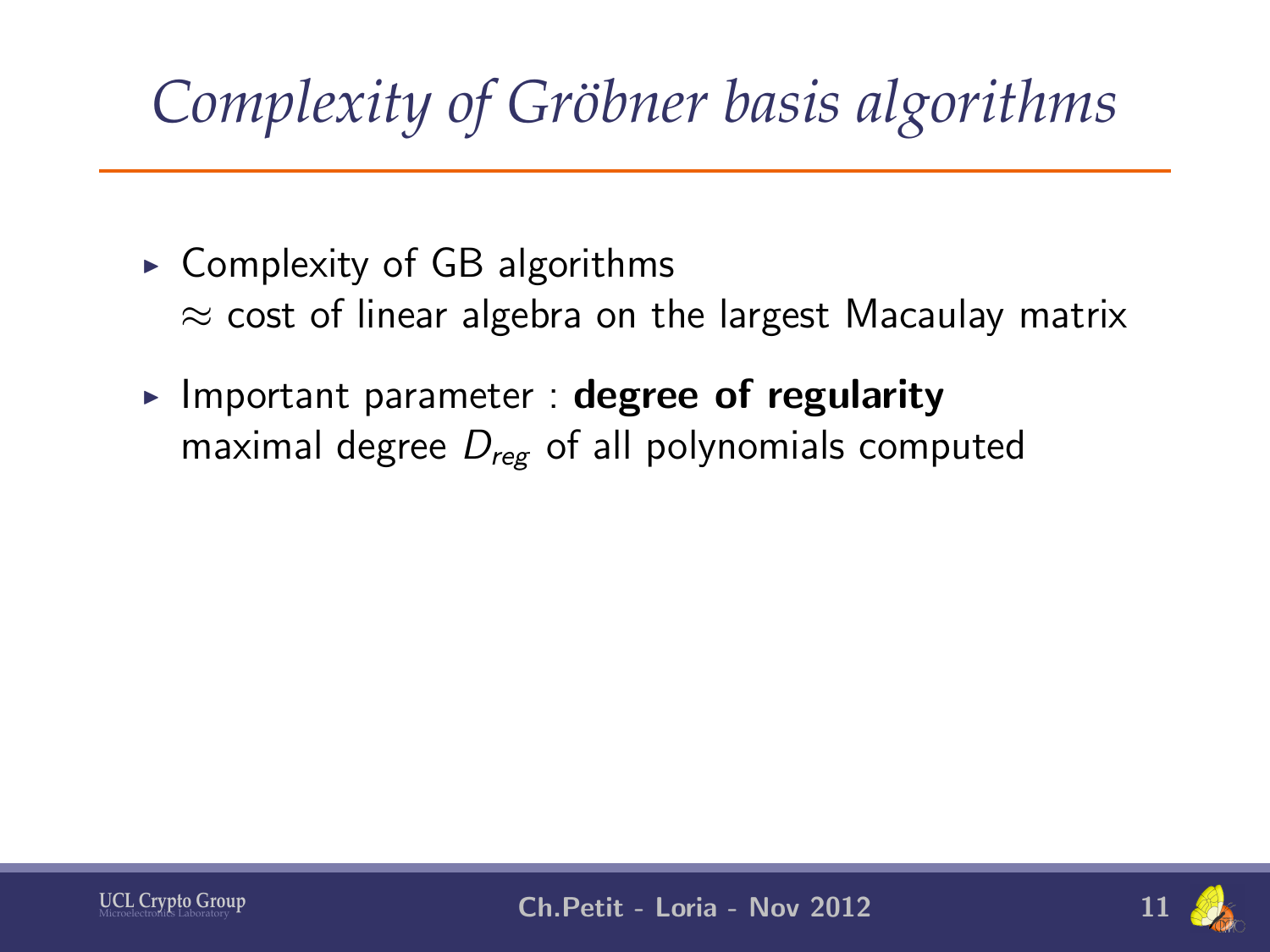- $\triangleright$  Complexity of GB algorithms  $\approx$  cost of linear algebra on the largest Macaulay matrix
- Important parameter : degree of regularity maximal degree  $D_{\text{ref}}$  of all polynomials computed
- $\blacktriangleright$   $\#$  monomials at this degree bounded by  $n^{D_{reg}}$



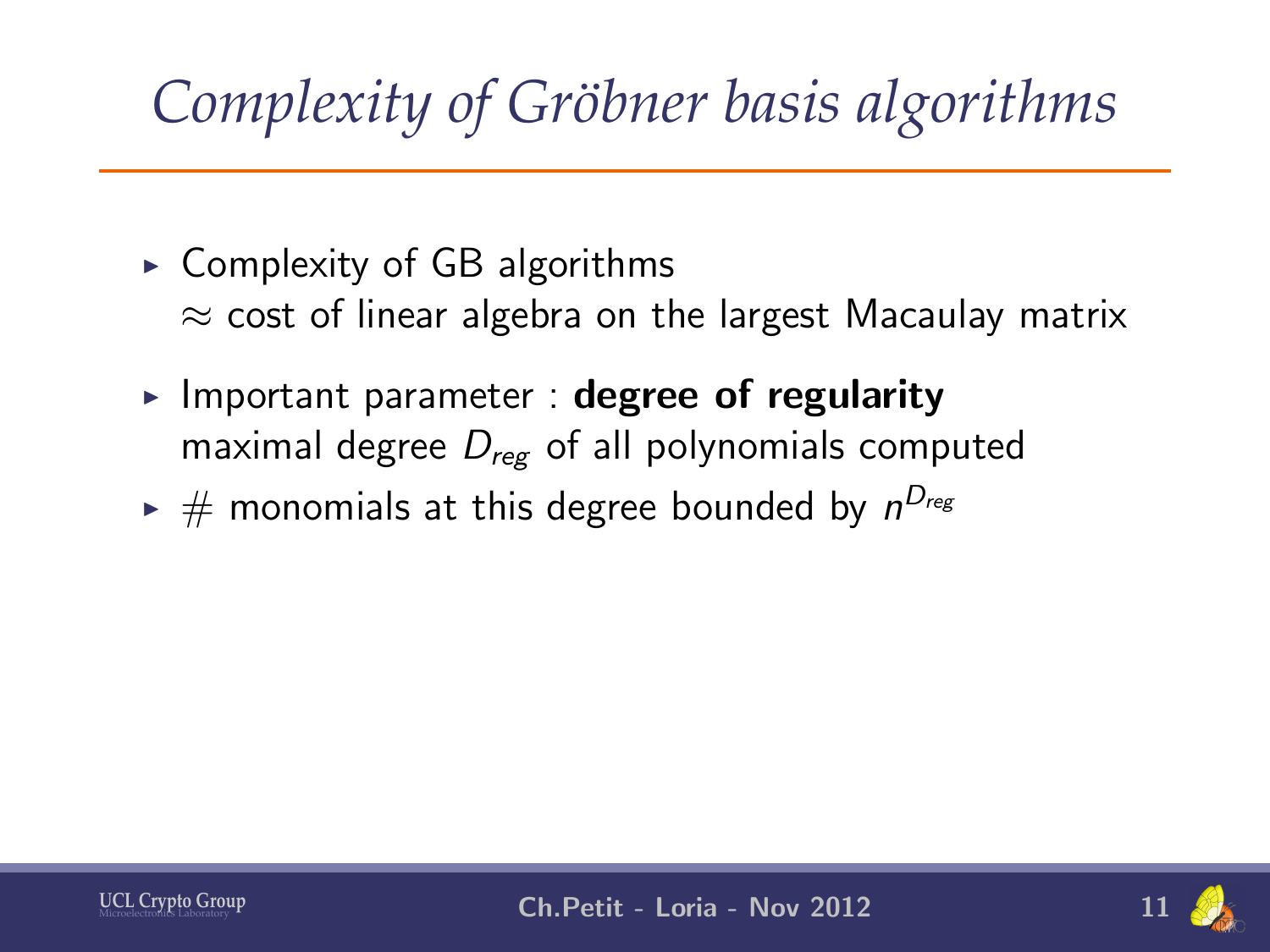- $\triangleright$  Complexity of GB algorithms  $\approx$  cost of linear algebra on the largest Macaulay matrix
- Important parameter : degree of regularity maximal degree  $D_{\text{ref}}$  of all polynomials computed
- $\blacktriangleright$   $\#$  monomials at this degree bounded by  $n^{D_{reg}}$
- $\triangleright$  Total cost (*n* variables) bounded in time and memory by

$$
n^{\omega D_{reg}} \qquad \text{and} \qquad n^{2D_{reg}}
$$

$$
\omega \leq 3
$$
 linear algebra constant

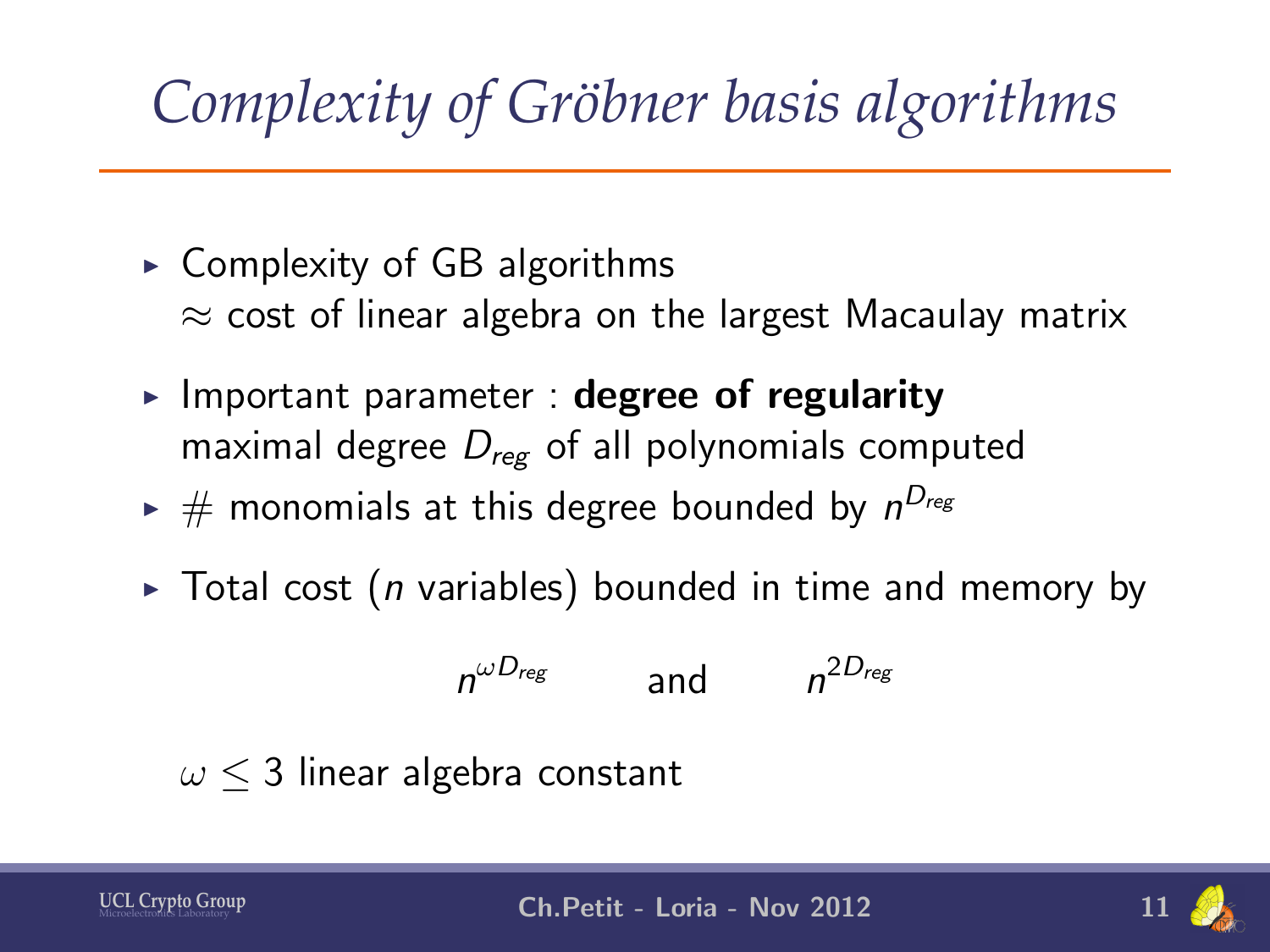*"Random" systems*

For a random system of  $n$  polynomial equations with degrees  $d_1, \ldots, d_n$  in *n* variables,

$$
D_{reg}=1+\sum_{i=1}^n(d_i-1)
$$



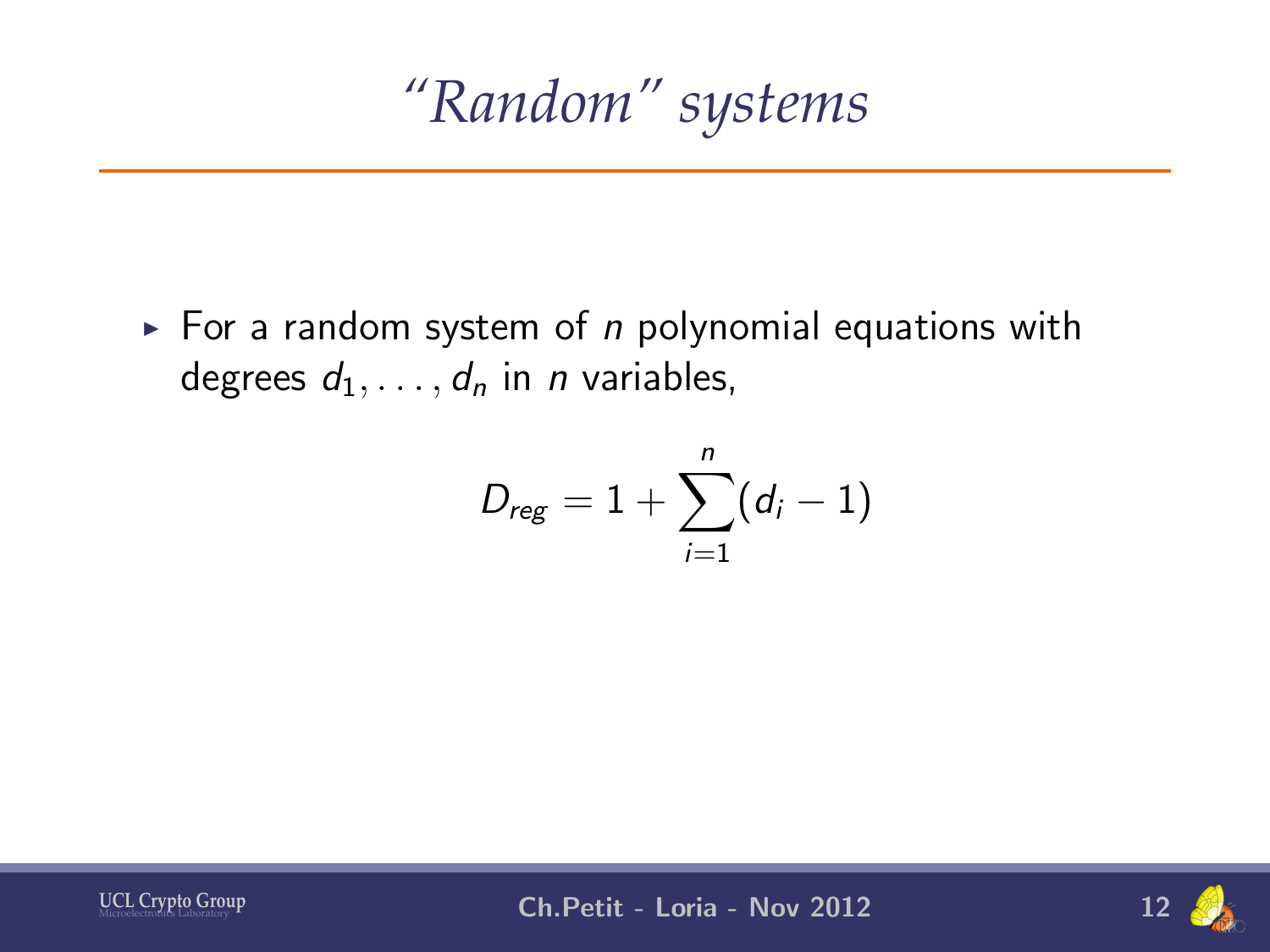*"Random" systems*

 $\triangleright$  For a random system of *n* polynomial equations with degrees  $d_1, \ldots, d_n$  in *n* variables,

$$
D_{\mathsf{reg}} = 1 + \sum_{i=1}^n (d_i-1)
$$

 $\rightarrow$  Overdetermined systems have lower degrees of regularity Adding new equations helps



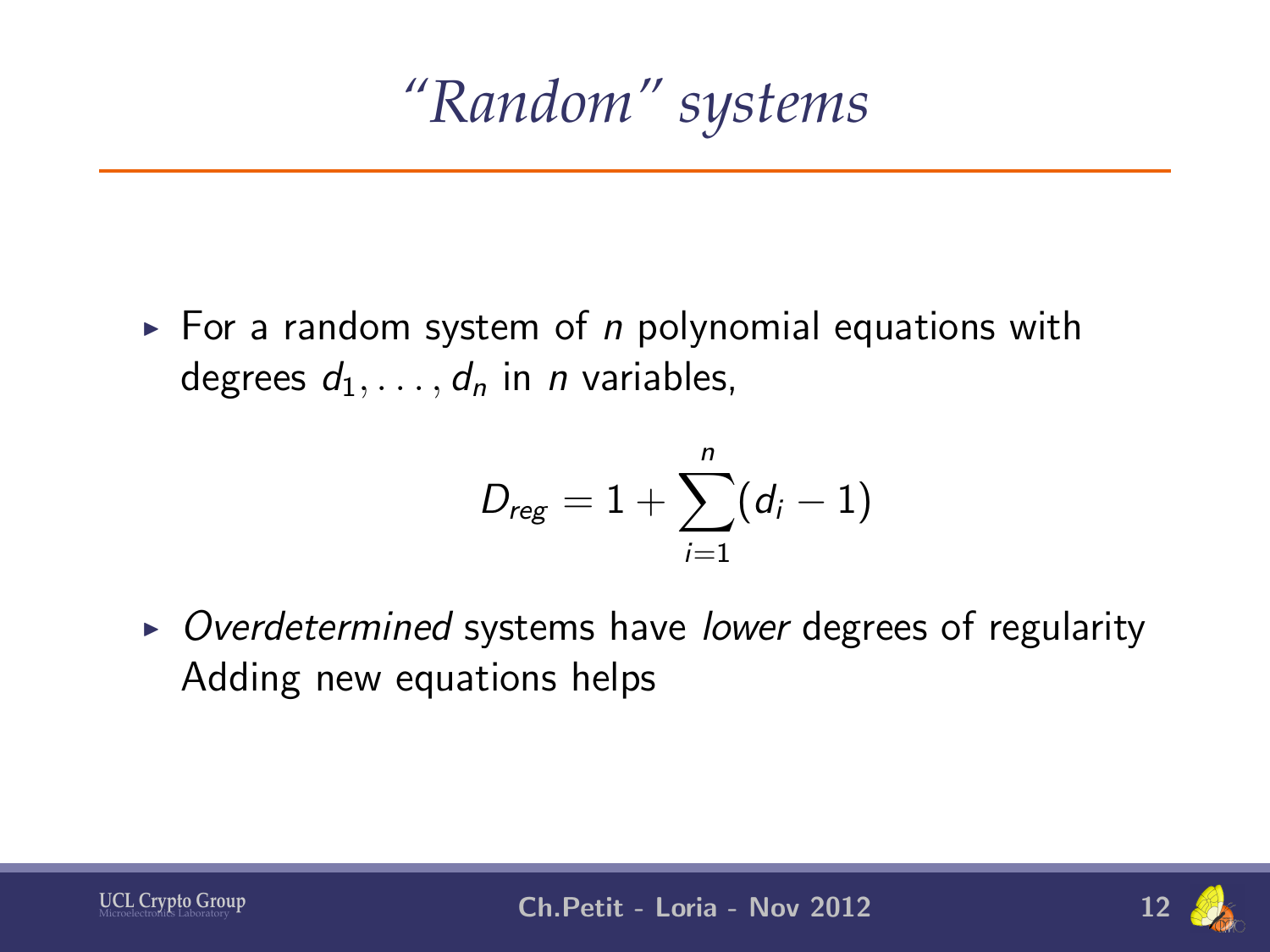## *Polynomial systems over finite fields*

If  $K := \mathbb{F}_q$ ,

add the *field equations*  $x_i^q - x_i = 0$  *to the system* 

$$
\begin{cases}\nf_1(x_1, \ldots, x_n) = 0 \\
\vdots \\
f_m(x_1, \ldots, x_n) = 0 \\
x_1^q - x_1 = 0 \\
\vdots \\
x_n^q - x_n = 0\n\end{cases}
$$



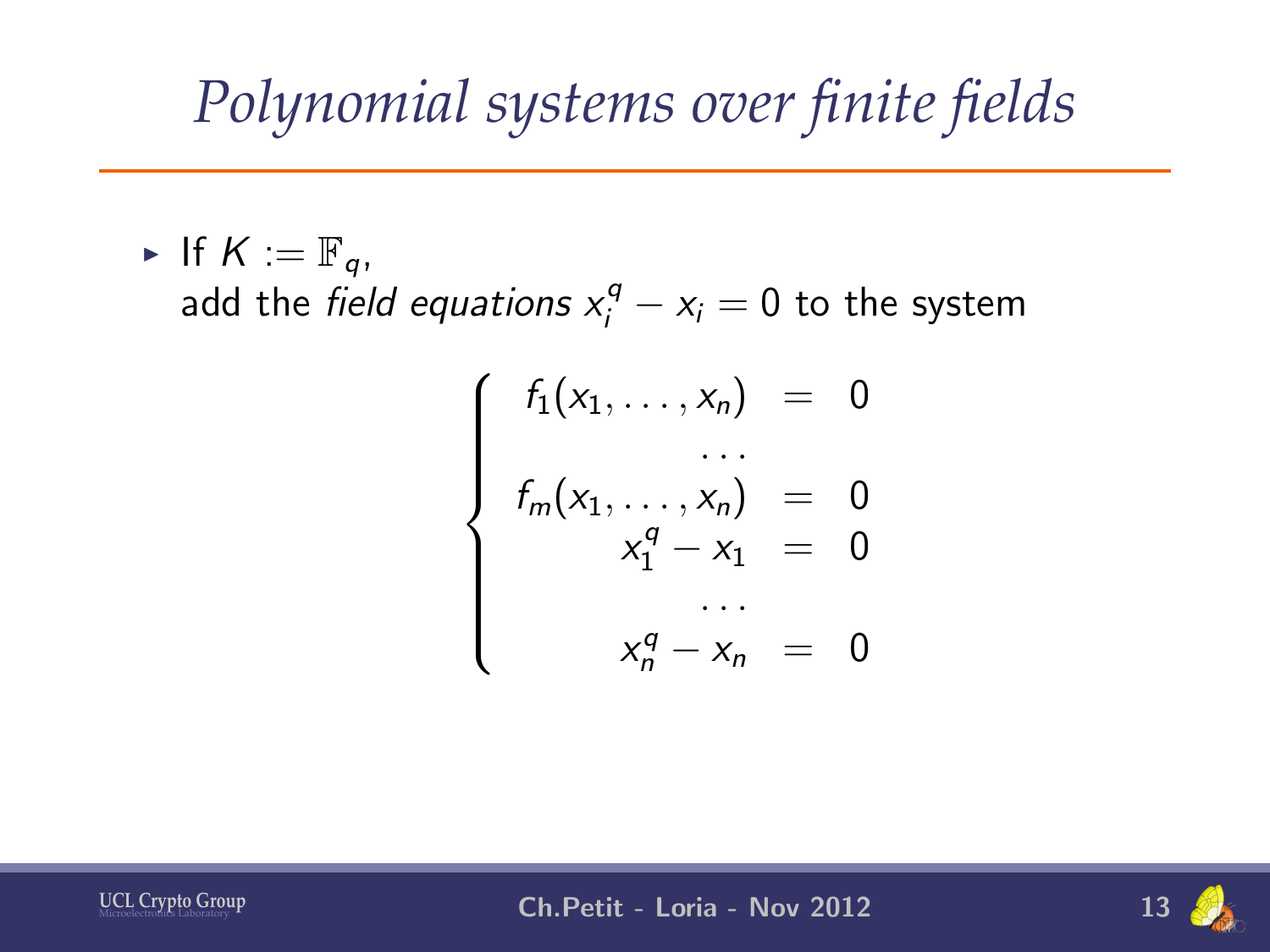## *Polynomial systems over finite fields*

If  $K := \mathbb{F}_q$ ,

add the *field equations*  $x_i^q - x_i = 0$  *to the system* 

$$
\begin{cases}\nf_1(x_1, \ldots, x_n) = 0 \\
\vdots \\
f_m(x_1, \ldots, x_n) = 0 \\
x_1^q - x_1 = 0 \\
\vdots \\
x_n^q - x_n = 0\n\end{cases}
$$

 $\triangleright$  Degrees of regularity known for "generic" binary systems [BFS04,BFS05]

$$
\underbrace{UCL}_{\text{Microelectrons}}\underbrace{Group}
$$

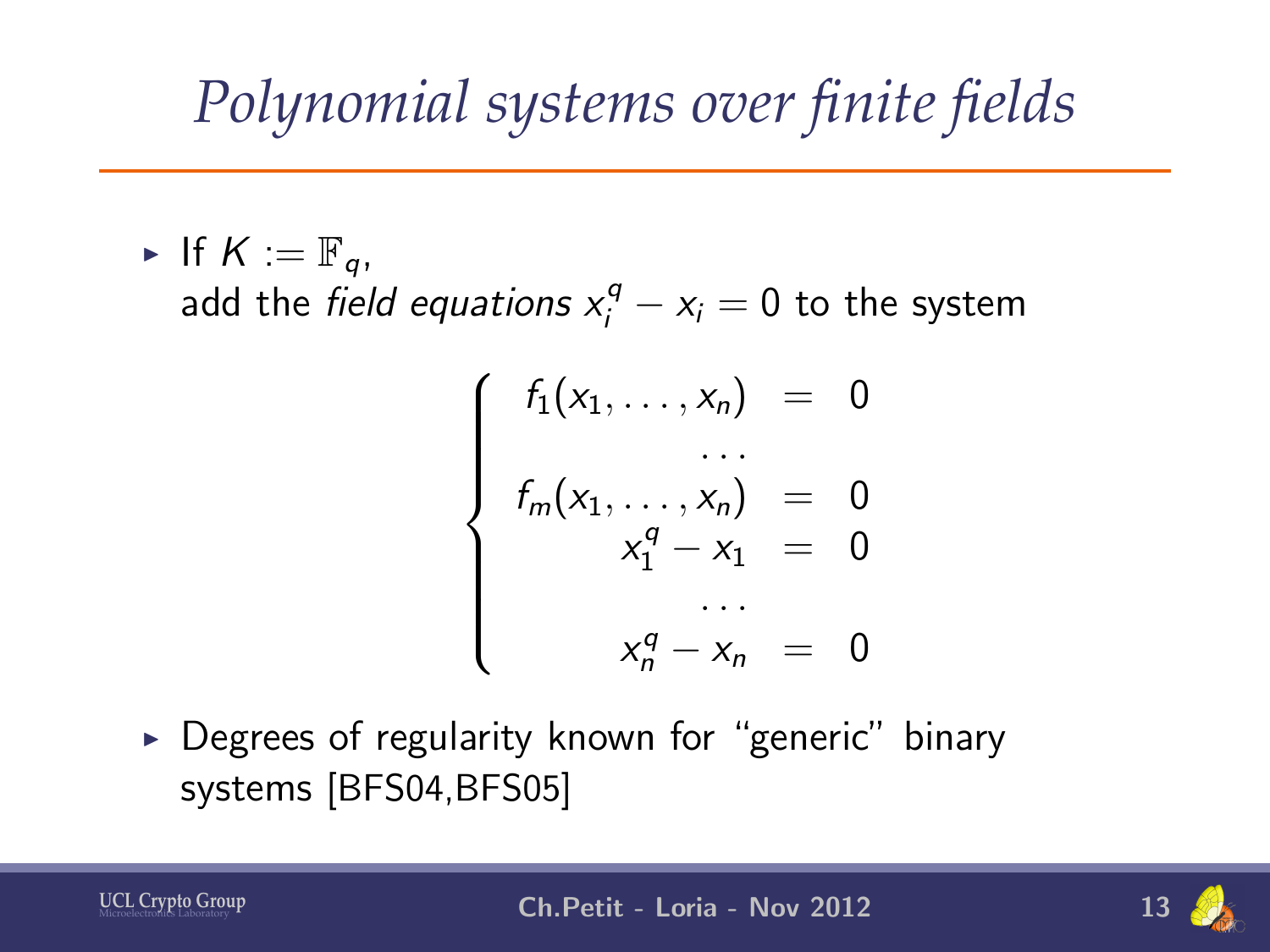*First fall degree*

 $\triangleright$  Other important parameter : first fall degree  $D_{ff}$ Lowest degree d such that there exist *non trivial*  $g_i \in R$  with

$$
\max \deg(g_if_i)=d, \qquad \deg\left(\sum g_if_i\right)
$$



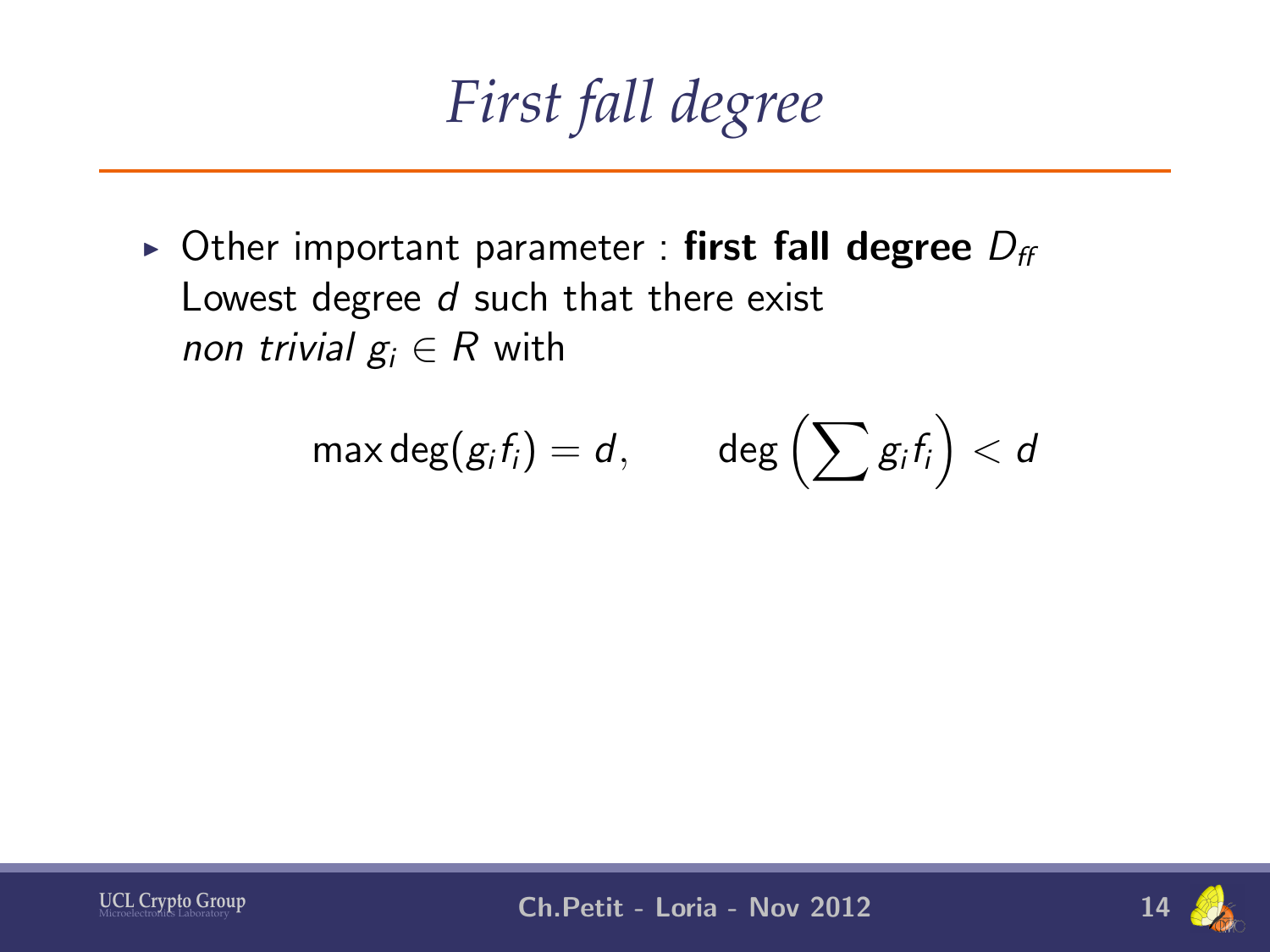*First fall degree*

 $\triangleright$  Other important parameter : first fall degree  $D_{\text{ff}}$ Lowest degree d such that there exist non trivial  $g_i \in R$  with

$$
\max \deg(g_if_i)=d, \qquad \deg\left(\sum g_if_i\right)
$$

 $\triangleright$  Trivial degree fall relations

$$
\sum g_i f_i = 0, \quad \text{or} \quad (f_i^{q-1} - 1) f_i = 0
$$



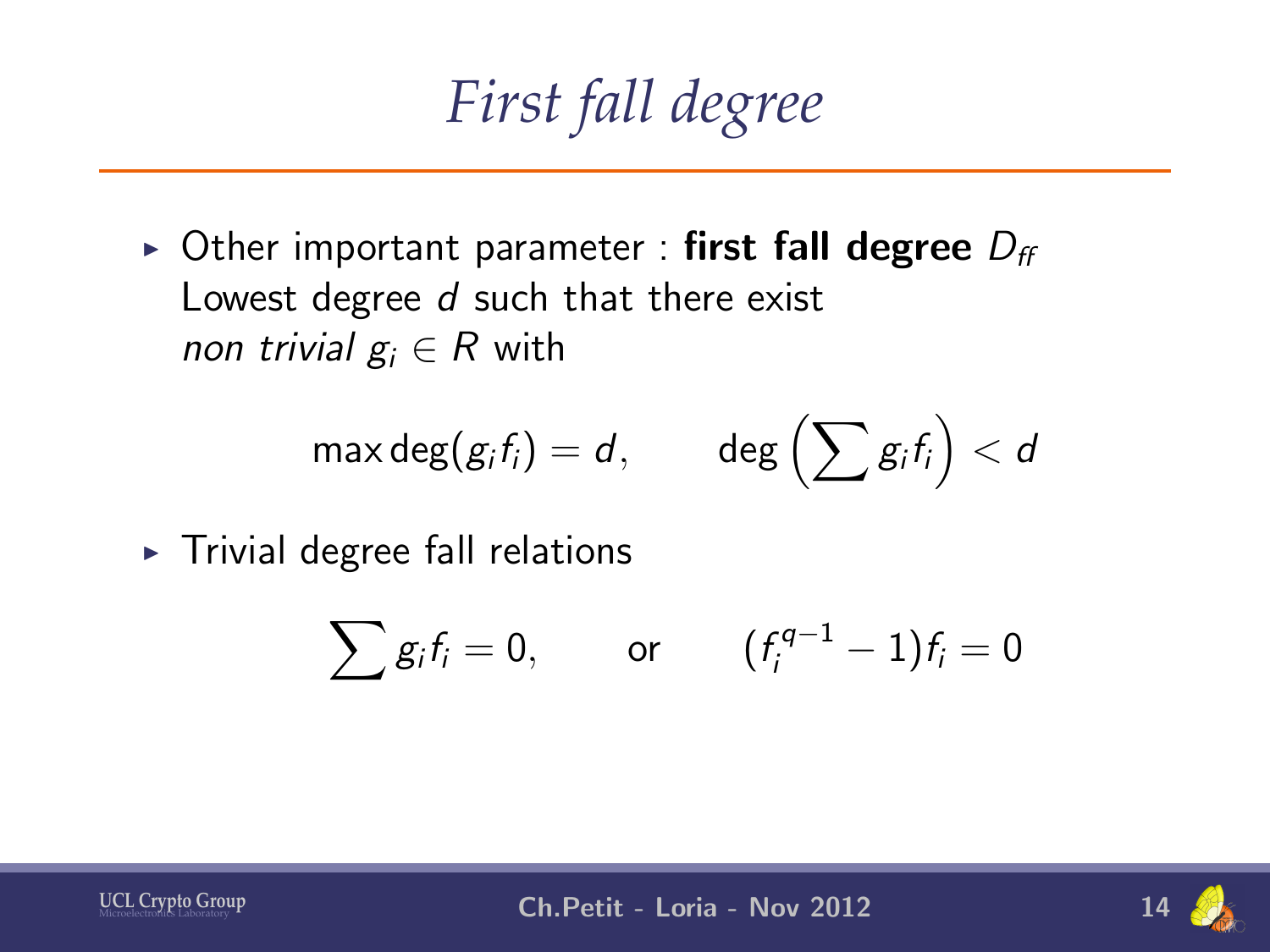*First fall degree*

 $\triangleright$  Other important parameter : first fall degree  $D_{\text{ff}}$ Lowest degree d such that there exist non trivial  $g_i \in R$  with

$$
\max \deg(g_if_i)=d, \qquad \deg\left(\sum g_if_i\right)
$$

 $\triangleright$  Trivial degree fall relations

$$
\sum g_i f_i = 0, \quad \text{or} \quad (f_i^{q-1} - 1) f_i = 0
$$

 $\triangleright$  Sometimes called *degree of regularity* in the literature [DG10,DH11]

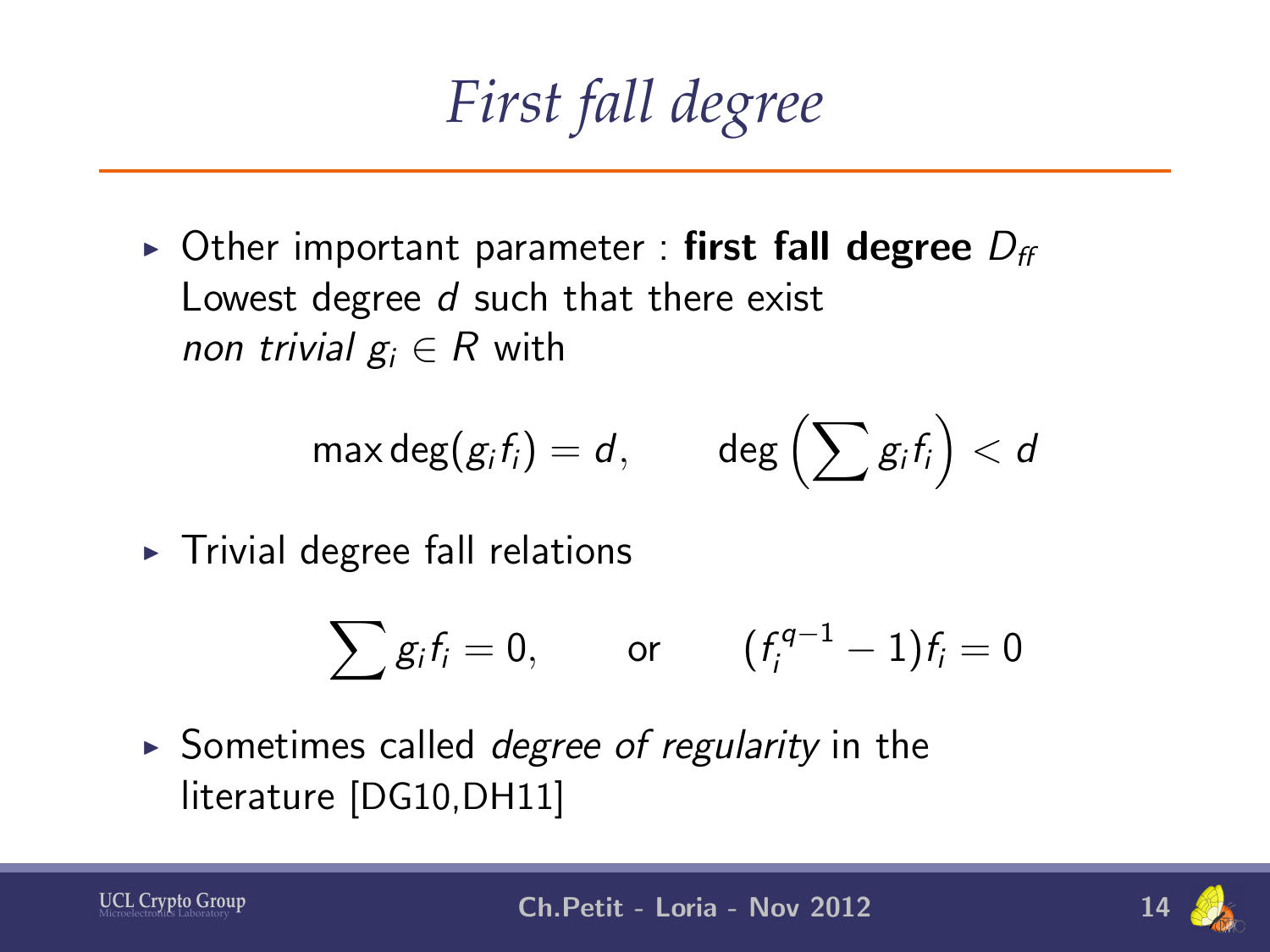# *Degree of regularity vs. first fall degree*

 $\blacktriangleright$  For many classes of systems :

first fall degree  $D_{ff} \approx$  degree of regularity  $D_{ref}$ 

 $\triangleright$  Not true in general but experimental evidence for "random" systems and many "crypto" systems, including HFE and some variants

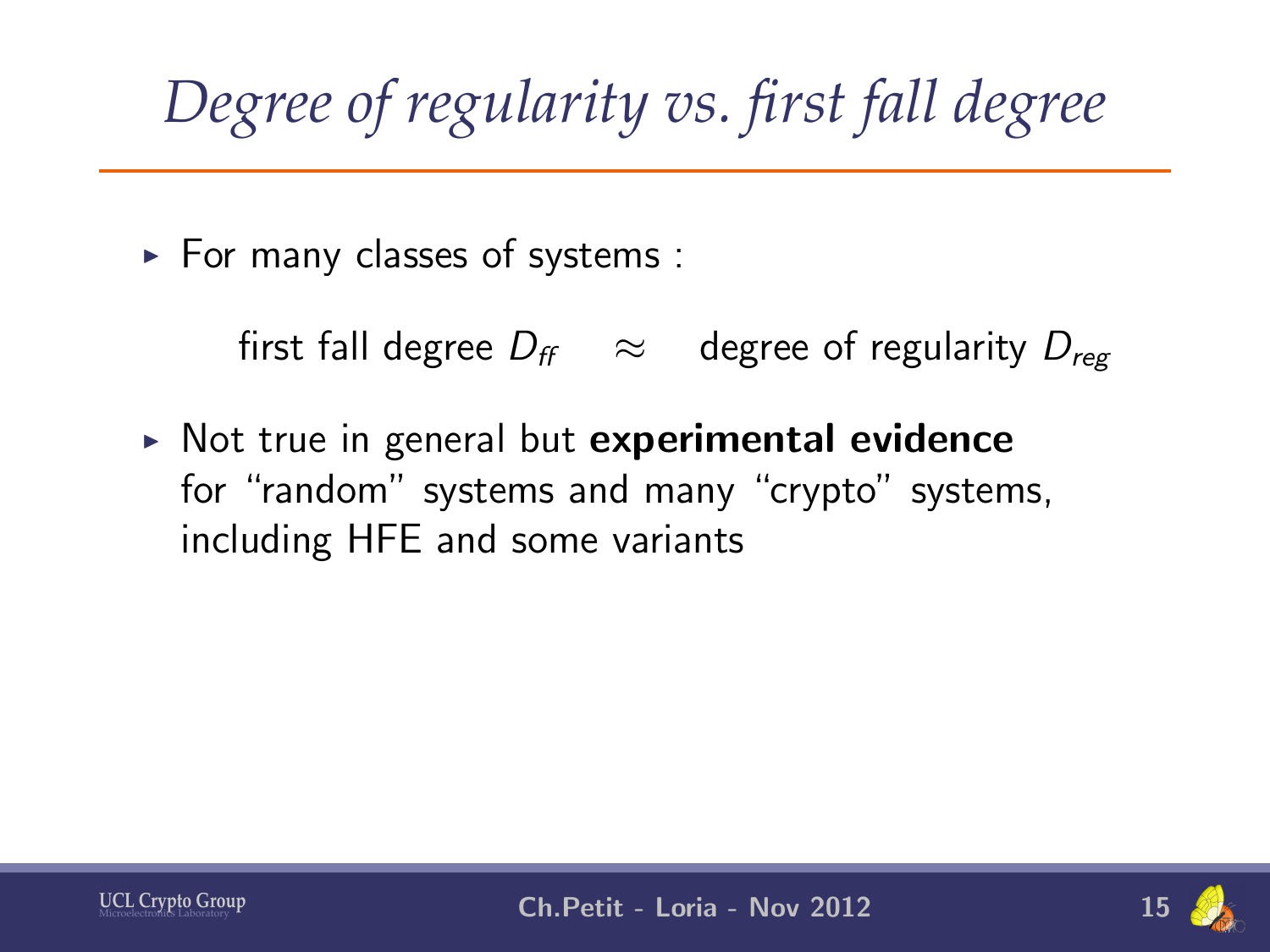# *Degree of regularity vs. first fall degree*

 $\blacktriangleright$  For many classes of systems :

first fall degree  $D_{ff} \approx$  degree of regularity  $D_{r \sim g}$ 

- $\triangleright$  Not true in general but experimental evidence for "random" systems and many "crypto" systems, including HFE and some variants
- Intuition : for these systems, there are in fact *many* degree fall relations at  $D_f$  or  $D_f$  + 1, that in turn produce many further lower degree relations, etc



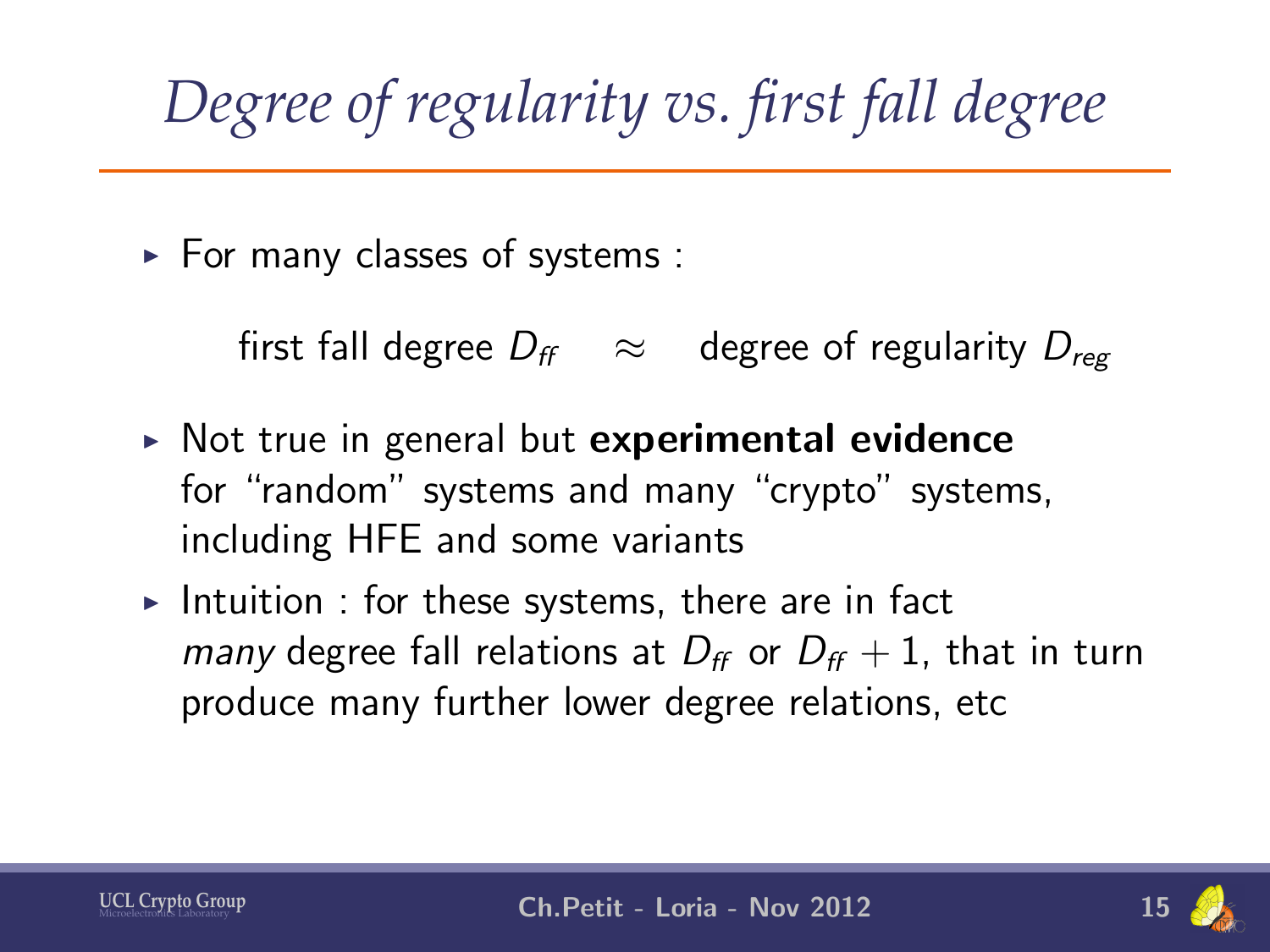# *Degree of regularity vs. first fall degree*

 $\blacktriangleright$  For many classes of systems :

first fall degree  $D_f \approx$  degree of regularity  $D_{r \sim r}$ 

- $\triangleright$  Not true in general but experimental evidence for "random" systems and many "crypto" systems, including HFE and some variants
- Intuition : for these systems, there are in fact *many* degree fall relations at  $D_f$  or  $D_f$  + 1, that in turn produce many further lower degree relations, etc
- ► Assumption  $D_f \approx D_{reg}$  used in our analysis

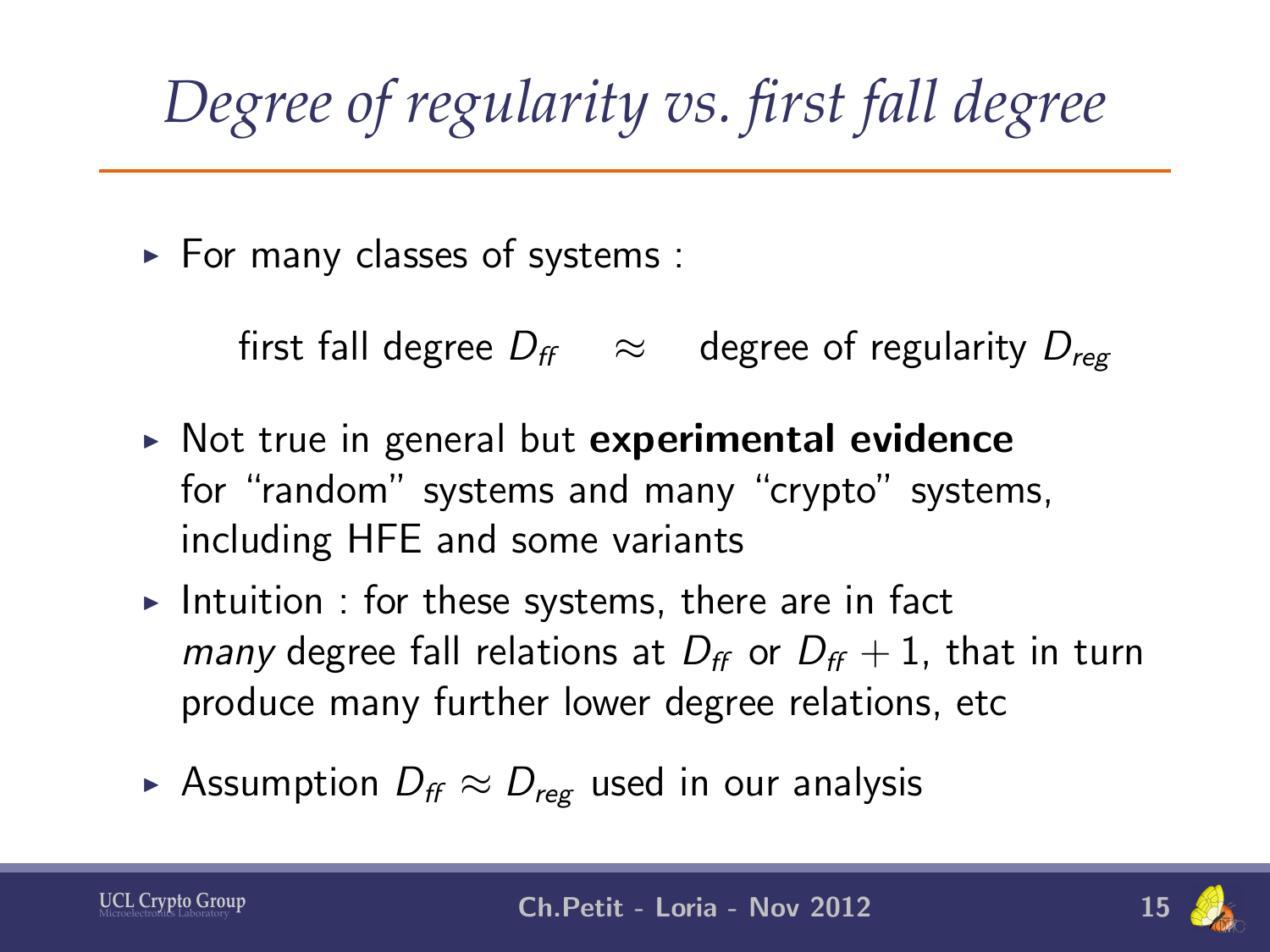

#### [Polynomial systems arising from a Weil descent](#page-35-0)

[Application to ECDLP](#page-73-0)

[Further applications](#page-118-0)



<span id="page-35-0"></span>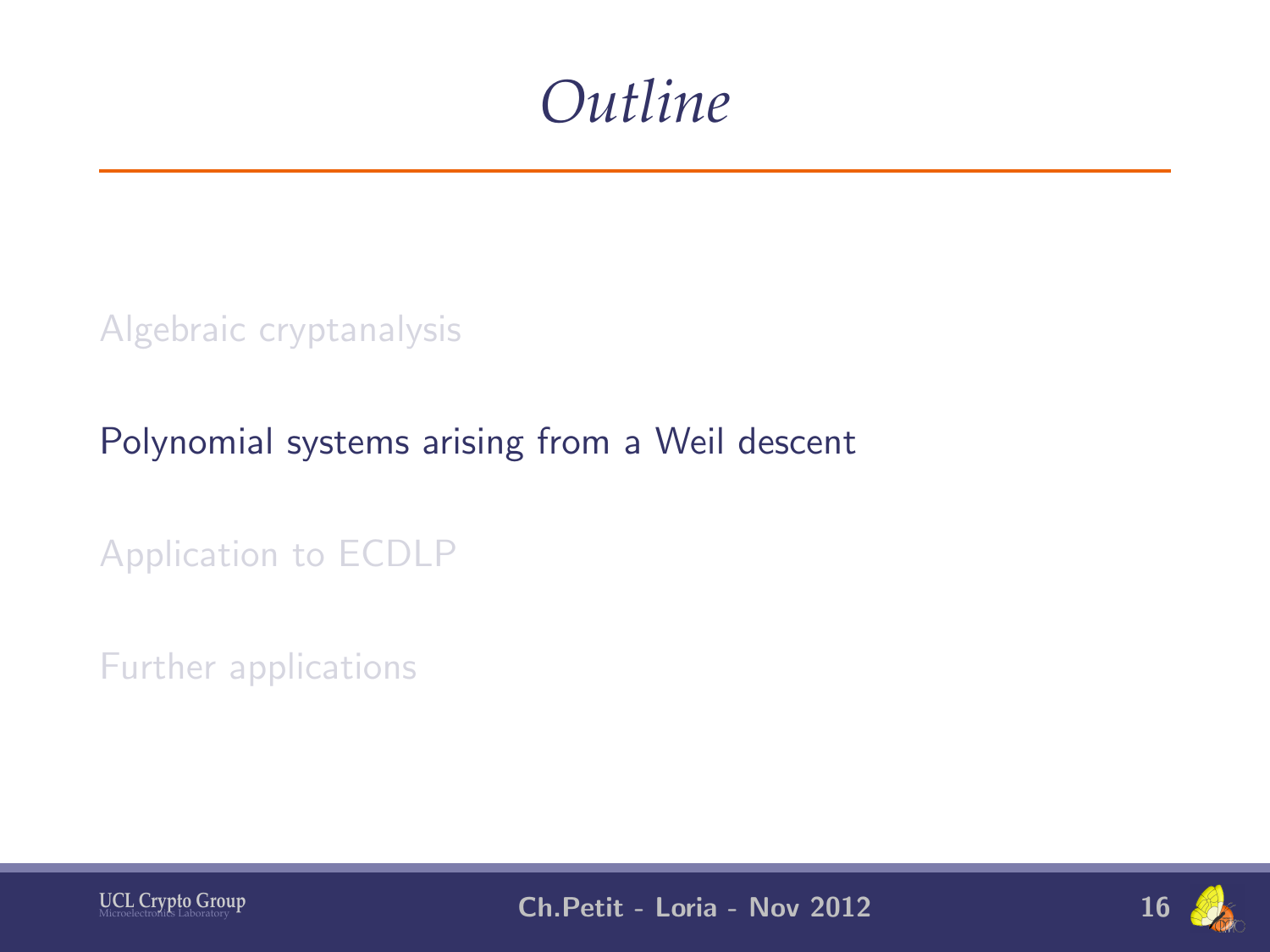- $\blacktriangleright$  Parameters :  $n, n', m, t$  $f \in \mathbb{F}_{2^n}[x_1,\ldots x_m]$  with degrees  $\leq 2^t-1$  in all variables V a vector subspace of  $\mathbb{F}_{2^n}/\mathbb{F}_2$  with dimension n'
- ► Problem : find  $x_i \in V$ ,  $i = 1, \ldots, m$  such that

$$
f(x_1,\ldots,x_m)=0.
$$



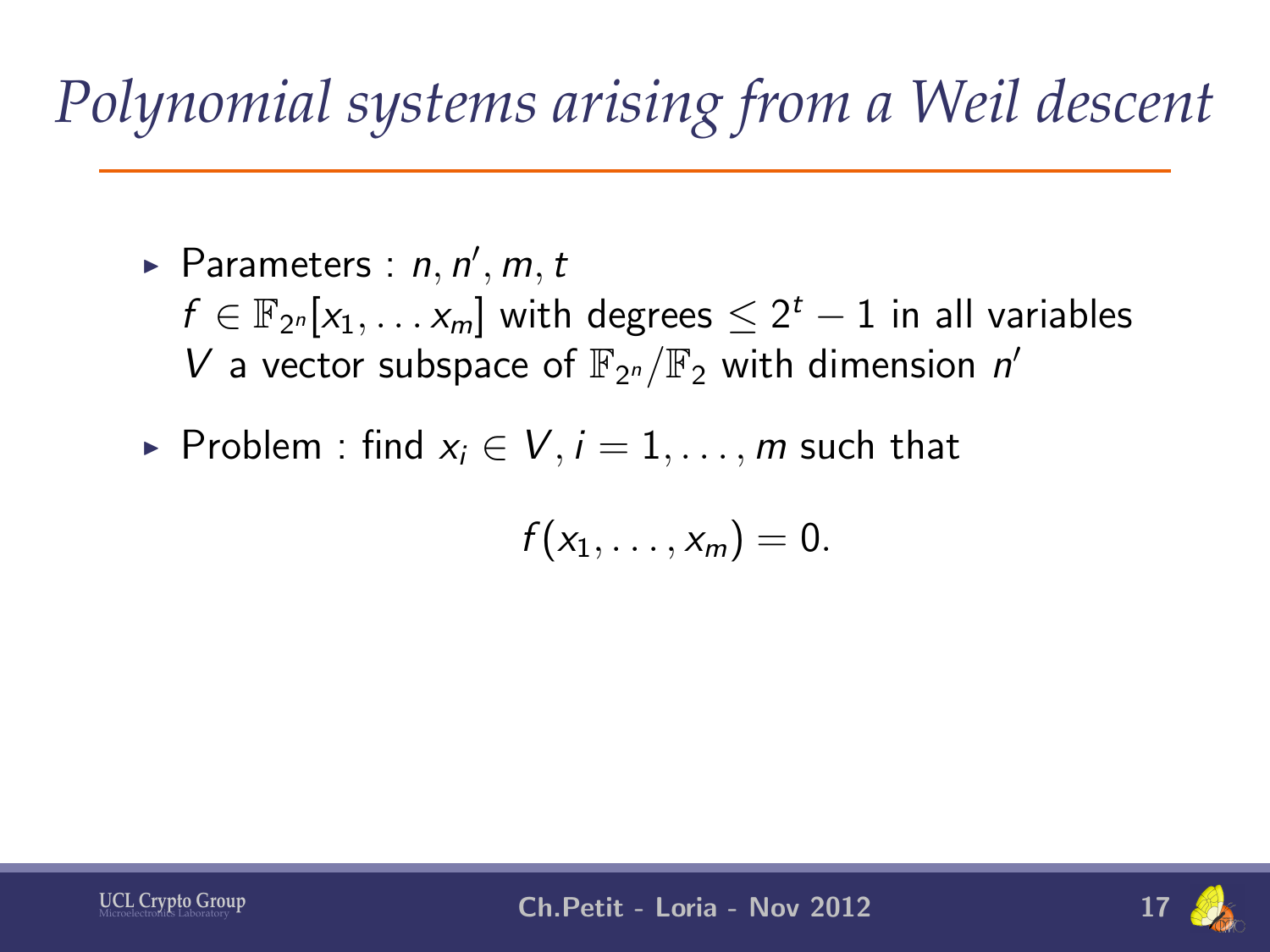- $\blacktriangleright$  Parameters :  $n, n', m, t$  $f \in \mathbb{F}_{2^n}[x_1,\ldots x_m]$  with degrees  $\leq 2^t-1$  in all variables V a vector subspace of  $\mathbb{F}_{2^n}/\mathbb{F}_2$  with dimension n'
- ► Problem : find  $x_i \in V$ ,  $i = 1, \ldots, m$  such that

$$
f(x_1,\ldots,x_m)=0.
$$

 $\blacktriangleright$  If  $V := \mathbb{F}_{2^n}$ , we can use Berlekamp [B70]



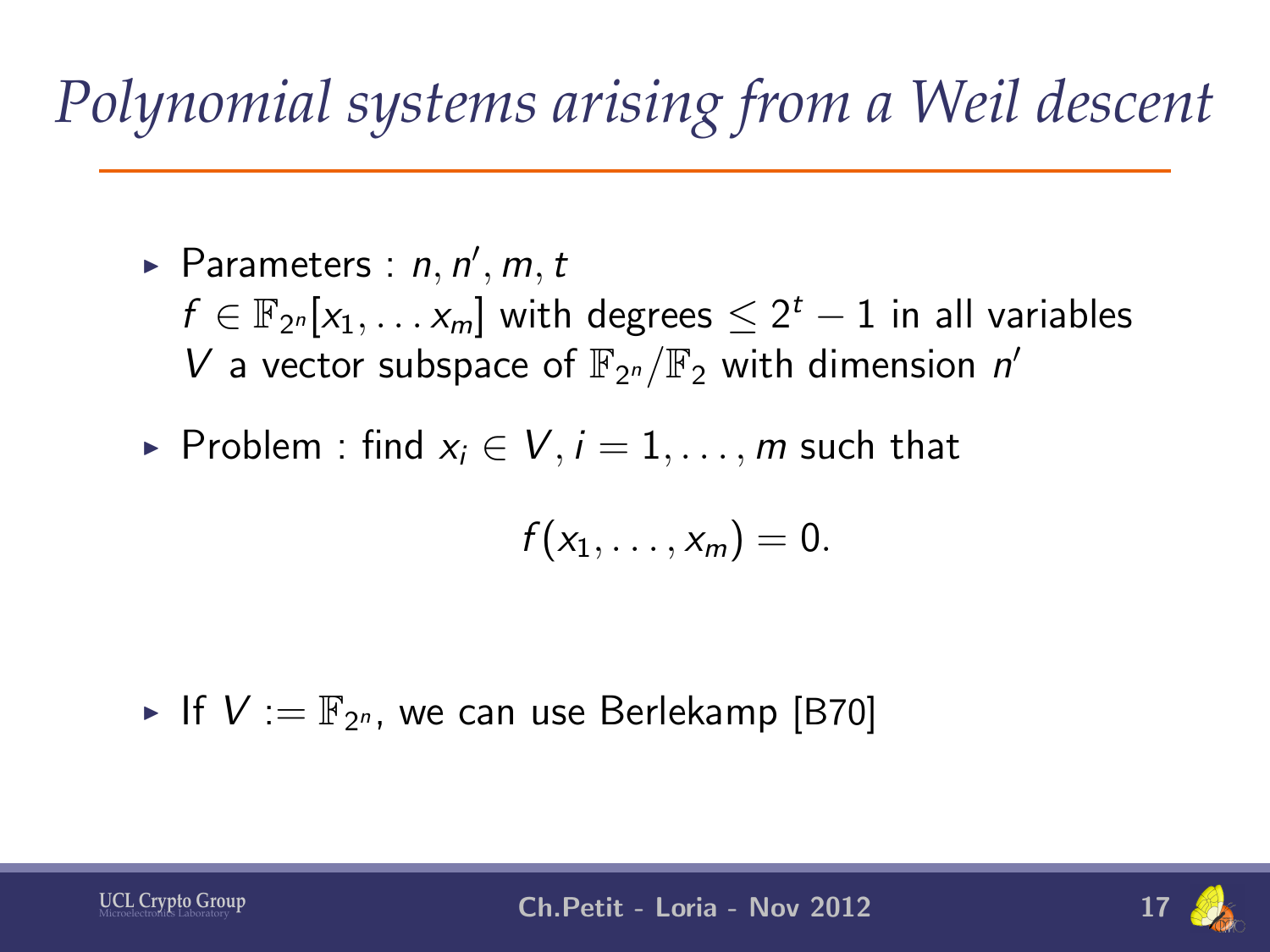- $\blacktriangleright$  Parameters :  $n, n', m, t$  $f \in \mathbb{F}_{2^n}[x_1,\ldots x_m]$  with degrees  $\leq 2^t-1$  in all variables V a vector subspace of  $\mathbb{F}_{2^n}/\mathbb{F}_2$  with dimension n'
- ► Problem : find  $x_i \in V$ ,  $i = 1, \ldots, m$  such that

$$
f(x_1,\ldots,x_m)=0.
$$

- $\blacktriangleright$  If  $V := \mathbb{F}_{2^n}$ , we can use Berlekamp [B70]
- If mn'  $\approx$  n, we expect  $\approx$  1 solution

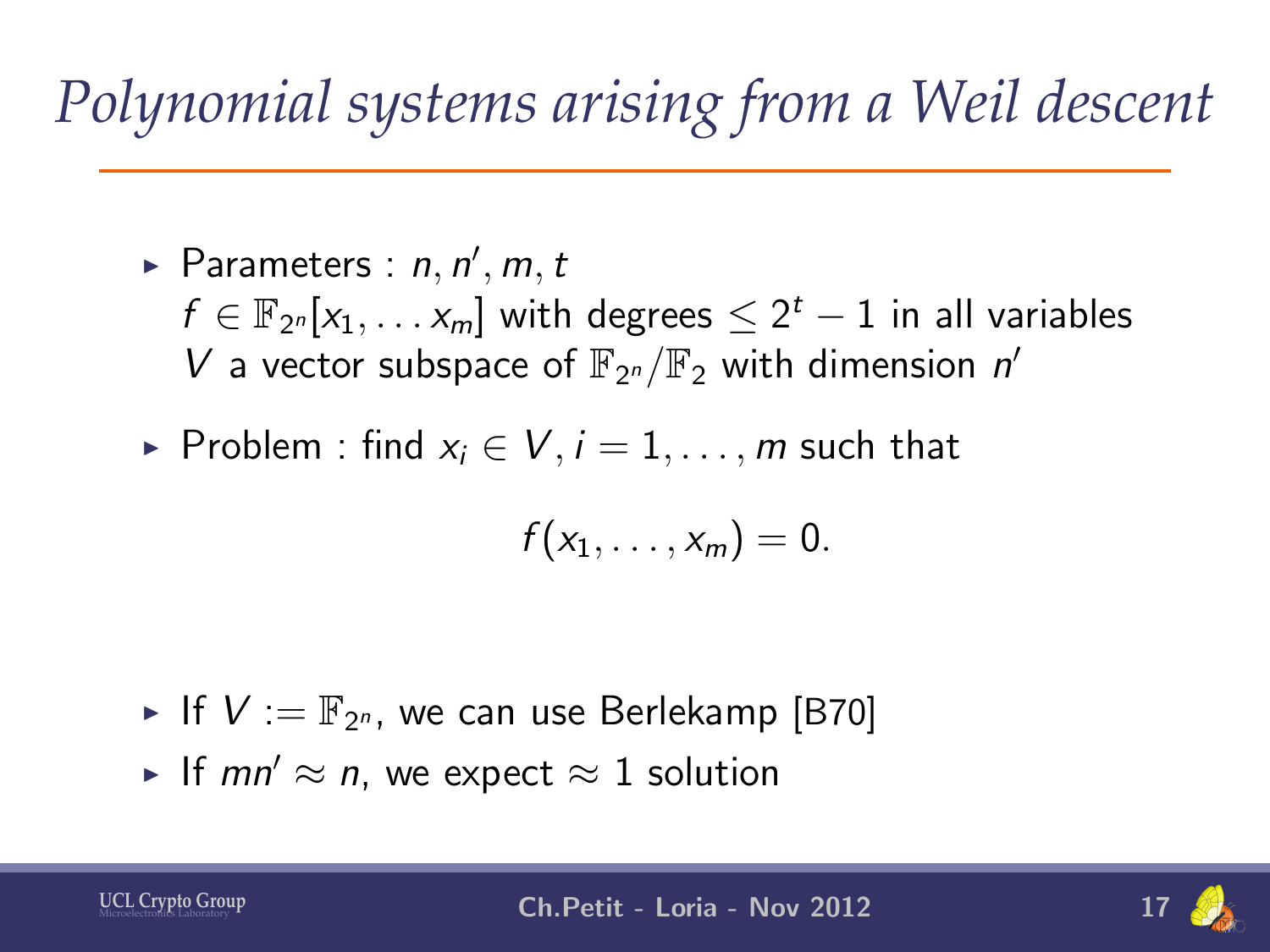$\blacktriangleright$  Weil descent : if  $\{v_1,\ldots,v_{n'}\}$  is a basis of  $V$  and  $\{\theta_1,\ldots,\theta_n\}$  is a basis of  $\mathbb{F}_{2^n}$  over  $\mathbb{F}_2$ , define **binary variables**  $\mathsf{x}_{\mathsf{i}\mathsf{j}}$  such that  $\mathsf{x}_{\mathsf{i}} = \sum_\mathsf{j} \mathsf{x}_{\mathsf{i}\mathsf{j}} \mathsf{v}_\mathsf{j}$ 



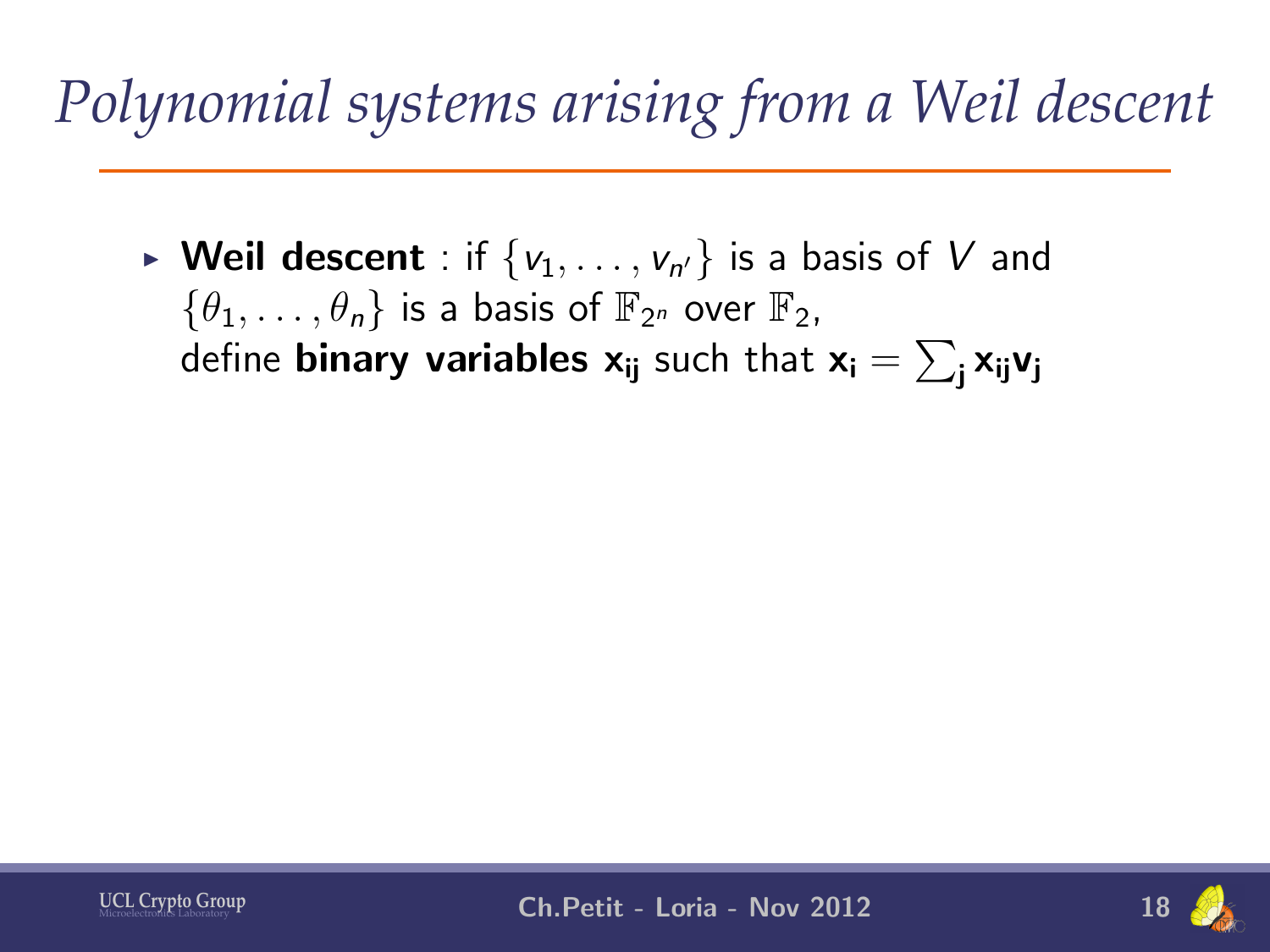$\blacktriangleright$  Weil descent : if  $\{v_1,\ldots,v_{n'}\}$  is a basis of  $V$  and  $\{\theta_1,\ldots,\theta_n\}$  is a basis of  $\mathbb{F}_{2^n}$  over  $\mathbb{F}_2$ , define **binary variables**  $\mathsf{x}_{\mathsf{i}\mathsf{j}}$  such that  $\mathsf{x}_{\mathsf{i}} = \sum_\mathsf{j} \mathsf{x}_{\mathsf{i}\mathsf{j}} \mathsf{v}_\mathsf{j}$ substitute in  $f$  and "**reduce modulo**  $\mathbf{x^2_{ij}} - \mathbf{x_{ij}} = \mathbf{0}$ " decompose in the basis  $\{\theta_1, \ldots, \theta_n\}$ 

$$
0 = f(x_1, ..., x_m) = f\left(\sum_{j=1}^{n'} x_{1j}v_j, ..., \sum_{j=1}^{n'} x_{mj}v_j\right)
$$



**UCL Crypto Group Ch.Petit - Loria - Nov 2012** 

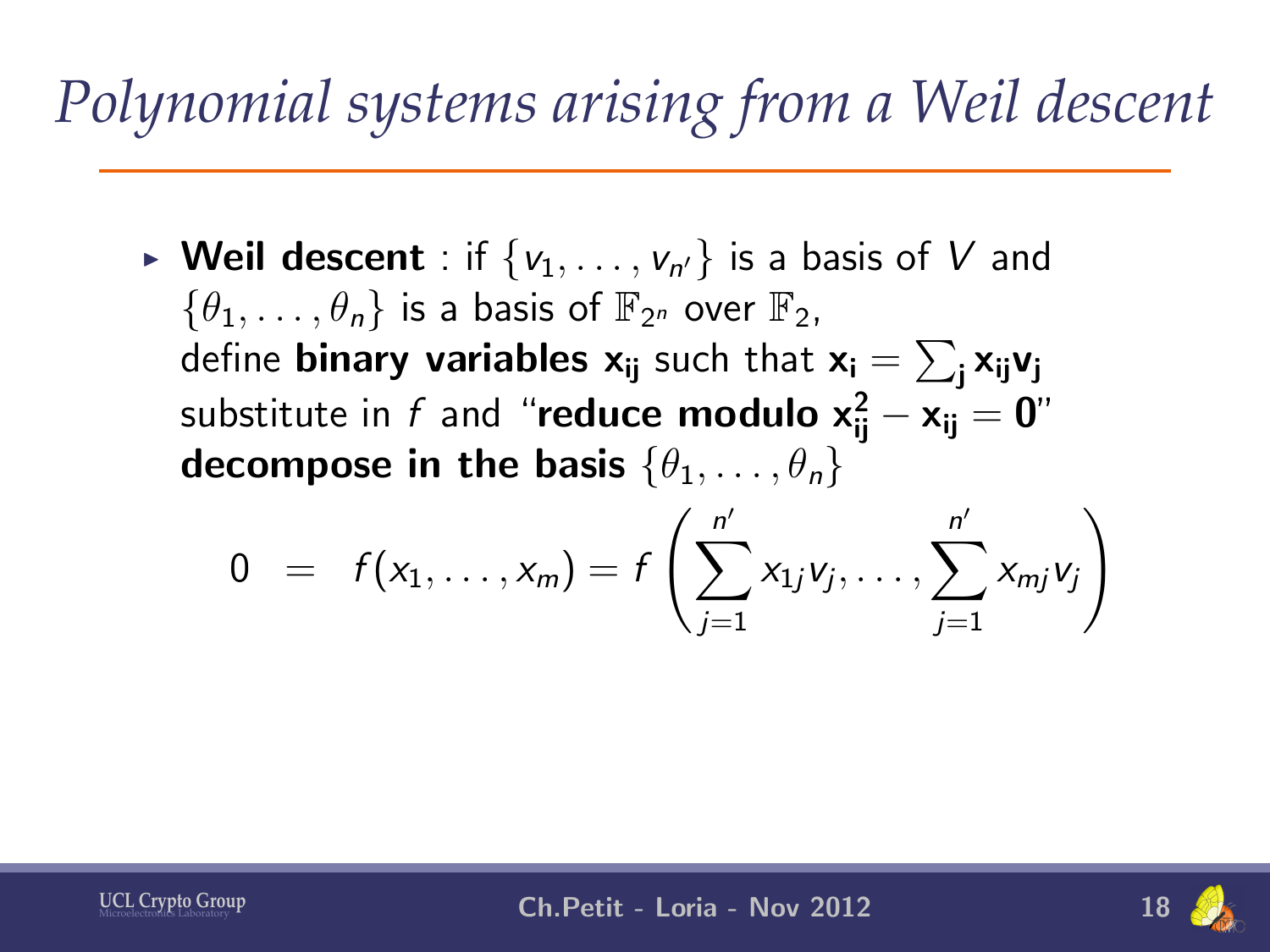$\blacktriangleright$  Weil descent : if  $\{v_1,\ldots,v_{n'}\}$  is a basis of  $V$  and  $\{\theta_1,\ldots,\theta_n\}$  is a basis of  $\mathbb{F}_{2^n}$  over  $\mathbb{F}_2$ , define **binary variables**  $\mathsf{x}_{\mathsf{i}\mathsf{j}}$  such that  $\mathsf{x}_{\mathsf{i}} = \sum_\mathsf{j} \mathsf{x}_{\mathsf{i}\mathsf{j}} \mathsf{v}_\mathsf{j}$ substitute in  $f$  and "**reduce modulo**  $\mathbf{x^2_{ij}} - \mathbf{x_{ij}} = \mathbf{0}$ " decompose in the basis  $\{\theta_1, \ldots, \theta_n\}$ 

$$
0 = f(x_1,...,x_m) = f\left(\sum_{j=1}^{n'} x_{1j}v_j,...,\sum_{j=1}^{n'} x_{mj}v_j\right)
$$
  
=  $[f]_1^{\downarrow} \theta_1 + ... + [f]_n^{\downarrow} \theta_n$ 

 $\blacktriangleright$  We get  $n$  equations  $[f]^{\downarrow}_{k} = 0$  in  $mn'$  variables  $x_{ij}$ 

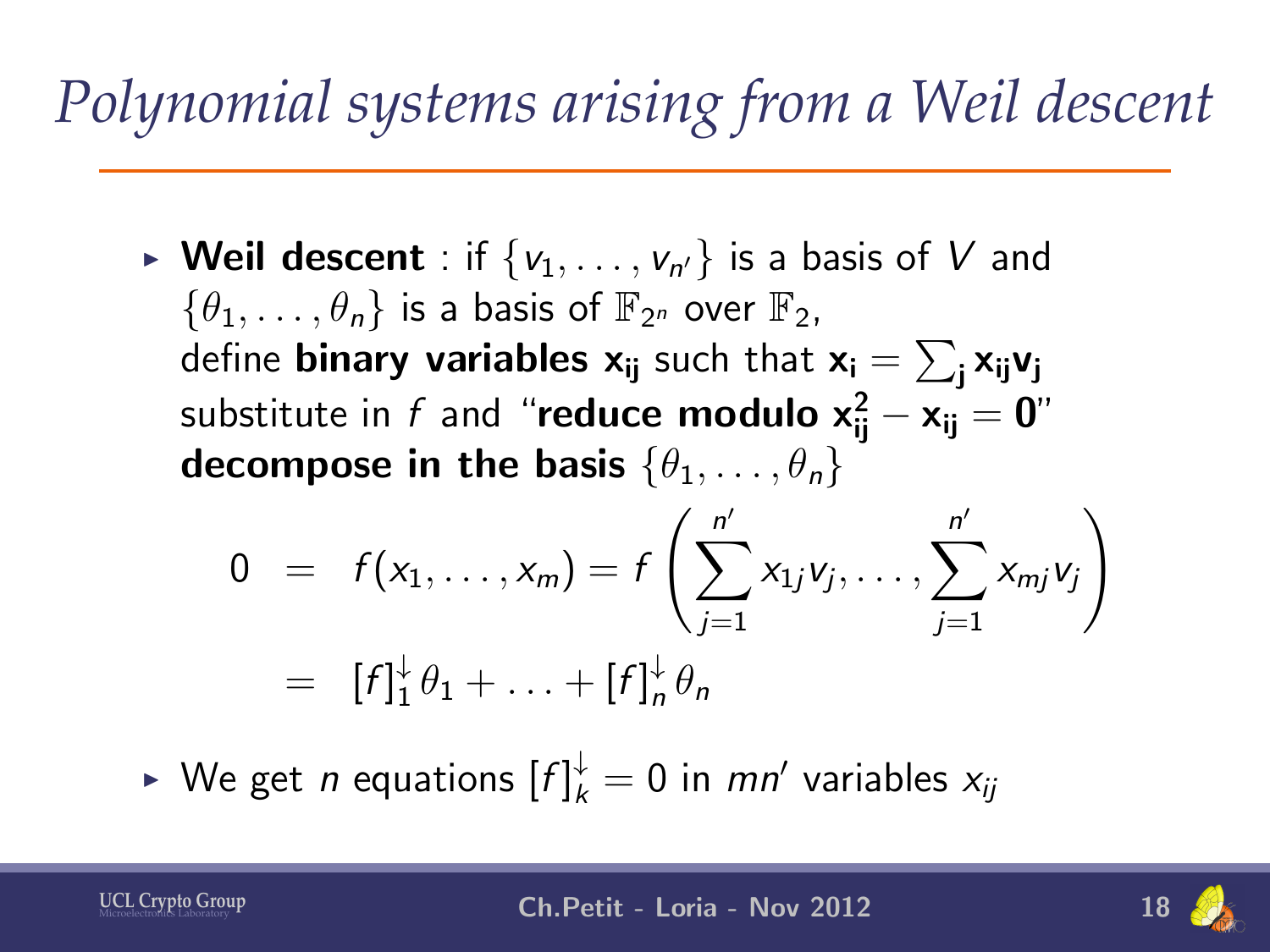*Applications*

- $\triangleright$  Index calculus for binary elliptic curves Semaev's polynomials : degree  $2^{m-1}$  in each variable
- $\triangleright$  Hidden Field Equation (HFE) polynomial degree bounded by  $2^t - 1$  but quadratic system over  $\mathbb{F}_2$
- ► Index calculus for  $\mathbb{F}_{2^n}^*$ degree 1 in each variable  $(t = 1)$
- Factorization problem in  $SL(2, \mathbb{F}_{2^n})$ degree 1 in each variable  $(t = 1)$



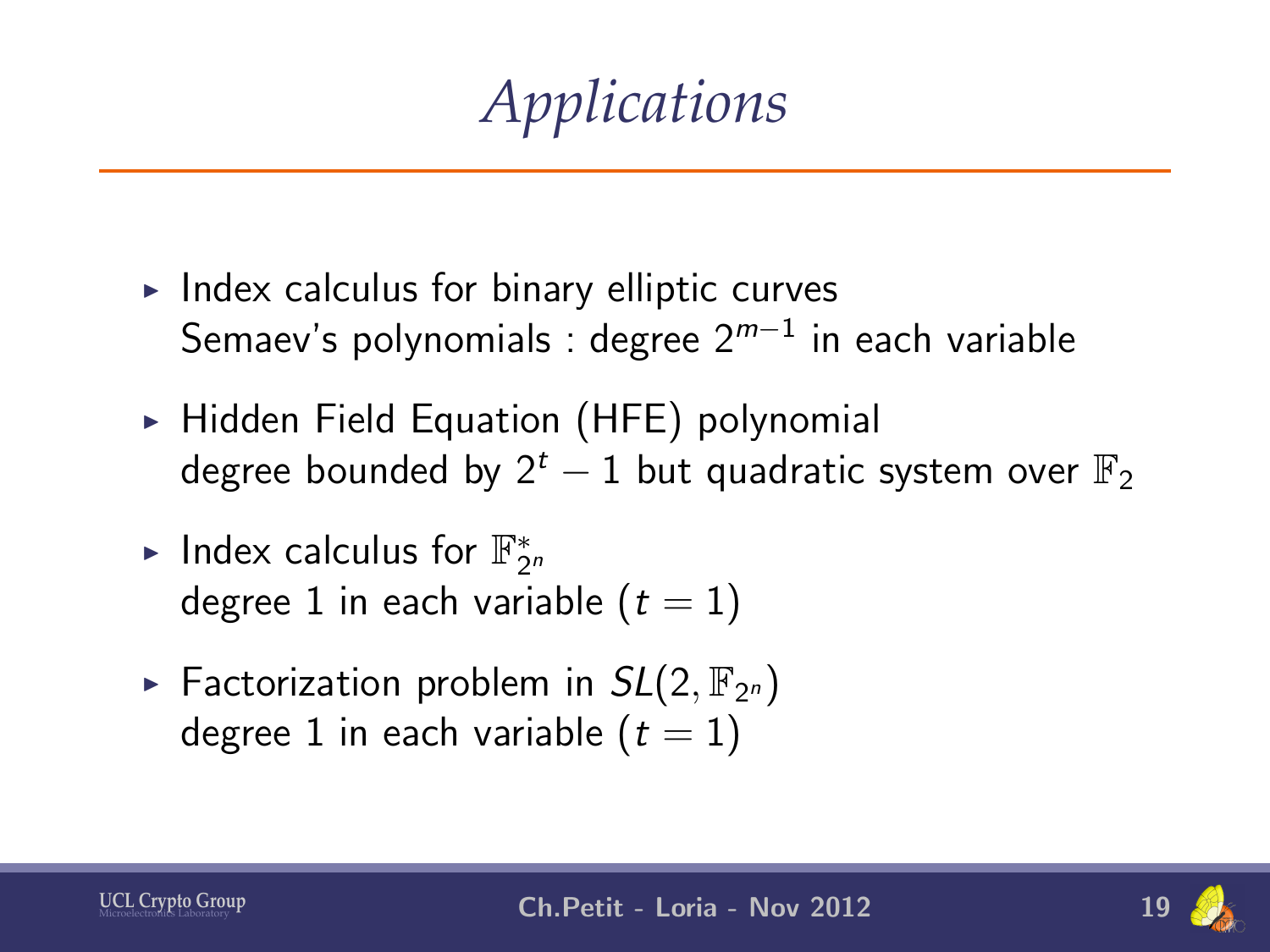#### *Degrees and block structure*

• If 
$$
e = e_0 + e_1 2 + e_2 4 + ... + e_{t-1} 2^{t-1}
$$
 then  
\n
$$
x_i^e = \left(\sum x_{ij} v_j\right)^{e_0} \left(\sum x_{ij}^2 v_j^2\right)^{e_1} ... \left(\sum x_{ij}^2 {x_{ij}^{t-1} v_j^{2^{t-1}}}\right)^{e_{t-1}}
$$
\n
$$
= \left(\sum x_{ij} v_j\right)^{e_0} \left(\sum x_{ij} v_j^2\right)^{e_1} ... \left(\sum x_{ij} {v_j^{2^{t-1}}}\right)^{e_{t-1}}
$$

degree = Hamming weight of  $(e_0, \ldots, e_{t-1})$ 



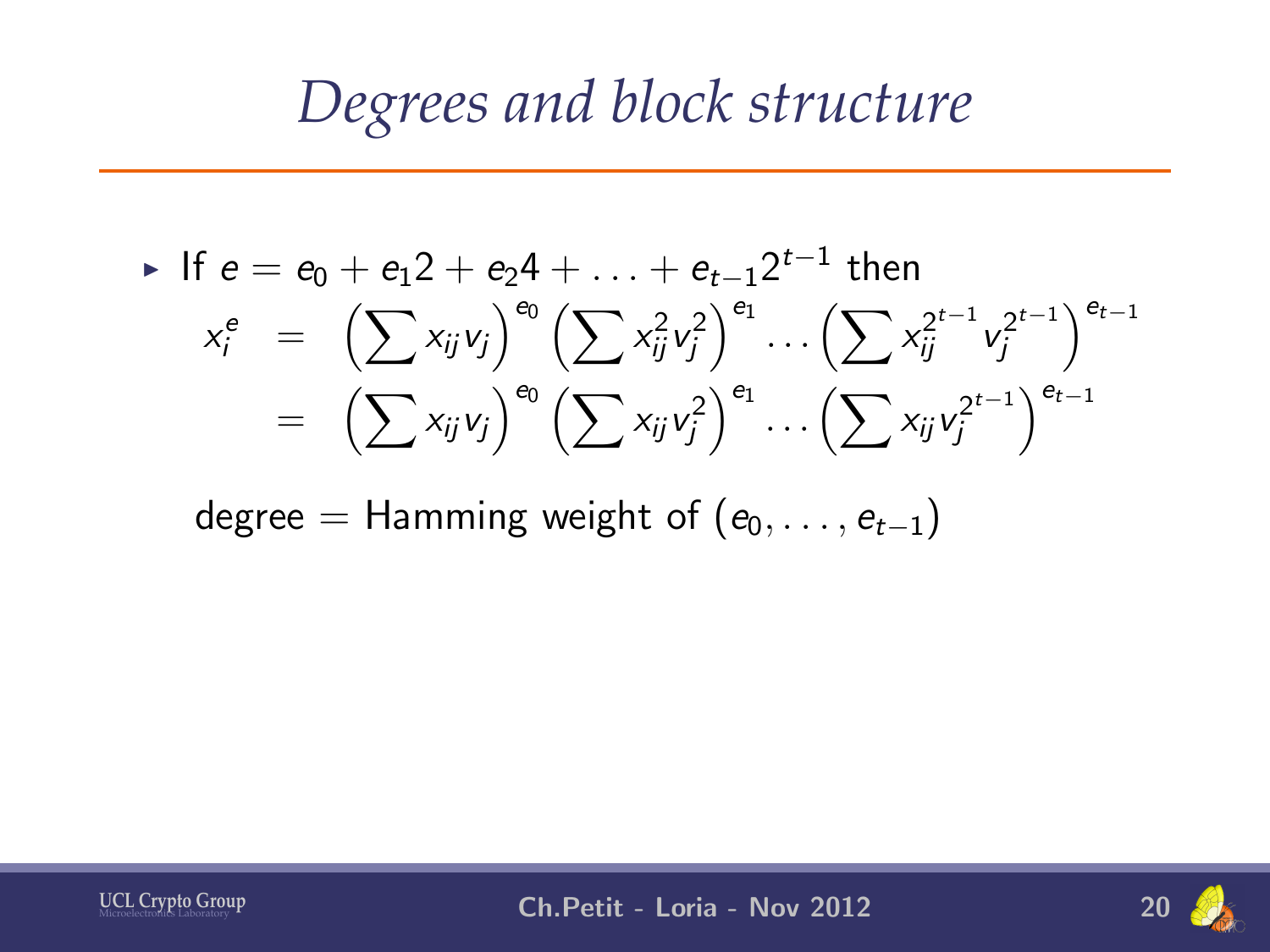#### *Degrees and block structure*

• If 
$$
e = e_0 + e_1 2 + e_2 4 + ... + e_{t-1} 2^{t-1}
$$
 then  
\n
$$
x_i^e = \left( \sum x_{ij} v_j \right)^{e_0} \left( \sum x_{ij}^2 v_j^2 \right)^{e_1} ... \left( \sum x_{ij}^{2^{t-1}} v_j^{2^{t-1}} \right)^{e_{t-1}}
$$
\n
$$
= \left( \sum x_{ij} v_j \right)^{e_0} \left( \sum x_{ij} v_j^2 \right)^{e_1} ... \left( \sum x_{ij} v_j^{2^{t-1}} \right)^{e_{t-1}}
$$

degree = Hamming weight of  $(e_0, \ldots, e_{t-1})$ 

 $\blacktriangleright$   $f(x_1,\ldots,x_m)=[f]_1^{\downarrow}$  $\frac{1}{1}\theta_1 + \ldots + [f]_n^{\downarrow}$  $n \nmid \theta_n$ Since f has degree at most  $2^t - 1$  in each variable  $x_i$ , Each  $[f]^\downarrow_k$  $\frac{1}{k}$  has degree at most  $t$ in each *block of variables*  $X_i := \{x_{i1}, \ldots, x_{i,n'}\}$ 



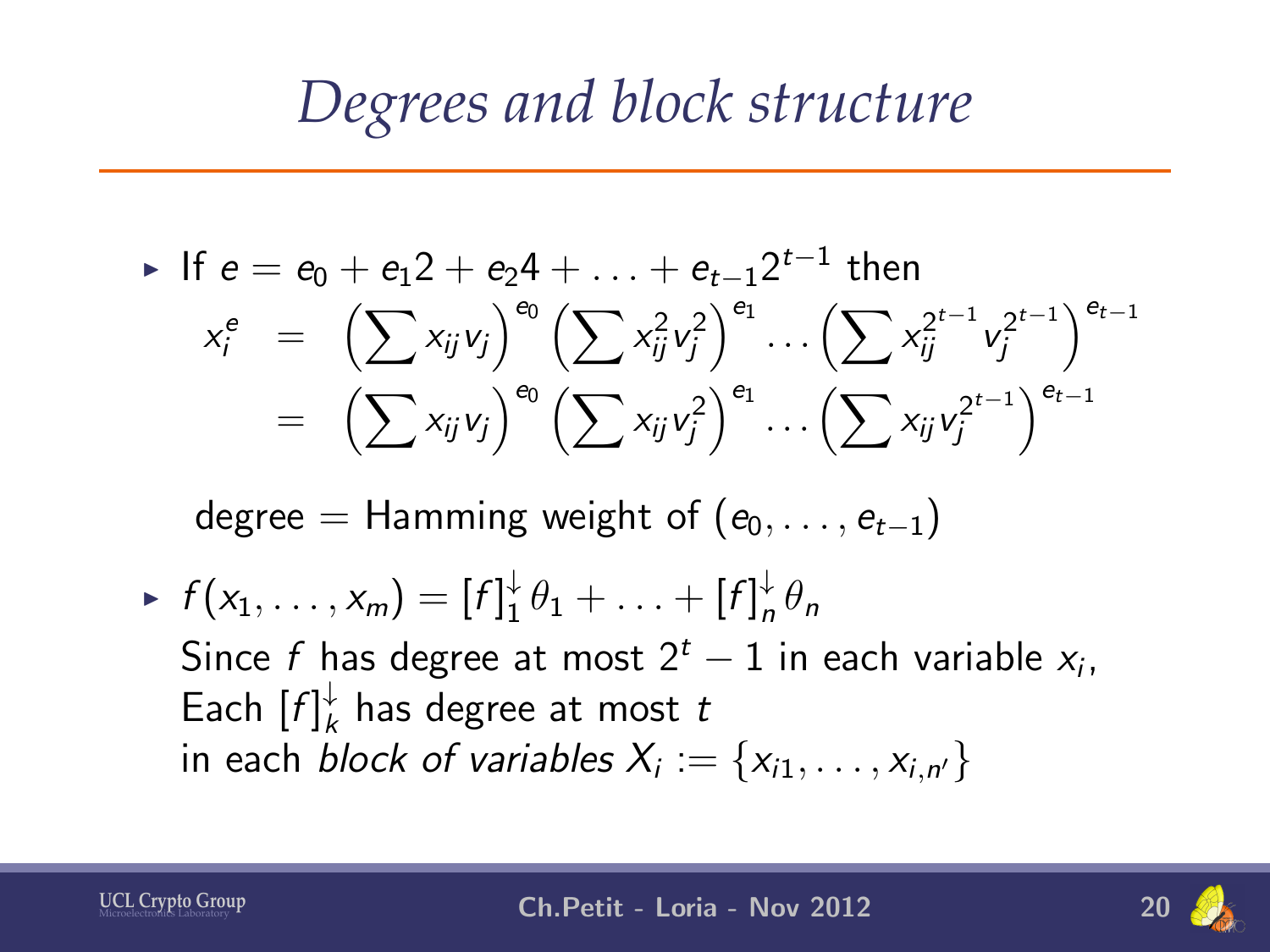$\blacktriangleright$  Already *n* equations in  $mn'$  variables  $x_{ij}$ , given by

$$
0 = f(x_1,\ldots,x_m) = [f]_1^{\downarrow} \theta_1 + \ldots + [f]_n^{\downarrow} \theta_n
$$

 $\triangleright$  Adding new (low degree) equations may accelerate the resolution



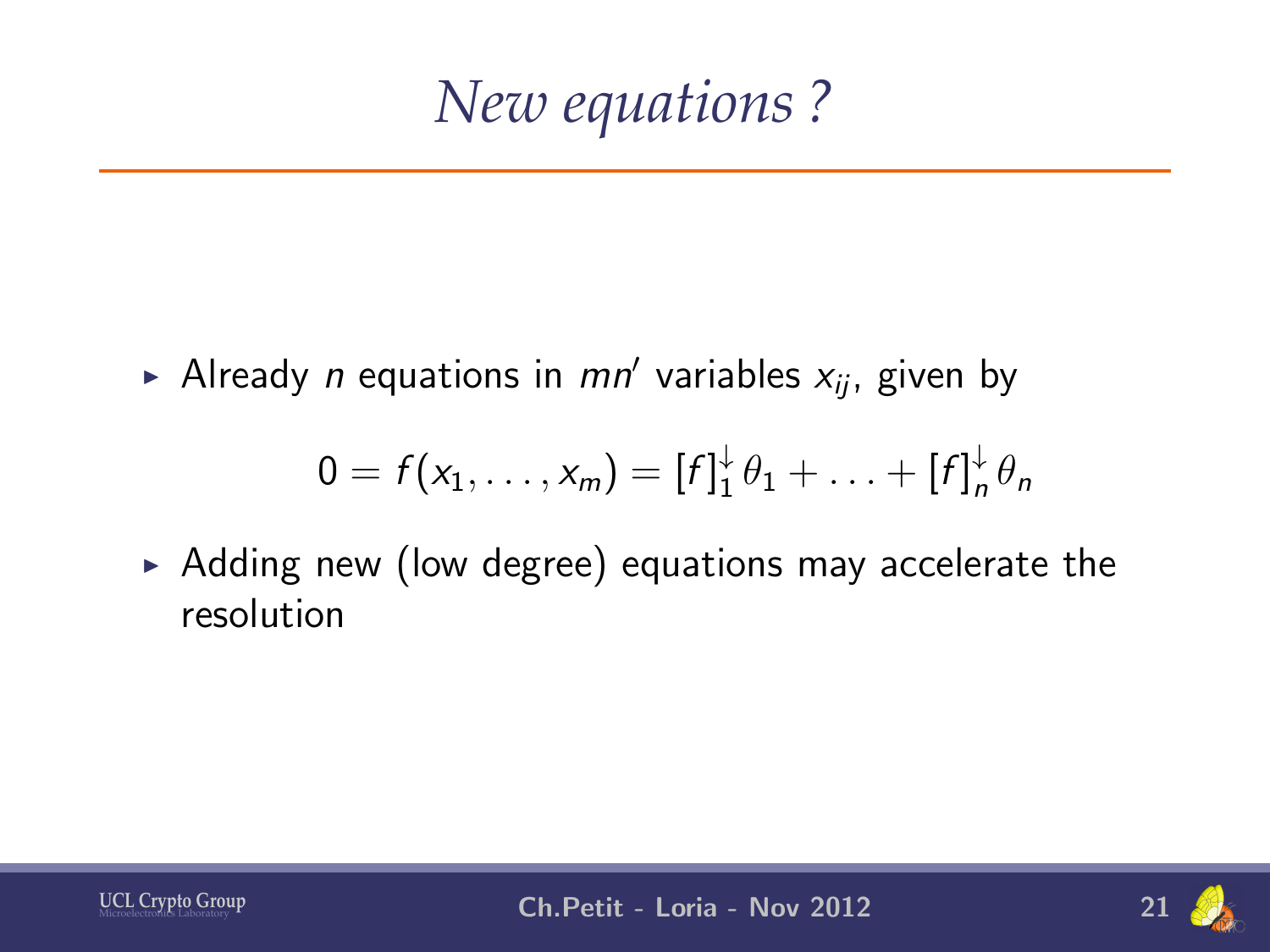► Frobenius transforms  $f=0 \Rightarrow f^2=0$ 



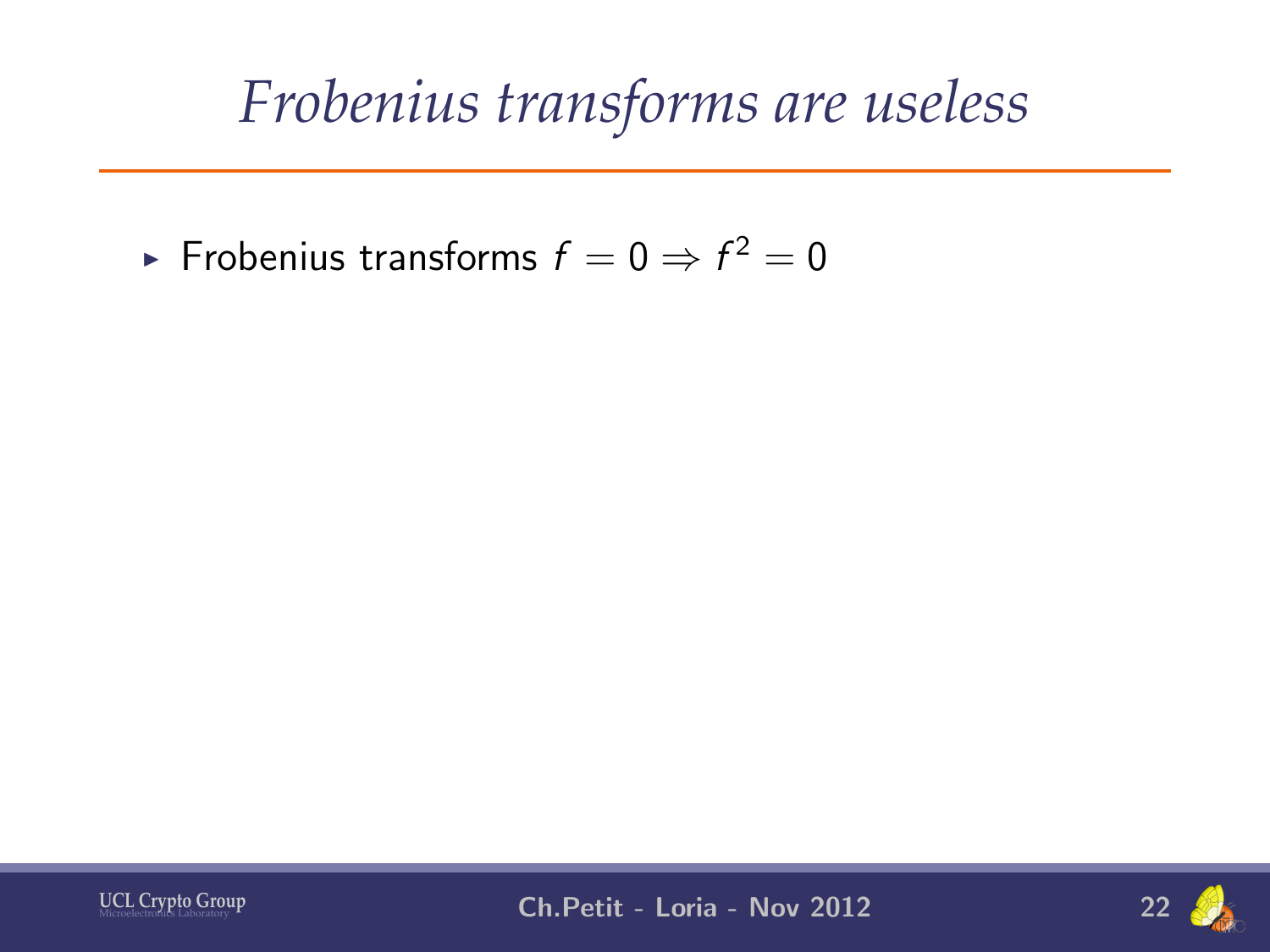- ► Frobenius transforms  $f=0 \Rightarrow f^2=0$
- $\blacktriangleright$  HW of exponents in  $f$  and  $f^2$  are equal  $\Rightarrow$   $[f]_i^{\downarrow}$  $\frac{1}{i}$  and  $[f^2]_i^{\downarrow}$  $_i^{\star}$  have the same degrees



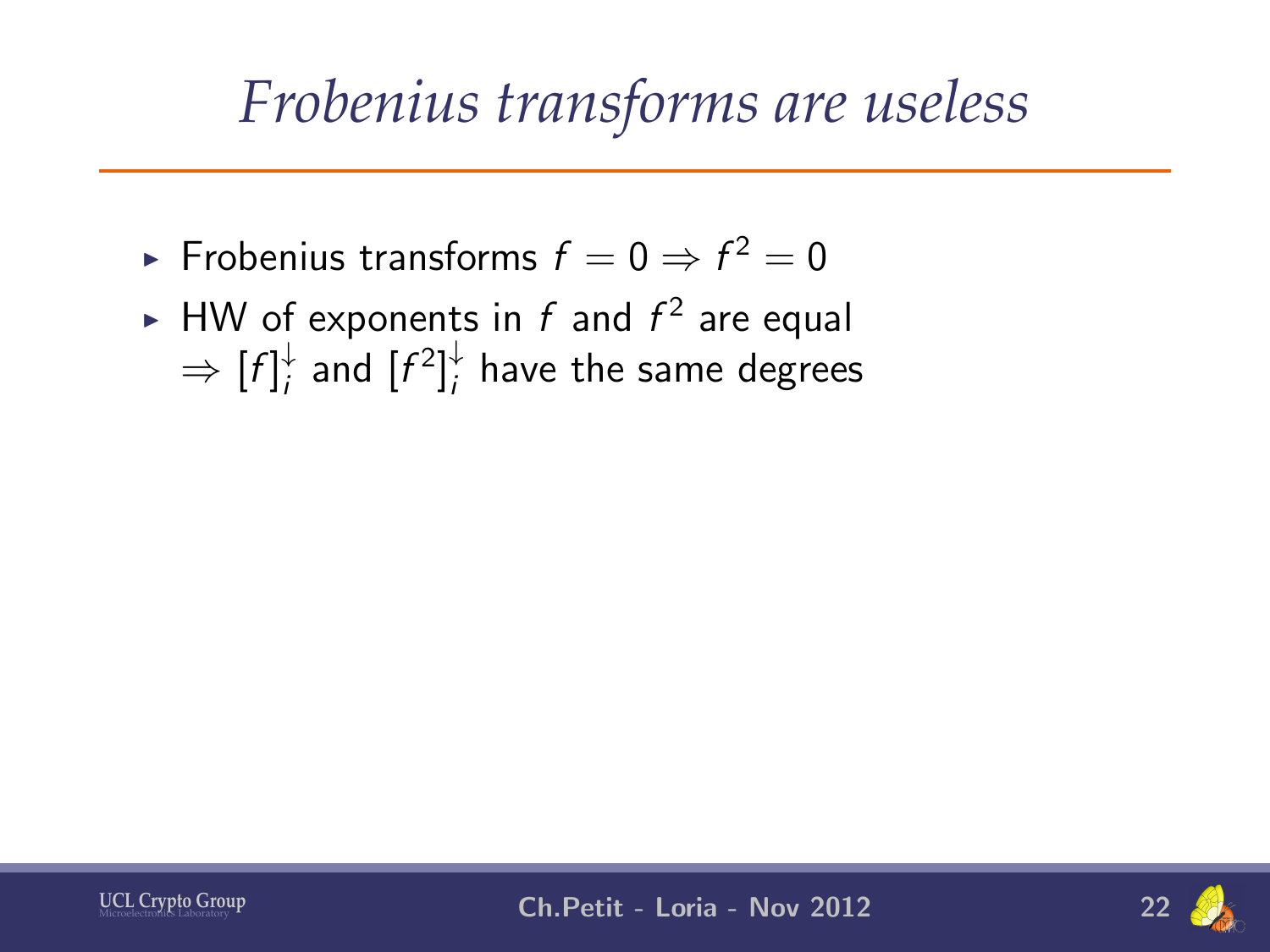- ► Frobenius transforms  $f=0 \Rightarrow f^2=0$
- $\blacktriangleright$  HW of exponents in  $f$  and  $f^2$  are equal  $\Rightarrow$   $[f]_i^{\downarrow}$  $\frac{1}{i}$  and  $[f^2]_i^{\downarrow}$  $_i^{\star}$  have the same degrees
- $\triangleright$  But

$$
f^{2} = \left(\sum_{i=1}^{n} [f]_{i}^{\downarrow} \theta_{i}\right)^{2} = \sum_{i=1}^{n} [f]_{i}^{\downarrow} \theta_{i}^{2} =
$$

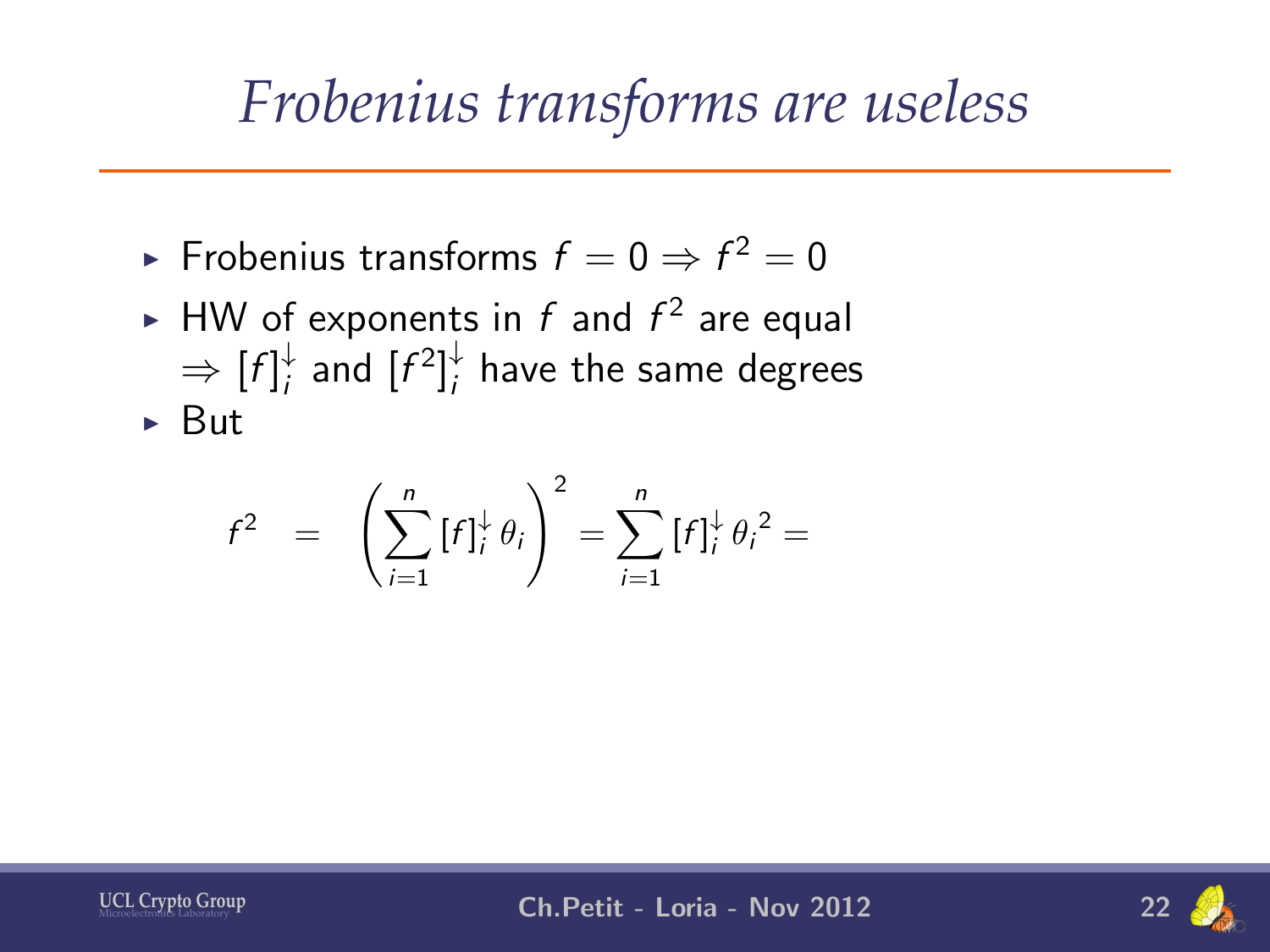- ► Frobenius transforms  $f=0 \Rightarrow f^2=0$
- $\blacktriangleright$  HW of exponents in  $f$  and  $f^2$  are equal  $\Rightarrow$   $[f]_i^{\downarrow}$  $\frac{1}{i}$  and  $[f^2]_i^{\downarrow}$  $_i^{\star}$  have the same degrees

 $\triangleright$  But

$$
f^{2} = \left(\sum_{i=1}^{n} [f]_{i}^{\downarrow} \theta_{i}\right)^{2} = \sum_{i=1}^{n} [f]_{i}^{\downarrow} \theta_{i}^{2} = \sum_{i=1}^{n} [f]_{i}^{\downarrow} \left(\sum_{j=1}^{n} a_{ij} \theta_{j}\right)
$$



**UCL Crypto Group Ch.Petit - Loria - Nov 2012** 

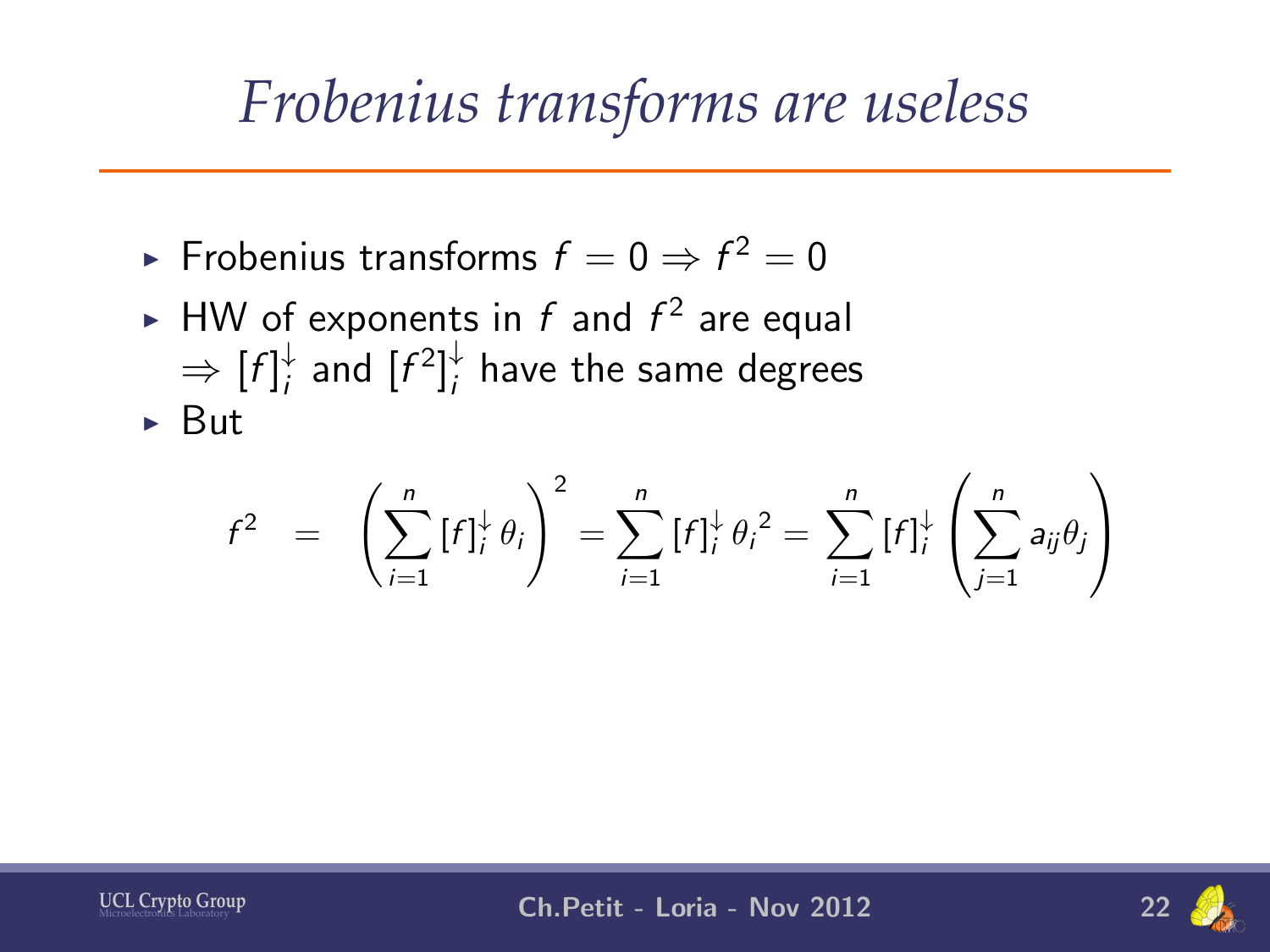- ► Frobenius transforms  $f=0 \Rightarrow f^2=0$
- $\blacktriangleright$  HW of exponents in  $f$  and  $f^2$  are equal  $\Rightarrow$   $[f]_i^{\downarrow}$  $\frac{1}{i}$  and  $[f^2]_i^{\downarrow}$  $_i^{\star}$  have the same degrees
- $\triangleright$  But

$$
f^{2} = \left(\sum_{i=1}^{n} [f]_{i}^{\downarrow} \theta_{i}\right)^{2} = \sum_{i=1}^{n} [f]_{i}^{\downarrow} \theta_{i}^{2} = \sum_{i=1}^{n} [f]_{i}^{\downarrow} \left(\sum_{j=1}^{n} a_{ij} \theta_{j}\right)
$$
  
= 
$$
\sum_{j=1}^{n} \left(\sum_{i=1}^{n} a_{ij} [f]_{i}^{\downarrow}\right) \theta_{j}
$$



**UCL Crypto Group Ch.Petit - Loria - Nov 2012** 

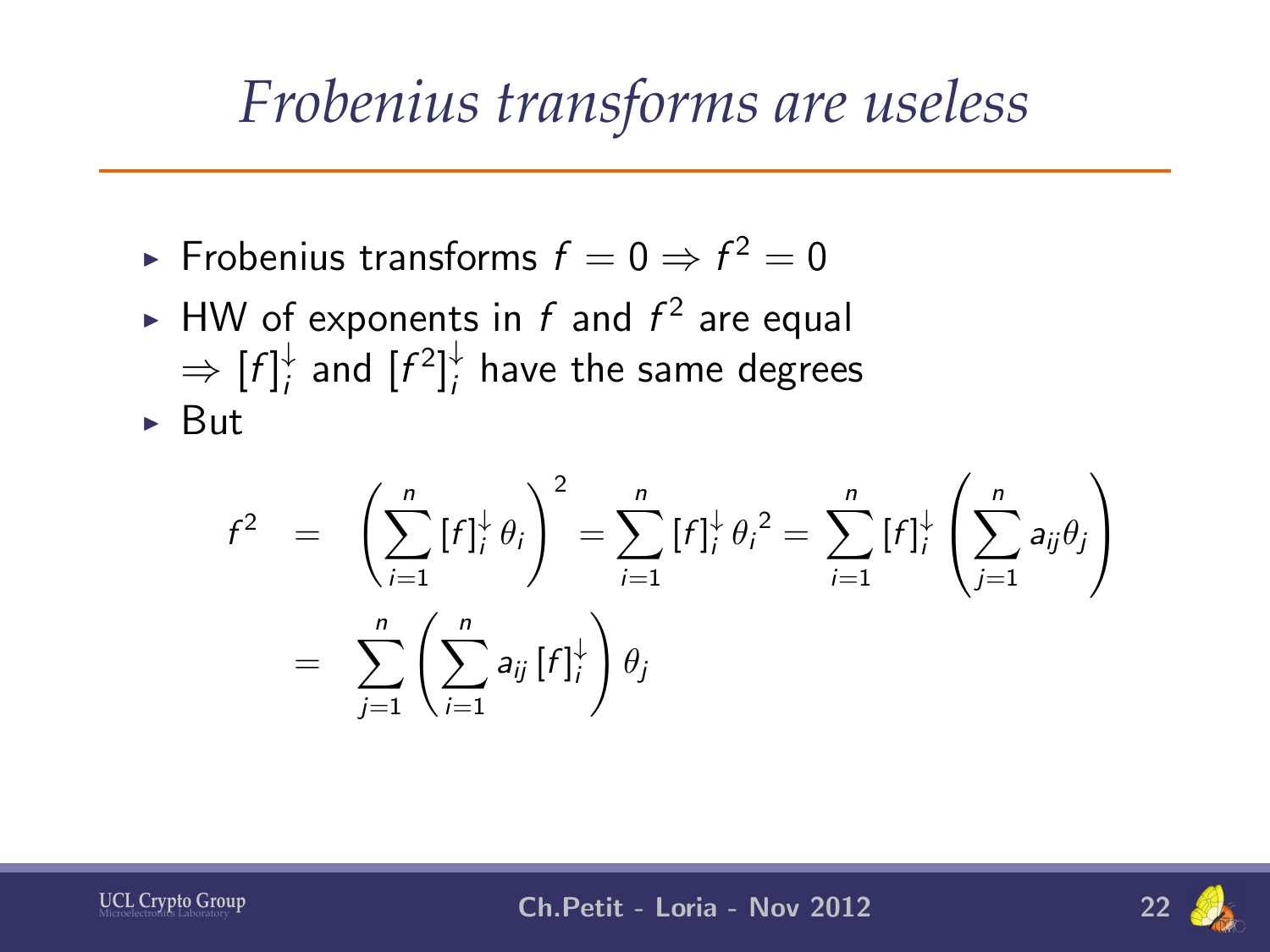- ► Frobenius transforms  $f=0 \Rightarrow f^2=0$
- $\blacktriangleright$  HW of exponents in  $f$  and  $f^2$  are equal  $\Rightarrow$   $[f]_i^{\downarrow}$  $\frac{1}{i}$  and  $[f^2]_i^{\downarrow}$  $_i^{\star}$  have the same degrees
- $\triangleright$  But

$$
f^{2} = \left(\sum_{i=1}^{n} [f]_{i}^{\downarrow} \theta_{i}\right)^{2} = \sum_{i=1}^{n} [f]_{i}^{\downarrow} \theta_{i}^{2} = \sum_{i=1}^{n} [f]_{i}^{\downarrow} \left(\sum_{j=1}^{n} a_{ij} \theta_{j}\right)
$$
  
= 
$$
\sum_{j=1}^{n} \left(\sum_{i=1}^{n} a_{ij} [f]_{i}^{\downarrow}\right) \theta_{j}
$$

same equations ! (linear combinations)



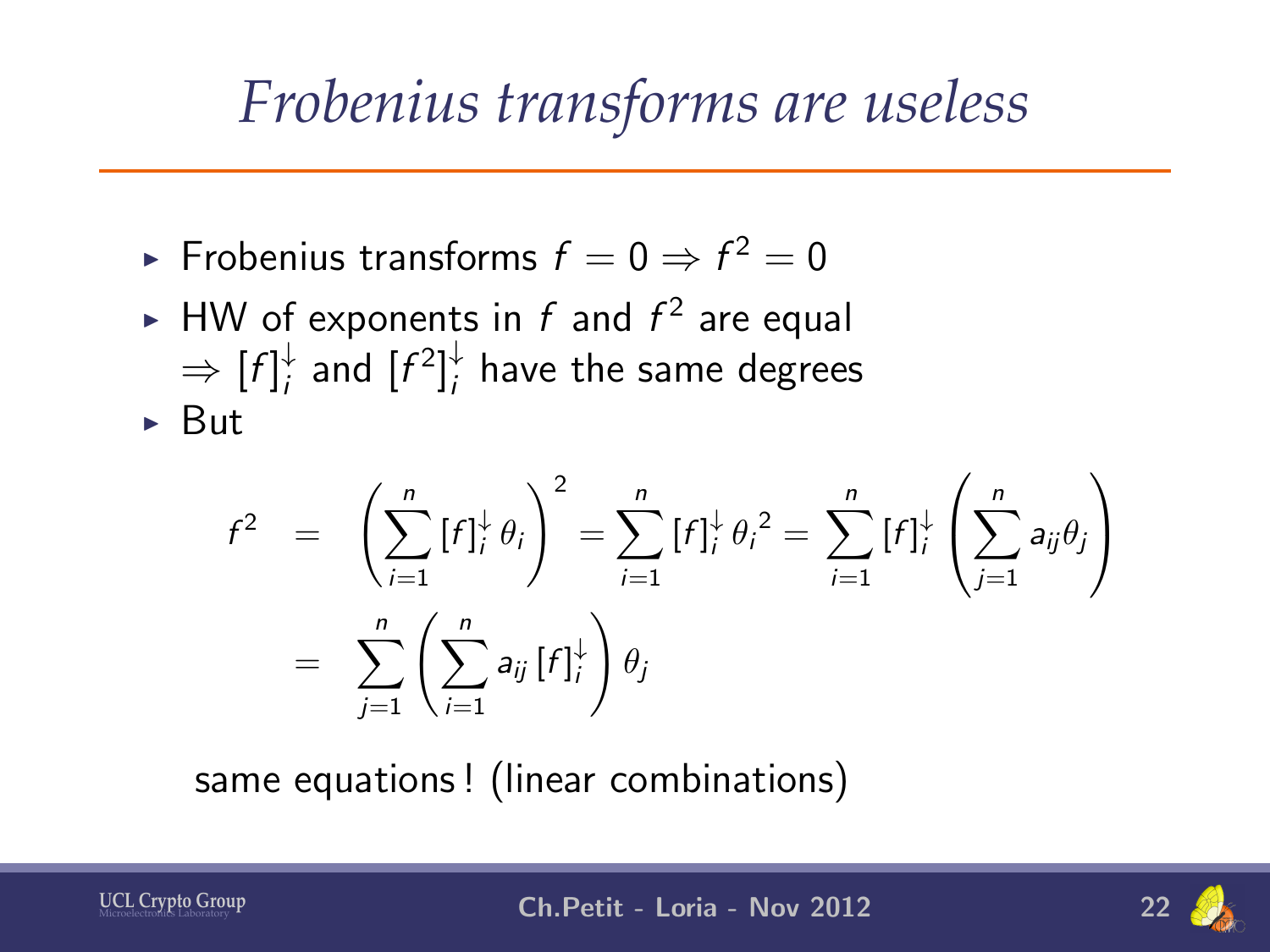$$
\quad \textcolor{gray}{\blacktriangleright} \ \ 0 = f \Rightarrow 0 = x_1 f
$$



**UCL Crypto Group Ch.Petit - Loria - Nov 2012** 23

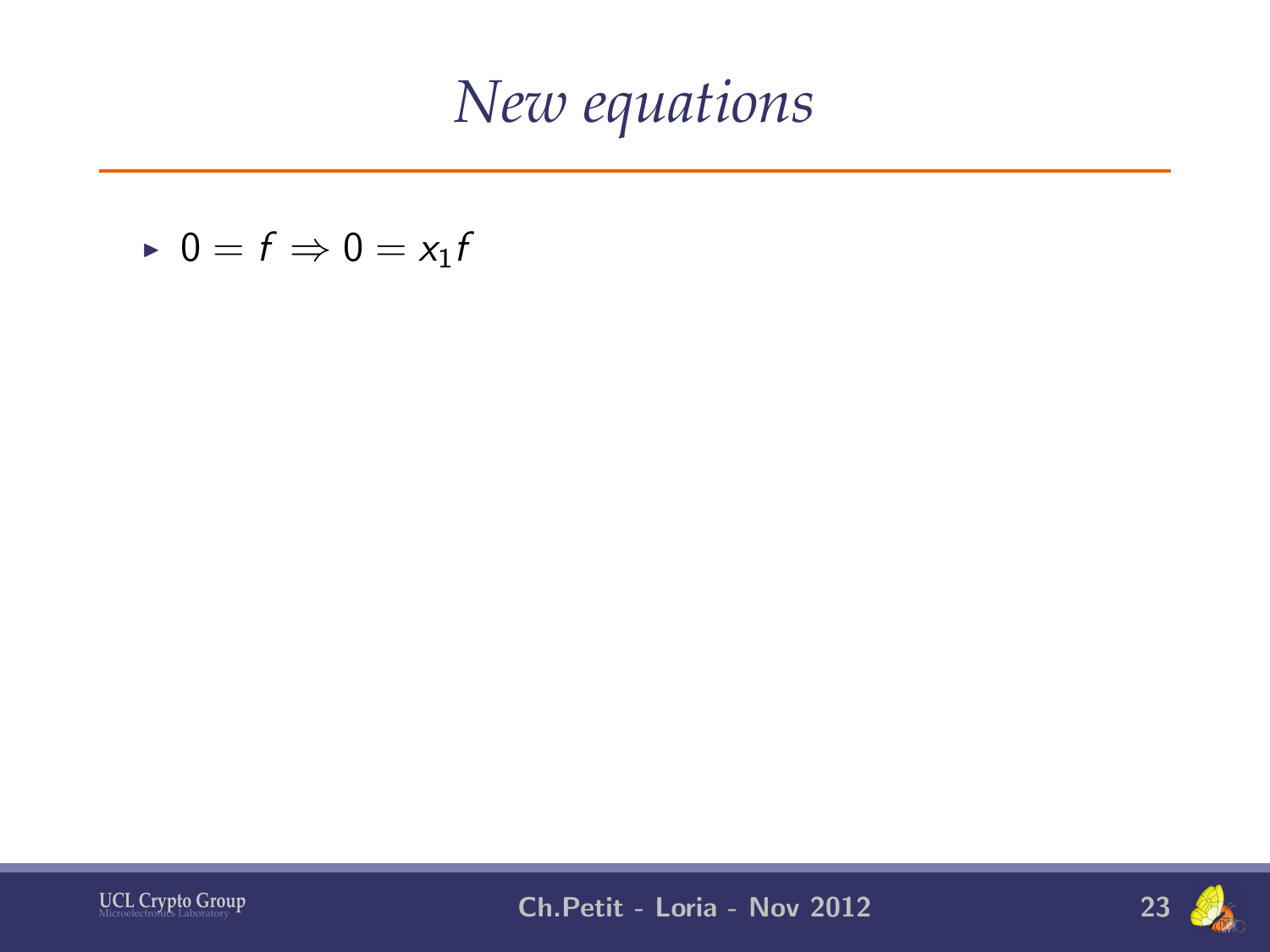▶ 0 = 
$$
f \Rightarrow 0 = x_1 f
$$
  
0 =  $x_1 f(x_1,...,x_m) = [x_1 f]_1^{\downarrow} \theta_1 + ... + [x_1 f]_n^{\downarrow} \theta_n$ 



**UCL Crypto Group Ch.Petit - Loria - Nov 2012** 23

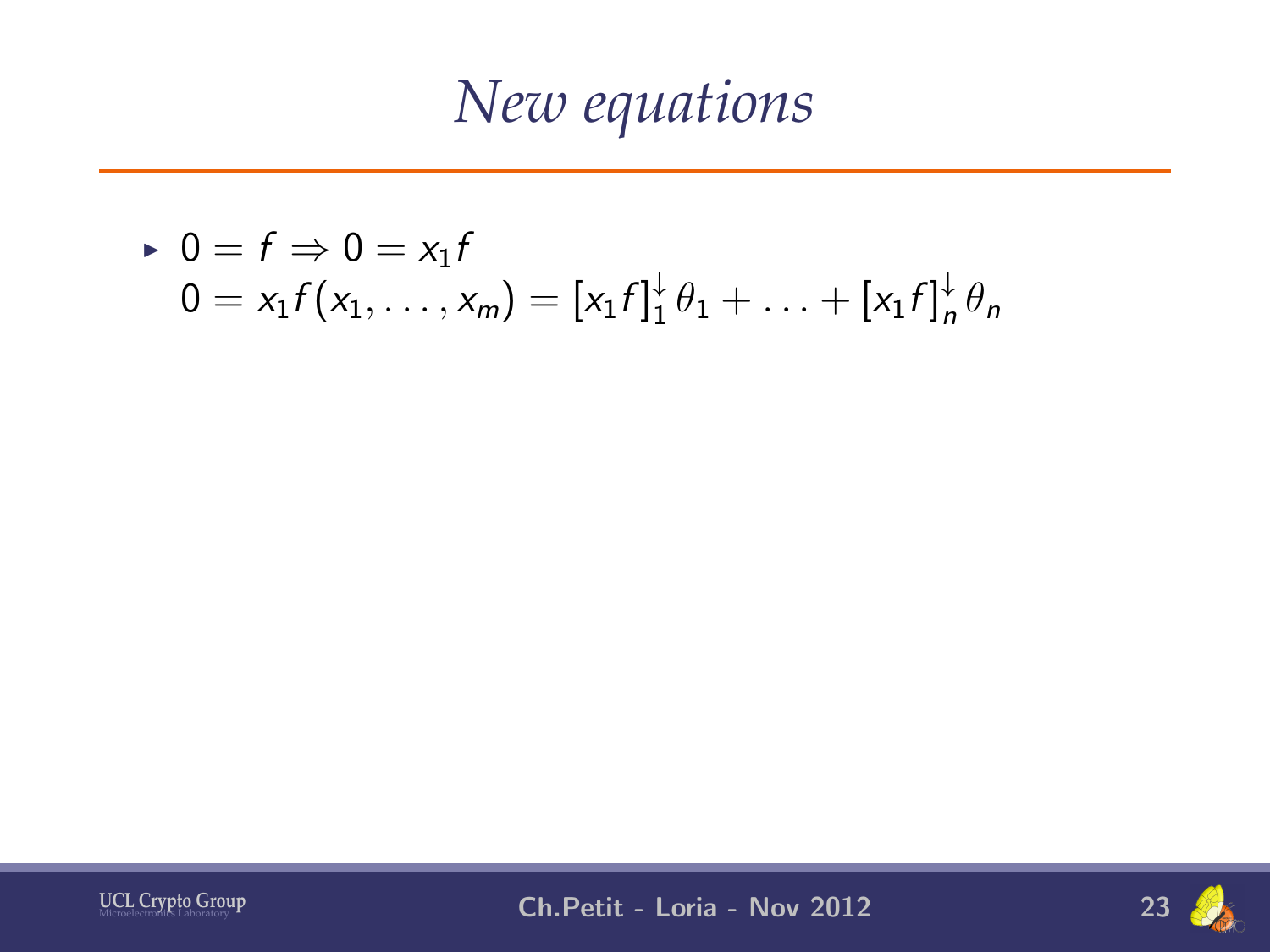- $\bullet$  0 = f  $\Rightarrow$  0 = x<sub>1</sub>f  $0 = x_1 f(x_1,\ldots,x_m) = [x_1 f]_1^{\downarrow}$  $\frac{1}{1} \theta_1 + \ldots + [x_1 f]_n^{\downarrow}$  $n^*$  $\theta_n$
- ►  $x_1f$  has degree  $\leq (2^t)$  in  $x_1$  and  $\leq (2^t-1)$  in  $x_2, \ldots, x_m$
- $\blacktriangleright$   $[x_1 f]_k^{\downarrow}$  $_{k}^{\downarrow}$  has degree at most  $t$  in each block  $X_{i}$



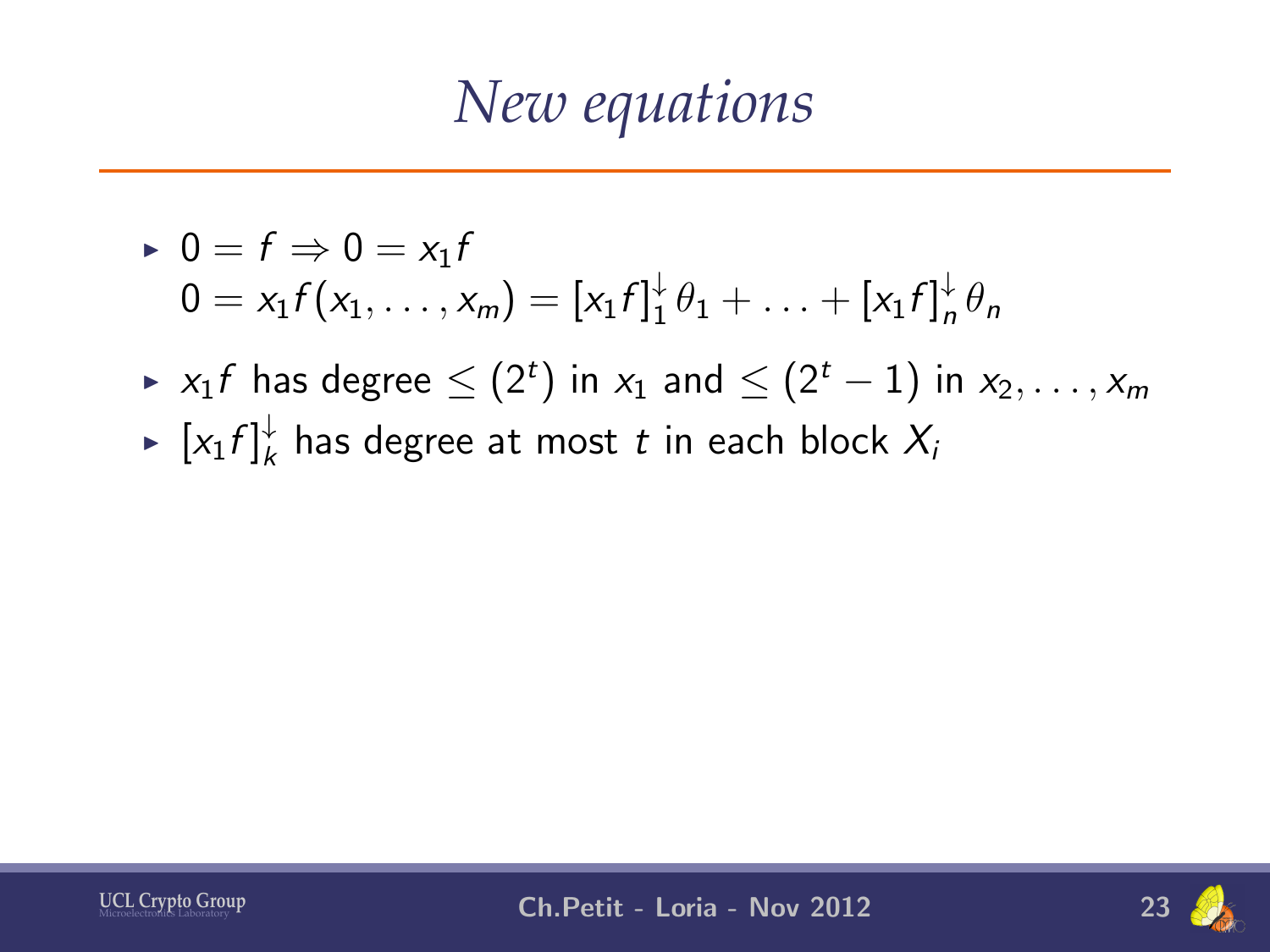- $\bullet$  0 = f  $\Rightarrow$  0 = x<sub>1</sub>f  $0 = x_1 f(x_1,\ldots,x_m) = [x_1 f]_1^{\downarrow}$  $\frac{1}{1} \theta_1 + \ldots + [x_1 f]_n^{\downarrow}$  $n^*$  $\theta_n$
- ►  $x_1f$  has degree  $\leq (2^t)$  in  $x_1$  and  $\leq (2^t-1)$  in  $x_2, \ldots, x_m$
- $\blacktriangleright$   $[x_1 f]_k^{\downarrow}$  $_{k}^{\downarrow}$  has degree at most  $t$  in each block  $X_{i}$
- $\triangleright$  Not the same equations! In particular, all terms have degree  $> 1$  in block  $X_1$  $f(x_1, \ldots, x_m) = f_0(x_2, \ldots, x_m) + x_1 f_1(x_1, x_2, \ldots, x_m)$  $\Rightarrow$   $x_1 f(x_1,...,x_m) = x_1 f_0(x_2,...,x_m) + x_1^2 f_1(x_1,x_2,...,x_m)$



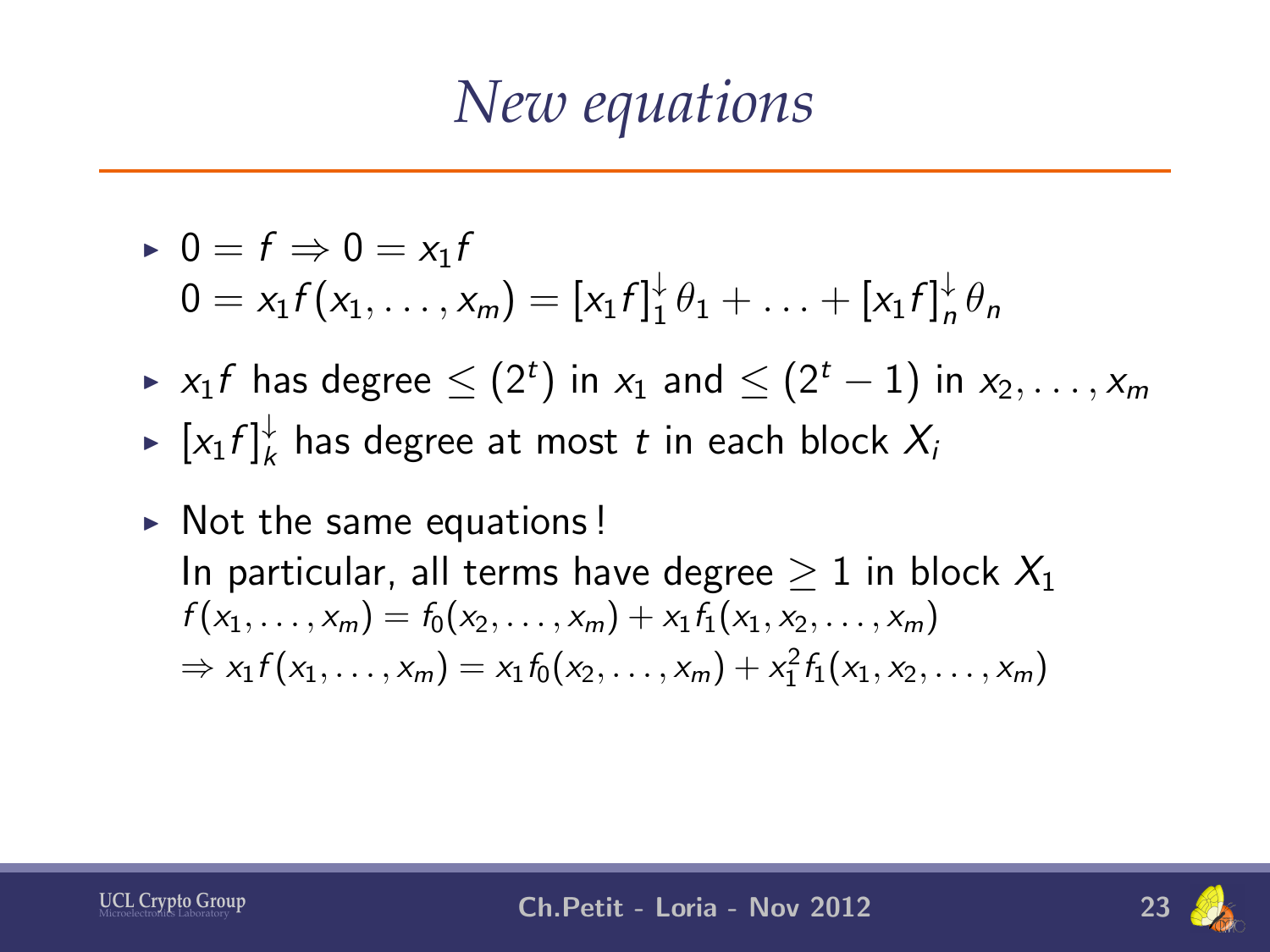- $\bullet$  0 = f  $\Rightarrow$  0 = x<sub>1</sub>f  $0 = x_1 f(x_1,\ldots,x_m) = [x_1 f]_1^{\downarrow}$  $\frac{1}{1} \theta_1 + \ldots + [x_1 f]_n^{\downarrow}$  $n^*$  $\theta_n$
- ►  $x_1f$  has degree  $\leq (2^t)$  in  $x_1$  and  $\leq (2^t-1)$  in  $x_2, \ldots, x_m$
- $\blacktriangleright$   $[x_1 f]_k^{\downarrow}$  $_{k}^{\downarrow}$  has degree at most  $t$  in each block  $X_{i}$
- $\triangleright$  Not the same equations! In particular, all terms have degree  $\geq 1$  in block  $X_1$  $f(x_1, \ldots, x_m) = f_0(x_2, \ldots, x_m) + x_1 f_1(x_1, x_2, \ldots, x_m)$  $\Rightarrow$   $x_1 f(x_1,...,x_m) = x_1 f_0(x_2,...,x_m) + x_1^2 f_1(x_1,x_2,...,x_m)$
- $\triangleright$  Similar equations with other monomials instead of  $x_1$ Many new equations

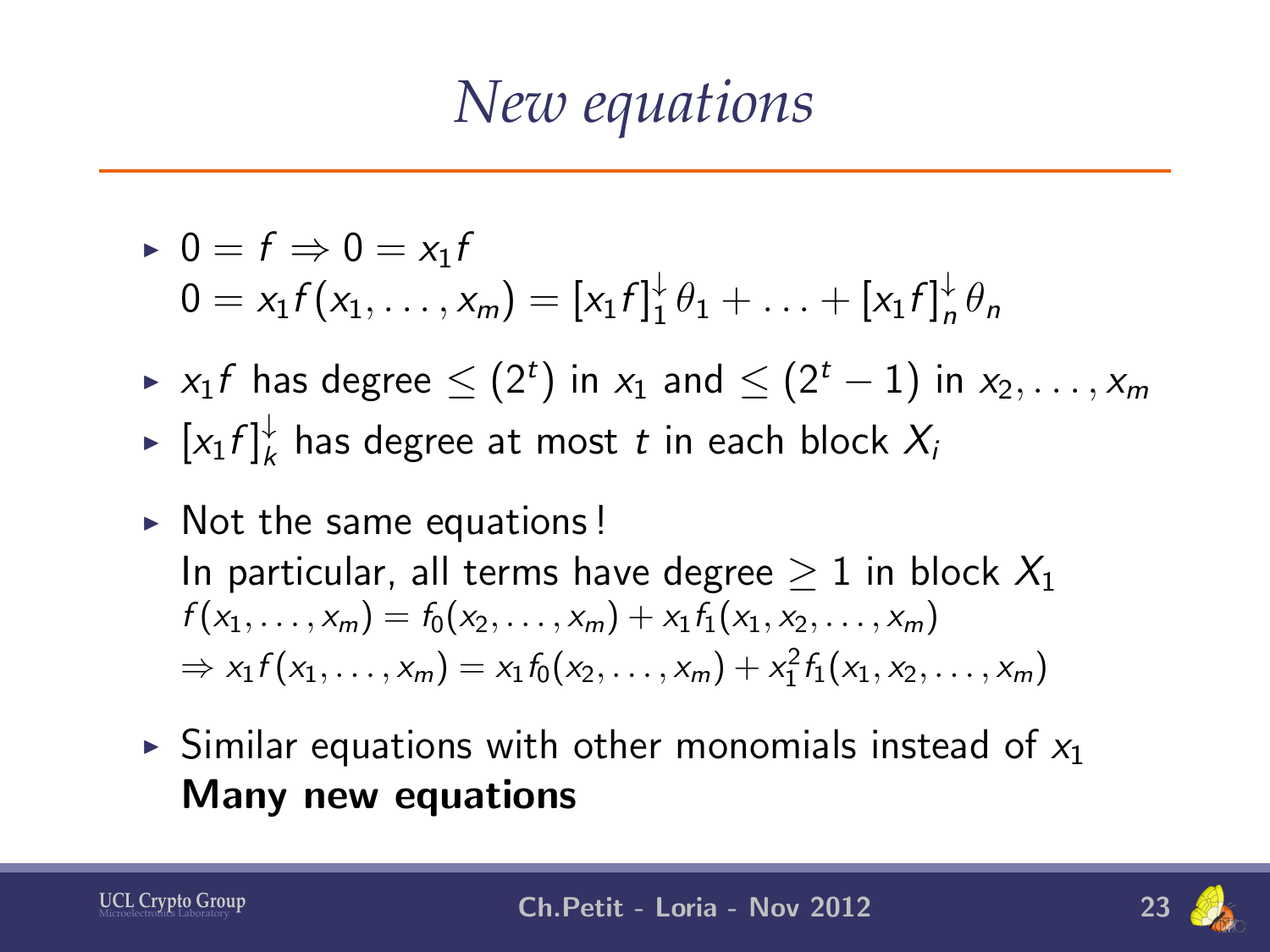► Let  $a_{ijk} \in \mathbb{F}_2$  such that  $\theta_i \theta_j = \sum_k a_{ijk} \theta_k$ 

$$
x_1f = \left(\sum_{i=1}^n [x_1]_i^{\downarrow} \theta_i\right)\left(\sum_{j=1}^n [f]_j^{\downarrow} \theta_j\right) = \sum_{i,j,k=1}^n a_{ijk} [x_1]_i^{\downarrow} [f]_j^{\downarrow} \theta_k.
$$



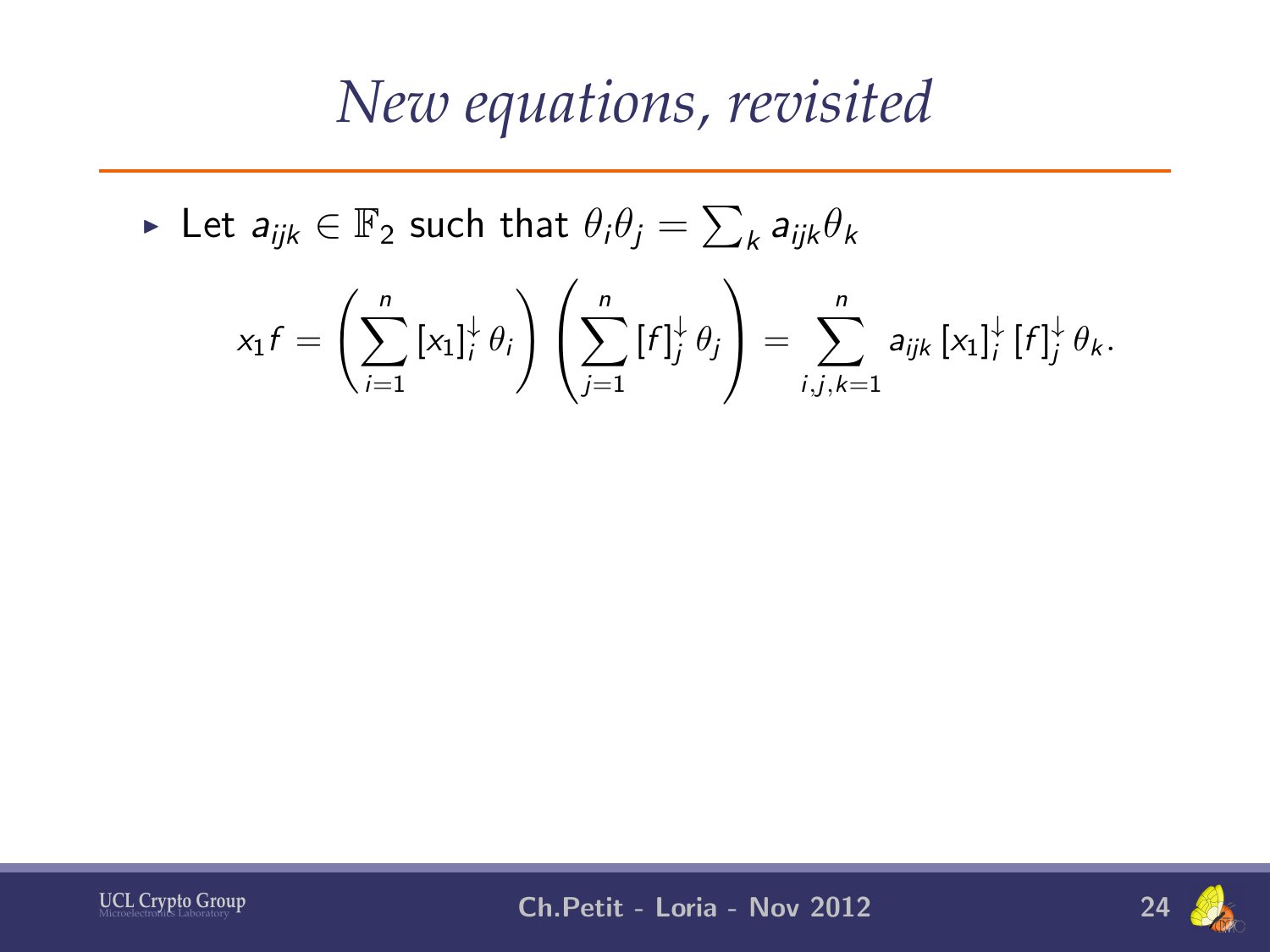► Let  $a_{ijk} \in \mathbb{F}_2$  such that  $\theta_i \theta_j = \sum_k a_{ijk} \theta_k$ 

$$
x_1 f = \left(\sum_{i=1}^n [x_1]_i^{\downarrow} \theta_i\right) \left(\sum_{j=1}^n [f]_j^{\downarrow} \theta_j\right) = \sum_{i,j,k=1}^n a_{ijk} [x_1]_i^{\downarrow} [f]_j^{\downarrow} \theta_k.
$$

 $\blacktriangleright$  Hence

$$
[x_1 f]_k^{\downarrow} = \sum_{i,j=1}^n a_{ijk} [x_1]_i^{\downarrow} [f]_j^{\downarrow} = \sum_{j=1}^n p_{ik} (x_{11}, \dots, x_{1,n'}) [f]_j^{\downarrow}
$$
  
with  $\deg(p_{ik}) = 1$ 



**UCL Crypto Group** Ch.Petit - Loria - Nov 2012 24

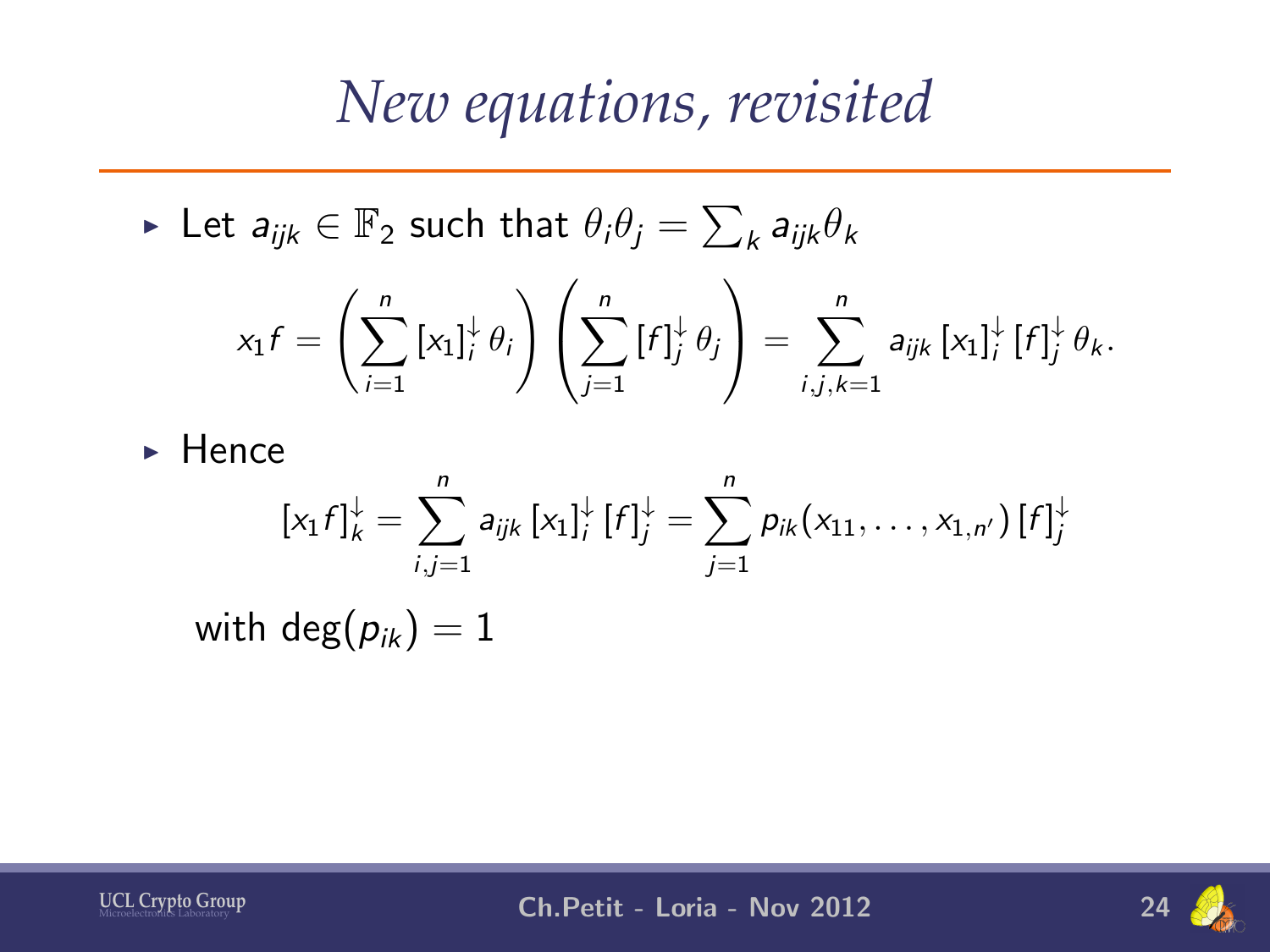► Let  $a_{ijk} \in \mathbb{F}_2$  such that  $\theta_i \theta_j = \sum_k a_{ijk} \theta_k$ 

$$
x_1f = \left(\sum_{i=1}^n [x_1]_i^{\downarrow} \theta_i\right) \left(\sum_{j=1}^n [f]_j^{\downarrow} \theta_j\right) = \sum_{i,j,k=1}^n a_{ijk} [x_1]_i^{\downarrow} [f]_j^{\downarrow} \theta_k.
$$

 $\blacktriangleright$  Hence

$$
[x_1 f]_k^{\downarrow} = \sum_{i,j=1}^n a_{ijk} [x_1]_i^{\downarrow} [f]_j^{\downarrow} = \sum_{j=1}^n p_{ik} (x_{11}, \ldots, x_{1,n'}) [f]_j^{\downarrow}
$$

with deg $(p_{ik}) = 1$ 

 $\blacktriangleright$  The "new" equations  $[x_1f]^\downarrow_k=0$  are *algebraic* combinations of the original ones  $[f]^{\downarrow}_j = 0$ 



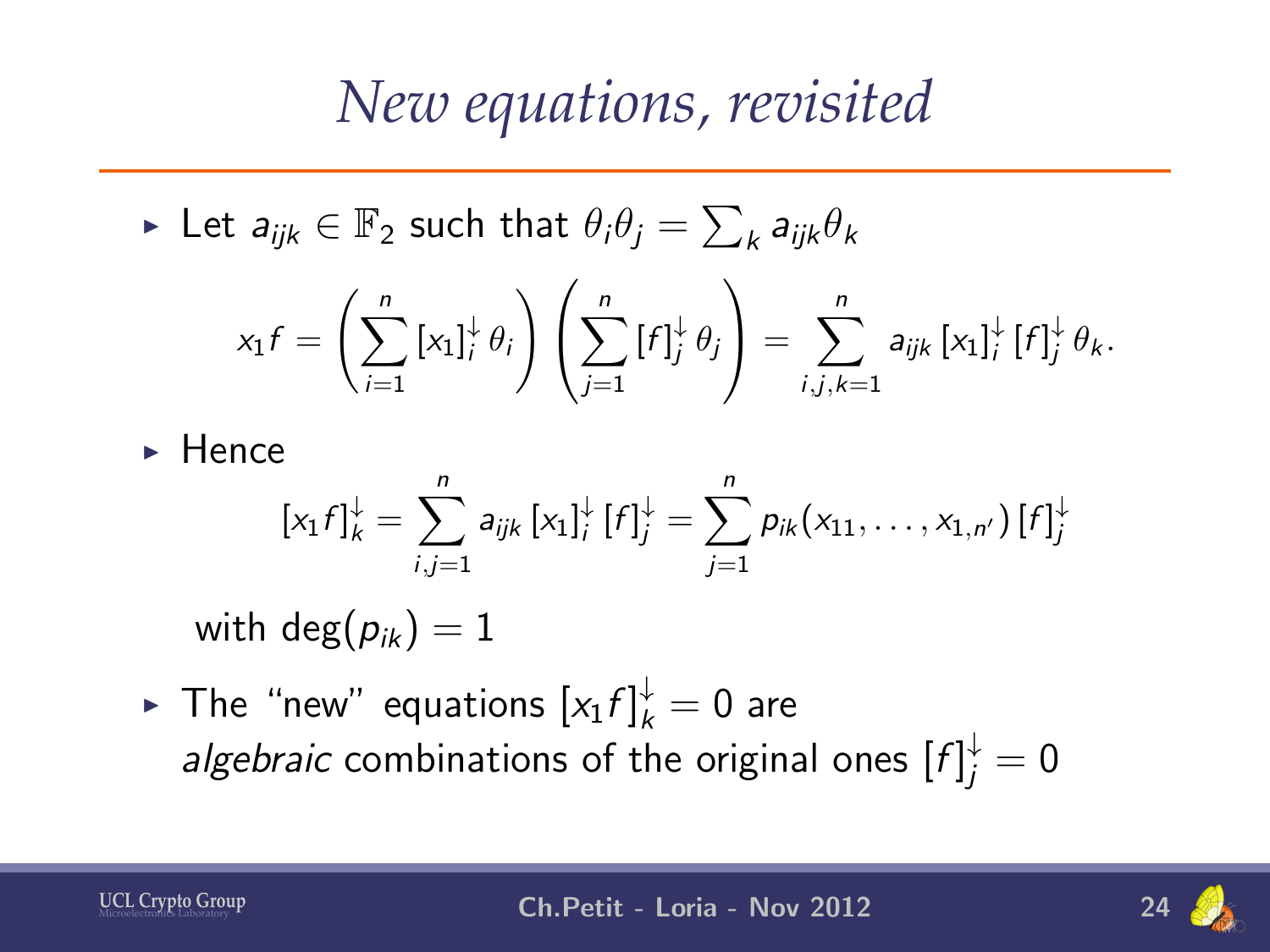► Let  $a_{ijk} \in \mathbb{F}_2$  such that  $\theta_i \theta_j = \sum_k a_{ijk} \theta_k$ 

$$
x_1f = \left(\sum_{i=1}^n [x_1]_i^{\downarrow} \theta_i\right)\left(\sum_{j=1}^n [f]_j^{\downarrow} \theta_j\right) = \sum_{i,j,k=1}^n a_{ijk} [x_1]_i^{\downarrow} [f]_j^{\downarrow} \theta_k.
$$

 $\blacktriangleright$  Hence

$$
[x_1 f]_k^{\downarrow} = \sum_{i,j=1}^n a_{ijk} [x_1]_i^{\downarrow} [f]_j^{\downarrow} = \sum_{j=1}^n p_{ik} (x_{11}, \ldots, x_{1,n'}) [f]_j^{\downarrow}
$$

with deg $(p_{ik}) = 1$ 

- $\blacktriangleright$  The "new" equations  $[x_1f]^\downarrow_k=0$  are *algebraic* combinations of the original ones  $[f]^{\downarrow}_j = 0$
- $\triangleright$  Will be recovered "blindly" by GB algorithms

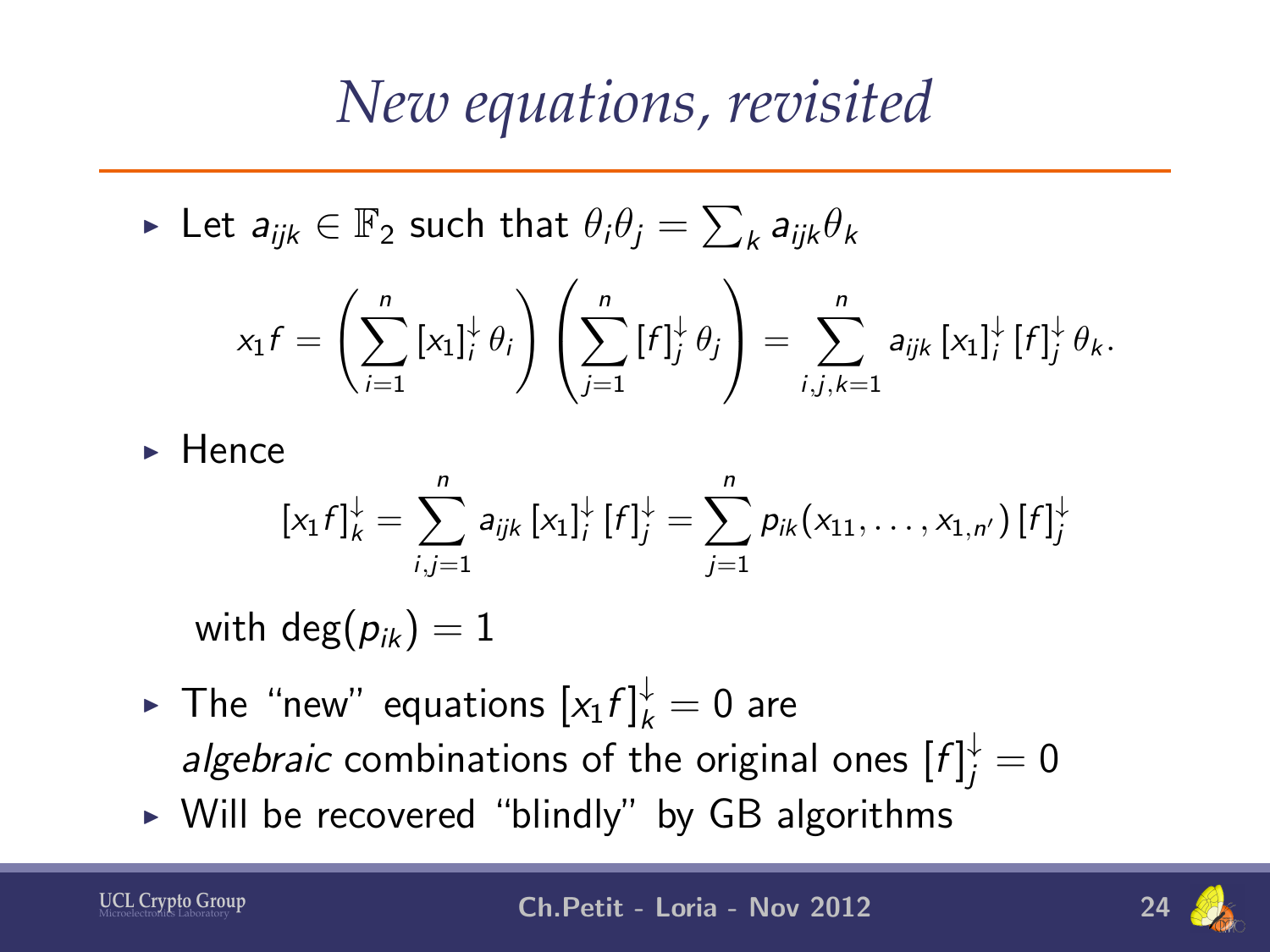*First fall degree*

 $\triangleright$  We have

$$
[x_1f]_k^{\downarrow} = \sum_{j=1}^n p_{ik}(x_{11},\ldots,x_{1,n'}) [f]_j^{\downarrow}
$$

$$
\mathsf{deg}([x_1f]^\downarrow_k)=mt,\qquad \mathsf{deg}(\rho_{ik})=1,\quad \mathsf{deg}([f]^\downarrow_j)=mt
$$



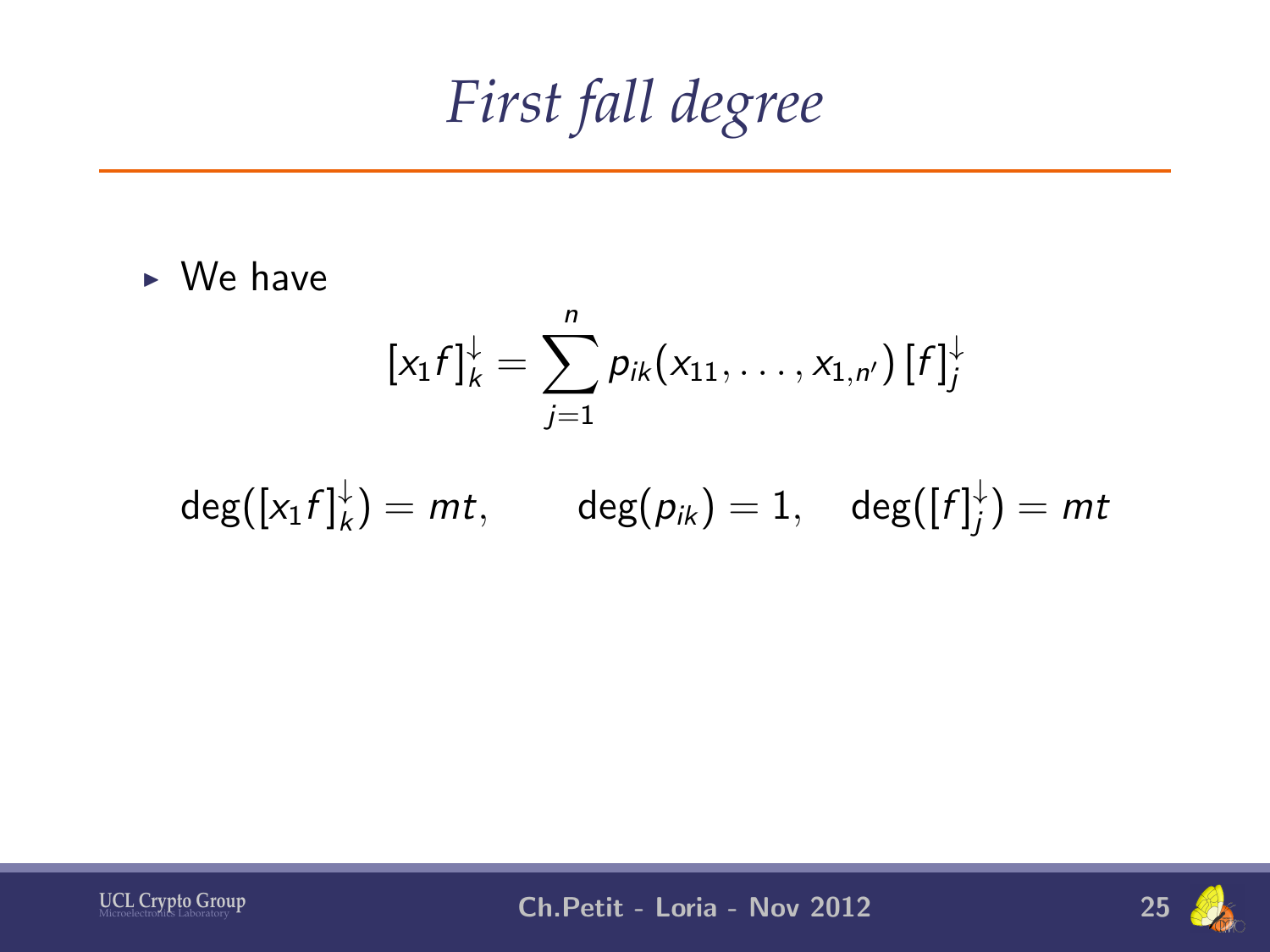*First fall degree*

 $\triangleright$  We have

$$
[x_1f]_k^{\downarrow} = \sum_{j=1}^n p_{ik}(x_{11},\ldots,x_{1,n'}) [f]_j^{\downarrow}
$$

$$
\mathsf{deg}([x_1f]^\downarrow_k)=mt,\qquad \mathsf{deg}(\rho_{ik})=1,\quad \mathsf{deg}([f]^\downarrow_j)=mt
$$

- $\triangleright$  Non trivial low degree relation !
- First fall degree  $D_f \leq mt + 1$

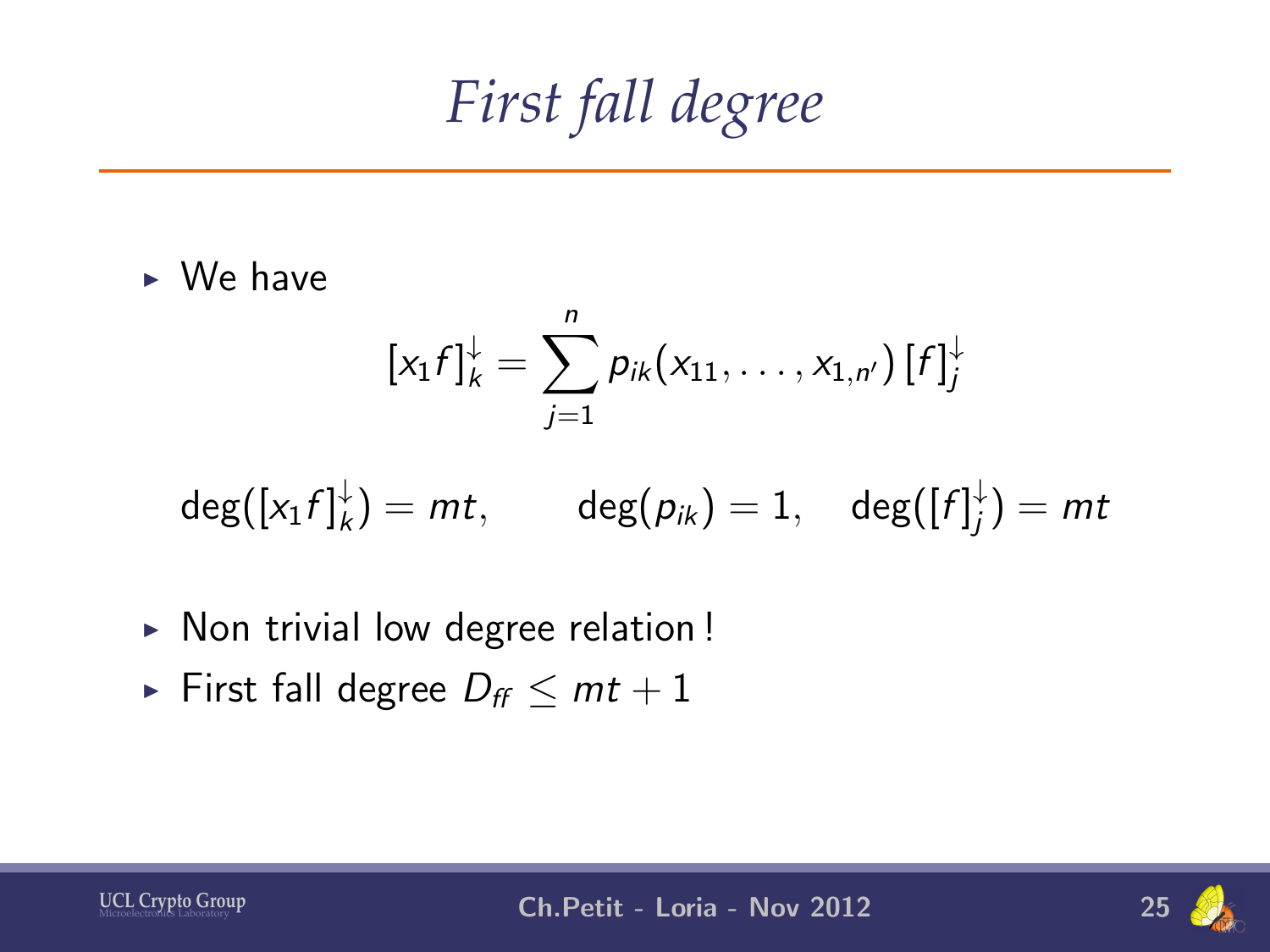*First fall degree*

 $\triangleright$  We have

$$
[x_1 f]_k^{\downarrow} = \sum_{j=1}^n p_{ik}(x_{11}, \ldots, x_{1,n'}) [f]_j^{\downarrow}
$$

$$
\mathsf{deg}([x_1f]^\downarrow_k)=mt,\qquad \mathsf{deg}(\rho_{ik})=1,\quad \mathsf{deg}([f]^\downarrow_j)=mt
$$

- $\triangleright$  Non trivial low degree relation!
- ► First fall degree  $D_f$   $\leq$   $mt + 1$
- Essentially as small as it could be (unless  $f$  degenerate)

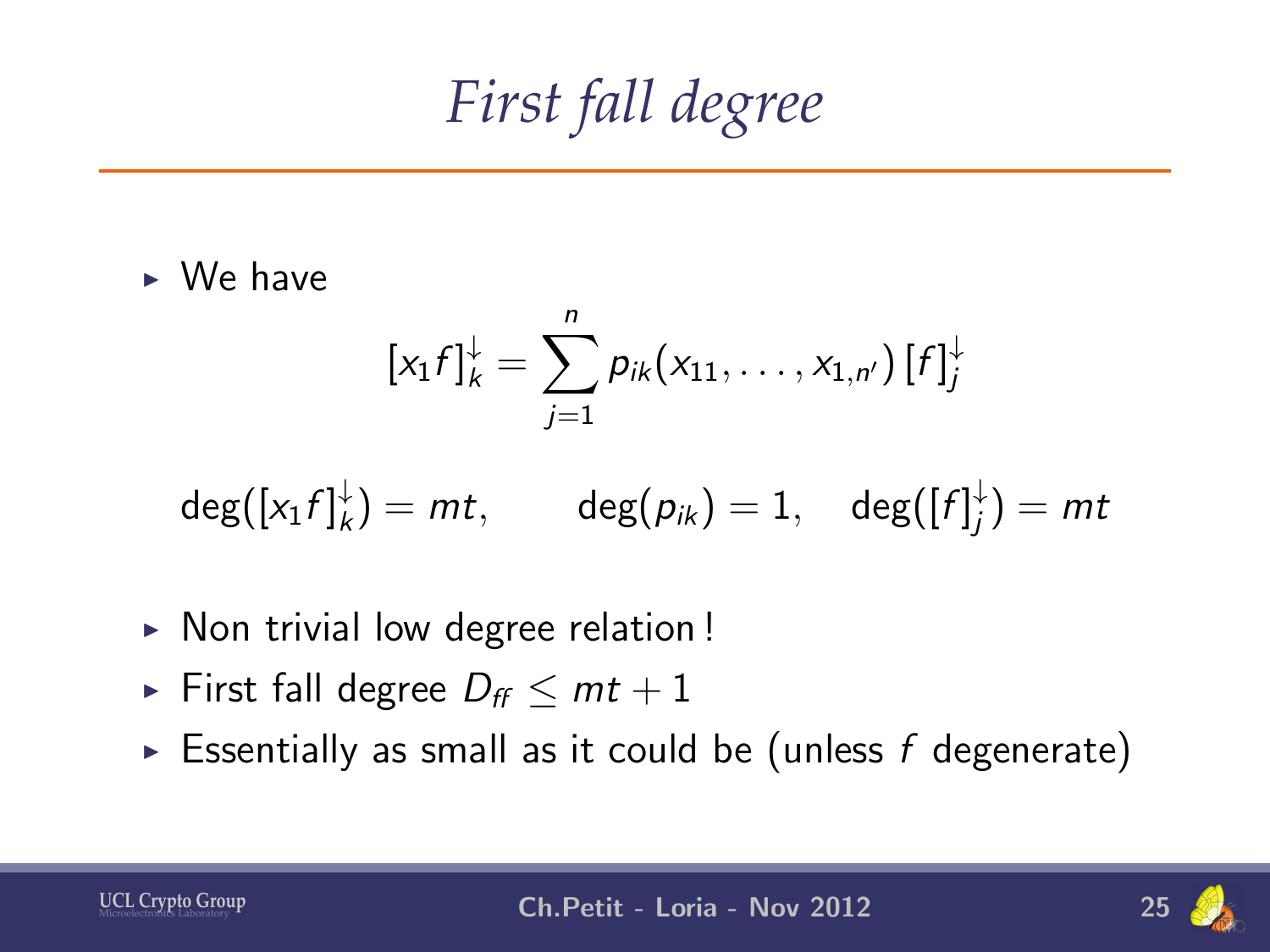## *Heuristic assumption*

► We will heuristically assume  $D_{\text{reg}} \approx D_{\text{ff}}$ in most cases, for  $f$  chosen randomly with degrees  $\leq 2^{t-1}$ for  $V$  chosen randomly with dimension  $n'$ 



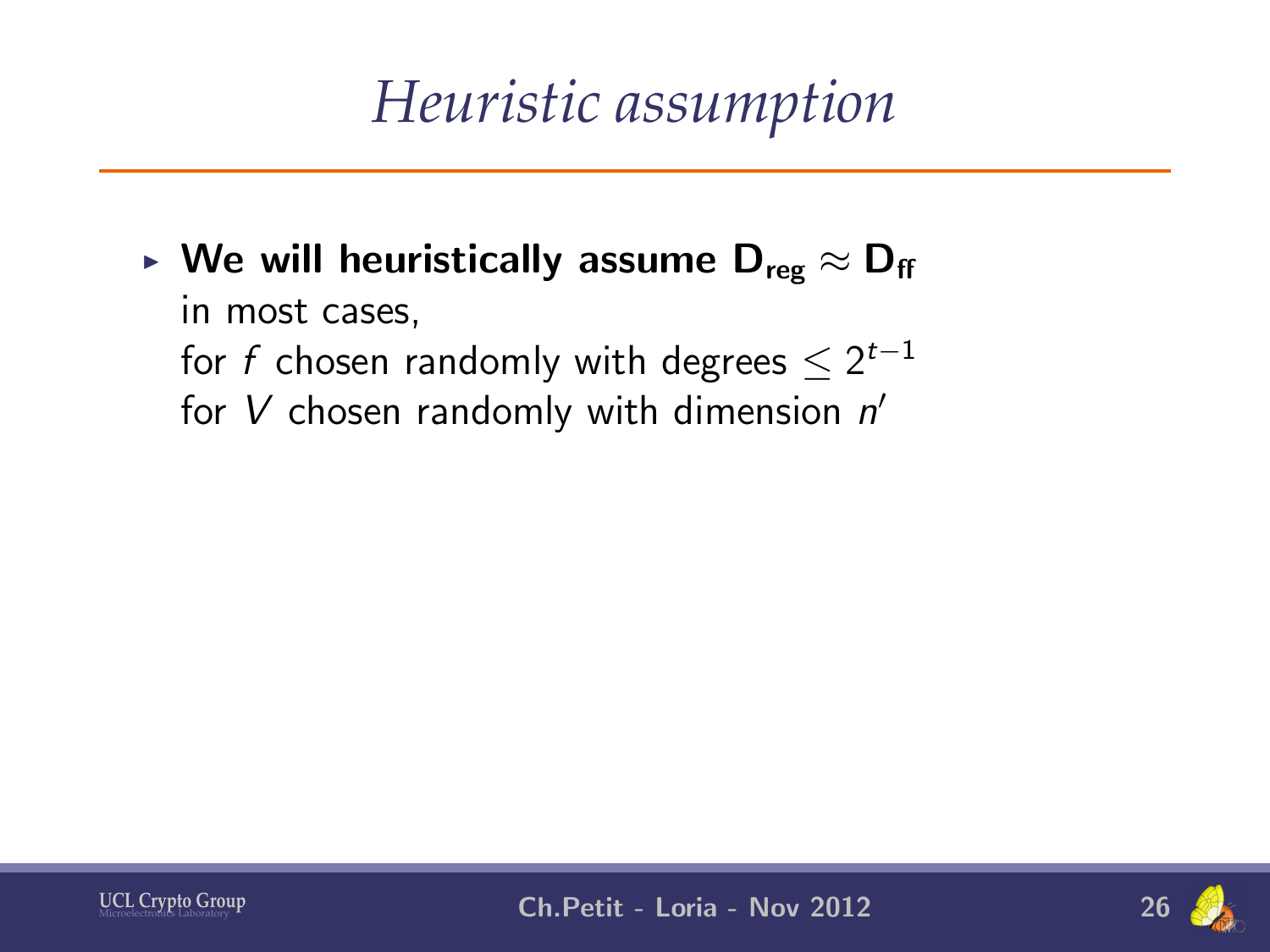## *Heuristic assumption*

- ► We will heuristically assume  $D_{res} \approx D_{ff}$ in most cases, for  $f$  chosen randomly with degrees  $\leq 2^{t-1}$ for  $V$  chosen randomly with dimension  $n'$
- $\triangleright$  "Classical" assumption in algebraic cryptanalysis
	- $\triangleright$  Experimental evidence for "random" and many "crypto" systems including HFE
	- $\triangleright$  (Confusion in literature between the two notions)



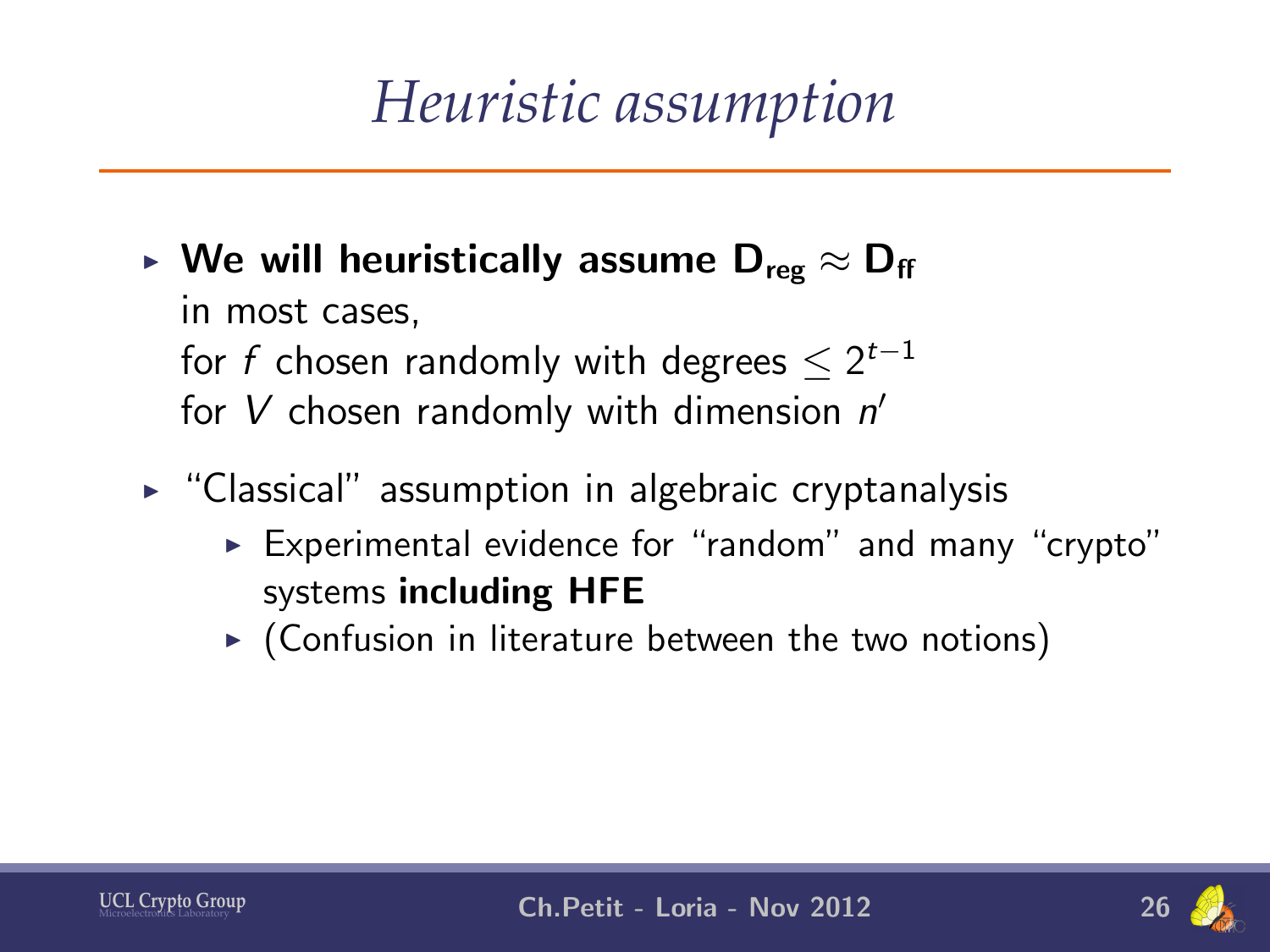## *Heuristic assumption*

- ► We will heuristically assume  $D_{\text{reg}} \approx D_{\text{ff}}$ in most cases, for  $f$  chosen randomly with degrees  $\leq 2^{t-1}$ for  $V$  chosen randomly with dimension  $n'$
- $\triangleright$  "Classical" assumption in algebraic cryptanalysis
	- $\triangleright$  Experimental evidence for "random" and many "crypto" systems including HFE
	- $\triangleright$  (Confusion in literature between the two notions)
- ► Leads to  $\mathsf{D}_{\mathsf{reg}} \approx \mathsf{mt} + 1$

(instead of  $D_{reg} = n(mt - 1) + 1$  for generic systems)

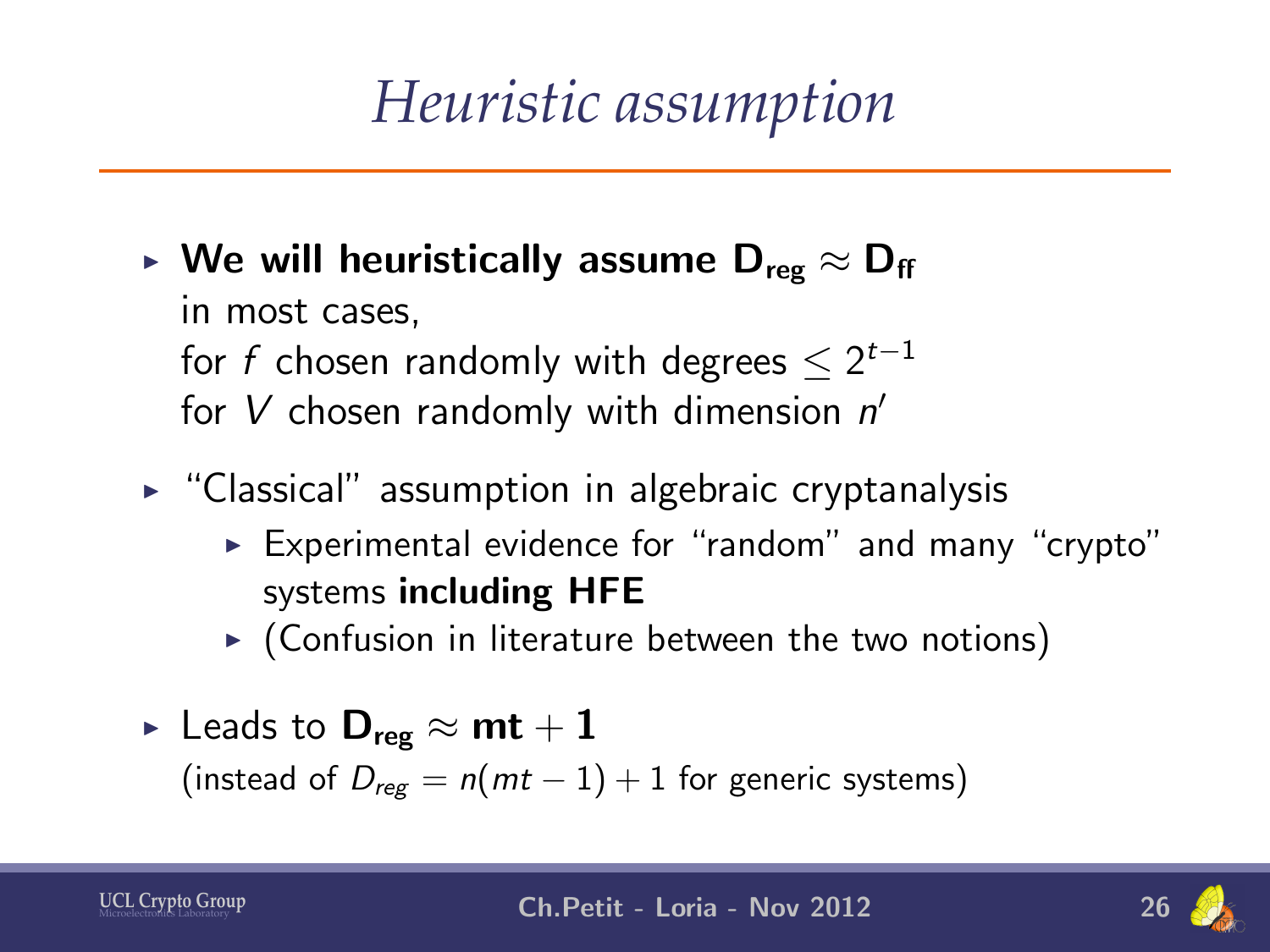## *Experimental evidence that*  $D_{reg} \approx mt + 1$

| t            | n  | n'             | m | 1<br>$mt +$ | $\bar{D}_{av}$ | $\overline{Av}$ . time (s) | Mem (MB) |
|--------------|----|----------------|---|-------------|----------------|----------------------------|----------|
| 1            | 6  | 3              | 2 | 3           | 3.1            | 0                          | 10       |
| 1            | 6  | $\overline{2}$ | 3 | 4           | 3.8            | 0                          | 10       |
| $\mathbf{1}$ | 8  | 4              | 2 | 3           | 3.0            | 0                          | 11       |
| 1            | 12 | 6              | 2 | 3           | 3.6            | 0                          | 11       |
| 1            | 12 | 4              | 3 | 4           | 4.2            | 0                          | 11       |
| 1            | 12 | 3              | 4 | 5           | 5.3            | 0                          | 14       |
| 1            | 12 | $\overline{2}$ | 6 | 7           | 7.4            | 1                          | 23       |
| 1            | 15 | 5              | 3 | 4           | 4.1            | 5                          | 20       |
| 1            | 15 | 3              | 5 | 6           | 6.3            | 7                          | 114      |
| 1            | 16 | 8              | 2 | 3           | 3.0            | 14                         | 25       |
| 1            | 16 | 4              | 4 | 5           | 5.3            | 16                         | 98       |
| $\mathbf{1}$ | 16 | 2              | 8 | 9           | 9.6            | 69                         | 3388     |
| 1            | 18 | 9              | 2 | 3           | 3.0            | 85                         | 74       |
| $\mathbf{1}$ | 18 | 6              | 3 | 4           | 4.1            | 86                         | 89       |
| $\mathbf{1}$ | 18 | 3              | 6 | 7           | 7.4            | 233                        | 5398     |
| 1            | 20 | 10             | 2 | 3           | 3.0            | 487                        | 291      |
| 1            | 20 | 5              | 4 | 5           | 6.2            | 515                        | 733      |
| 1            | 20 | 4              | 5 | 6           | 6.2            | 669                        | 3226     |

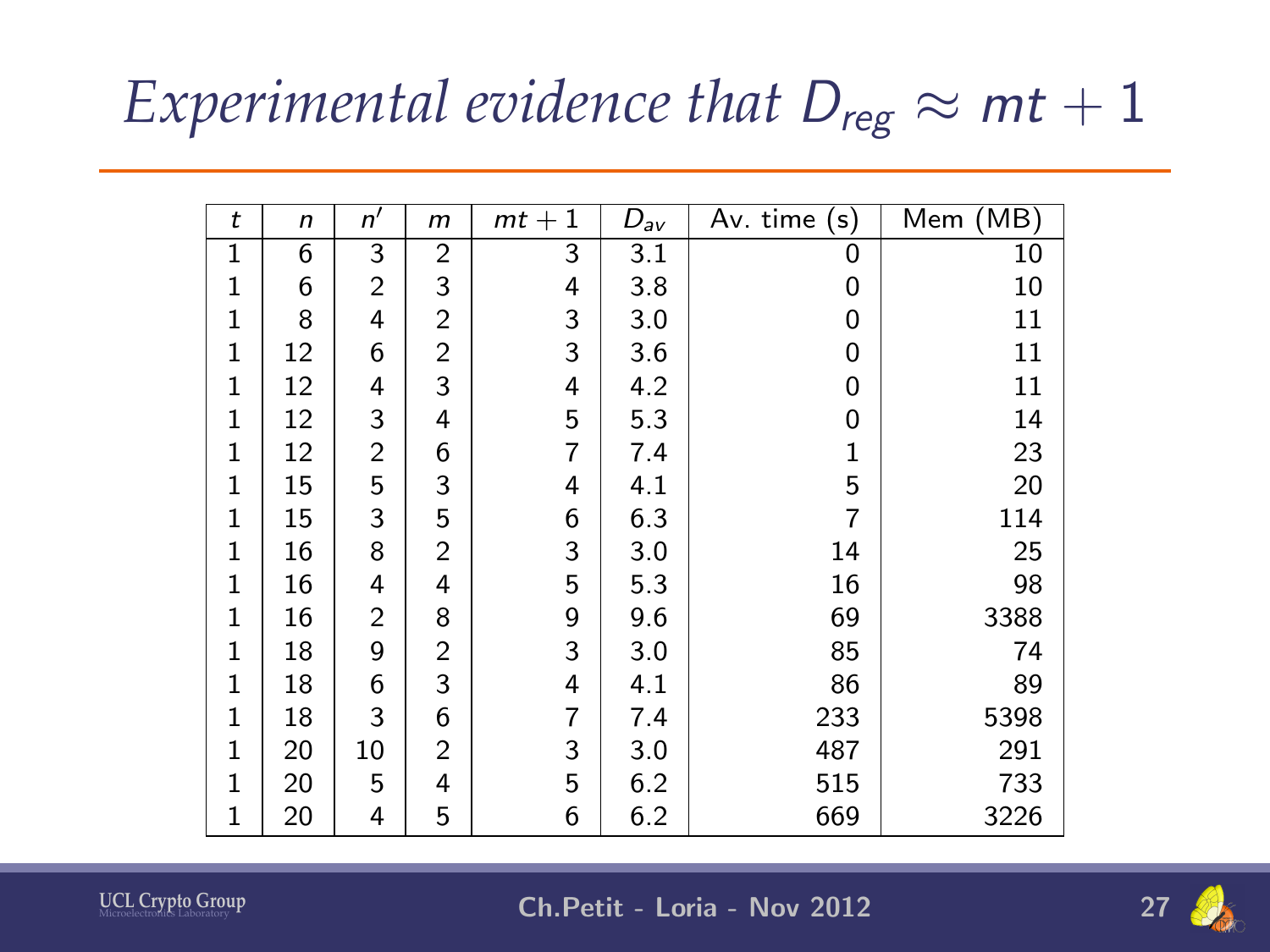## *Experimental evidence that*  $D_{reg} \approx mt + 1$

| t              | $\mathsf{n}$ | n' | m              | 1<br>$mt +$ | $D_{av}$ | Av. time<br>(s) | Mem (MB) |
|----------------|--------------|----|----------------|-------------|----------|-----------------|----------|
| 2              | 6            | 3  | 2              | 5           | 5.1      | 0               | 10       |
| $\overline{2}$ | 6            | 2  | 3              | 7           | 6.7      | 0               | 10       |
| $\overline{2}$ | 8            | 4  | $\overline{c}$ | 5           | 5.1      | 0               | 11       |
| 2              | 9            | 3  | 3              | 7           | 7.2      | 0               | 12       |
| 2              | 12           | 4  | 3              | 7           | 7.1      | 1               | 38       |
| 2              | 12           | 3  | 4              | 9           | 9.3      | $\overline{2}$  | 95       |
| 2              | 15           | 5  | 3              | 7           | 7.0      | 12              | 263      |
| $\overline{c}$ | 16           | 8  | $\overline{2}$ | 5           | 5.1      | 13              | 36       |
| 3              | 6            | 3  | $\overline{c}$ | 7           | 6.6      | 0               | 10       |
| 3              | 12           | 6  | $\overline{c}$ | 7           | 7.0      | 1               | 31       |
| 3              | 12           | 4  | 3              | 10          | 10.1     | 9               | 70       |
| 3              | 12           | 3  | 4              | 13          | 12.6     | 70              | 113      |
| 3              | 15           | 5  | 3              | 10          | 10.0     | 118             | 2371     |
| 3              | 16           | 8  | $\overline{2}$ | 7           | 7.0      | 23              | 253      |
| 3              | 16           | 4  | 4              | 13          | 13.2     | 1891            | 20135    |
| 4              | 8            | 4  | 2              | 9           | 8.7      | 1               | 11       |
| 4              | 12           | 4  | 3              | 13          | 12.6     | 199             | 116      |
| 4              | 15           | 5  | 3              | 13          | 13.1     | 2904            | 6696     |

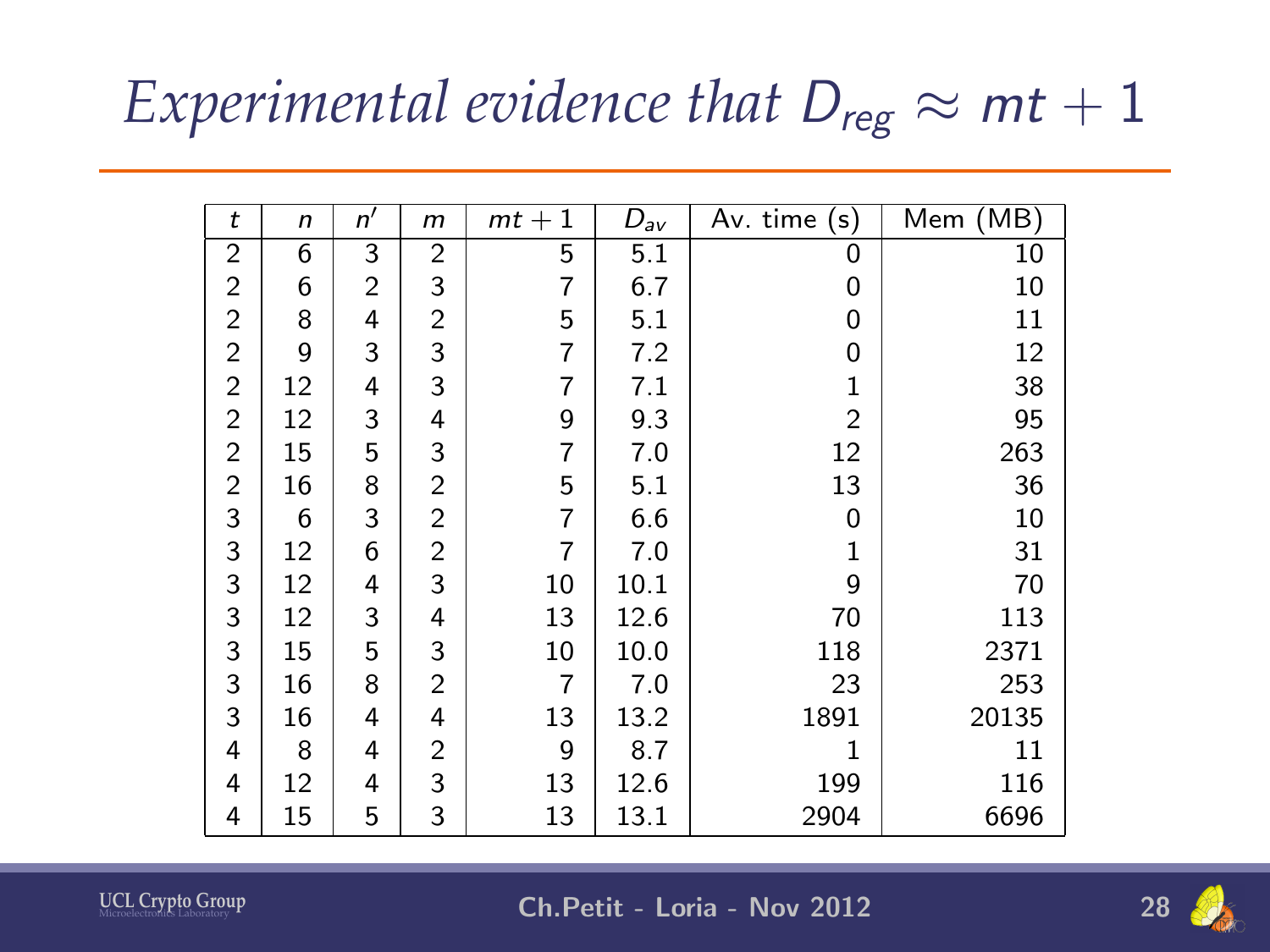*Complexity analysis*

- Assuming  $D_{reg} \approx D_{ff}$ , we have  $D_{reg} \approx mt + 1$
- $\blacktriangleright$  Time and memory bounded by

$$
n^{\omega D_{\text{reg}}} \quad \text{and} \quad n^{2D_{\text{reg}}}
$$

 $\omega$  < 3 : linear algebra constant



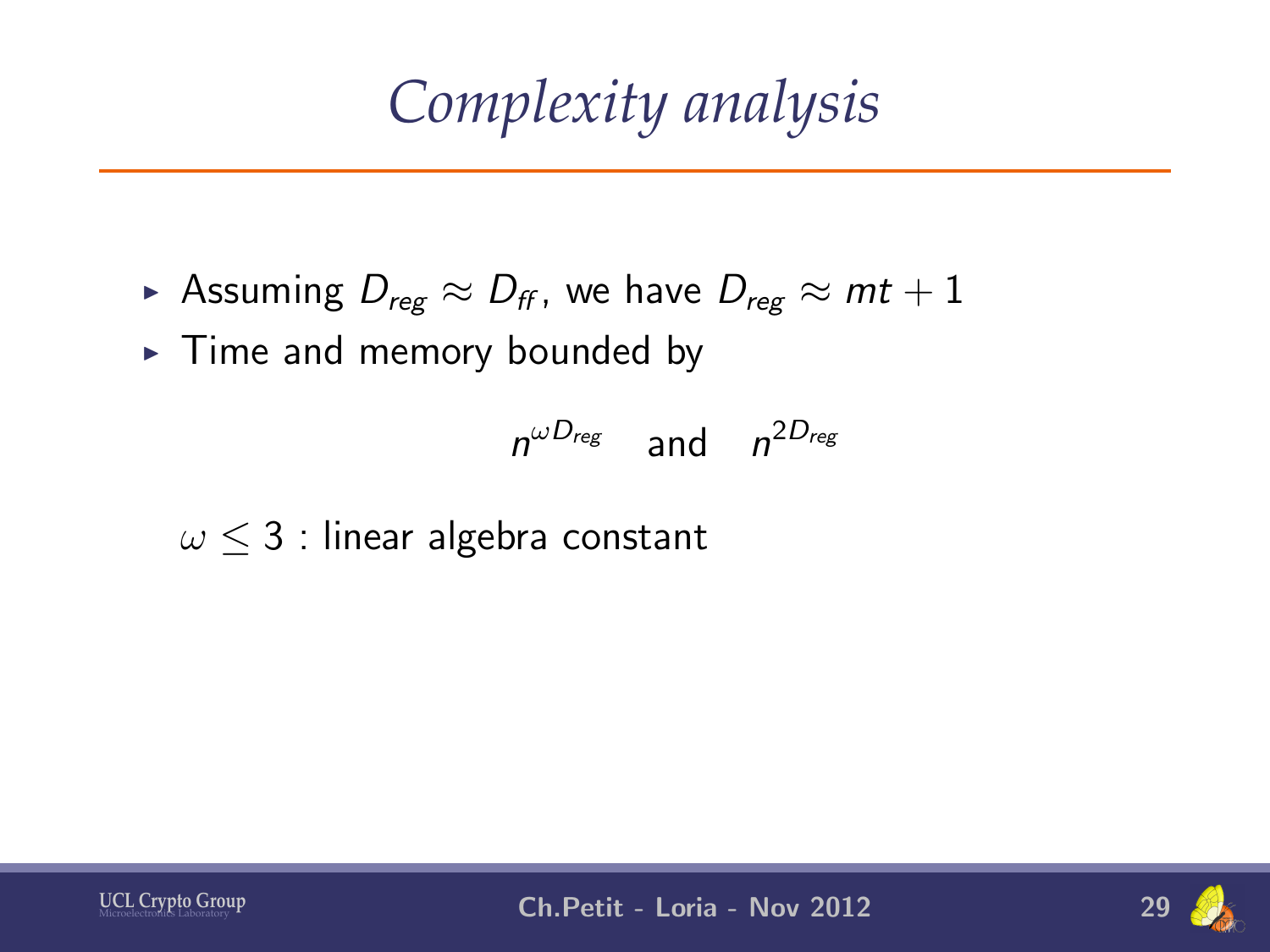*Complexity analysis*

- ► Assuming  $D_{reg} \approx D_{ff}$ , we have  $D_{reg} \approx mt + 1$
- $\blacktriangleright$  Time and memory bounded by

$$
n^{\omega D_{\text{reg}}} \quad \text{and} \quad n^{2D_{\text{reg}}}
$$

$$
\omega \leq 3
$$
: linear algebra constant

► Block structure  $\Rightarrow$  time and memory bounded by

$$
(n')^{\omega D_{reg}} \quad \text{and} \quad (n')^{2D_{reg}}
$$



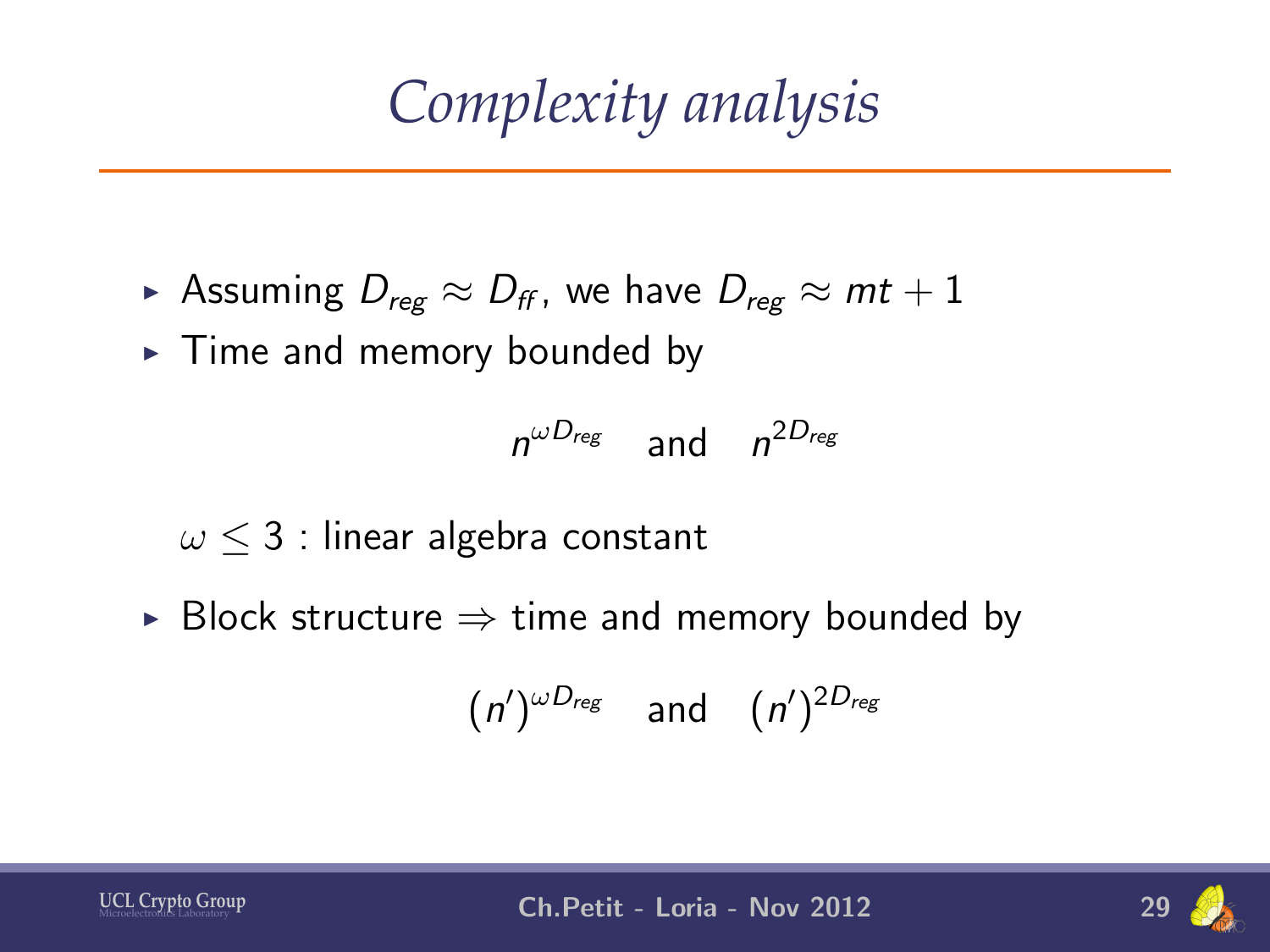### *Remarks*

- $\blacktriangleright$  Heuristic assumption
- $\triangleright$  Assumption must be adapted (and checked) in particular cases



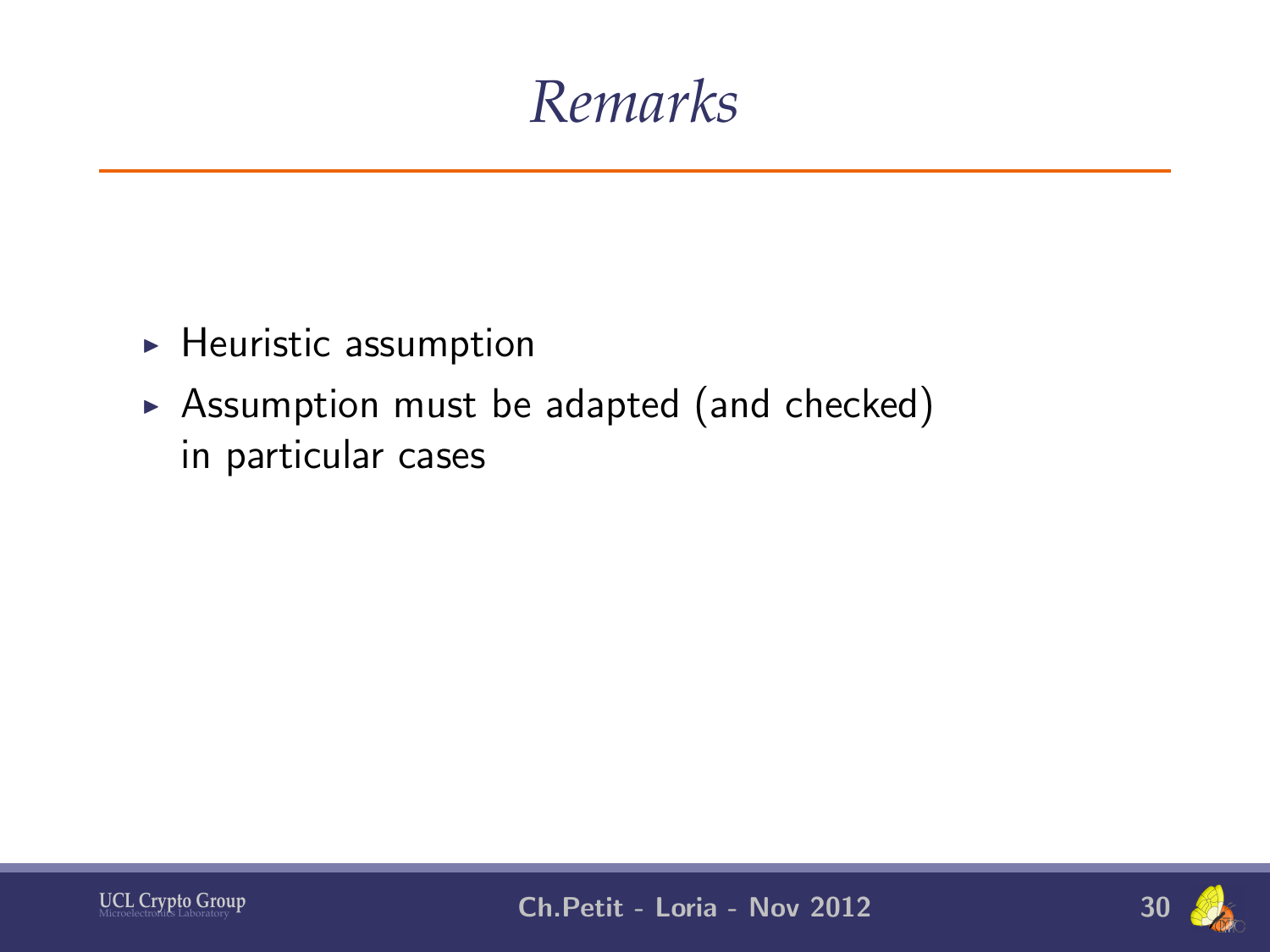#### *Remarks*

- $\blacktriangleright$  Heuristic assumption
- $\triangleright$  Assumption must be adapted (and checked) in particular cases
- $\triangleright$  Similar analysis for other "small characteristic" fields

$$
D_{reg} \approx (p-1)mt+1
$$



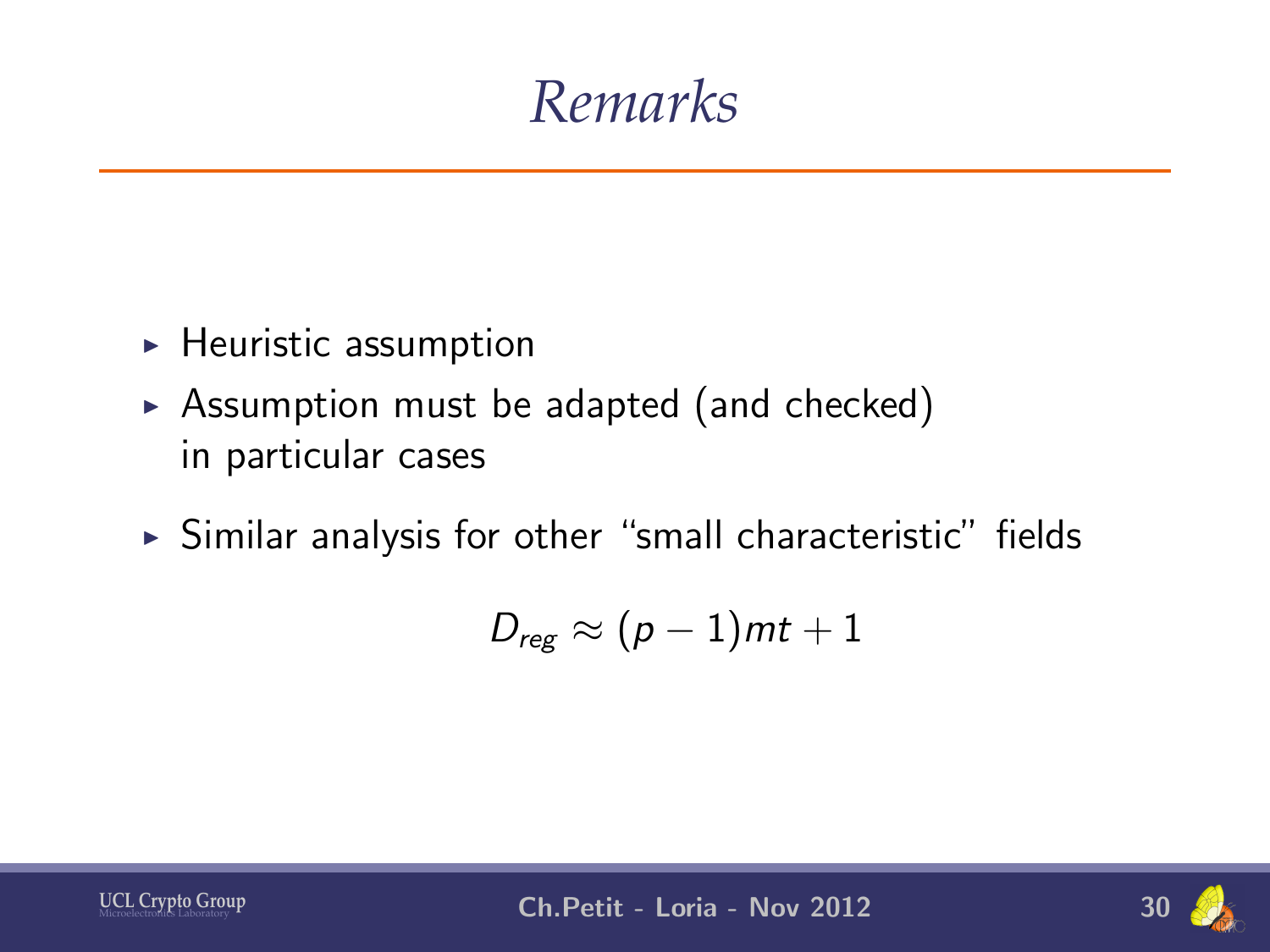#### *Outline*

[Algebraic cryptanalysis](#page-7-0)

[Polynomial systems arising from a Weil descent](#page-35-0)

[Application to ECDLP](#page-73-0)

[Further applications](#page-118-0)



**UCL Crypto Group** Ch.Petit - Loria - Nov 2012 31

<span id="page-73-0"></span>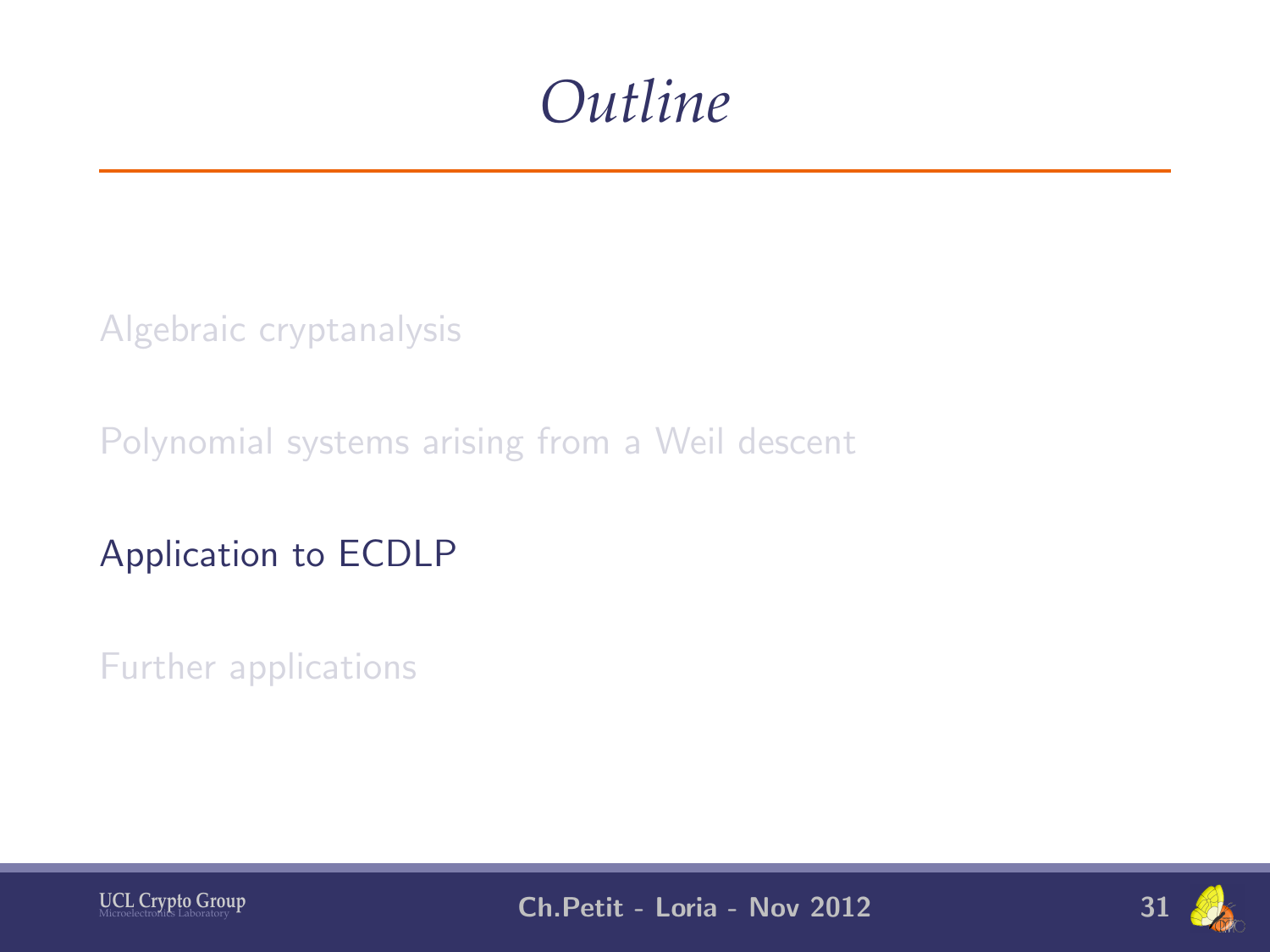# *Discrete logarithm problem (DLP)*

#### $\triangleright$  Discrete logarithm problem

Given G a finite (multiplicative) cyclic group Given g a generator of G and given  $h \in G$ Find  $k \in \mathbb{Z}$  such that  $g^k = h$ 

 $\triangleright$  Diffie-Hellman key exchange, ElGamal encryption, Digital Signature algorithm,...



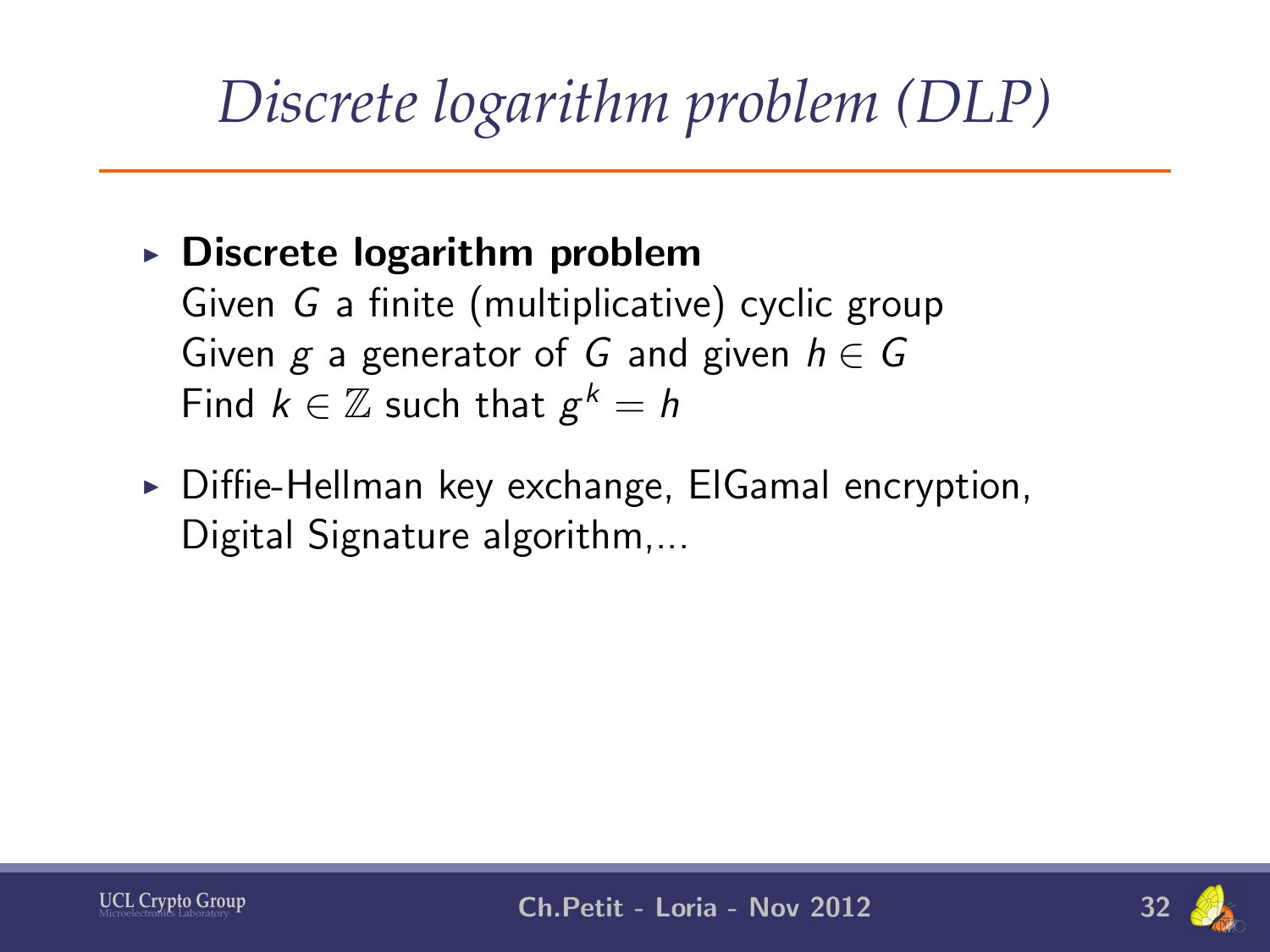# *Discrete logarithm problem (DLP)*

#### $\triangleright$  Discrete logarithm problem

Given G a finite (multiplicative) cyclic group Given g a generator of G and given  $h \in G$ Find  $k \in \mathbb{Z}$  such that  $g^k = h$ 

- $\triangleright$  Diffie-Hellman key exchange, ElGamal encryption, Digital Signature algorithm,...
- $\triangleright$  Cryptographic **assumption** : DLP is "hard" for
	- $\triangleright$  Multiplicative groups of finite fields
	- $\blacktriangleright$  Elliptic curves
	- $\blacktriangleright$  Jacobians of hyperelliptic curves

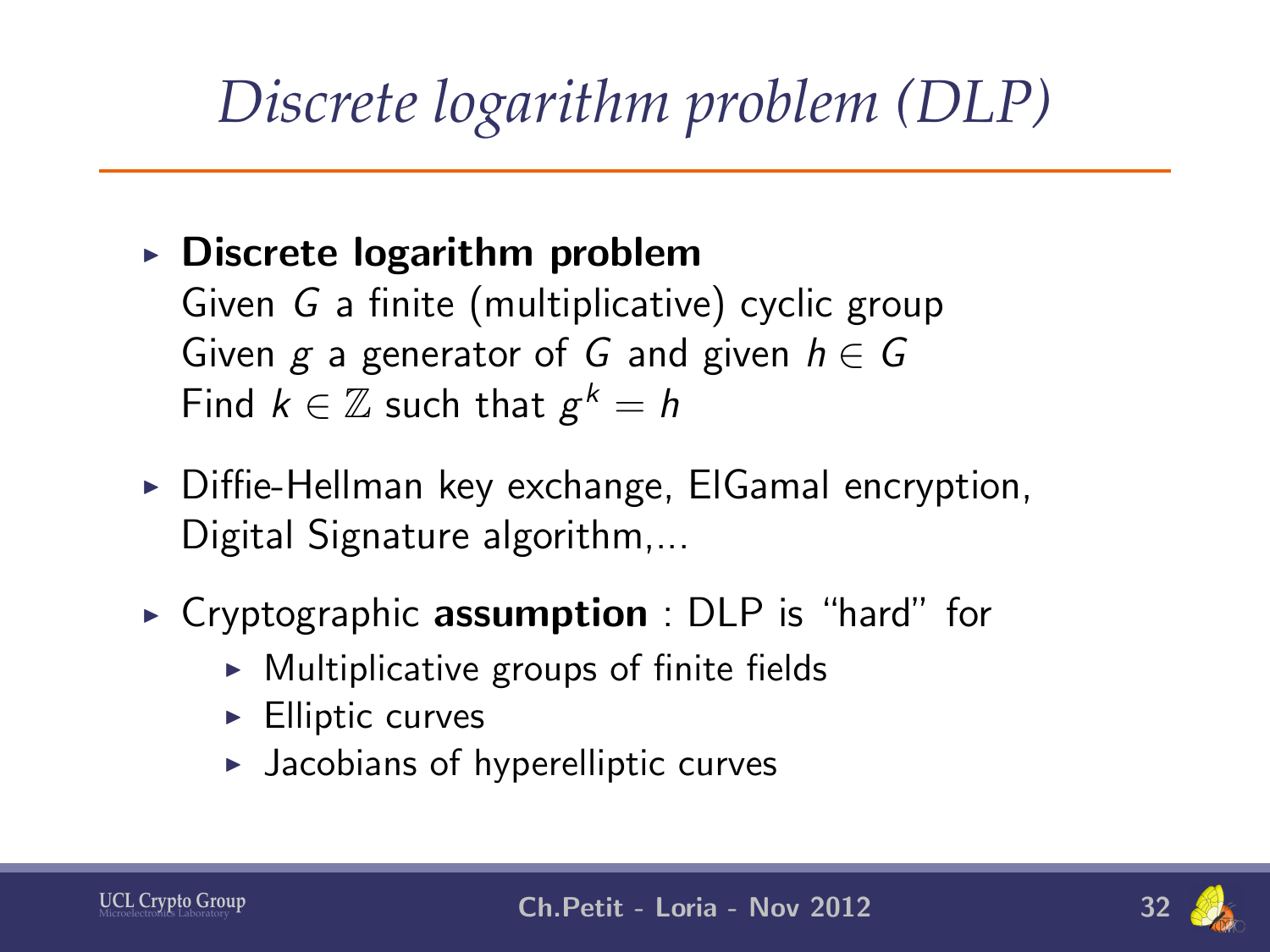#### *Elliptic curves*

- $\blacktriangleright$  For binary fields :  $y^2 + xy = x^3 + a_2x^2 + a_6$  with  $a_6 \neq 0$
- $\triangleright$  Group structure given by chord and tangent rule





**UCL Crypto Group Ch.Petit - Loria - Nov 2012** 

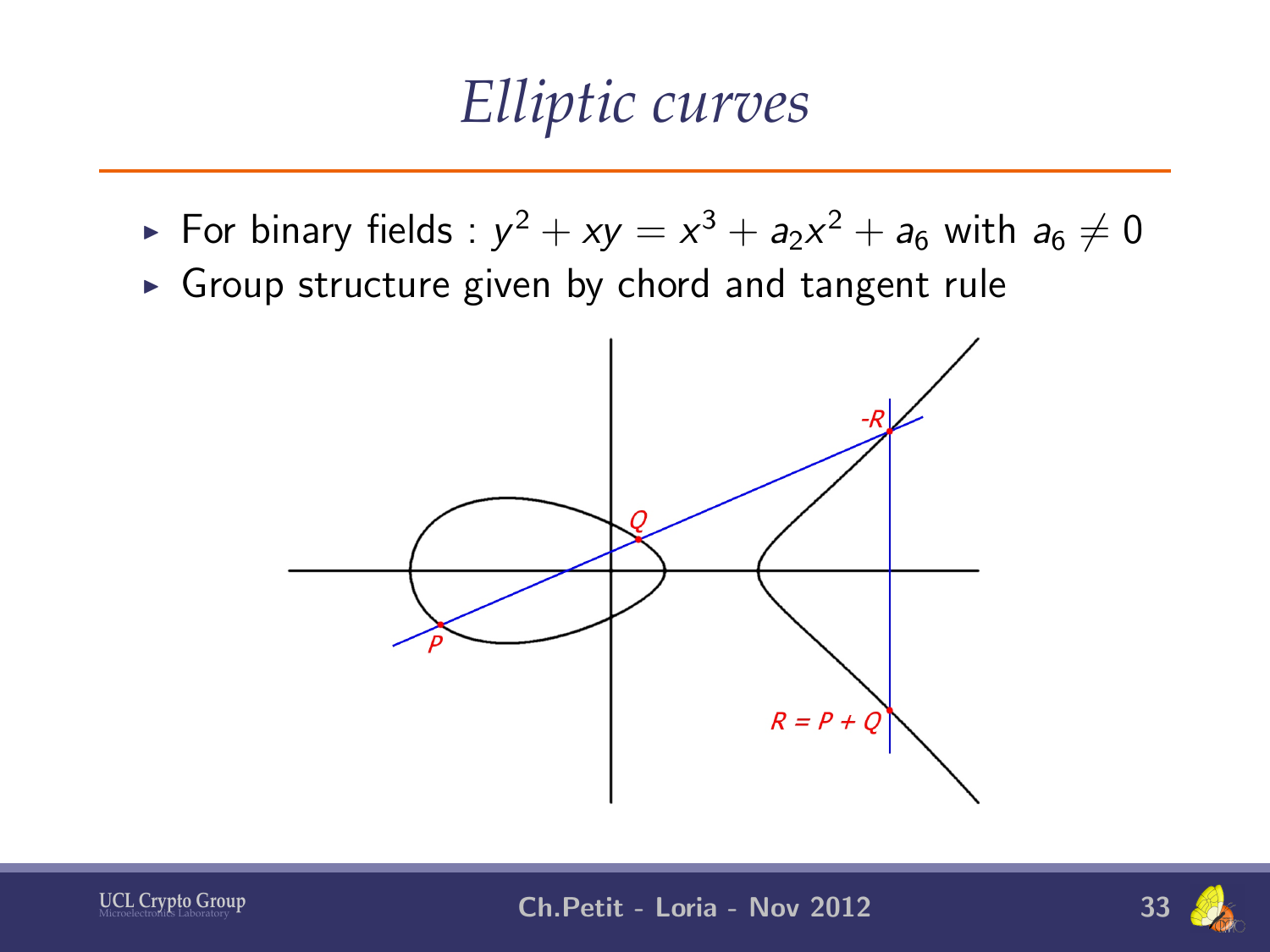# *Elliptic curve discrete logarithm problem*

 $\triangleright$  Elliptic curve discrete logarithm problem (ECDLP) over binary curves : Given  $E$  over  $\mathbb{F}_{2^n}$ , Given  $P \in E(\mathbb{F}_{2^n})$ , given  $Q \in < P >$ , Find  $k \in \mathbb{Z}$  such that  $Q = kP$ .



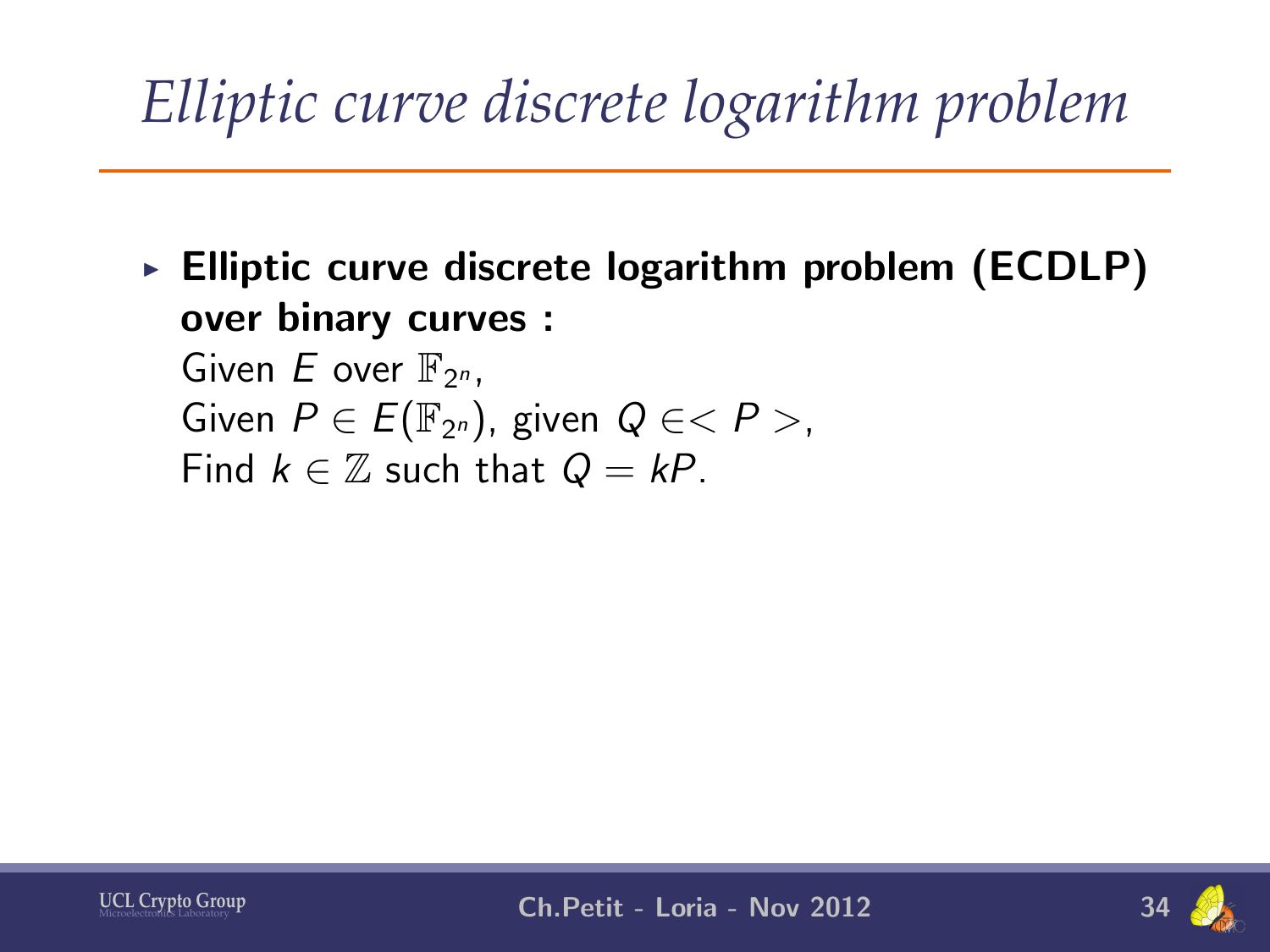# *Elliptic curve discrete logarithm problem*

- $\triangleright$  Elliptic curve discrete logarithm problem (ECDLP) over binary curves : Given  $E$  over  $\mathbb{F}_{2^n}$ , Given  $P \in E(\mathbb{F}_{2^n})$ , given  $Q \in < P >$ , Find  $k \in \mathbb{Z}$  such that  $Q = kP$ .
- Includes  $10/15$  curves standardized by NIST (FIPS 186-3)
- $\triangleright$  Complexity thought to be exponential in *n*

We argue it is

$$
\leq 2^{2n^{2/3}\log n}
$$

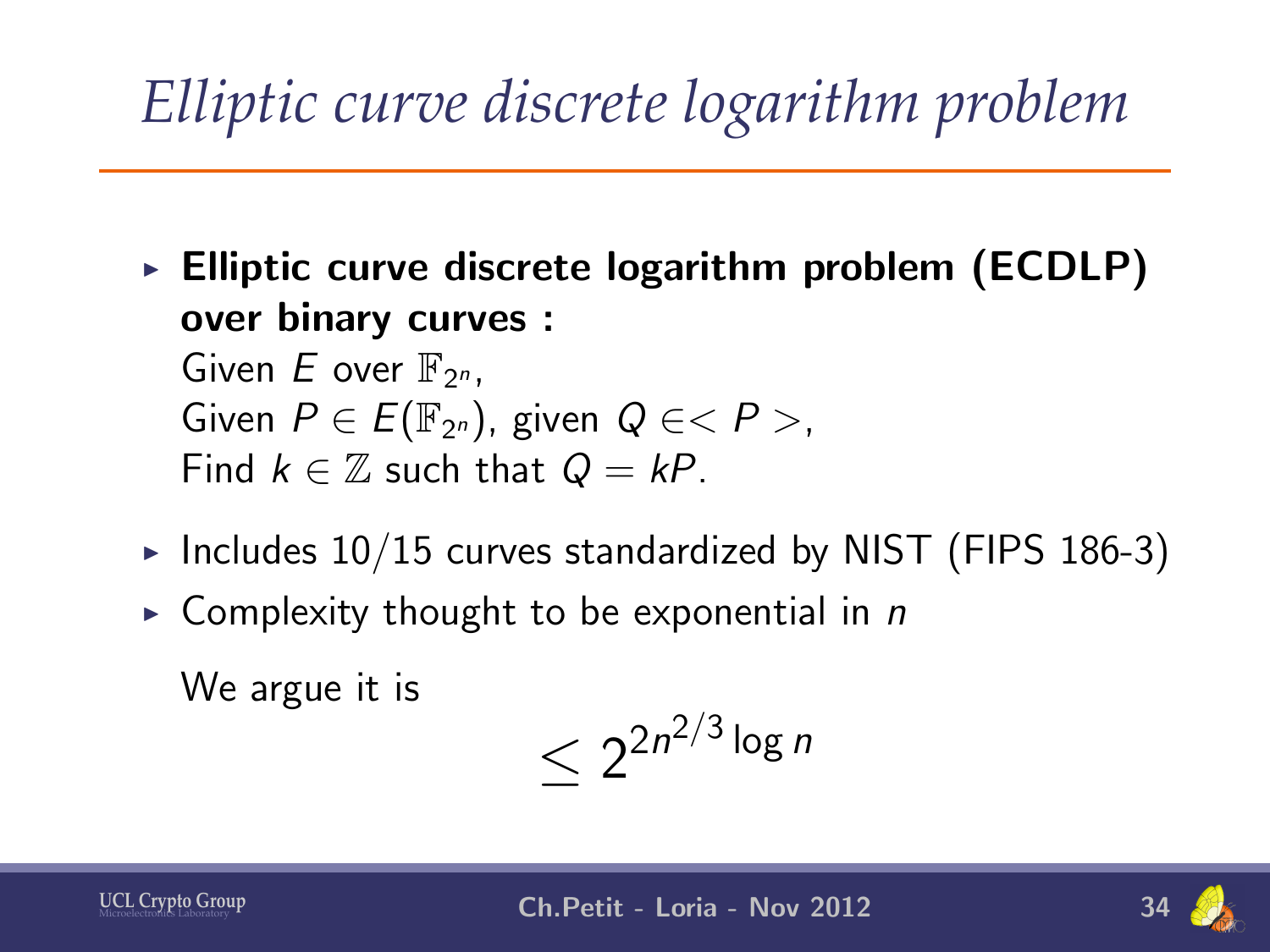#### *Index calculus*

- $\triangleright$  General method to solve discrete logarithm problems
	- 1. Define a factor basis  $F \subset G$
	- 2. **Relation search**: find about  $|\mathcal{F}|$  relations

$$
a_i P + b_i Q = \sum_{P_j \in \mathcal{F}} e_{ij} P_j
$$

3. Do linear algebra modulo  $|G|$  on the relations to get

$$
aP+bQ=0
$$



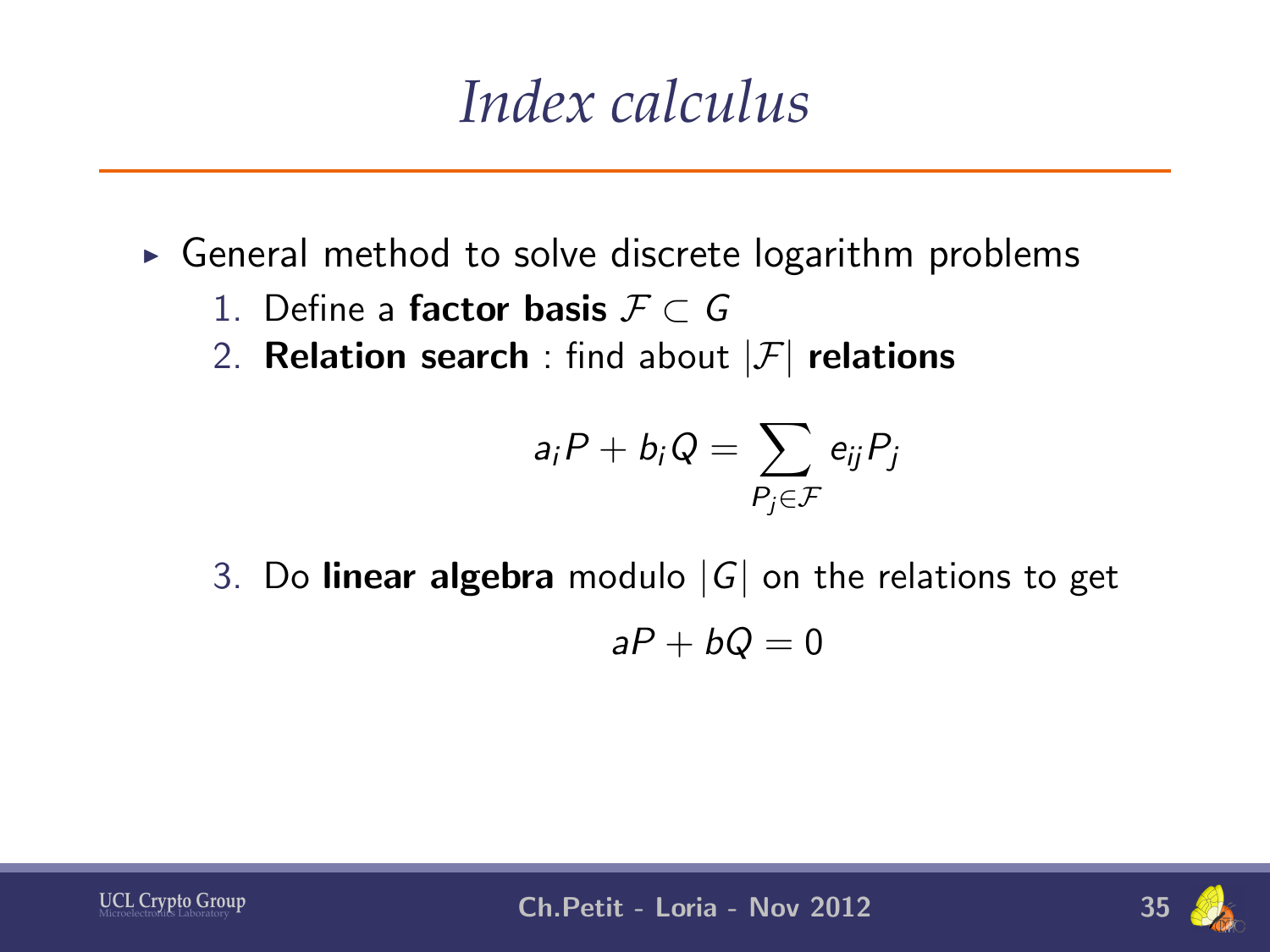#### *Index calculus*

- $\triangleright$  General method to solve discrete logarithm problems
	- 1. Define a factor basis  $F \subset G$
	- 2. **Relation search**: find about  $|\mathcal{F}|$  relations

$$
a_i P + b_i Q = \sum_{P_j \in \mathcal{F}} e_{ij} P_j
$$

3. Do **linear algebra** modulo  $|G|$  on the relations to get

$$
aP+bQ=0
$$

 $\triangleright$  Need "efficient" algorithm to find relations Choose  $|\mathcal{F}|$  to balance sieving and linear algebra

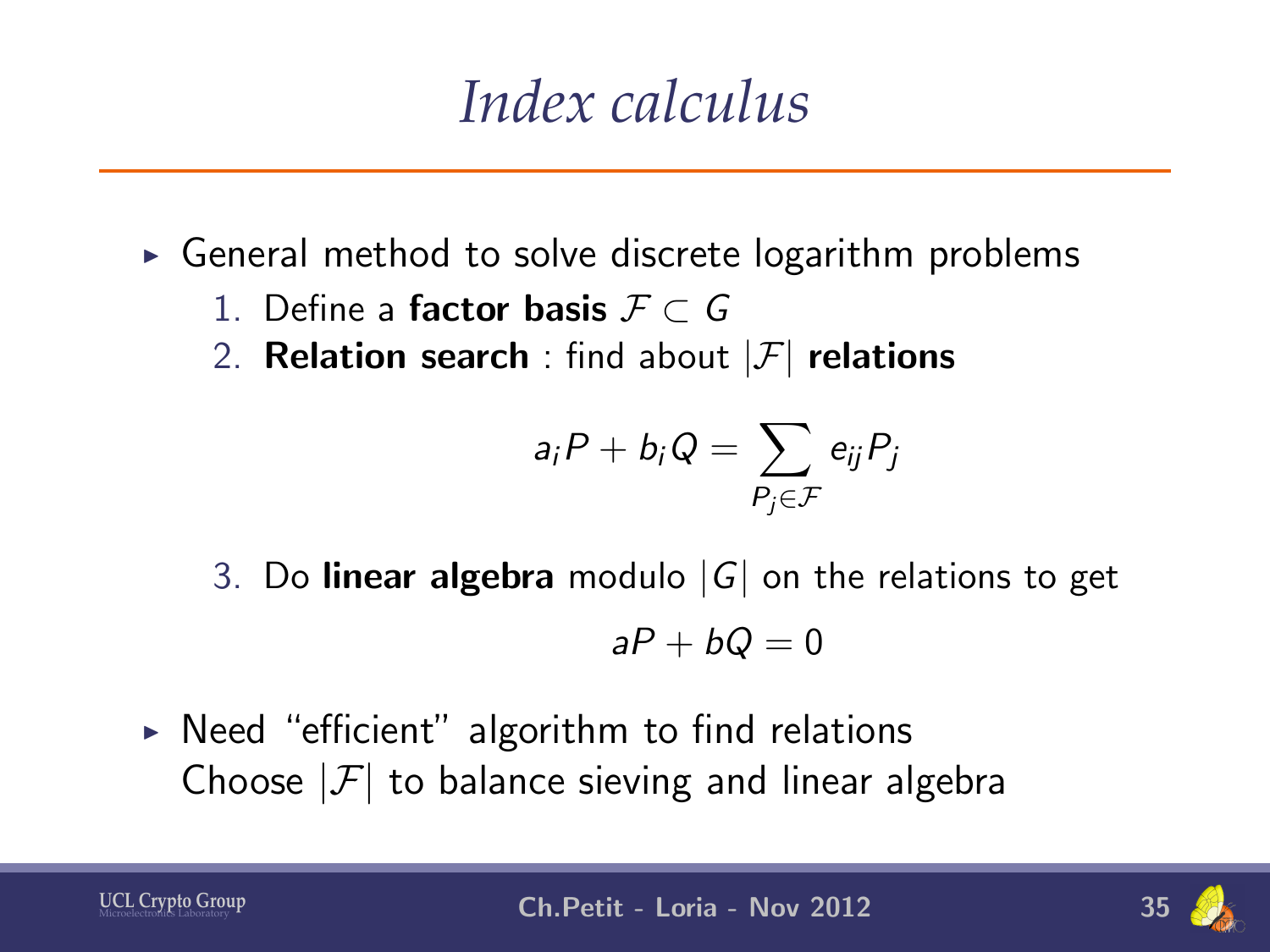- ► DLP : given  $g, h \in \mathbb{F}_{2^n}^*$ , find  $k$  such that  $h = g^k$
- Factor basis made of small "primes"

 $\mathcal{F}_B := \{$ irreducible  $f(X) \in \mathbb{F}_2[X]$  deg $(f) \leq B\}$ 



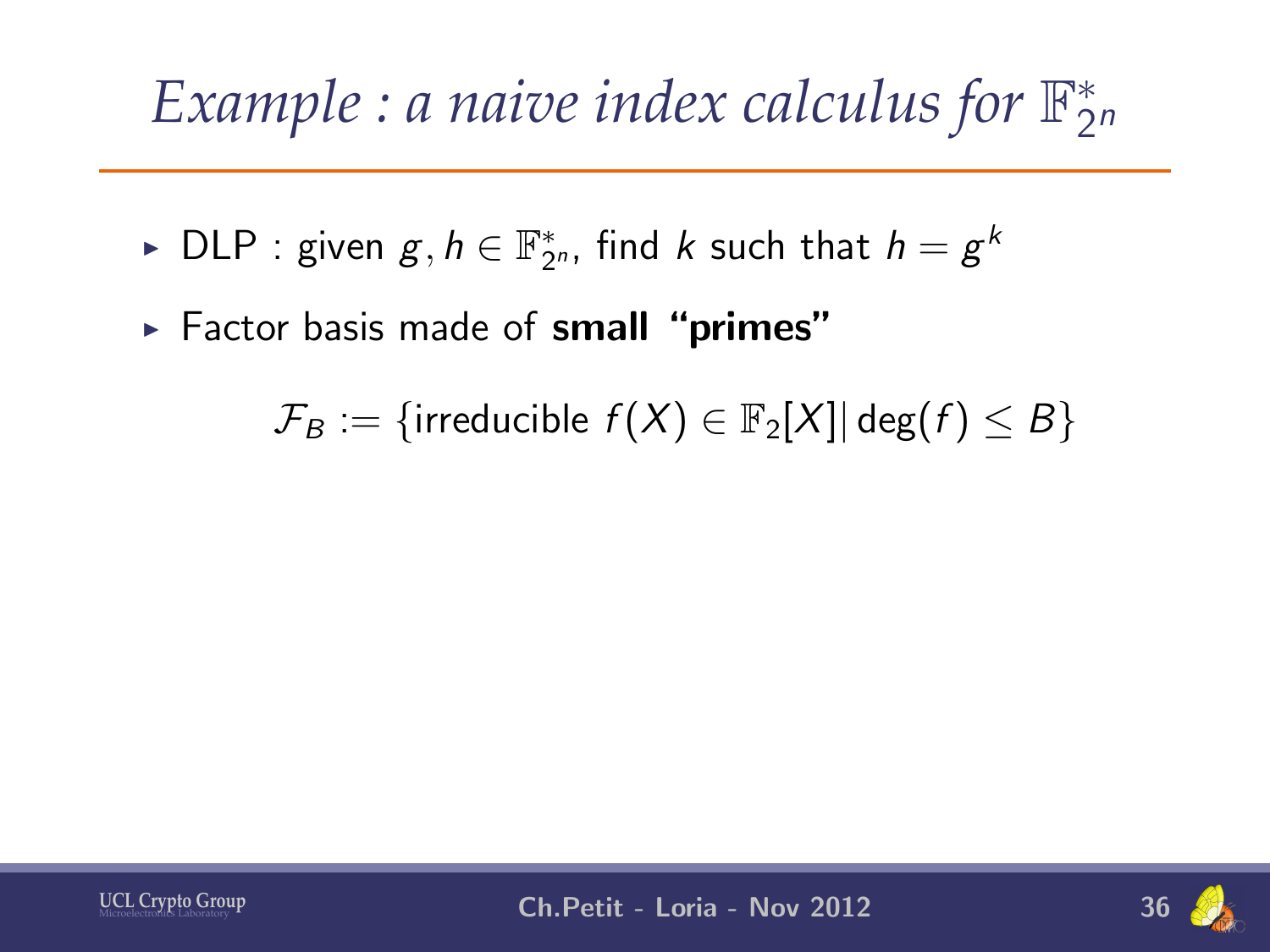- ► DLP : given  $g, h \in \mathbb{F}_{2^n}^*$ , find  $k$  such that  $h = g^k$
- $\triangleright$  Factor basis made of small "primes"

 $\mathcal{F}_B := \{$ irreducible  $f(X) \in \mathbb{F}_2[X]$  deg $(f) \leq B\}$ 

- **Relation search** 
	- ► Choose random  $a, b \in \{1, ..., 2<sup>n</sup> 1\}$
	- $\blacktriangleright$  Compute  $r:=g^ah^b$
	- $\triangleright$  Factor r with Berlekamp's algorithm



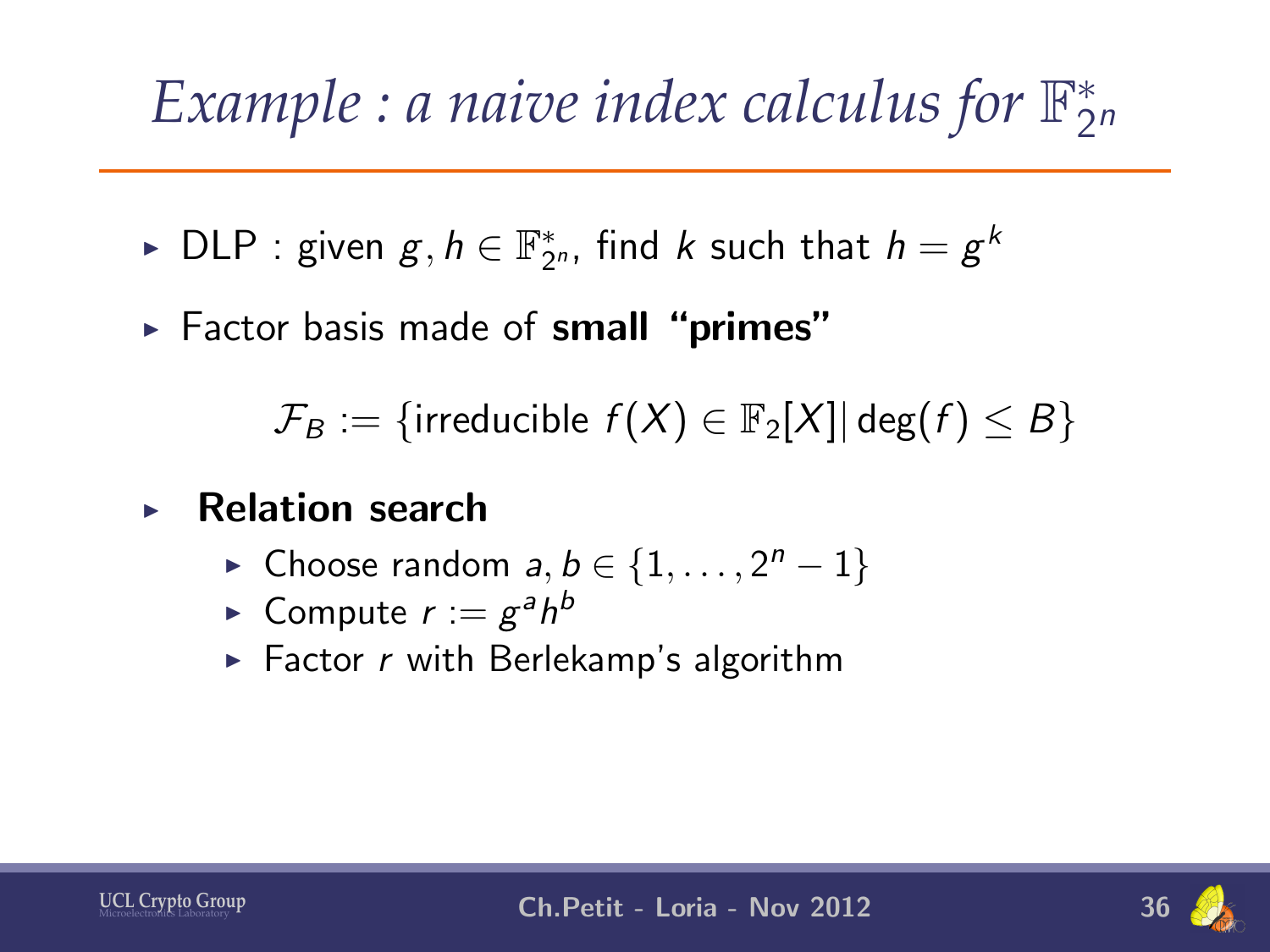- ► DLP : given  $g, h \in \mathbb{F}_{2^n}^*$ , find  $k$  such that  $h = g^k$
- $\triangleright$  Factor basis made of small "primes"

 $\mathcal{F}_B := \{$ irreducible  $f(X) \in \mathbb{F}_2[X]$  deg $(f) \leq B\}$ 

- **Relation search** 
	- ► Choose random  $a, b \in \{1, ..., 2<sup>n</sup> 1\}$
	- $\blacktriangleright$  Compute  $r:=g^ah^b$
	- $\triangleright$  Factor r with Berlekamp's algorithm
	- ► If all factors  $\in \mathcal{F}_B$ , we have a relation  $g^ah^b = \prod_{f_i \in \mathcal{F}} f_i^{e_i}$



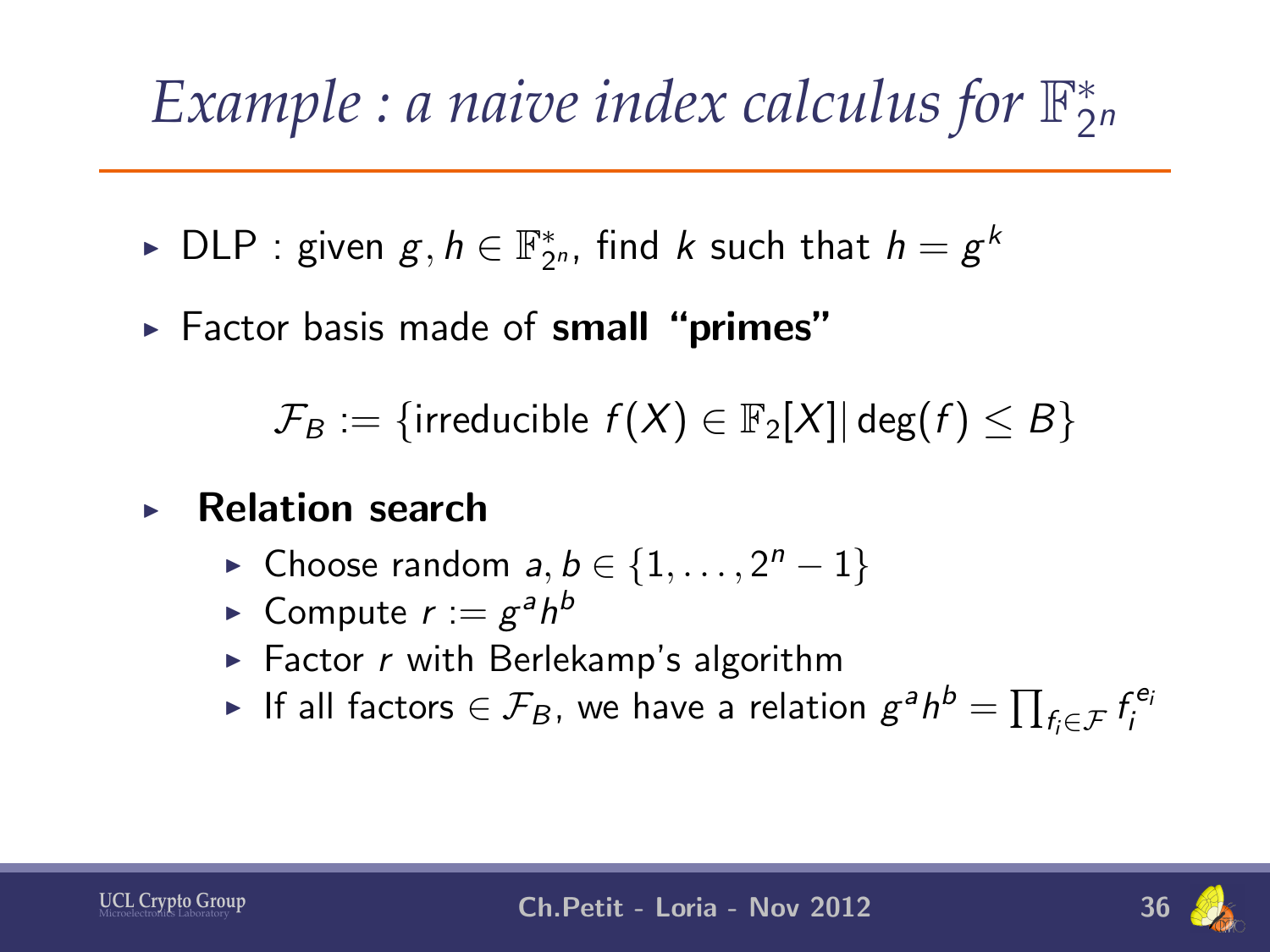- ► DLP : given  $g, h \in \mathbb{F}_{2^n}^*$ , find  $k$  such that  $h = g^k$
- Factor basis made of small "primes"

 $\mathcal{F}_B := \{$ irreducible  $f(X) \in \mathbb{F}_2[X]$  deg $(f) \leq B\}$ 

- **Relation search** 
	- ► Choose random  $a, b \in \{1, ..., 2<sup>n</sup> 1\}$
	- $\blacktriangleright$  Compute  $r:=g^ah^b$
	- $\triangleright$  Factor r with Berlekamp's algorithm
	- ► If all factors  $\in \mathcal{F}_B$ , we have a relation  $g^ah^b = \prod_{f_i \in \mathcal{F}} f_i^{e_i}$

#### $\blacktriangleright$  For  $B \approx n^{1/2}$ , we get  $\mathsf{subexponential\;\textbf{complexity}}$

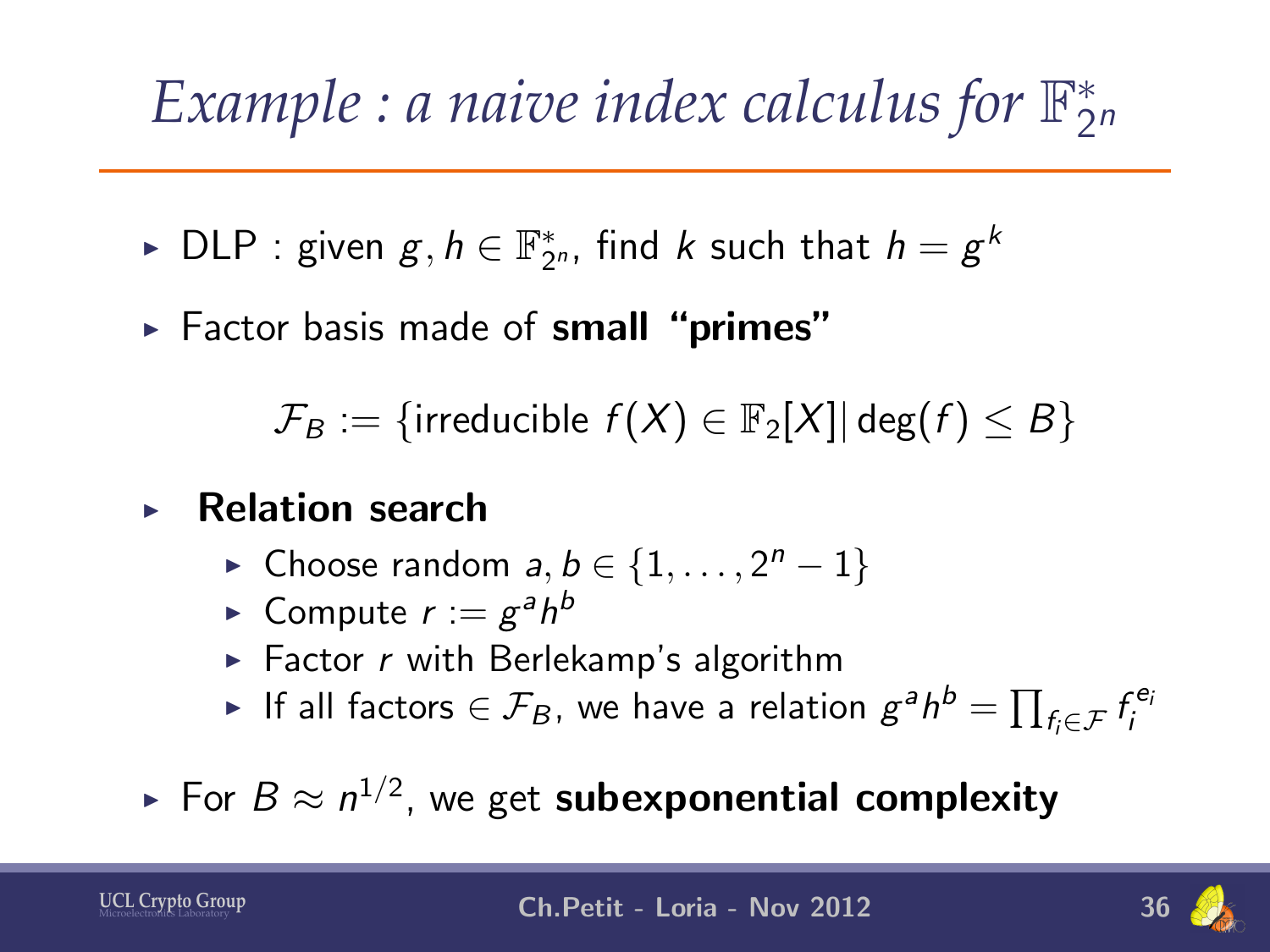#### *Index calculus : success stories*

Finite fields : Adleman [A79,A94], Coppersmith  $[C84]$ , Adleman and Huang [AH99] Subexponential complexity

$$
\exp(\log^{1/3}|K|\log^{2/3}\log|K|)
$$



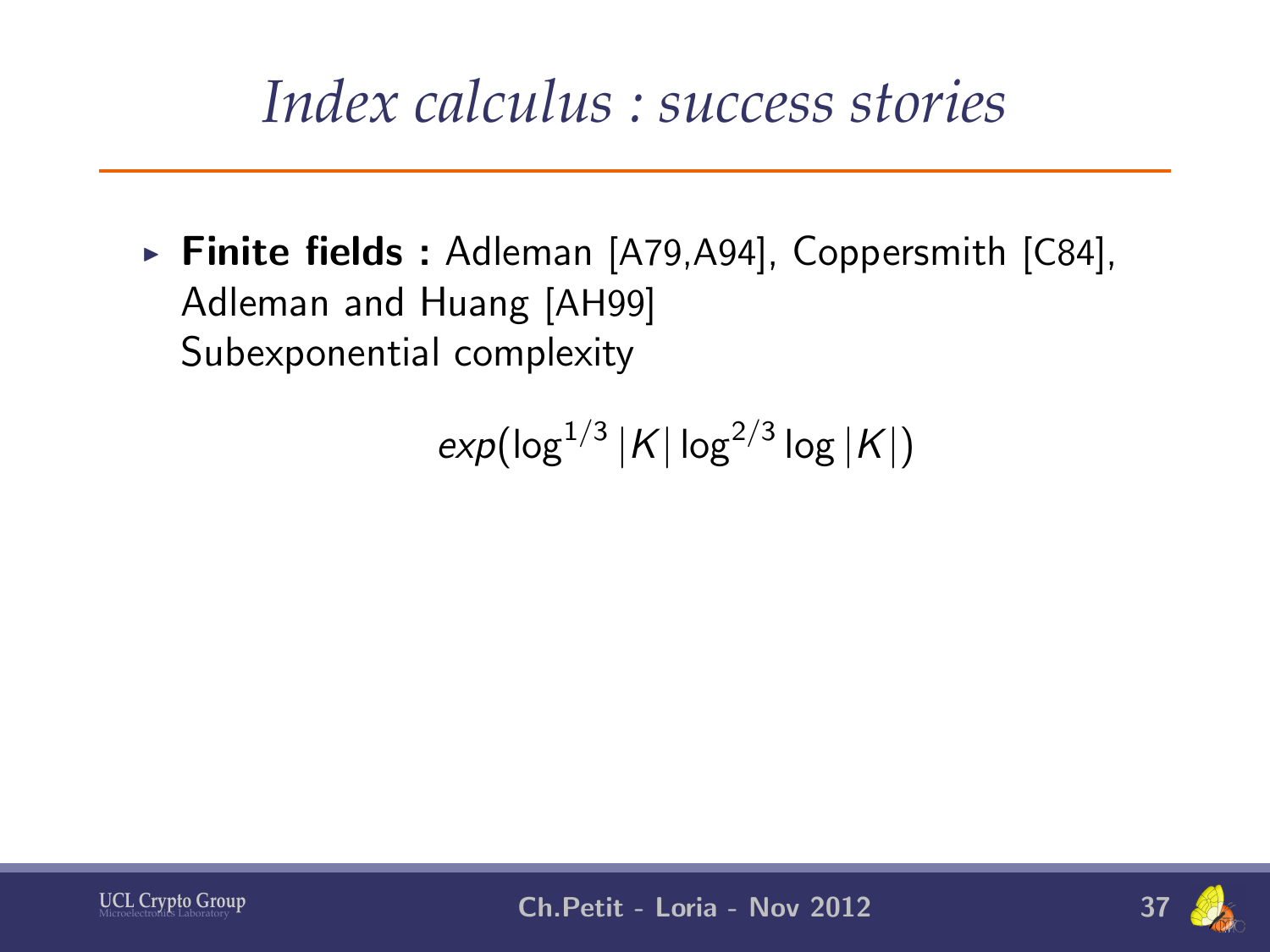#### *Index calculus : success stories*

 $\triangleright$  Finite fields : Adleman [A79,A94], Coppersmith [C84], Adleman and Huang [AH99] Subexponential complexity

$$
\exp(\log^{1/3}|K|\log^{2/3}\log|K|)
$$

 $\triangleright$  Hyperelliptic curves :

Adleman-DeMarrais-Huang [ADH94], Gaudry [G00], Gaudry-Thomé-Thériault-Diem [GTTD07] Subexponential for large genus; beat BSGS if  $g > 3$ 

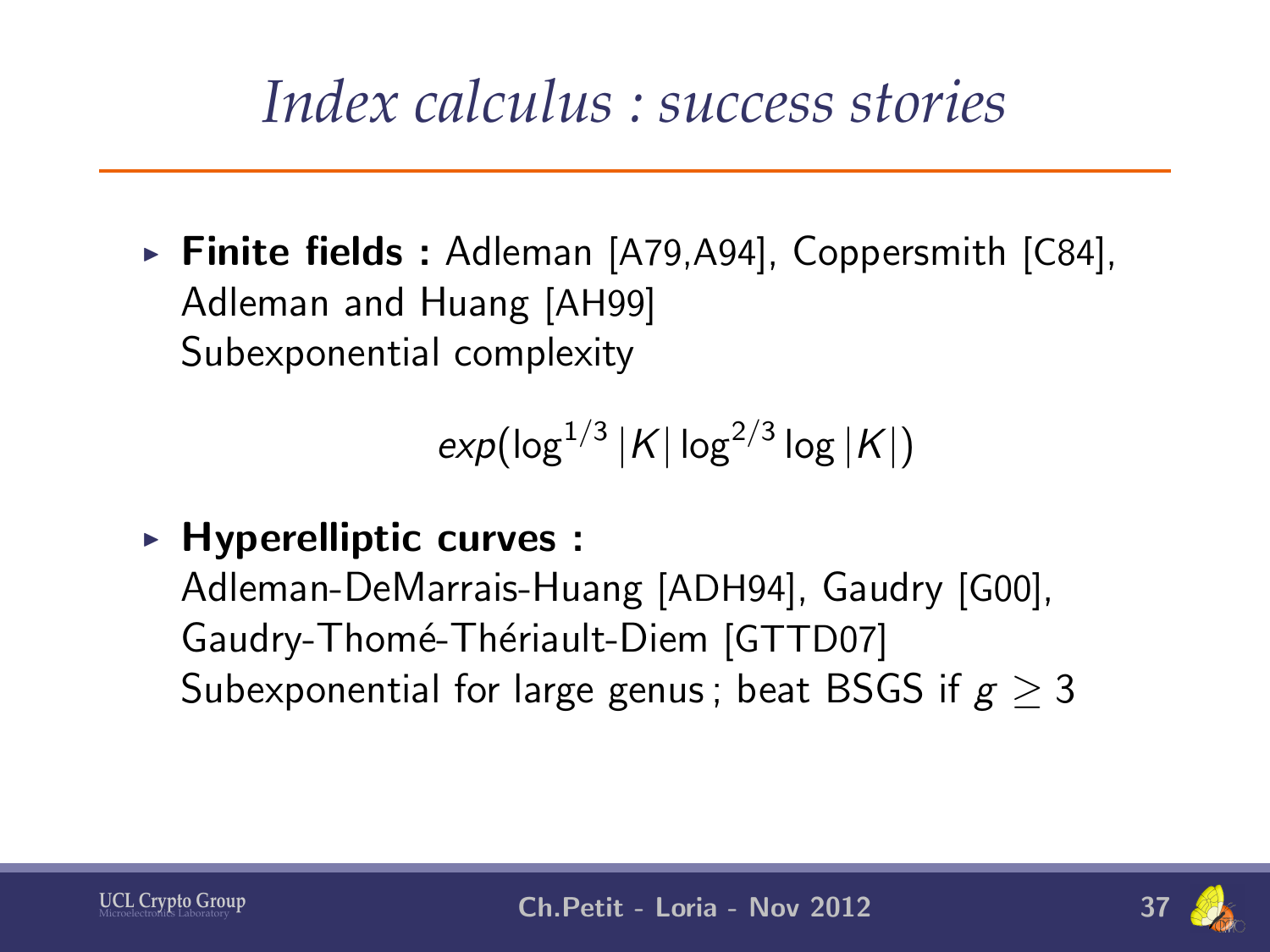#### *Index calculus : success stories*

 $\triangleright$  Finite fields : Adleman [A79,A94], Coppersmith [C84], Adleman and Huang [AH99] Subexponential complexity

$$
\exp(\log^{1/3}|K|\log^{2/3}\log|K|)
$$

 $\triangleright$  Hyperelliptic curves :

Adleman-DeMarrais-Huang [ADH94], Gaudry [G00], Gaudry-Thomé-Thériault-Diem [GTTD07] Subexponential for large genus; beat BSGS if  $g > 3$ 

Elliptic curves : no algorithm at all until 2005

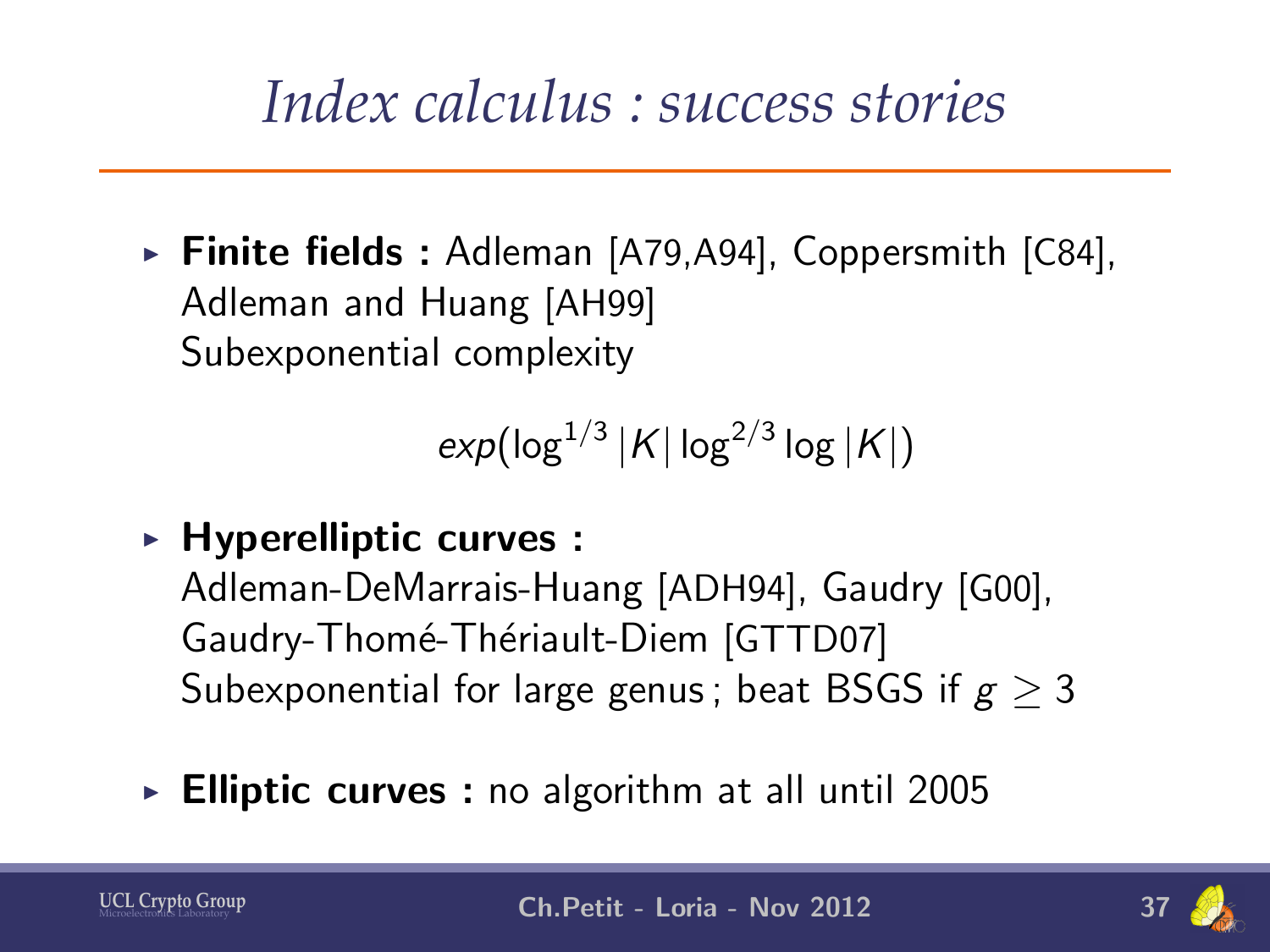# *Index calculus for elliptic curves*

- $\triangleright$  For finite fields, small "primes" are a natural factor basis
	- $\triangleright$  Every element factors uniquely as a product of primes
	- $\blacktriangleright$  "Good" probability that random elements are smooth



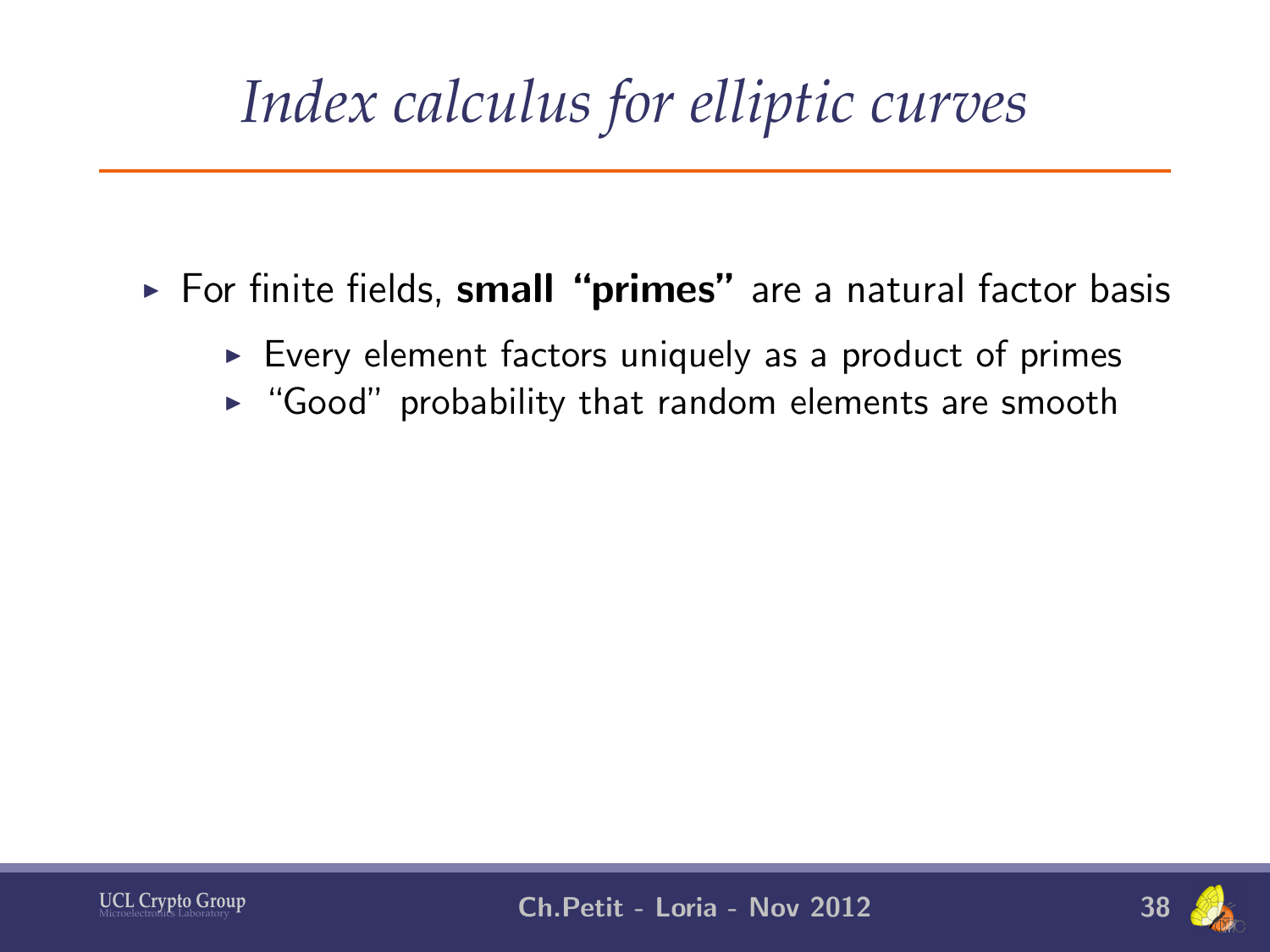# *Index calculus for elliptic curves*

- $\triangleright$  For finite fields, small "primes" are a natural factor basis
	- $\triangleright$  Every element factors uniquely as a product of primes
	- $\blacktriangleright$  "Good" probability that random elements are smooth
- $\triangleright$  Similarly for elliptic curves, we will need
	- 1. A definition of "small" elements
	- 2. An algorithm to decompose general elements into (potentially) small elements



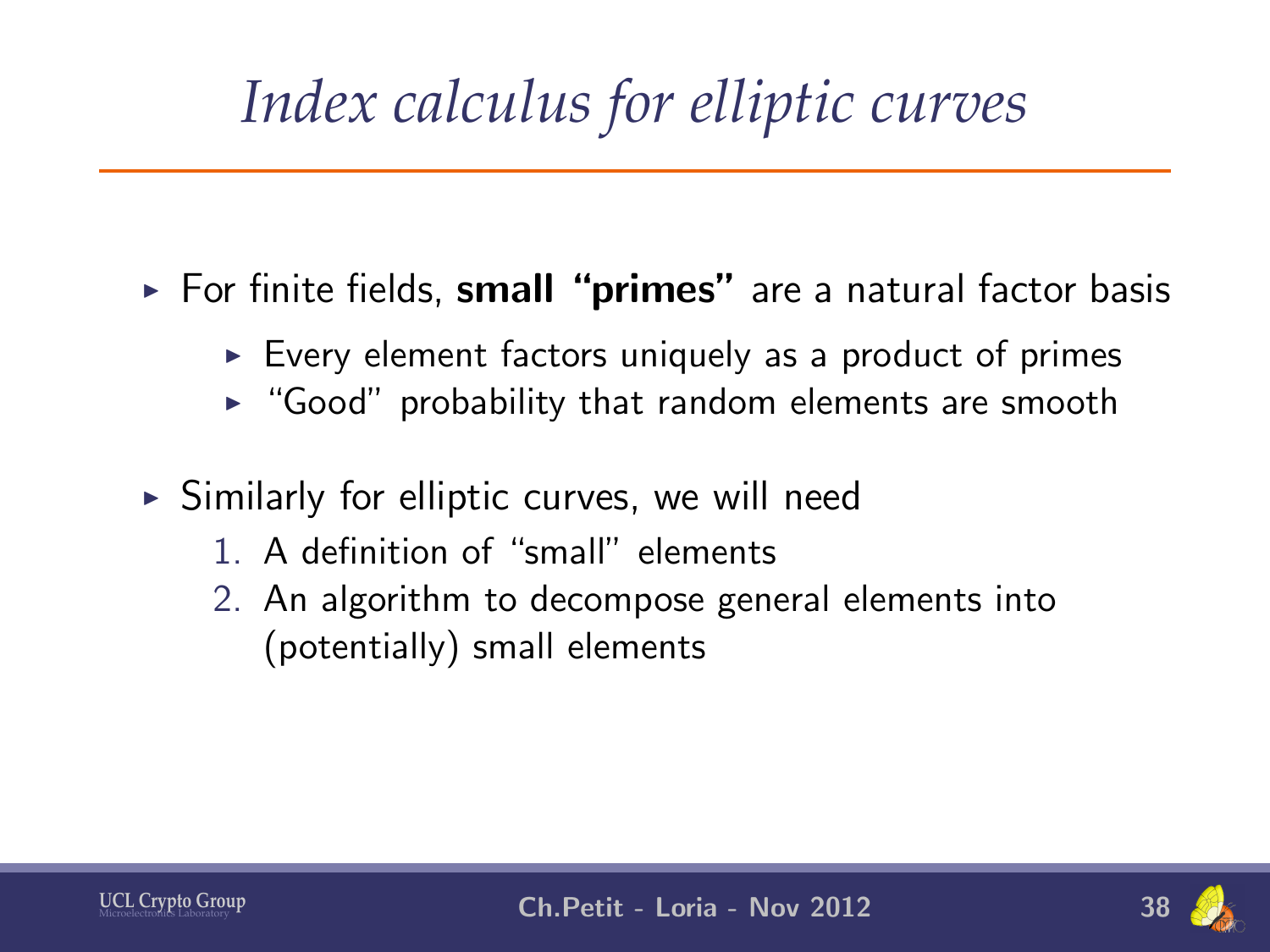# *Index calculus for elliptic curves*

- $\triangleright$  For finite fields, small "primes" are a natural factor basis
	- $\triangleright$  Every element factors uniquely as a product of primes
	- $\blacktriangleright$  "Good" probability that random elements are smooth
- $\triangleright$  Similarly for elliptic curves, we will need
	- 1. A definition of "small" elements
	- 2. An algorithm to decompose general elements into (potentially) small elements
- $\triangleright$  First partial solutions given by Semaev [S04]

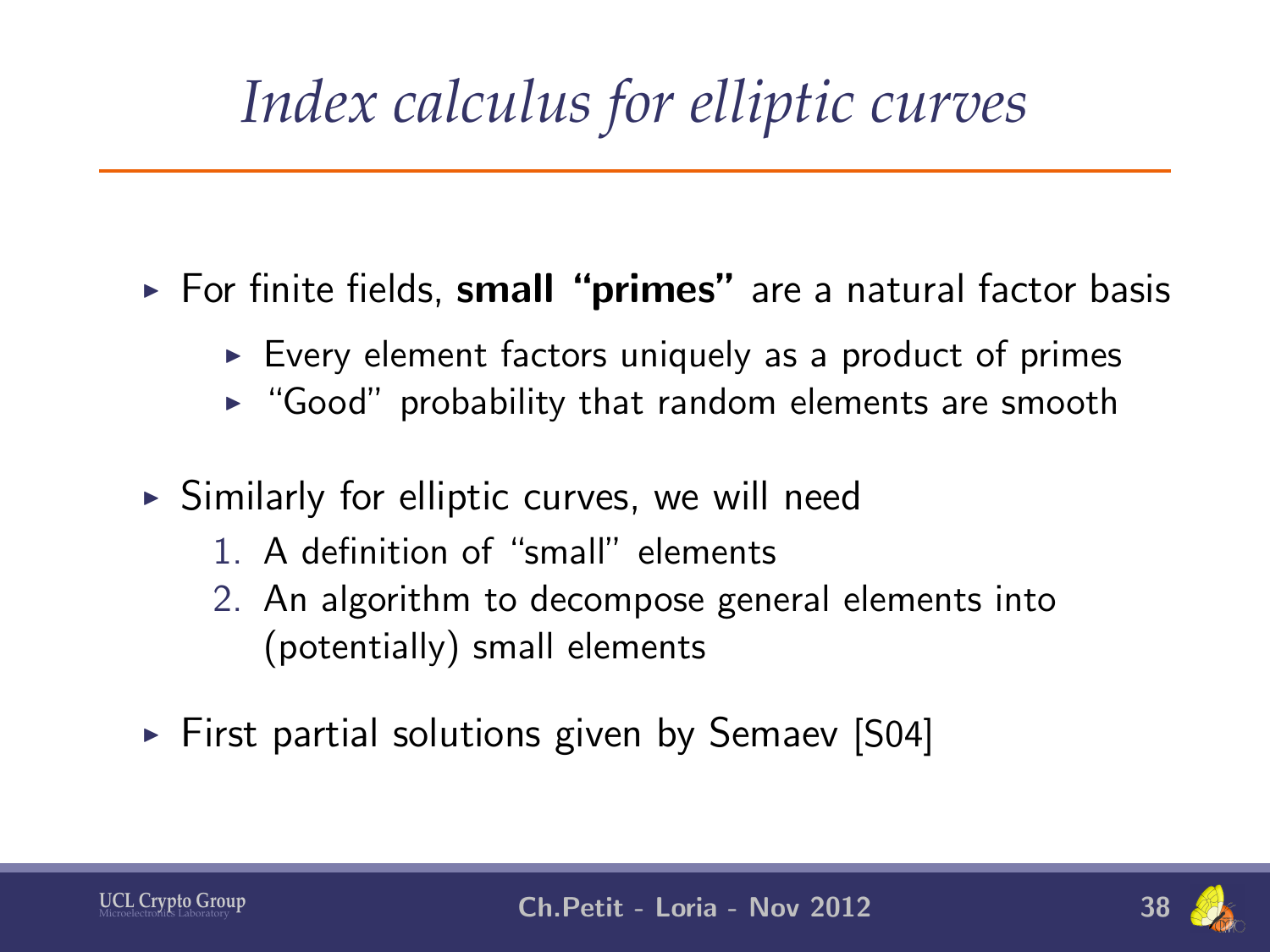# *Summation polynomials* [*S04*]

Relate the x-coordinates of points that sum to  $O$ 

$$
\begin{array}{rcl}\n\ast & S_r(x_1,\ldots,x_r) = 0 \\
\Leftrightarrow & \exists (x_i,y_i) \in E \quad \text{s.t.} \quad (x_1,y_1) + \cdots + (x_r,y_r) = O\n\end{array}
$$



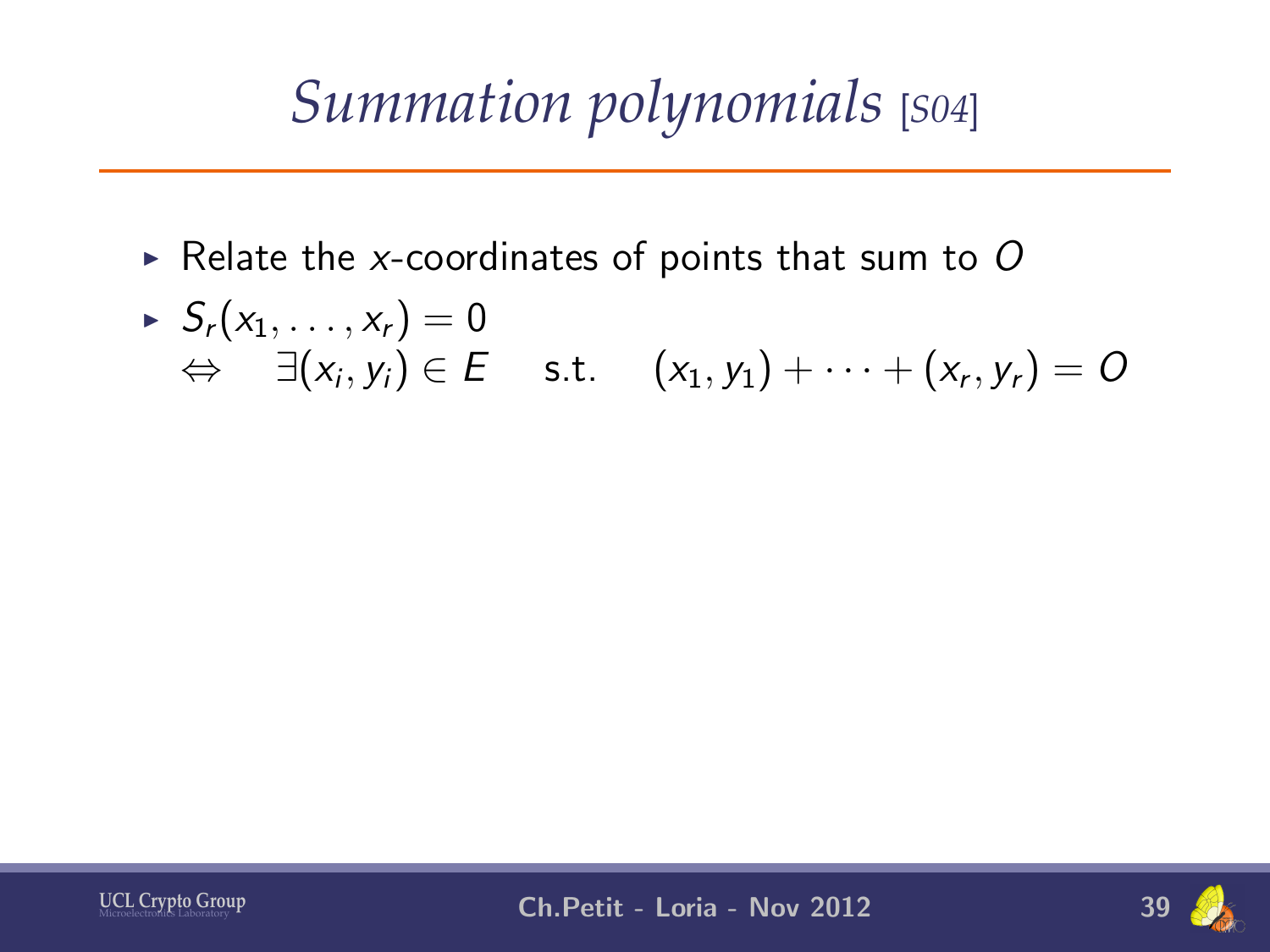# *Summation polynomials* [*S04*]

- $\triangleright$  Relate the x-coordinates of points that sum to O
- $S_r(x_1, \ldots, x_r) = 0$  $\Leftrightarrow\quad \exists (x_{i},y_{i})\in E\quad \text { s.t. }\quad (x_{1},y_{1})+\cdots+(x_{r},y_{r})=O$
- $\triangleright$  Recursive formulae :

$$
S_2(x_1, x_2) = x_1 - x_2
$$
  
\n
$$
S_3(x_1, x_2, x_3) = ...
$$
 (depends on *E*)  
\n
$$
S_r(x_1, ..., x_r) =
$$
  
\n
$$
Res_x(S_{r-k}(x_1, ..., x_{m-k-1}, X), S_{k+2}(x_{r-k}, ..., x_r, X))
$$



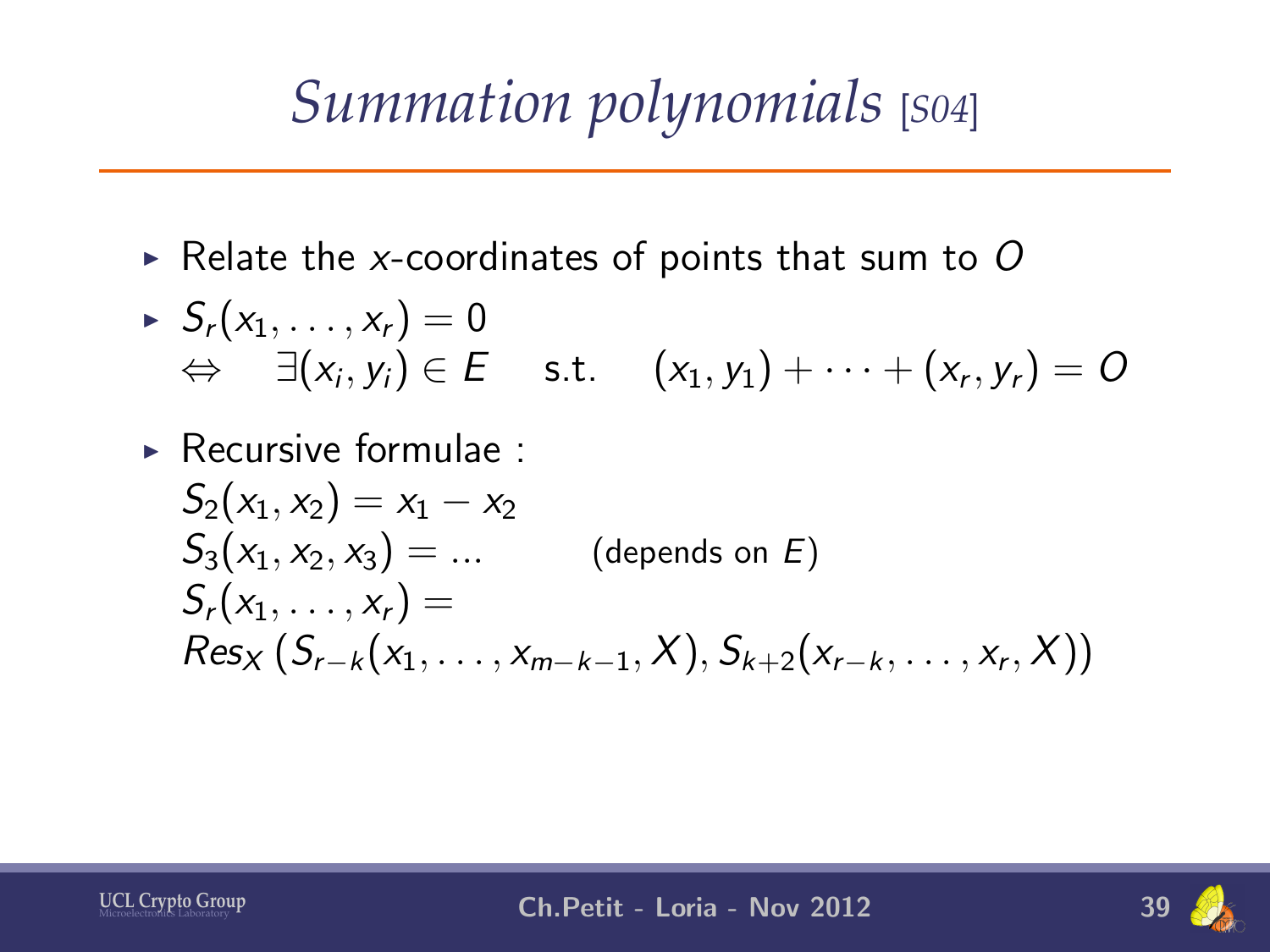# *Summation polynomials* [*S04*]

- Relate the x-coordinates of points that sum to  $O$
- $S_r(x_1, \ldots, x_r) = 0$  $\Leftrightarrow\quad \exists (x_{i},y_{i})\in E\quad \text { s.t. }\quad (x_{1},y_{1})+\cdots+(x_{r},y_{r})=O$
- $\triangleright$  Recursive formulae :

$$
S_2(x_1, x_2) = x_1 - x_2
$$
  
\n
$$
S_3(x_1, x_2, x_3) = ...
$$
 (depends on *E*)  
\n
$$
S_r(x_1, ..., x_r) =
$$
  
\n
$$
Res_x(S_{r-k}(x_1, ..., x_{m-k-1}, X), S_{k+2}(x_{r-k}, ..., x_r, X))
$$

►  $S_r$  has degree  $2^{r-2}$  in each variable Symmetric set of solutions

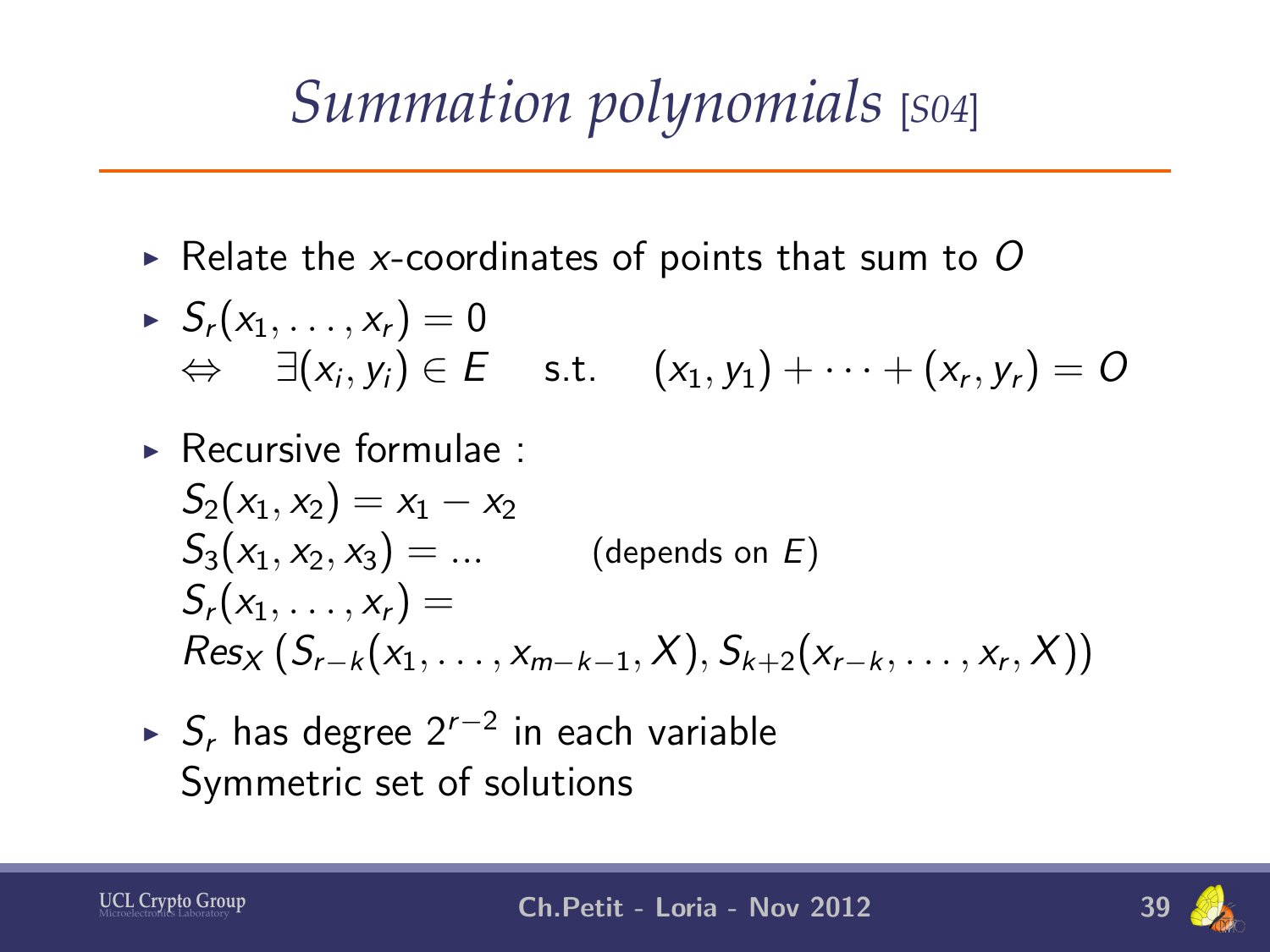## *Semaev's variant of index calculus*

- $\triangleright$  Semaev's variant of index calculus :
	- $\blacktriangleright$  Factor basis :

define  $\mathcal{F}_V := \{(x, y) \in E | x \in V\}$  where  $V \subset K$ 

 $\triangleright$  Relation search : for each relation, Compute  $(X_i,Y_i):=a_iP+b_iQ$  for random  $a_i,b_i$ Find  $x_i \in V$  with  $S_{m+1}(x_1, \ldots, x_m, X_i) = 0$ Find the corresponding  $y_i$ 



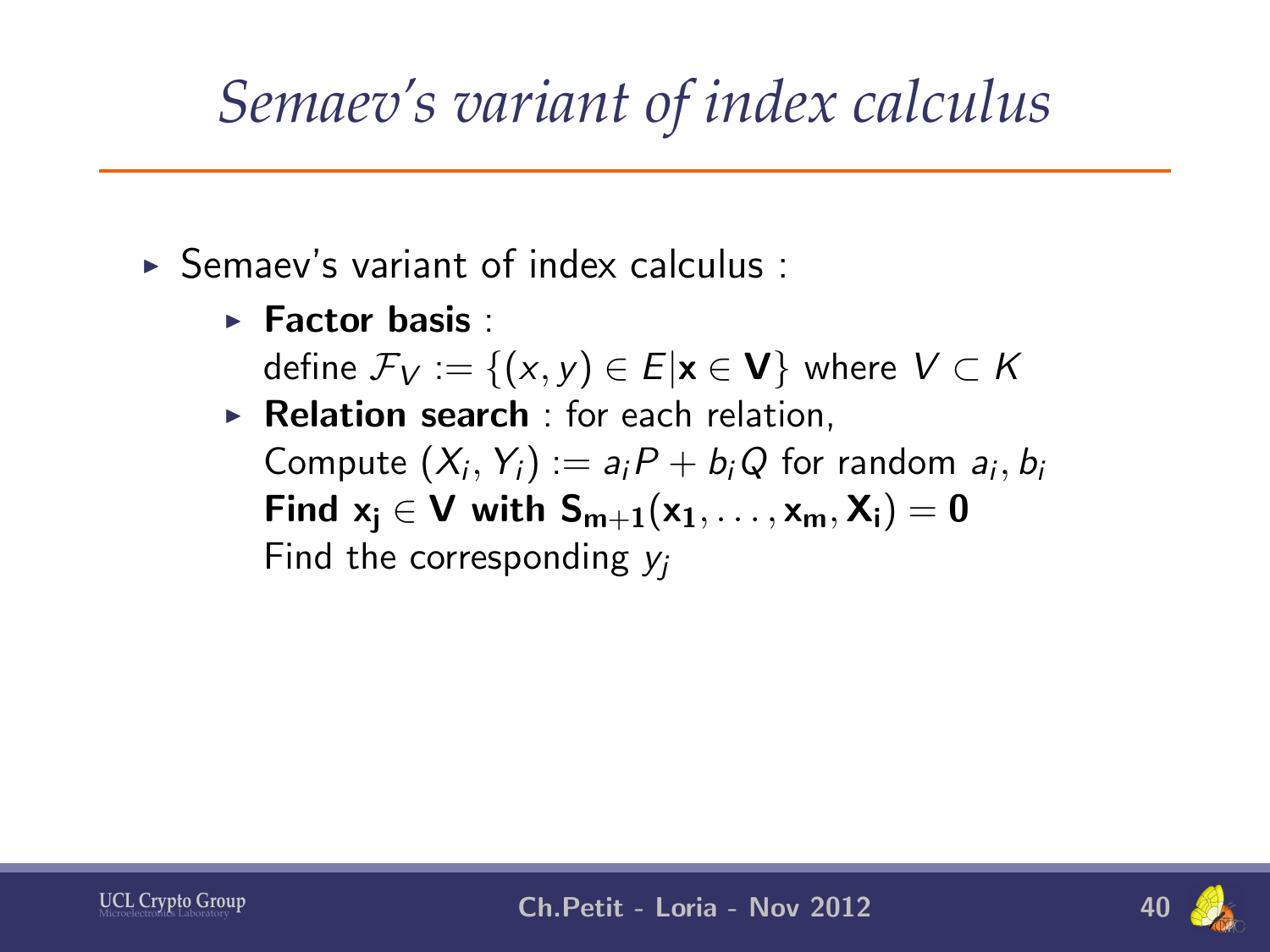## *Semaev's variant of index calculus*

- $\triangleright$  Semaev's variant of index calculus :
	- $\blacktriangleright$  Factor basis :

define  $\mathcal{F}_V := \{(x, y) \in E | x \in V\}$  where  $V \subset K$ 

- $\triangleright$  Relation search : for each relation, Compute  $(X_i,Y_i):=a_iP+b_iQ$  for random  $a_i,b_i$ Find  $x_i \in V$  with  $S_{m+1}(x_1, \ldots, x_m, X_i) = 0$ Find the corresponding  $y_i$
- $\triangleright$  Semaev's observation  $\cdot$  ECDLP reduced to solving summation's polynomial with constraints  $x_i \in V$



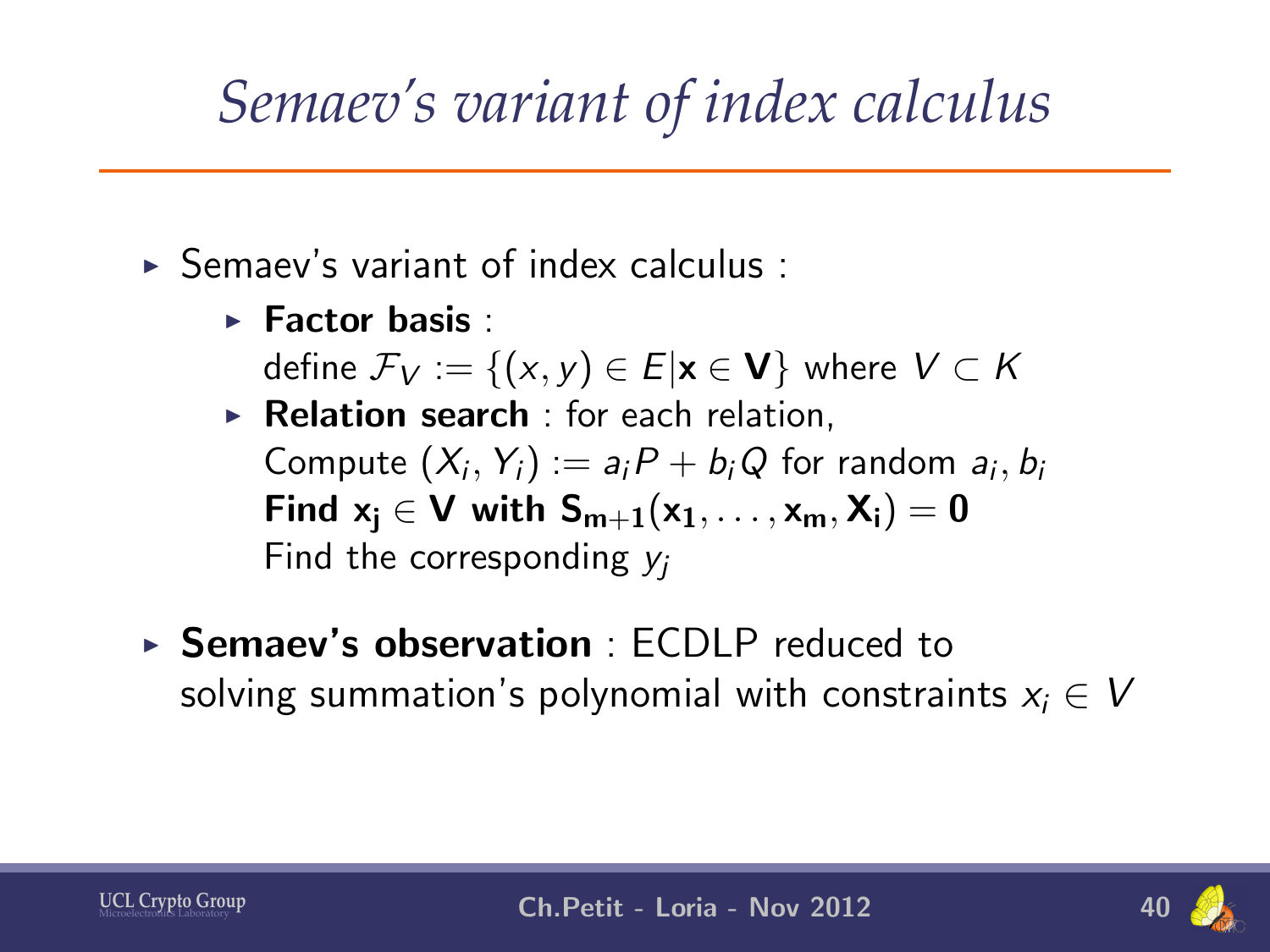### *Semaev's variant of index calculus*

- $\triangleright$  Semaev's variant of index calculus :
	- $\blacktriangleright$  Factor basis :

define  $\mathcal{F}_V := \{(x, y) \in E | x \in V\}$  where  $V \subset K$ 

- $\triangleright$  Relation search : for each relation, Compute  $(X_i,Y_i):=a_iP+b_iQ$  for random  $a_i,b_i$ Find  $x_i \in V$  with  $S_{m+1}(x_1, \ldots, x_m, X_i) = 0$ Find the corresponding  $y_i$
- $\triangleright$  Semaev's observation  $\cdot$  ECDLP reduced to solving summation's polynomial with constraints  $x_i \in V$
- $\triangleright$  Remains to define V such that relation search is feasible

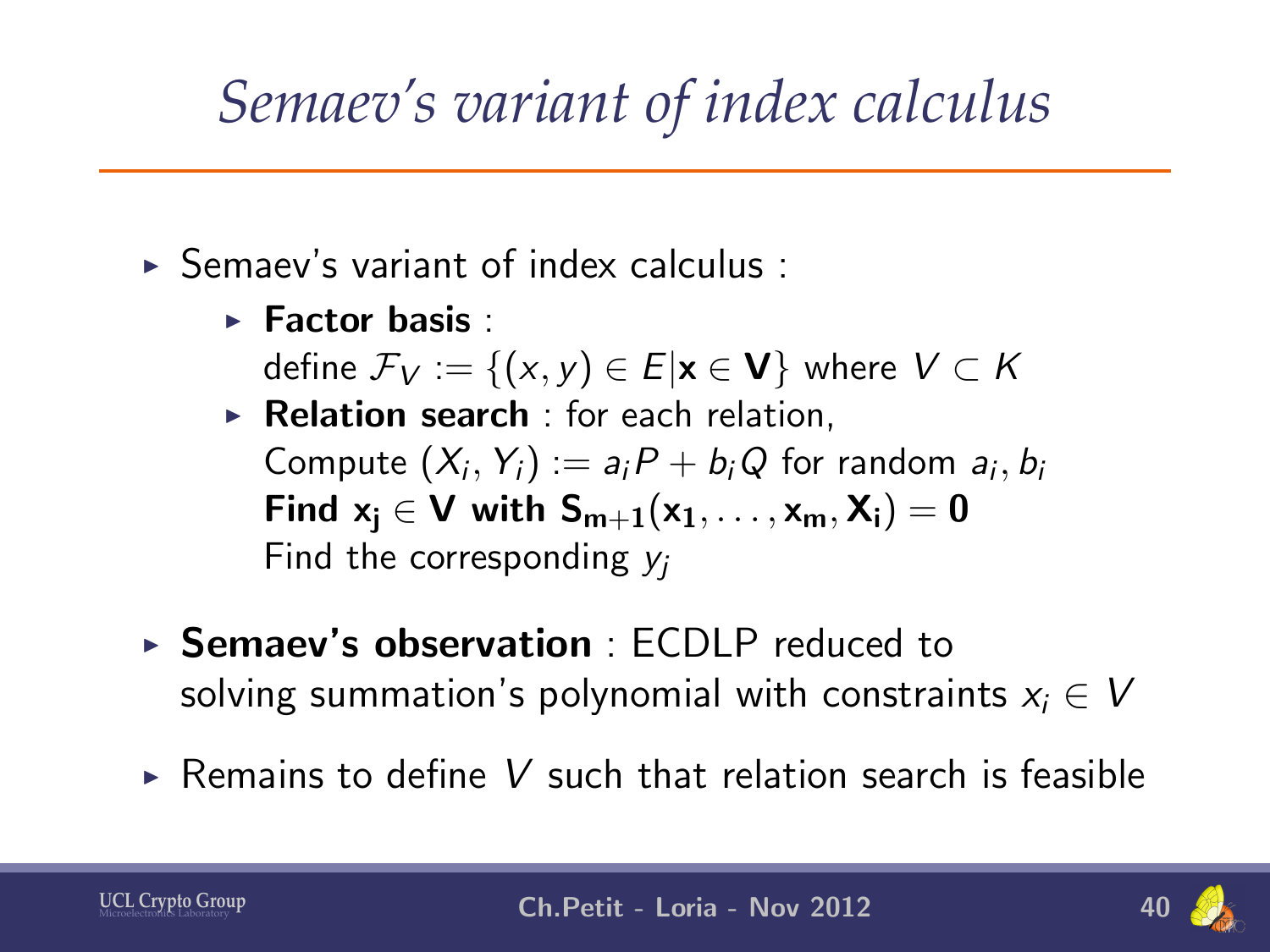For  $K := \mathbb{F}_p$ , Semaev proposed  $V := \{x < B\}$ But could not solve summation polynomials



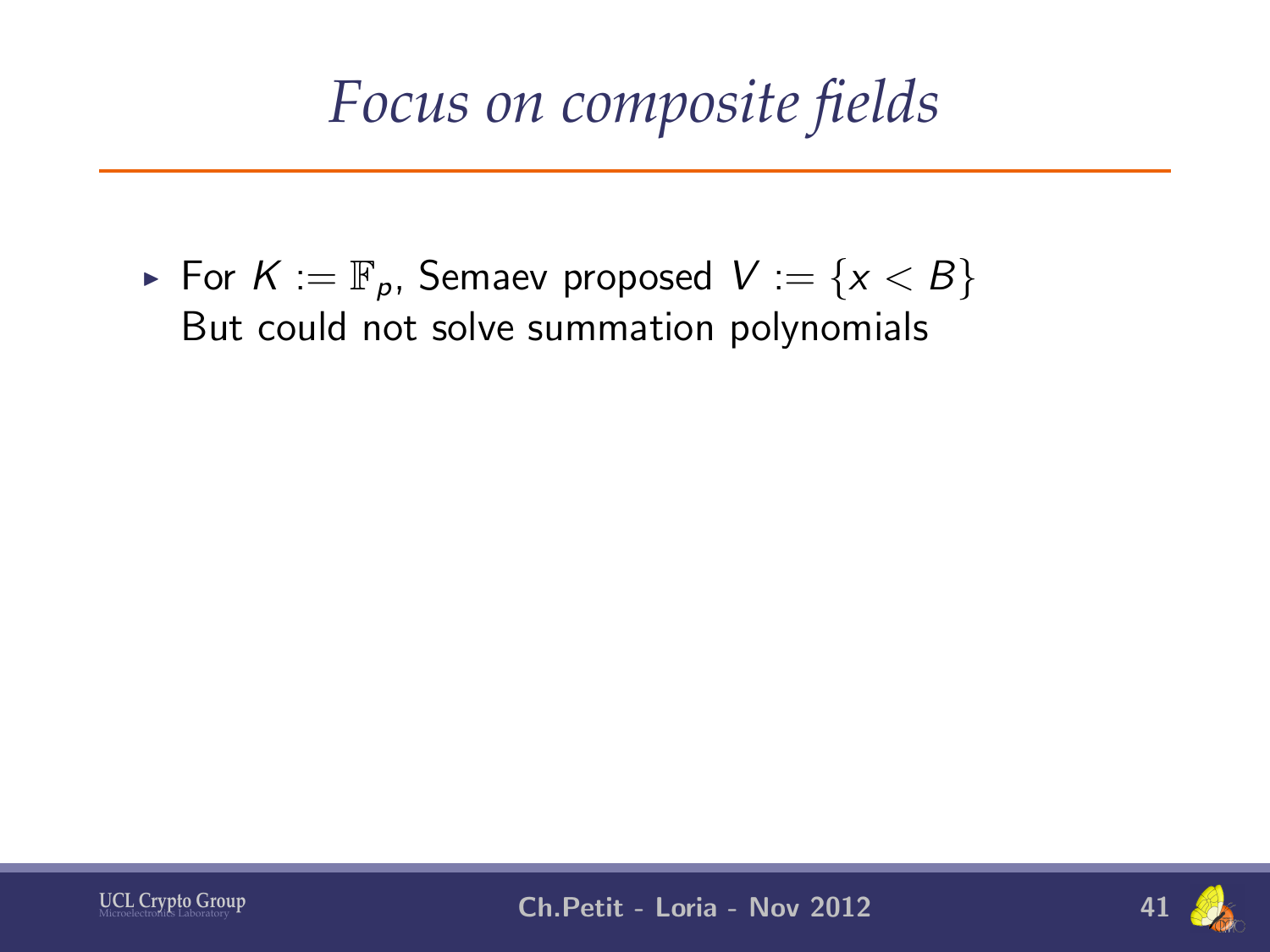- For  $K := \mathbb{F}_p$ , Semaev proposed  $V := \{x < B\}$ But could not solve summation polynomials
- $\blacktriangleright$  For  $K:=\mathbb{F}_{q^n}$ , Gaudry and Diem proposed  $V:=\mathbb{F}_q$ 
	- $\triangleright$  Gaudry [G09] : algorithm faster than generic ones for any  $q, n > 3$  (but still exponential)
	- $\triangleright$  Diem [D11] : subexponential algorithm when  $q$  and  $n$  increase in an appropriate way

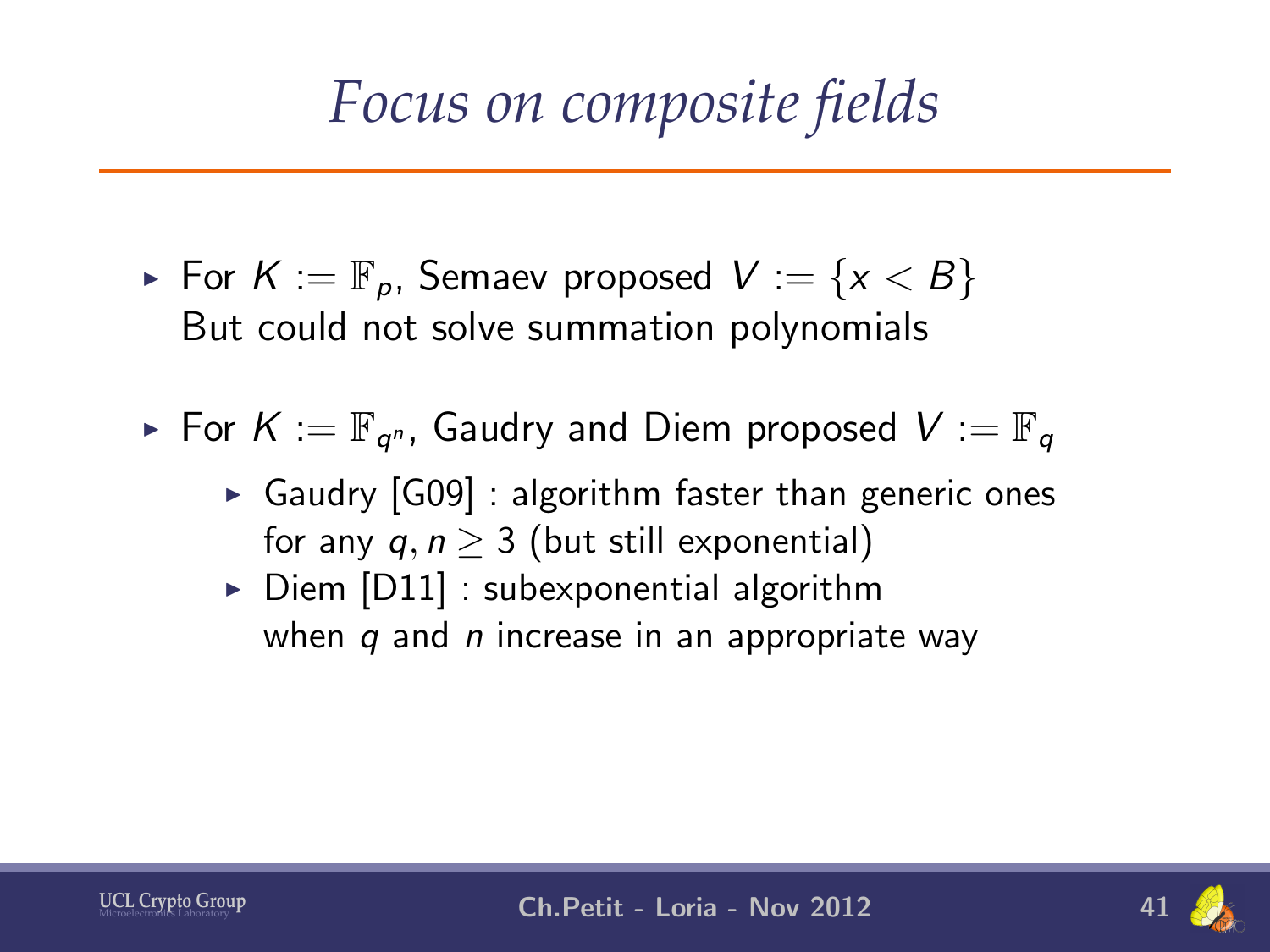- For  $K := \mathbb{F}_p$ , Semaev proposed  $V := \{x < B\}$ But could not solve summation polynomials
- $\blacktriangleright$  For  $K:=\mathbb{F}_{q^n}$ , Gaudry and Diem proposed  $V:=\mathbb{F}_q$ 
	- $\triangleright$  Gaudry [G09] : algorithm faster than generic ones for any  $q, n > 3$  (but still exponential)
	- $\triangleright$  Diem [D11] : subexponential algorithm when  $q$  and  $n$  increase in an appropriate way
- $\triangleright$  Idea in both cases : Weil descent on Semaev polynomial Reduction to a polynomial system of equations



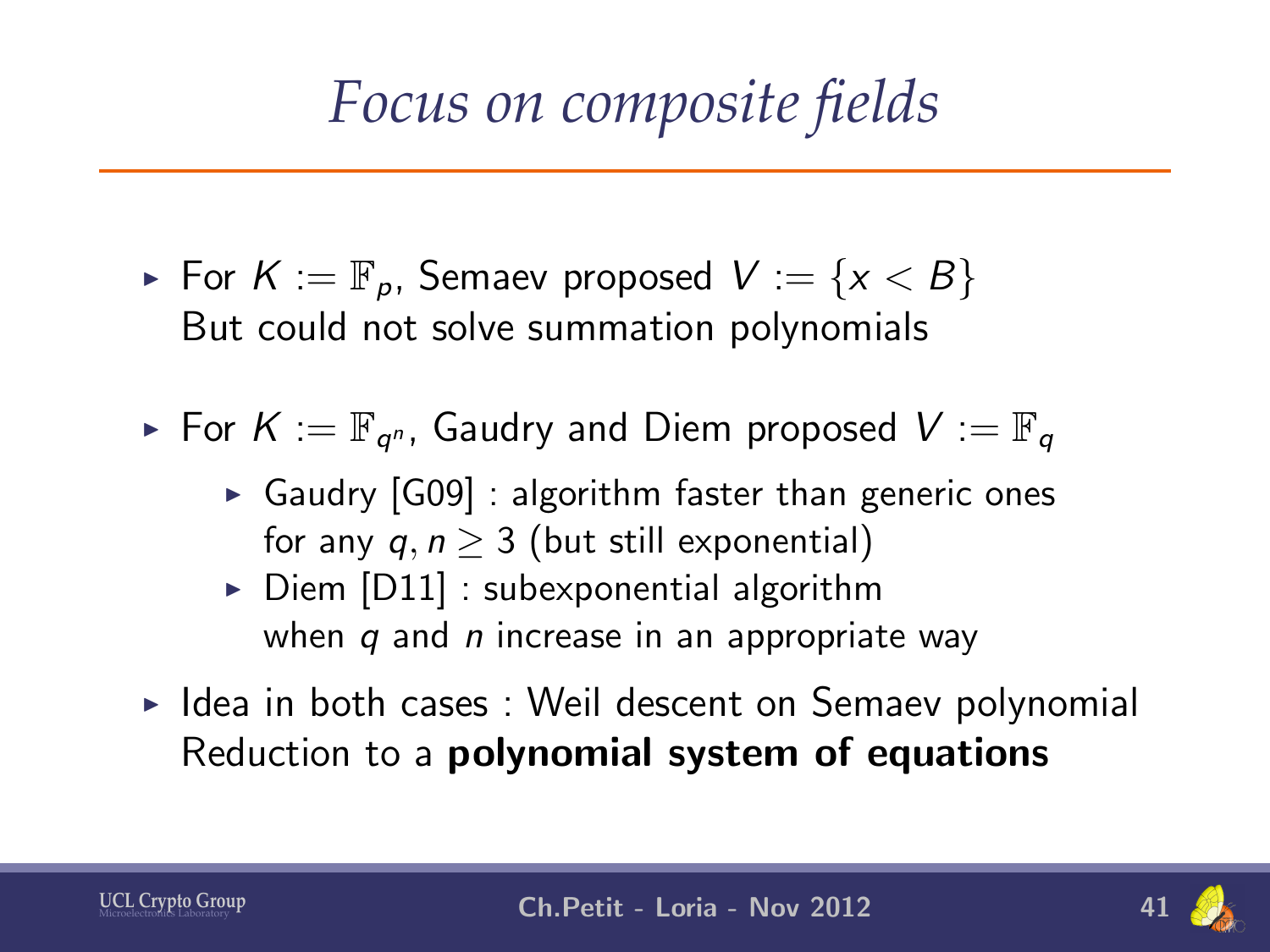$\blacktriangleright$  Finding relations amounts to Finding  $x_i \in \mathbb{F}_q$  with  $S_{n+1}(x_1, \ldots, x_n, X_i) = 0$ 



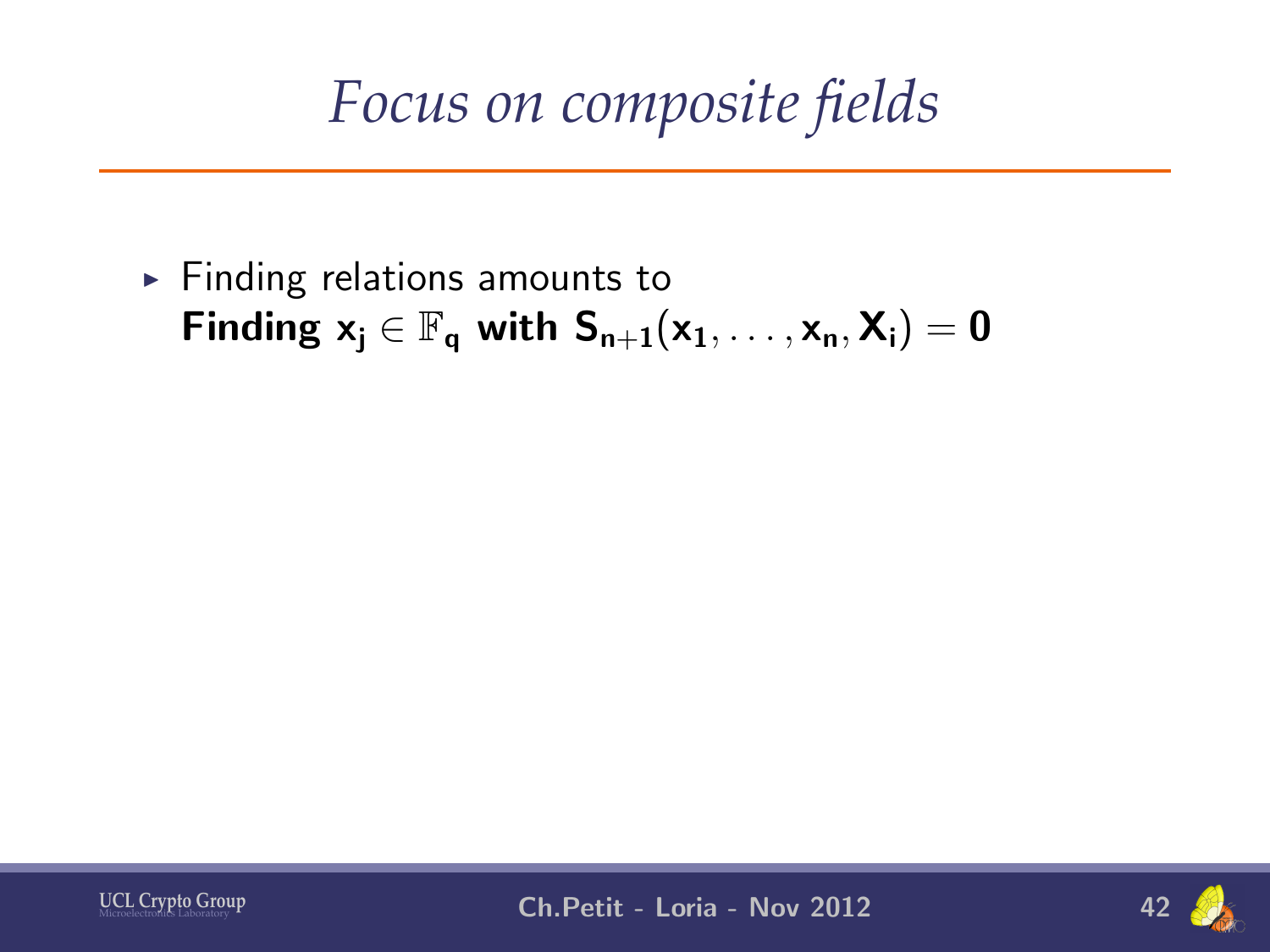- $\blacktriangleright$  Finding relations amounts to Finding  $x_i \in \mathbb{F}_q$  with  $S_{n+1}(x_1, \ldots, x_n, X_i) = 0$
- $\blacktriangleright$  See  $\mathbb{F}_{q^n}$  as a vector space over  $\mathbb{F}_q$
- $\blacktriangleright$  See polynomial equation  $S_{n+1}=0$  over  $\mathbb{F}_{q^n}$ as a system of polynomial equations over  $\mathbb{F}_q$
- $\triangleright$  Solve the system

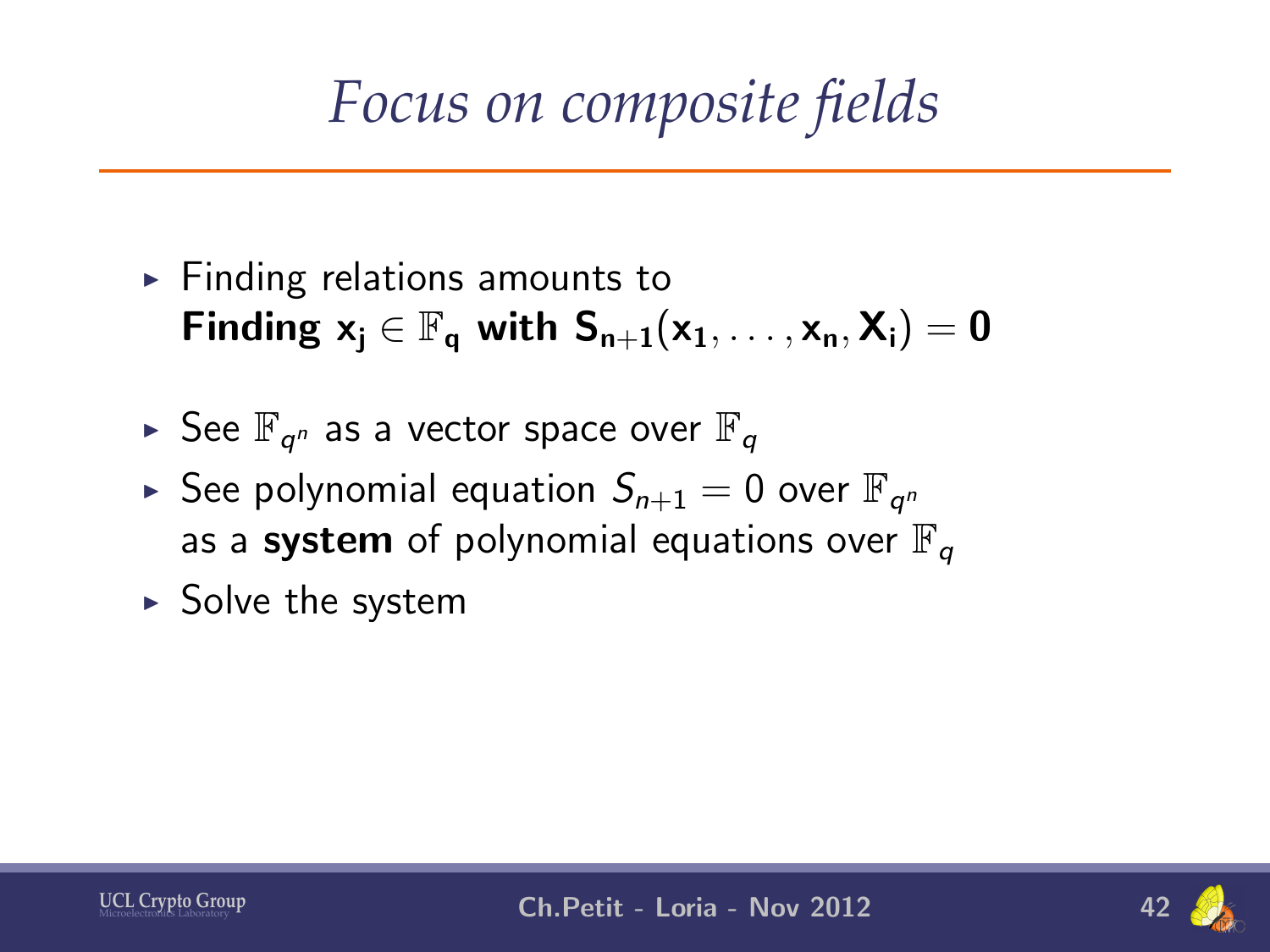- $\blacktriangleright$  Finding relations amounts to Finding  $x_i \in \mathbb{F}_q$  with  $S_{n+1}(x_1, \ldots, x_n, X_i) = 0$
- $\blacktriangleright$  See  $\mathbb{F}_{q^n}$  as a vector space over  $\mathbb{F}_q$
- $\blacktriangleright$  See polynomial equation  $S_{n+1}=0$  over  $\mathbb{F}_{q^n}$ as a system of polynomial equations over  $\mathbb{F}_q$
- $\triangleright$  Solve the system
- $\triangleright$  System harder to solve for larger *n* Attack does not work for  $\mathbb{F}_{2^n}$  when n prime



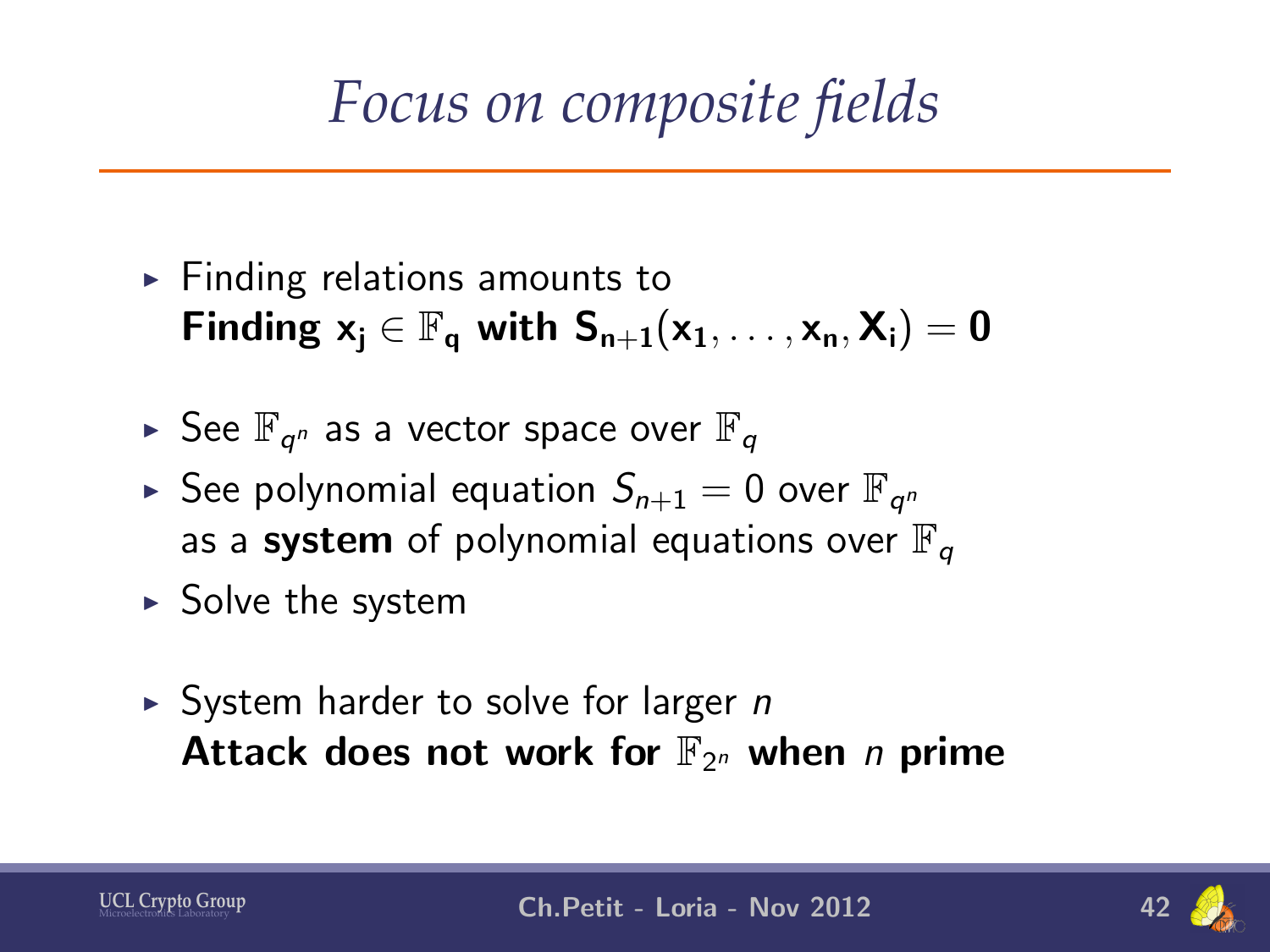#### *Diem's variant of index calculus* [*D11b*]

Let  $K := \mathbb{F}_{2^n}$ . Fix  $n' < n$  and  $m \approx n/n'$ 

#### $\blacktriangleright$  Factor basis :

Choose a vector subspace V of  $\mathbb{F}_{2^n}$  with dimension  $n'$ Define  $\mathcal{F}_V := \{(x, y) \in E | x \in V\}$ 



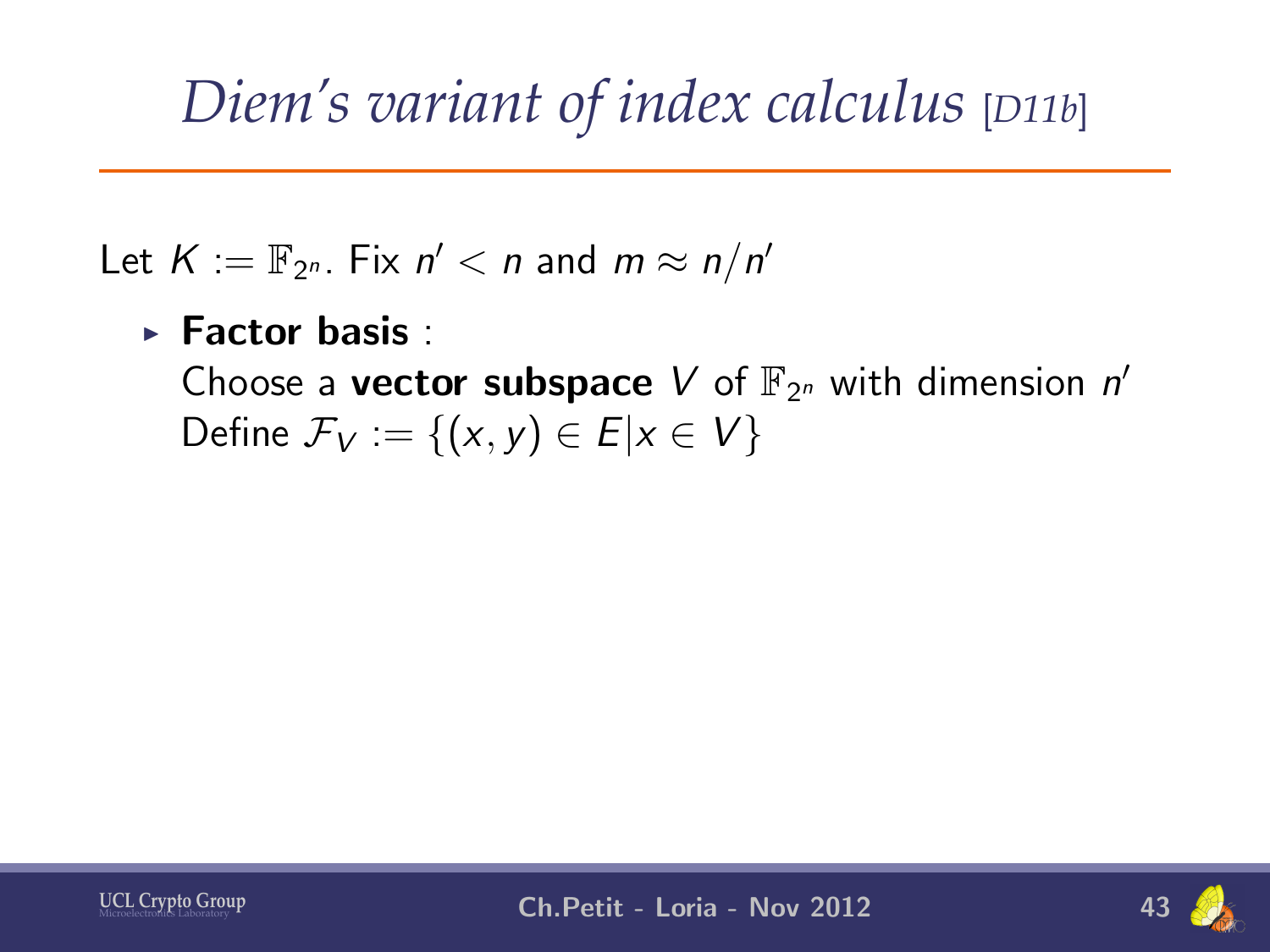### *Diem's variant of index calculus* [*D11b*]

Let  $K := \mathbb{F}_{2^n}$ . Fix  $n' < n$  and  $m \approx n/n'$ 

 $\blacktriangleright$  Factor basis :

Choose a vector subspace V of  $\mathbb{F}_{2^n}$  with dimension  $n'$ Define  $\mathcal{F}_V := \{(x, y) \in E | x \in V\}$ 

 $\blacktriangleright$  Relation search : find about  $2^{n'}$  relations. For each one, Compute  $(X_i,Y_i):=a_iP+b_iQ$  for random  $a_i,b_i$ Find  $x_i \in V$  with  $S_{m+1}(x_1, \ldots, x_m, X_i) = 0$ Find the corresponding  $y_i$ 



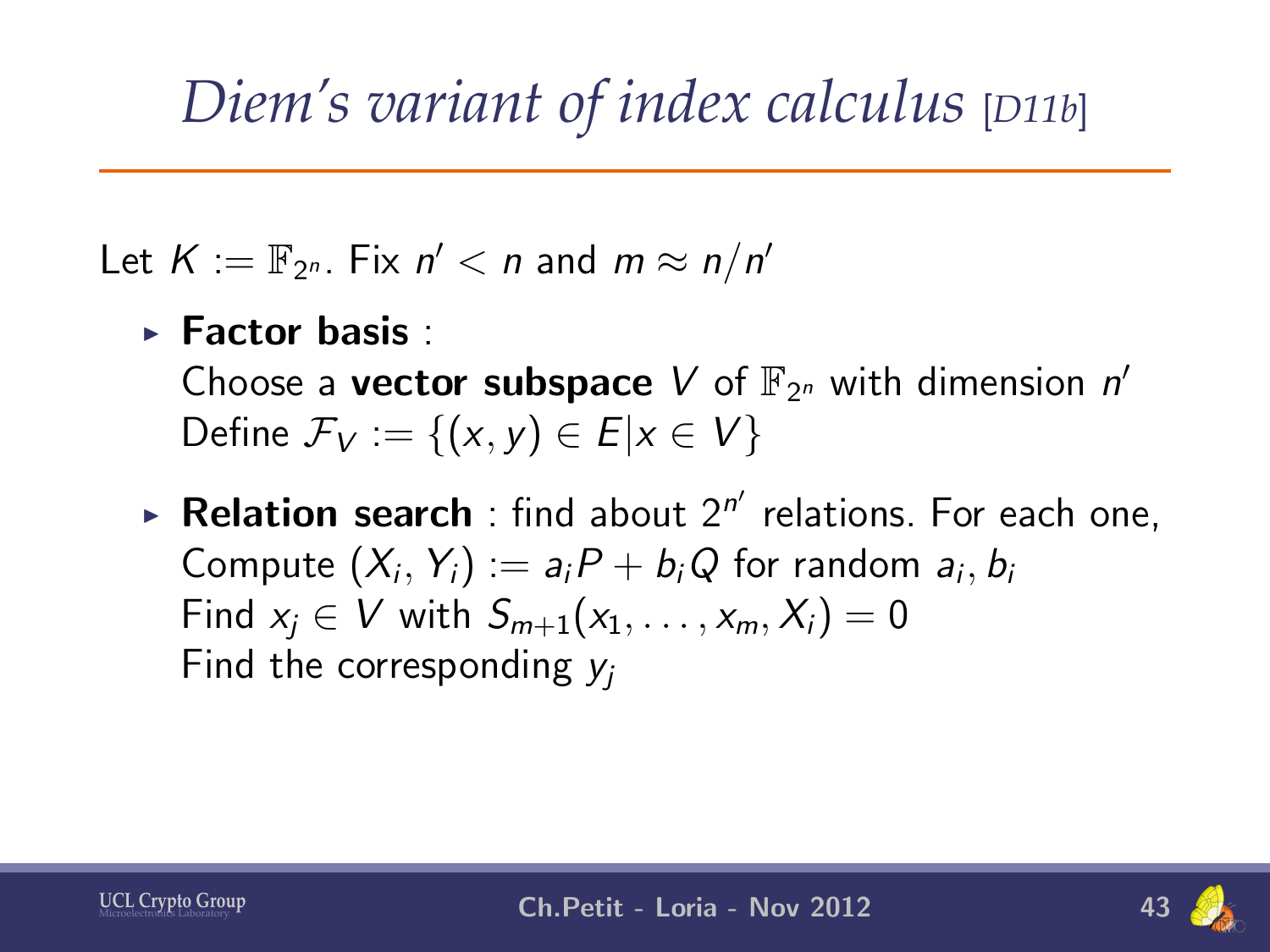### *Diem's variant of index calculus* [*D11b*]

Let  $K := \mathbb{F}_{2^n}$ . Fix  $n' < n$  and  $m \approx n/n'$ 

 $\blacktriangleright$  Factor basis :

Choose a vector subspace V of  $\mathbb{F}_{2^n}$  with dimension  $n'$ Define  $\mathcal{F}_V := \{(x, y) \in E | x \in V\}$ 

- $\blacktriangleright$  Relation search : find about  $2^{n'}$  relations. For each one, Compute  $(X_i,Y_i):=a_iP+b_iQ$  for random  $a_i,b_i$ Find  $x_i \in V$  with  $S_{m+1}(x_1, \ldots, x_m, X_i) = 0$ Find the corresponding  $y_i$
- $\triangleright$  Linear algebra between the relations

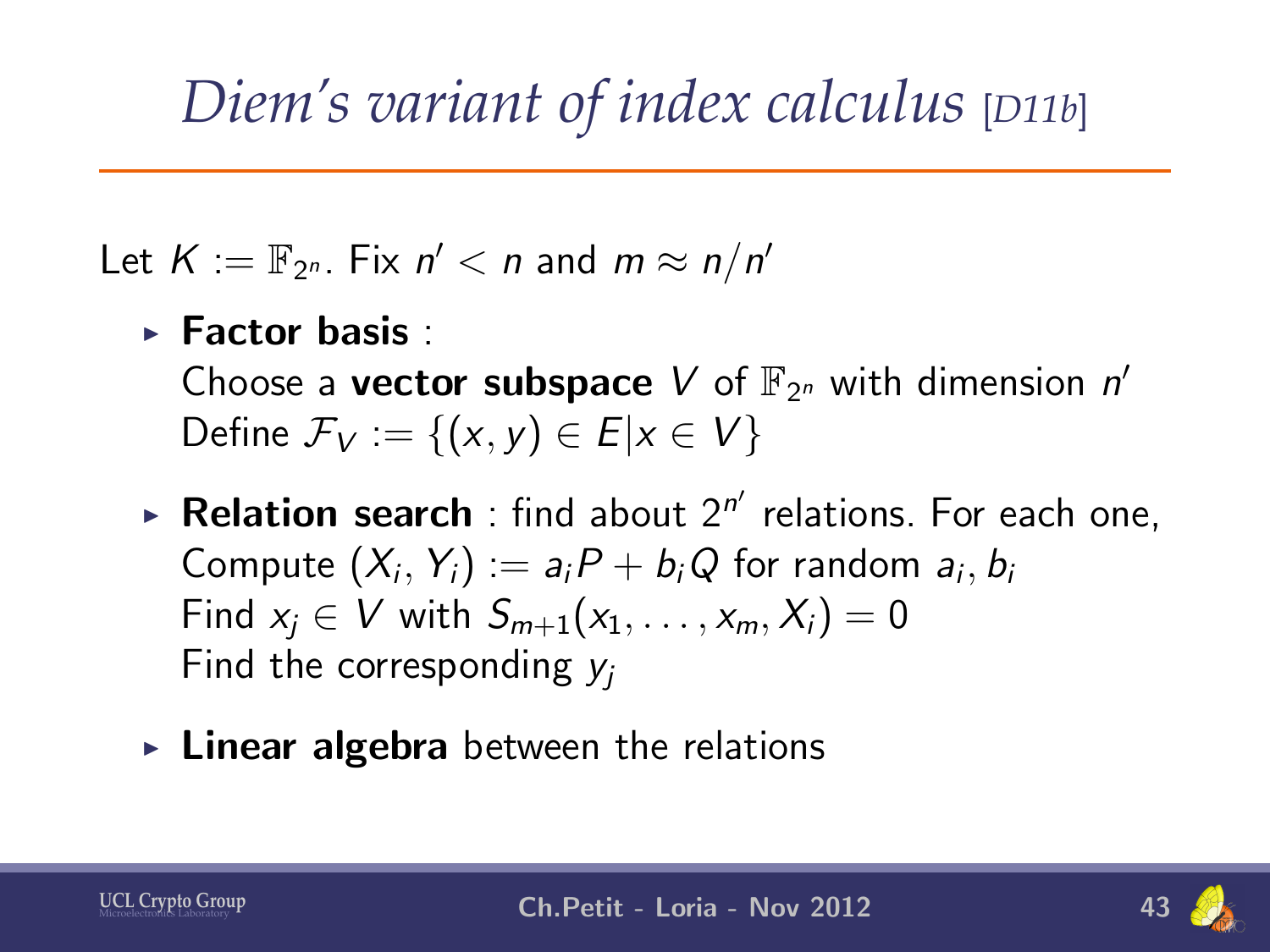#### *Finding relations : Weil descent*

Find  $x_i \in V$  with  $S_{m+1}(x_1, \ldots, x_m, X_i) = 0$ 



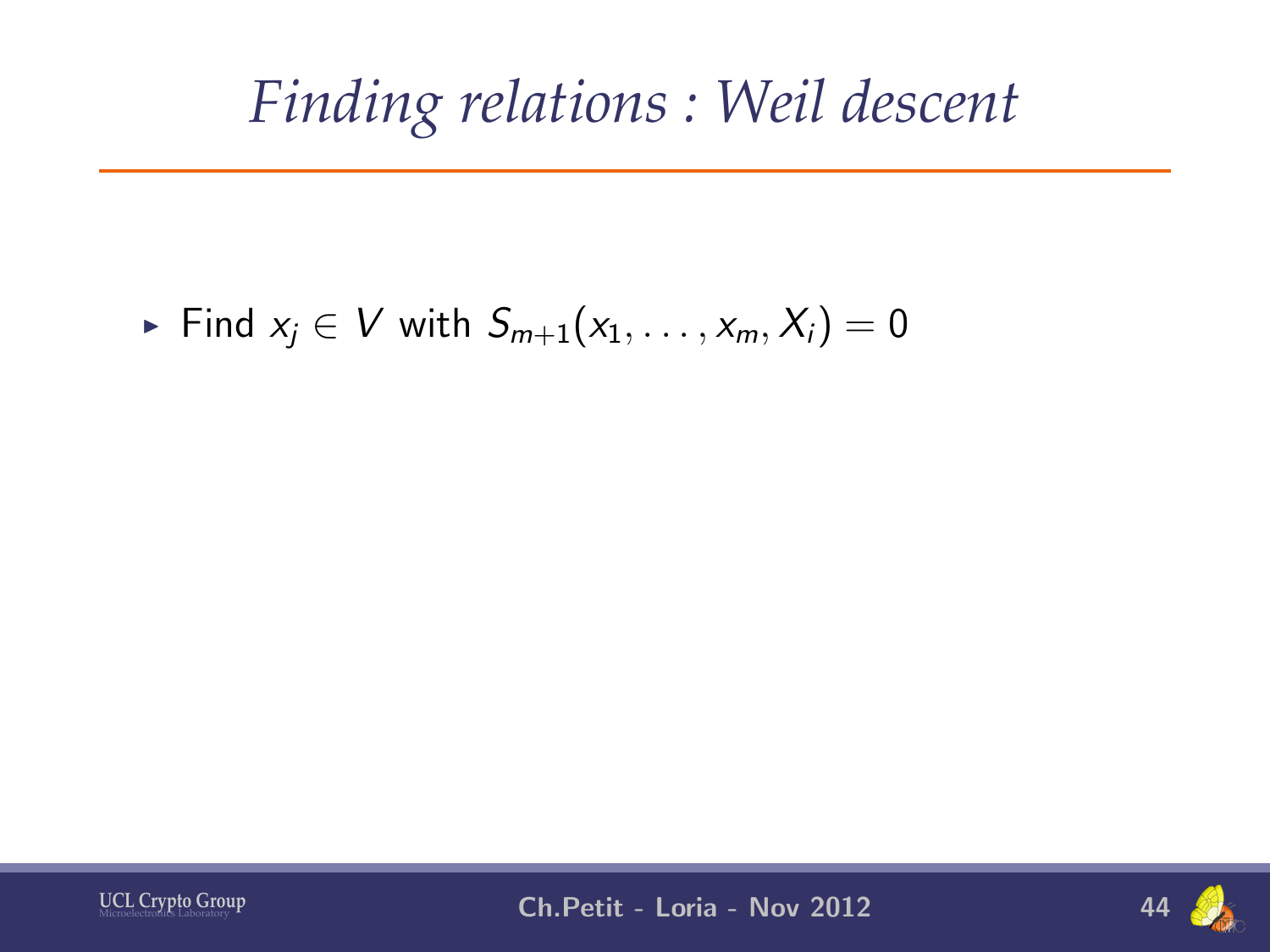#### *Finding relations : Weil descent*

- Find  $x_i \in V$  with  $S_{m+1}(x_1, \ldots, x_m, X_i) = 0$
- $\triangleright$  Weil descent  $\rightarrow$  polynomial system
	- If finite field  $\mathbb{F}_{2^n}$ , vector subspace V dimension  $n'$
	- $\blacktriangleright$  m variables
	- ► degree 2 $^{m-1}$  in each variable  $\Rightarrow$   $t=m$

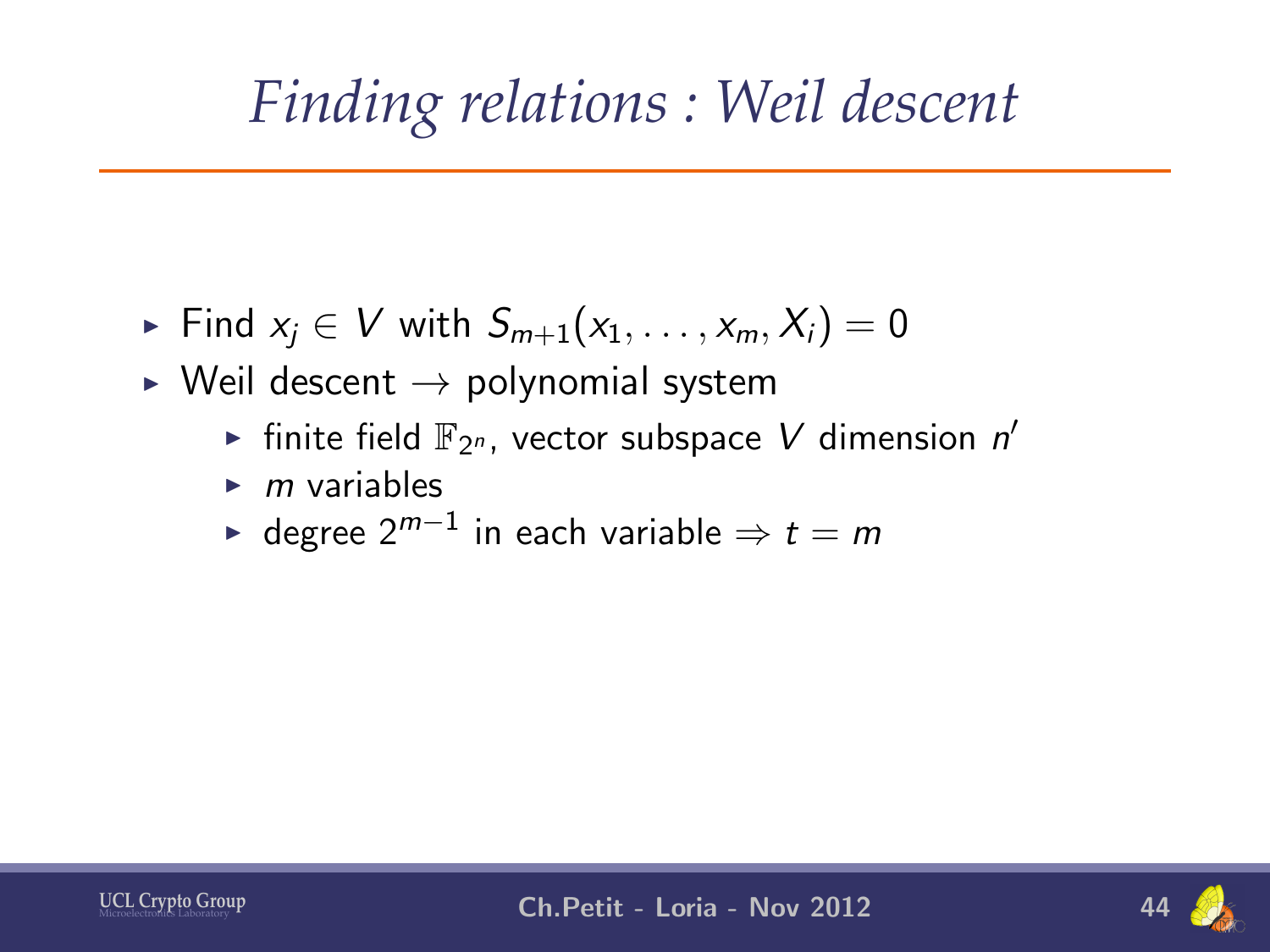#### *Finding relations : Weil descent*

- Find  $x_i \in V$  with  $S_{m+1}(x_1, \ldots, x_m, X_i) = 0$
- $\triangleright$  Weil descent  $\rightarrow$  polynomial system
	- If finite field  $\mathbb{F}_{2^n}$ , vector subspace V dimension  $n'$
	- $\blacktriangleright$  m variables
	- ► degree 2 $^{m-1}$  in each variable  $\Rightarrow$   $t=m$
- ► Our analysis leads to  $D_f$   $\leq$   $mt$   $+1$   $=$   $m^2+1$  (not tight)
- $\blacktriangleright$ ! Summation polynomial not "random"! (symmetric,...)

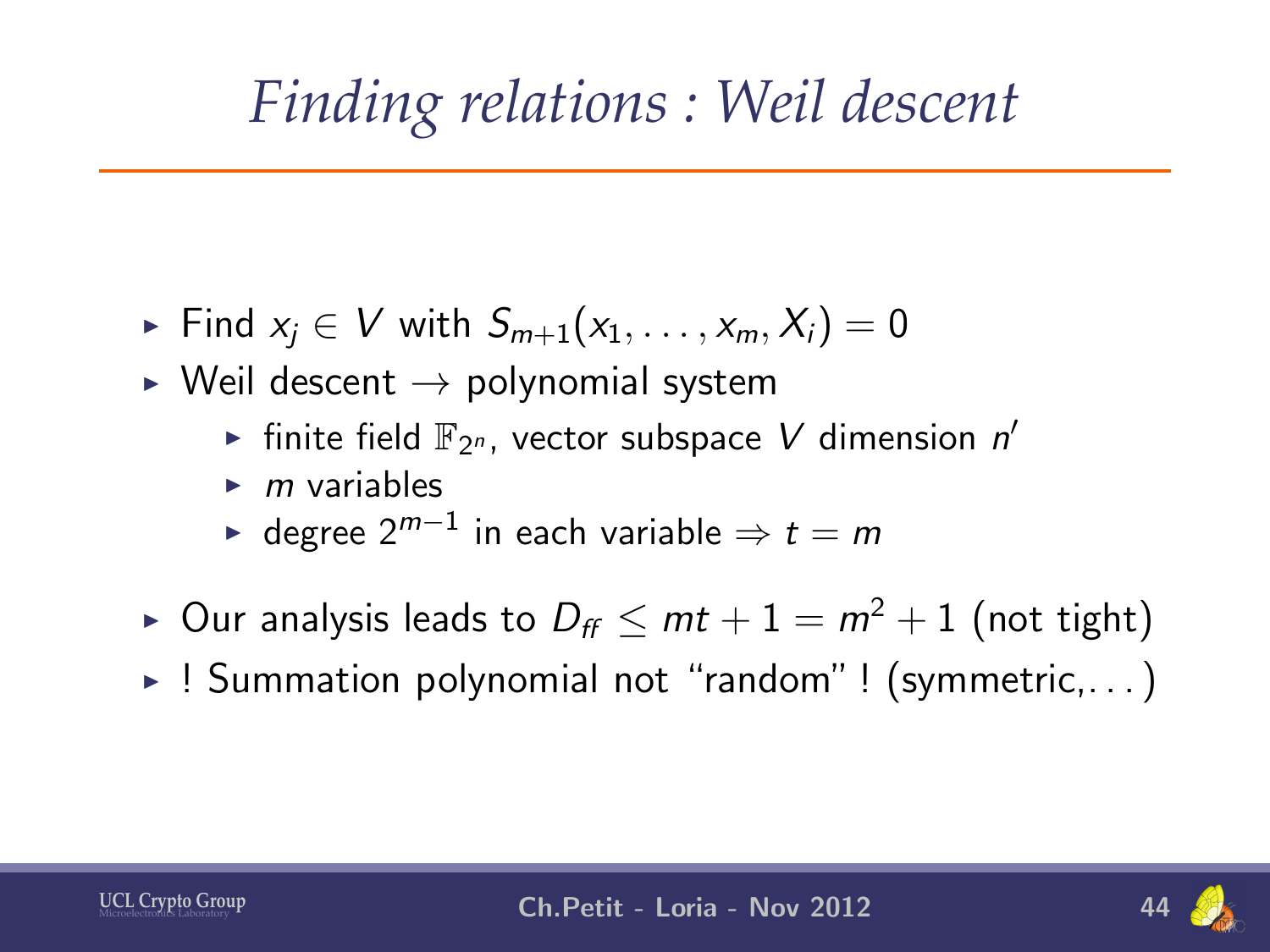### *Heuristic assumption*

- In Let  $n, n', m, E$  be fixed. Let  $R_i=(X_i,\, Y_i)$  be a random point of  $E.$ Let  $V$  be a random vector space of dimension  $n'$ .
- $\triangleright$  **Assumption** : after applying a Weil descent to

$$
S_{m+1}(x_1,\ldots,x_m,X_i)=0,
$$

the resulting system satisfies  $D_{\text{res}} \approx D_{\text{ff}}$ 



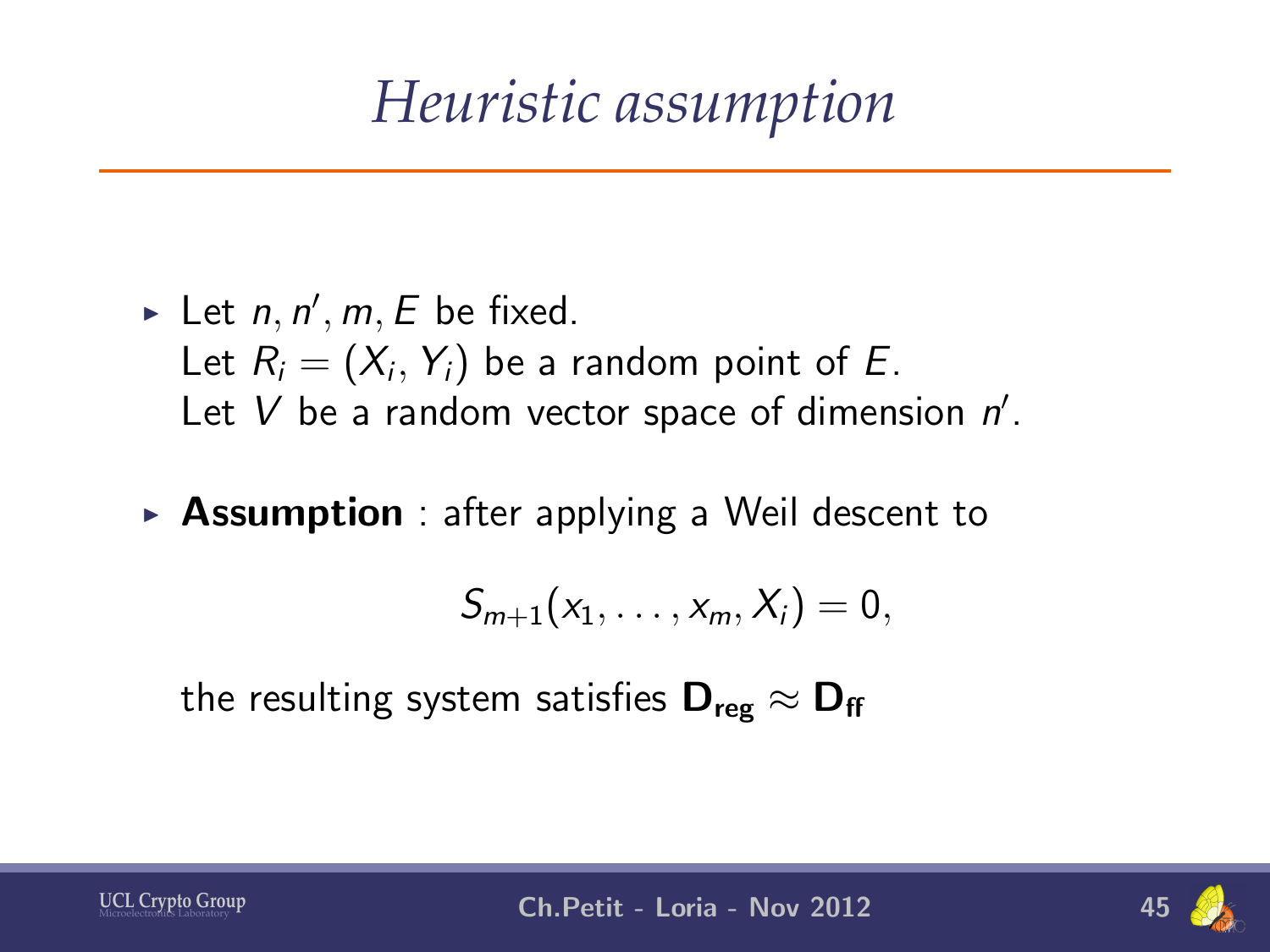## *Experimental verification*  $D_{\text{reg}} \approx D_{\text{ff}}$

► Random curves  $E : y^2 + xy = x^3 + a_4x^2 + a_6$  for random  $a_4, a_6$ 

| n | 'n | m | t | $\boxed{m}t+1$ ( $\geq D_{ff}$ ) | $D_{av}$ | $\mid$ Time | Mem. |
|---|----|---|---|----------------------------------|----------|-------------|------|
|   |    |   | റ |                                  | 3.0      |             |      |
|   |    |   | ર | 10                               |          |             | 15   |
|   |    |   |   |                                  |          |             | 16   |
|   |    | ◠ | 2 |                                  |          | 130         | 2136 |

#### $D_{\text{reg}}$  even lower than expected



**UCL Crypto Group** Microelectronics Laboratory Ch.Petit - Loria - Nov 2012 46

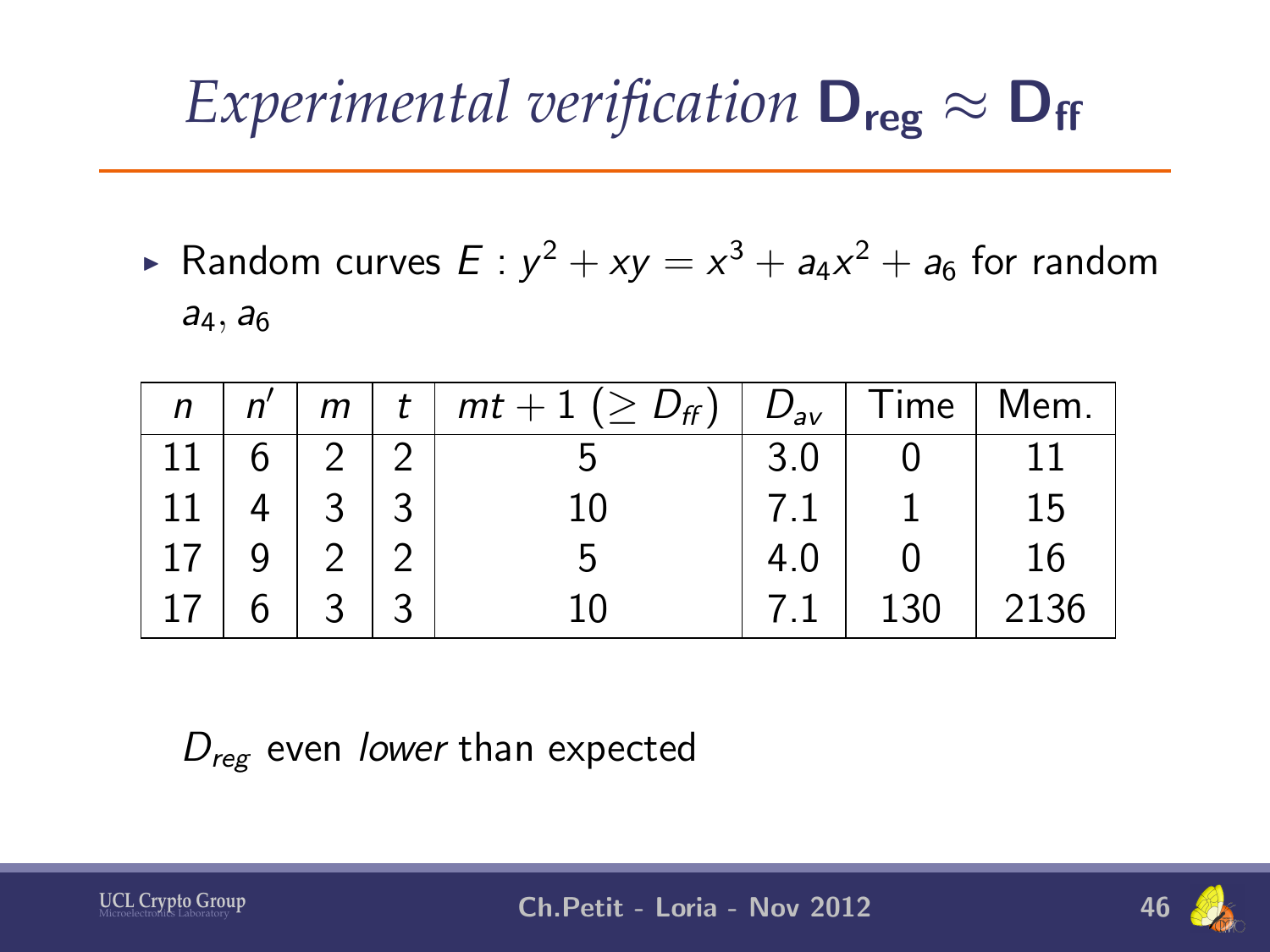## *Experimental verification*  $D_{\text{reg}} \approx D_{\text{ff}}$

 $\blacktriangleright$  Koblitz curves  $E: y^2 + xy = x^3 + x^2 + 1$ 

| n | m | t | $m t + 1$ ( $\ge D_f$ ) | $D_{\rm av}$ | Time | Mem. |
|---|---|---|-------------------------|--------------|------|------|
|   |   |   |                         | 3.0          |      |      |
|   | ⌒ | ာ | 10                      |              |      | 15   |
|   |   |   |                         |              |      | 15   |
|   | ⌒ | ⌒ | 10                      |              | 132  | 2133 |

 $D_{\text{reg}}$  even lower than expected



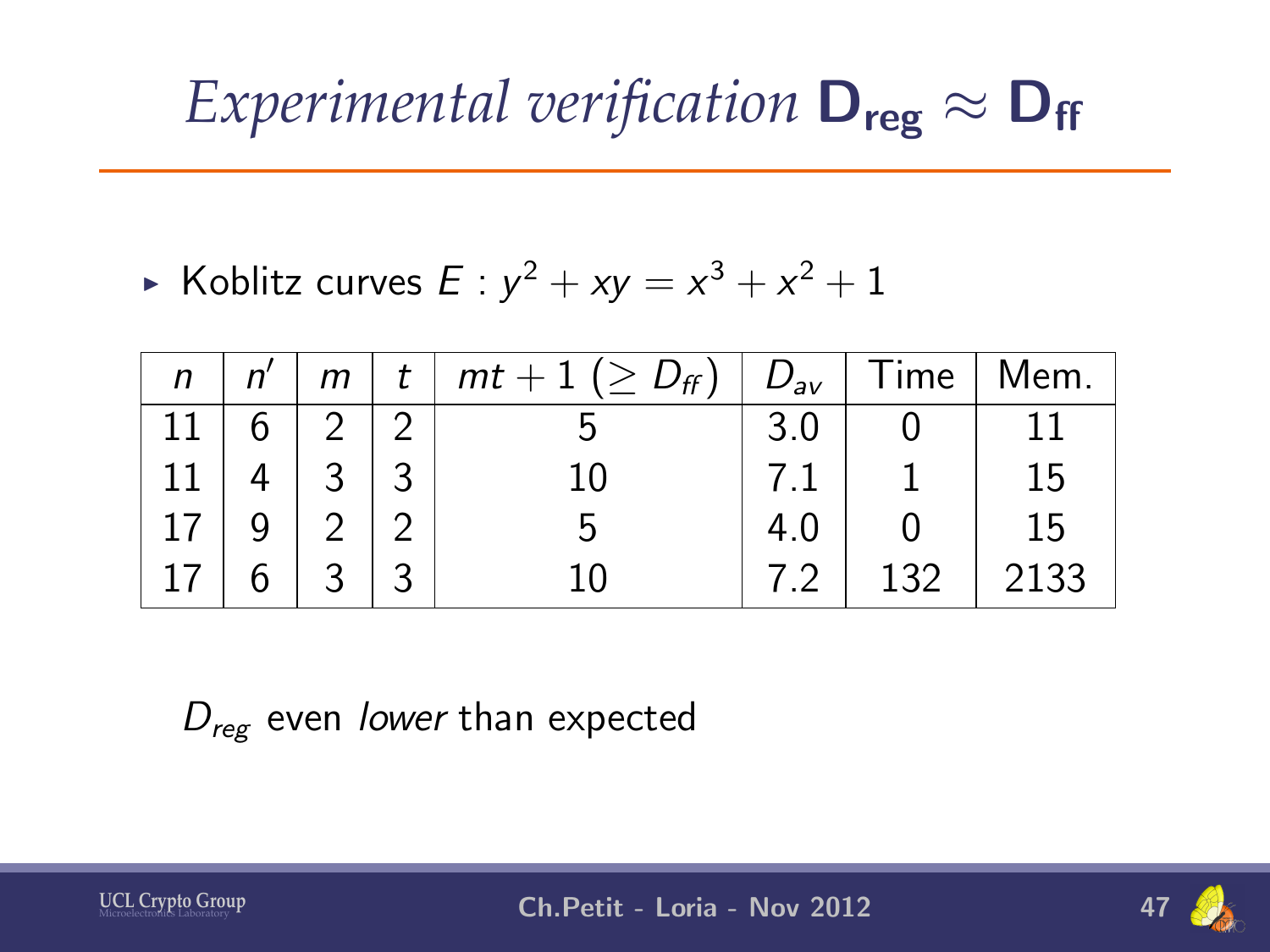# *Complexity of Diem's algorithm*

► Computing  $S_{m+1}$  with resultants : cost  $2^{t_1}$  where

 $t_1 \approx m(m+1)$ 



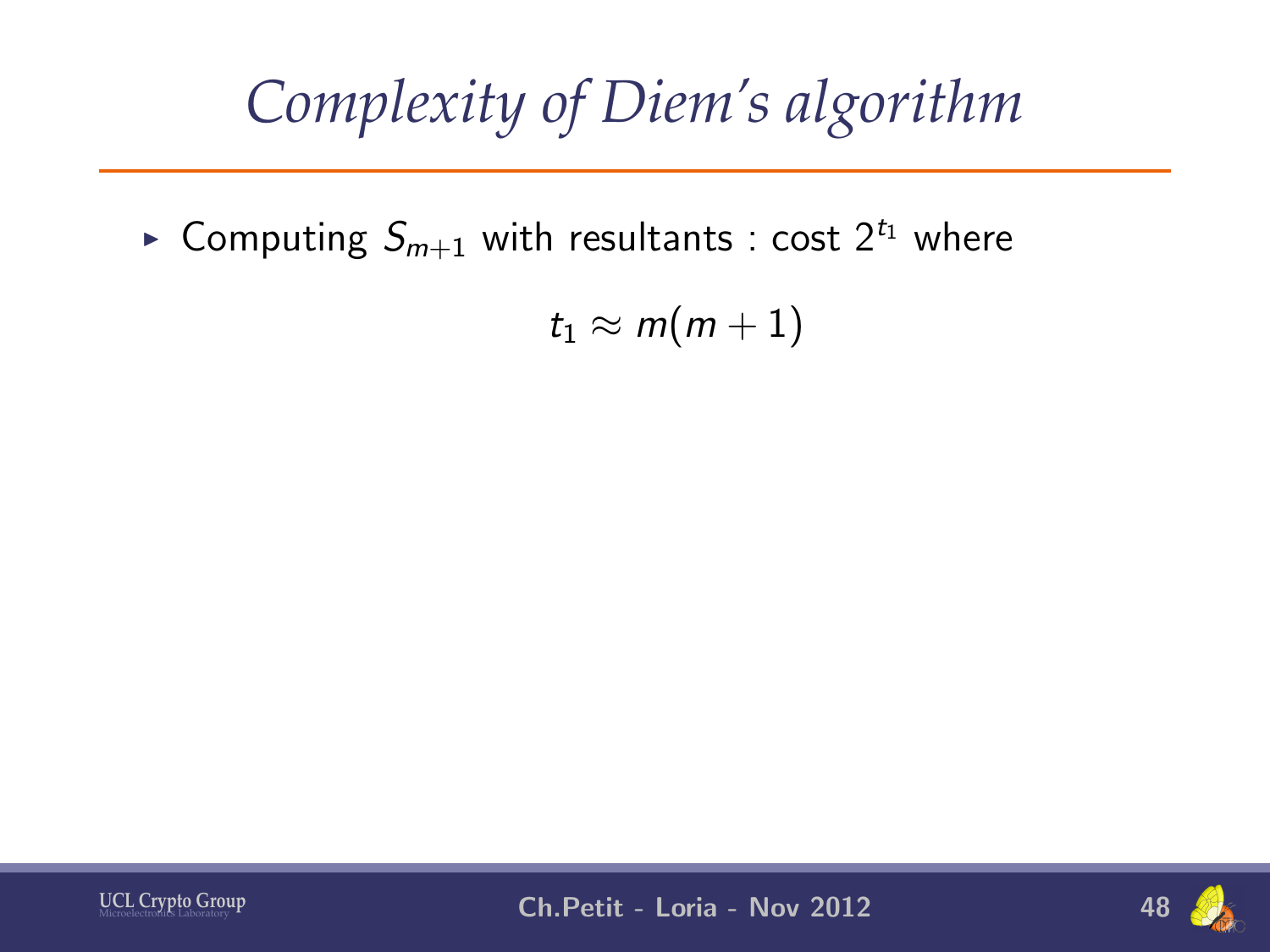# *Complexity of Diem's algorithm*

► Computing  $S_{m+1}$  with resultants : cost  $2^{t_1}$  where

 $t_1 \approx m(m+1)$ 

Finding  $2^{n'}$  relations : total cost  $2^{t_2}$  where

$$
t_2 \approx n' + m \log m + \omega(m^2 + 1) \log n'
$$

- ► Each one costs  $(n')^{\omega(mt+1)} = (n')^{\omega(m^2+1)}$
- Additional factor  $m!$  lost due to symmetry



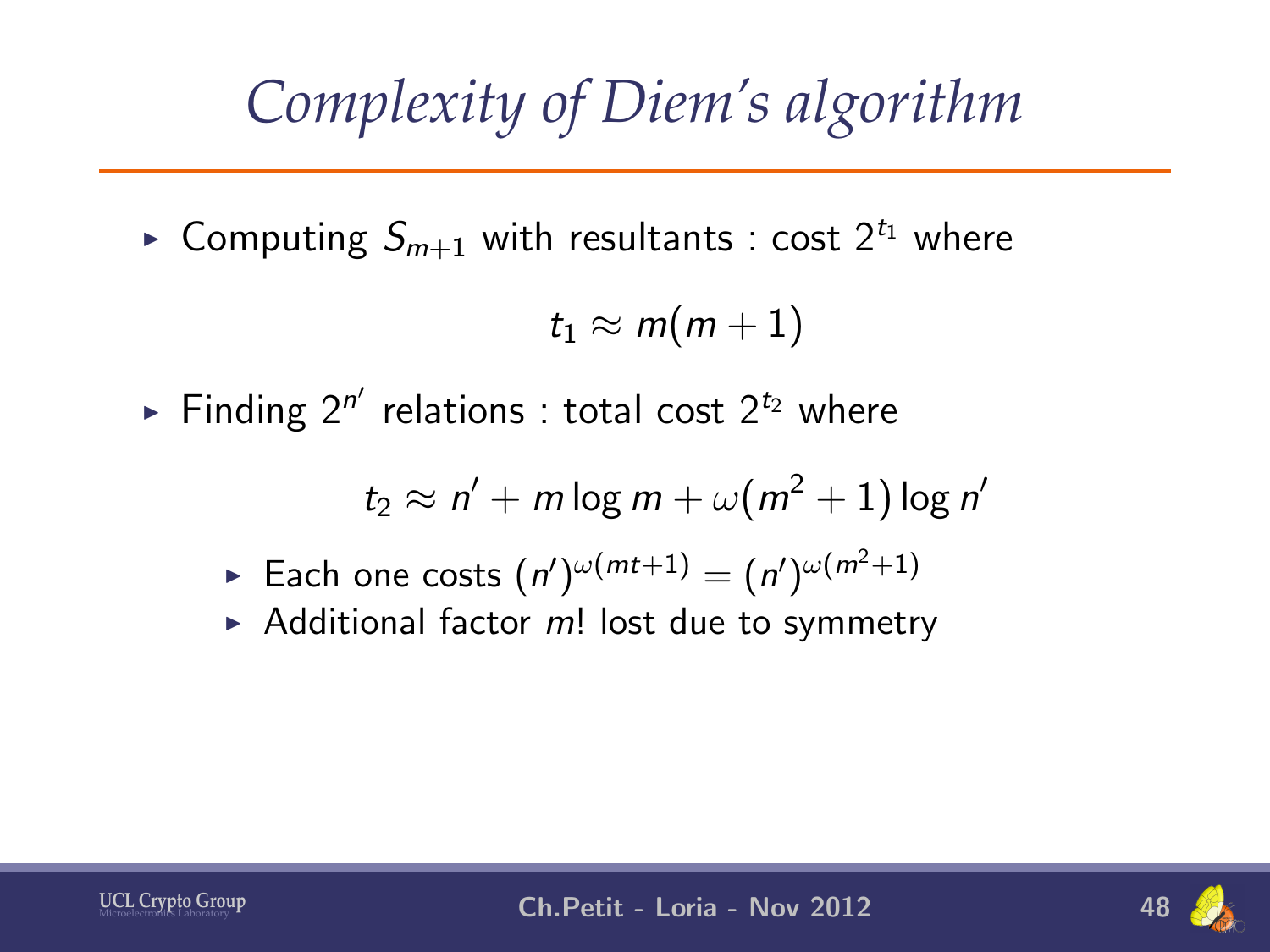# *Complexity of Diem's algorithm*

► Computing  $S_{m+1}$  with resultants : cost  $2^{t_1}$  where

 $t_1 \approx m(m+1)$ 

Finding  $2^{n'}$  relations : total cost  $2^{t_2}$  where

$$
t_2 \approx n' + m \log m + \omega(m^2 + 1) \log n'
$$

- ► Each one costs  $(n')^{\omega(mt+1)} = (n')^{\omega(m^2+1)}$
- Additional factor  $m!$  lost due to symmetry
- $\blacktriangleright$  (Sparse) linear algebra on relations : cost  $2^{\omega' t_3}$  where

$$
t_3 \approx \log m + \log n + \omega' n'
$$

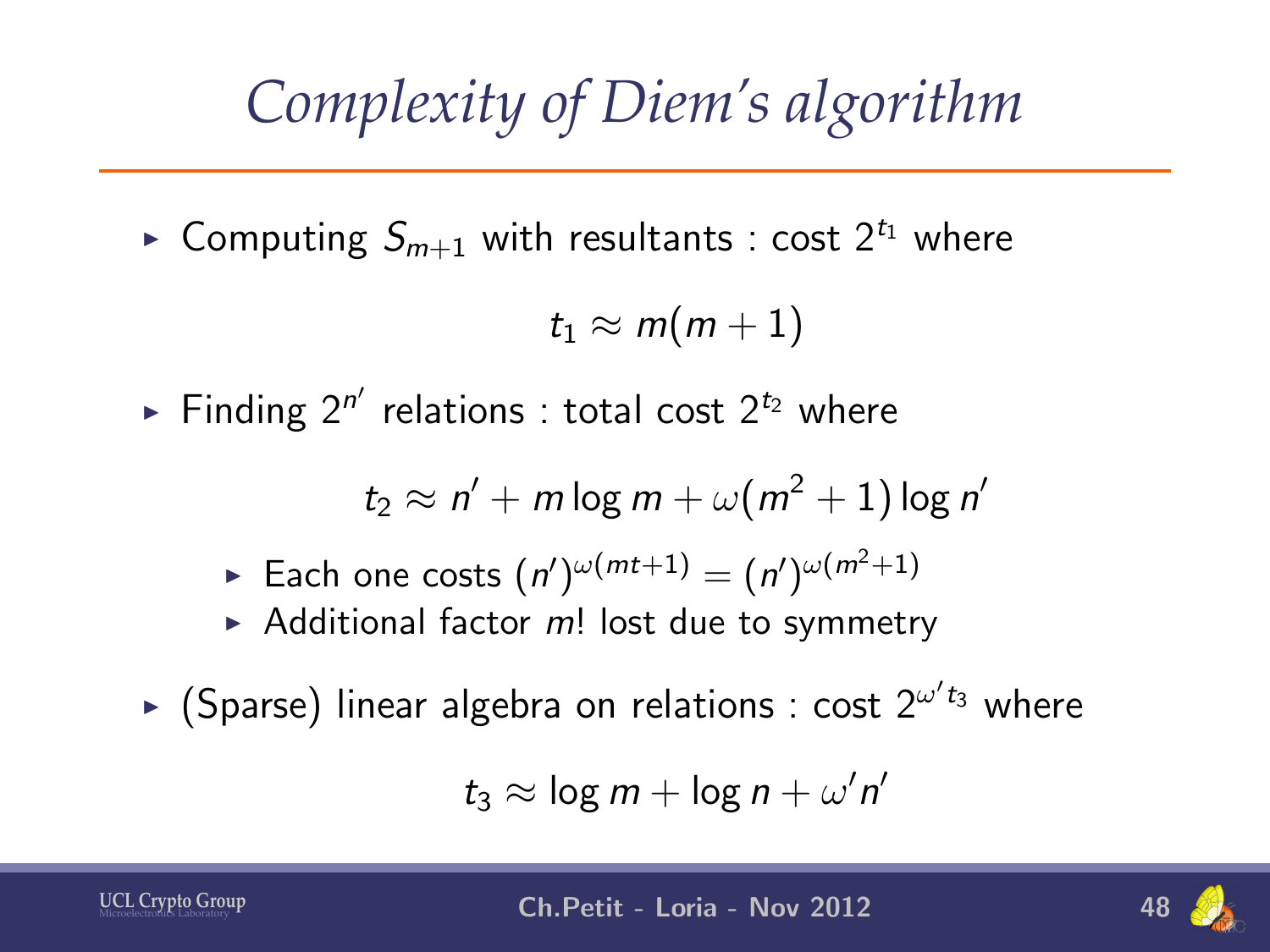# *Estimations for "small" parameters*

| n      | m             | n'   | $t_1$ | $t_2$ | $t_3$ | $t_{max}$ |
|--------|---------------|------|-------|-------|-------|-----------|
| 50     | $\mathcal{P}$ | 25   | 6     | 97    | 57    | 97        |
| 100    | 2             | 50   | 6     | 137   | 108   | 137       |
| 160    | 2             | 80   | 6     | 177   | 168   | 177       |
| 200    | 2             | 100  | 6     | 202   | 209   | 209       |
| 500    | 3             | 167  | 12    | 393   | 344   | 393       |
| 1000   | 4             | 250  | 20    | 664   | 512   | 664       |
| 2000   | 4             | 500  | 20    | 965   | 1013  | 1013      |
| 5000   | 6             | 833  | 42    | 1926  | 1682  | 1926      |
| 10000  | 7             | 1429 | 56    | 3020  | 2873  | 3020      |
| 20000  | 9             | 2222 | 90    | 4986  | 4462  | 4986      |
| 50000  | 11            | 4545 | 132   | 9030  | 9110  | 9110      |
| 100000 | 14            | 7143 | 210   | 14762 | 14306 | 14762     |



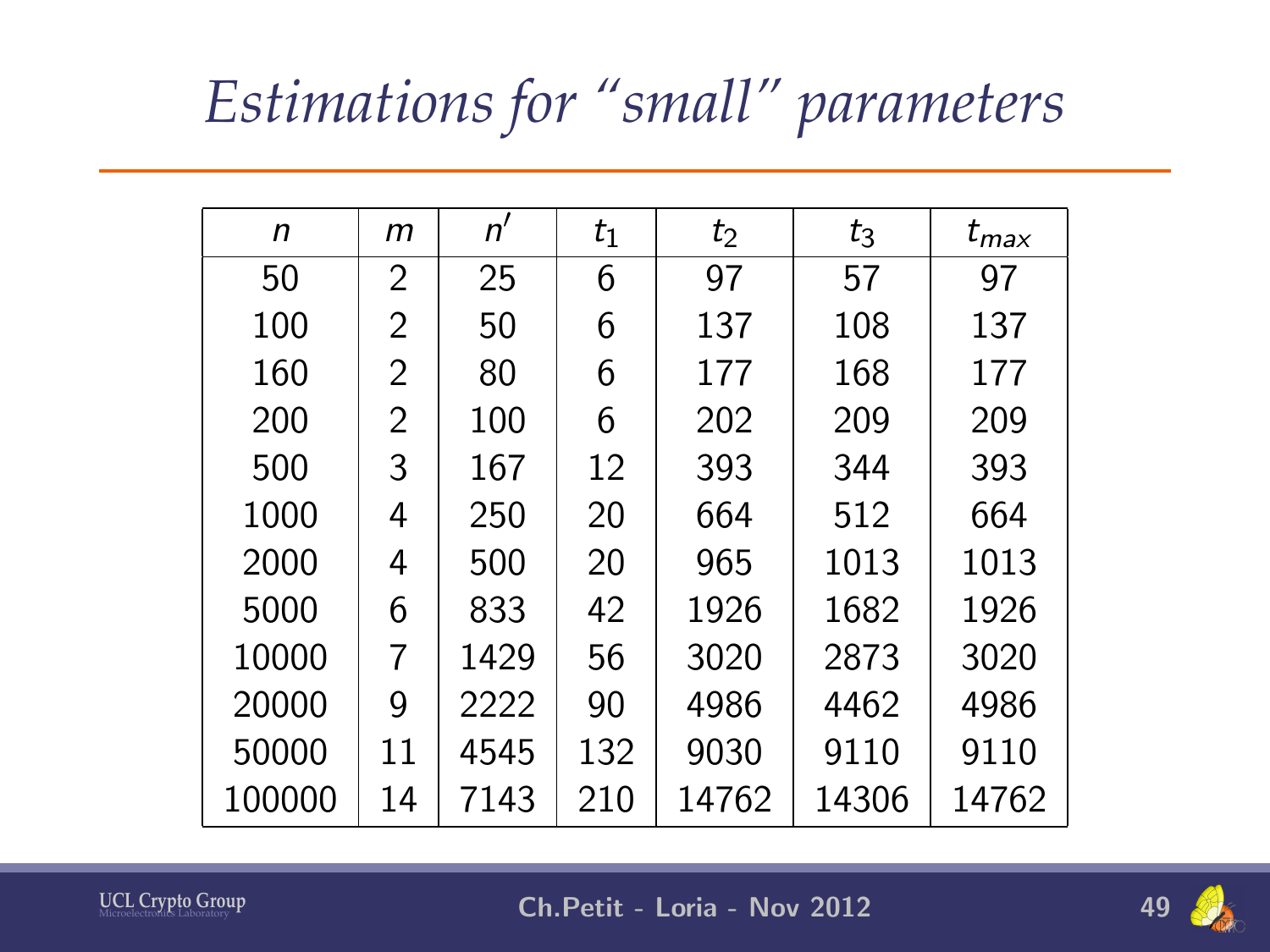# *Asymptotic estimates*

► Fix 
$$
n' := n^{\alpha}
$$
 and  $m := n^{1-\alpha}$  for  $\alpha := 2/3$   
\n $t_1 \approx n^{2/3}$ ,  
\n $t_2 \approx (1/3)n^{1/3} \log n + n^{2/3} + (2/3)\omega n^{2/3} \log n$ ,  
\n $t_3 \approx (4/3) \log n + \omega' n^{2/3}$ 



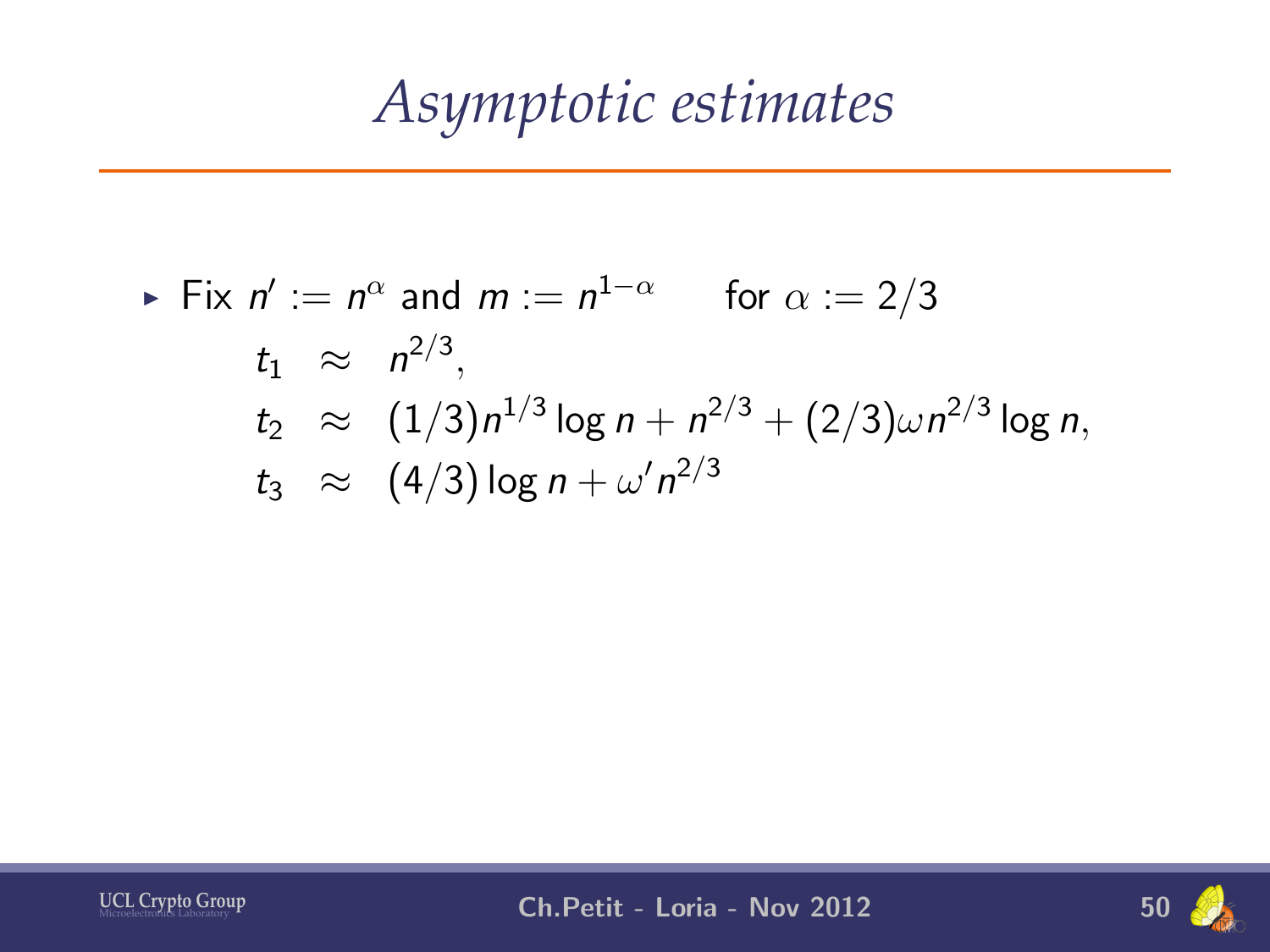#### *Asymptotic estimates*

► Fix 
$$
n' := n^{\alpha}
$$
 and  $m := n^{1-\alpha}$  for  $\alpha := 2/3$   
\n $t_1 \approx n^{2/3}$ ,  
\n $t_2 \approx (1/3)n^{1/3} \log n + n^{2/3} + (2/3)\omega n^{2/3} \log n$ ,  
\n $t_3 \approx (4/3) \log n + \omega' n^{2/3}$ 

 $\triangleright$  Overall complexity

$$
2^T
$$
 with  $T \approx cn^{2/3} \log n$  and  $c := \frac{2}{3} \omega \le 2$ 



**2** 



**UCL Crypto Group Ch.Petit - Loria - Nov 2012** 50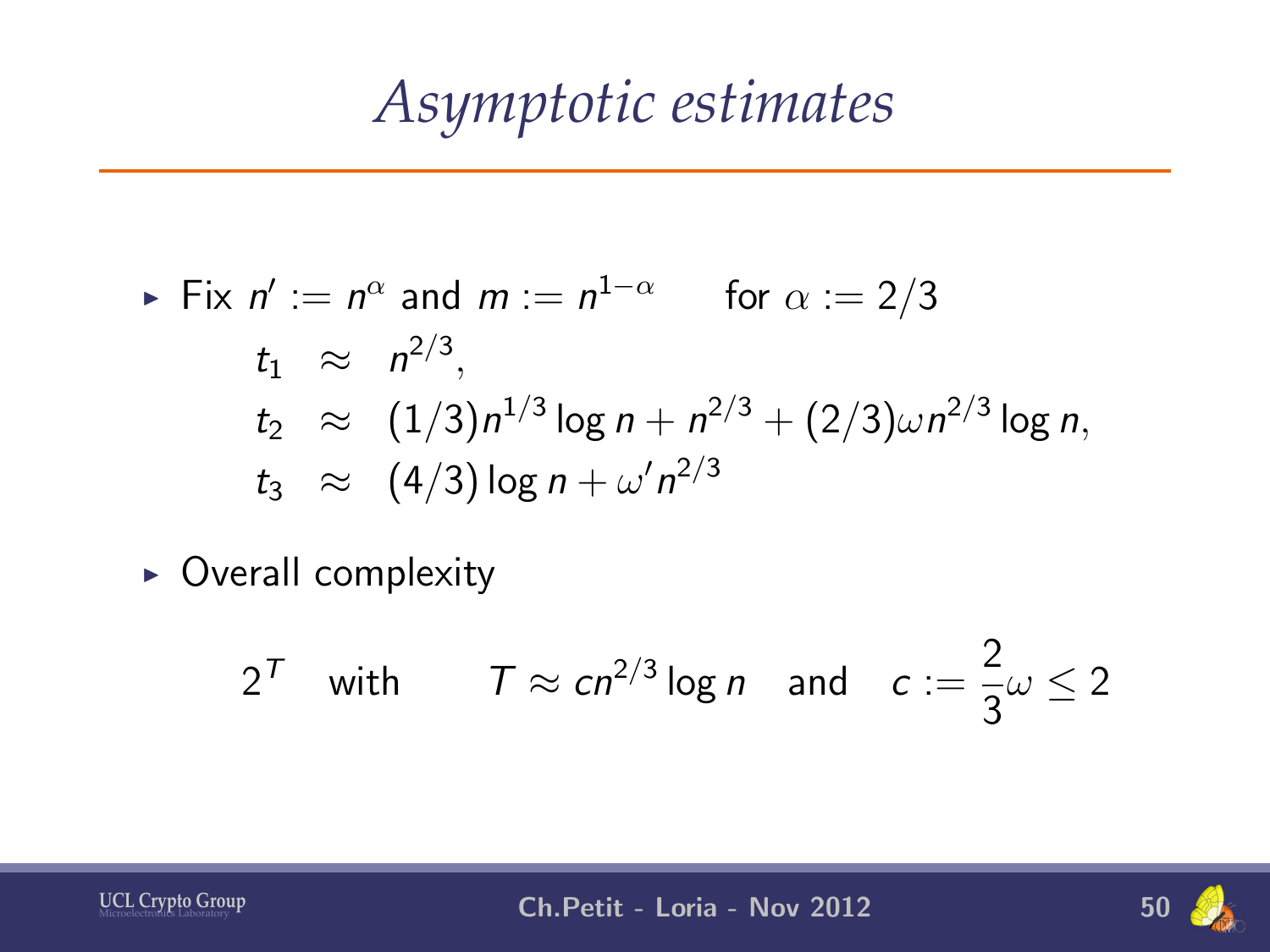#### *Outline*

[Algebraic cryptanalysis](#page-7-0)

[Polynomial systems arising from a Weil descent](#page-35-0)

[Application to ECDLP](#page-73-0)

[Further applications](#page-118-0)



**UCL Crypto Group** Ch.Petit - Loria - Nov 2012 51

<span id="page-118-0"></span>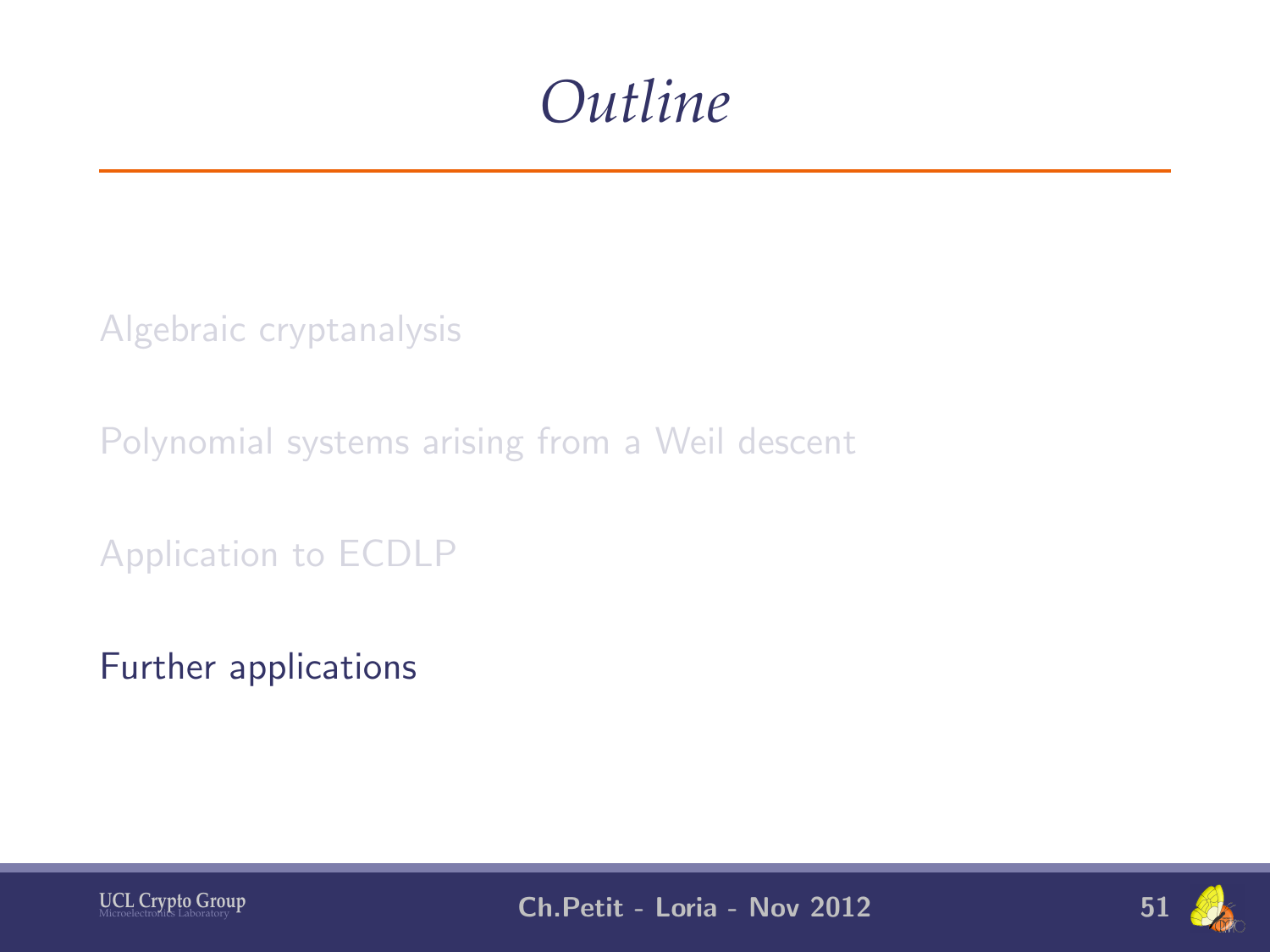*Applications*

- $\triangleright$  Index calculus for binary elliptic curves Semaev's polynomials : degree  $2^{m-1}$  in each variable
- $\triangleright$  Hidden Field Equation (HFE) polynomial degree bounded by  $2^t - 1$  but quadratic system over  $\mathbb{F}_2$
- ► Index calculus for  $\mathbb{F}_{2^n}^*$ degree 1 in each variable  $(t = 1)$
- Factorization problem in  $SL(2, \mathbb{F}_{2^n})$ degree 1 in each variable  $(t = 1)$



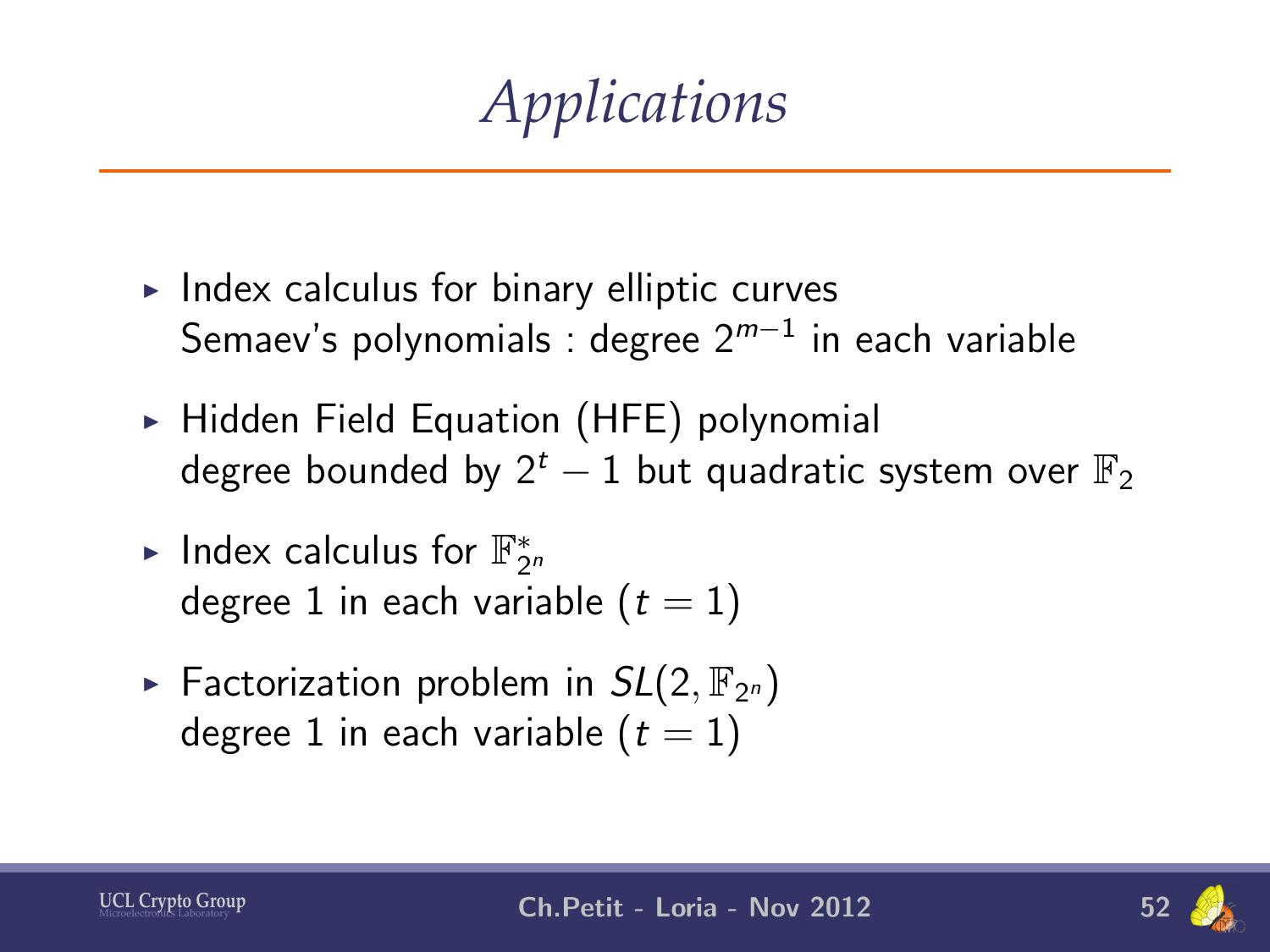# *HFE cryptosystem*

- $\triangleright$  Public Key Cryptosystem proposed by Patarin [P96]
- ► Private key is a polynomial  $f \in \mathbb{F}_{2^n}[x]$ Public key is a disguised version of its Weil descent Attacker only knows the disguised system



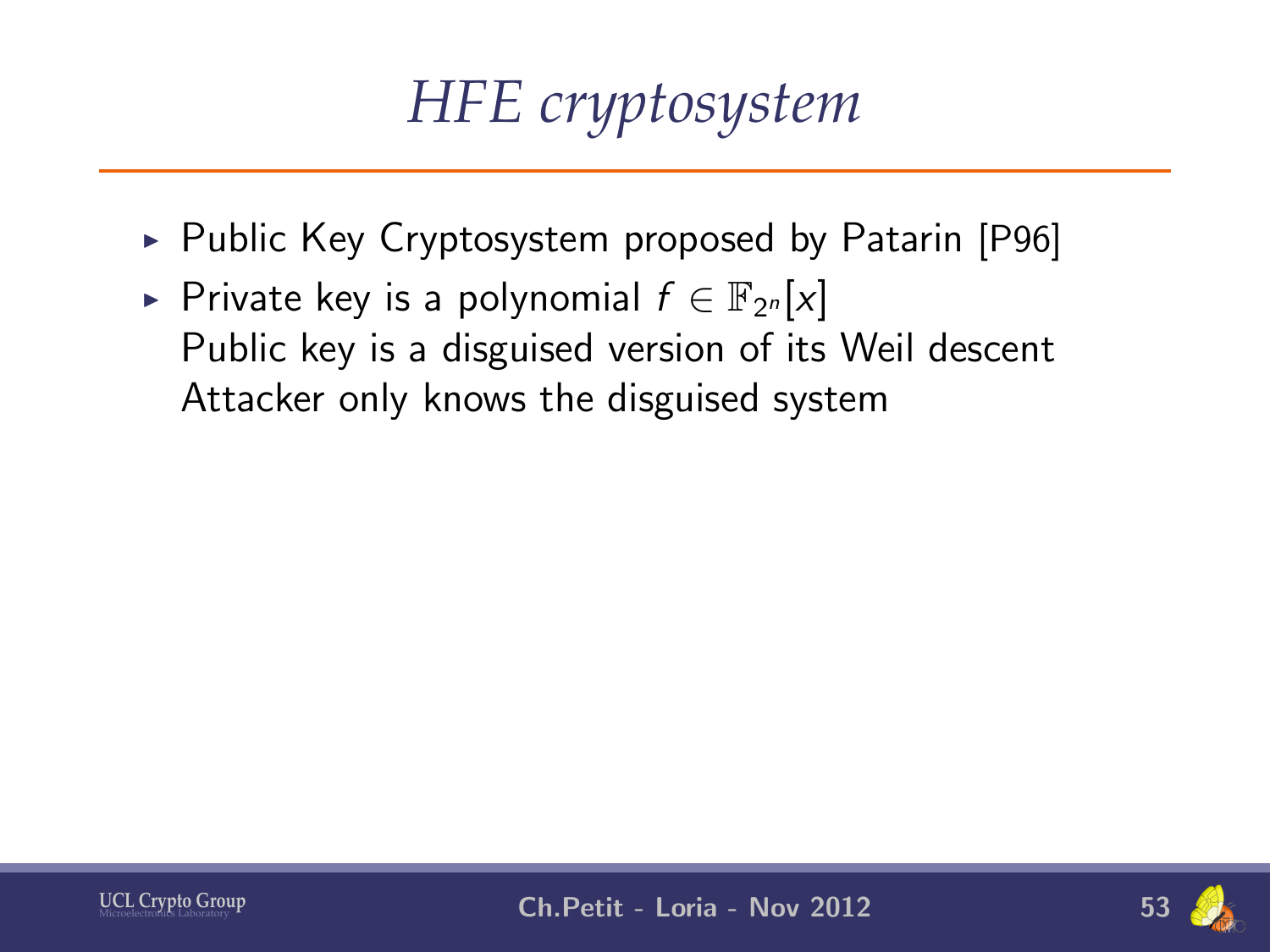# *HFE cryptosystem*

- $\triangleright$  Public Key Cryptosystem proposed by Patarin [P96]
- ► Private key is a polynomial  $f \in \mathbb{F}_{2^n}[x]$ Public key is a disguised version of its Weil descent Attacker only knows the disguised system
- $\blacktriangleright$  Particularities
	- $\triangleright$  "Disguised" ... but no impact on GB complexity

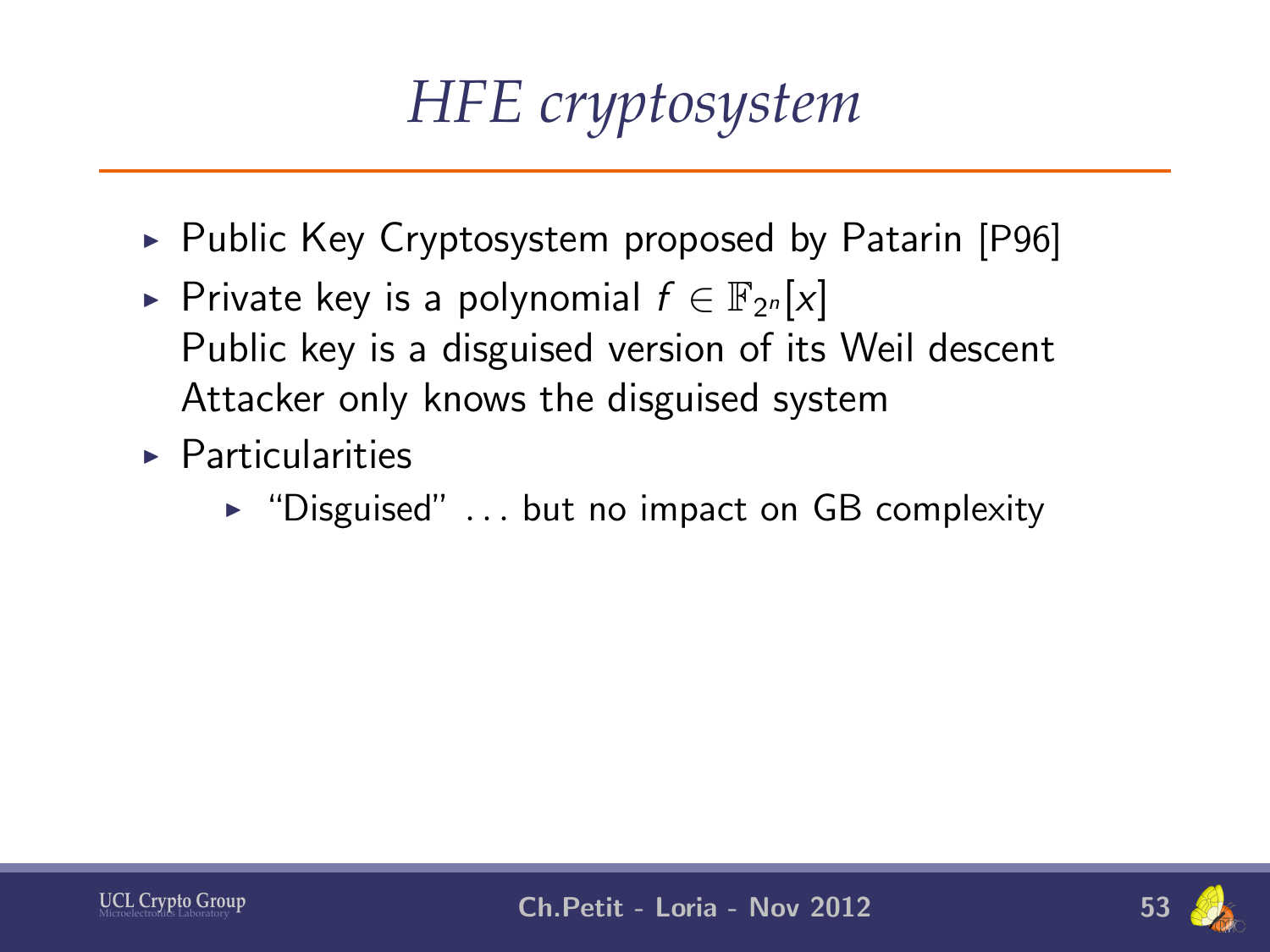# *HFE cryptosystem*

- $\triangleright$  Public Key Cryptosystem proposed by Patarin [P96]
- ► Private key is a polynomial  $f \in \mathbb{F}_{2^n}[x]$ Public key is a disguised version of its Weil descent Attacker only knows the disguised system
- $\blacktriangleright$  Particularities
	- $\triangleright$  "Disguised" ... but no impact on GB complexity
	- $\blacktriangleright$  Monovariate  $(m = 1)$
	- $\blacktriangleright$  f has a particular shape

$$
f(x) := \sum_{2^i+2^j < D} a_{ij} x^{2^i+2^j} + \sum_{2^i < D} b_i x^{2^i} + c
$$

Weil descent on  $f$  leads to a quadratic system



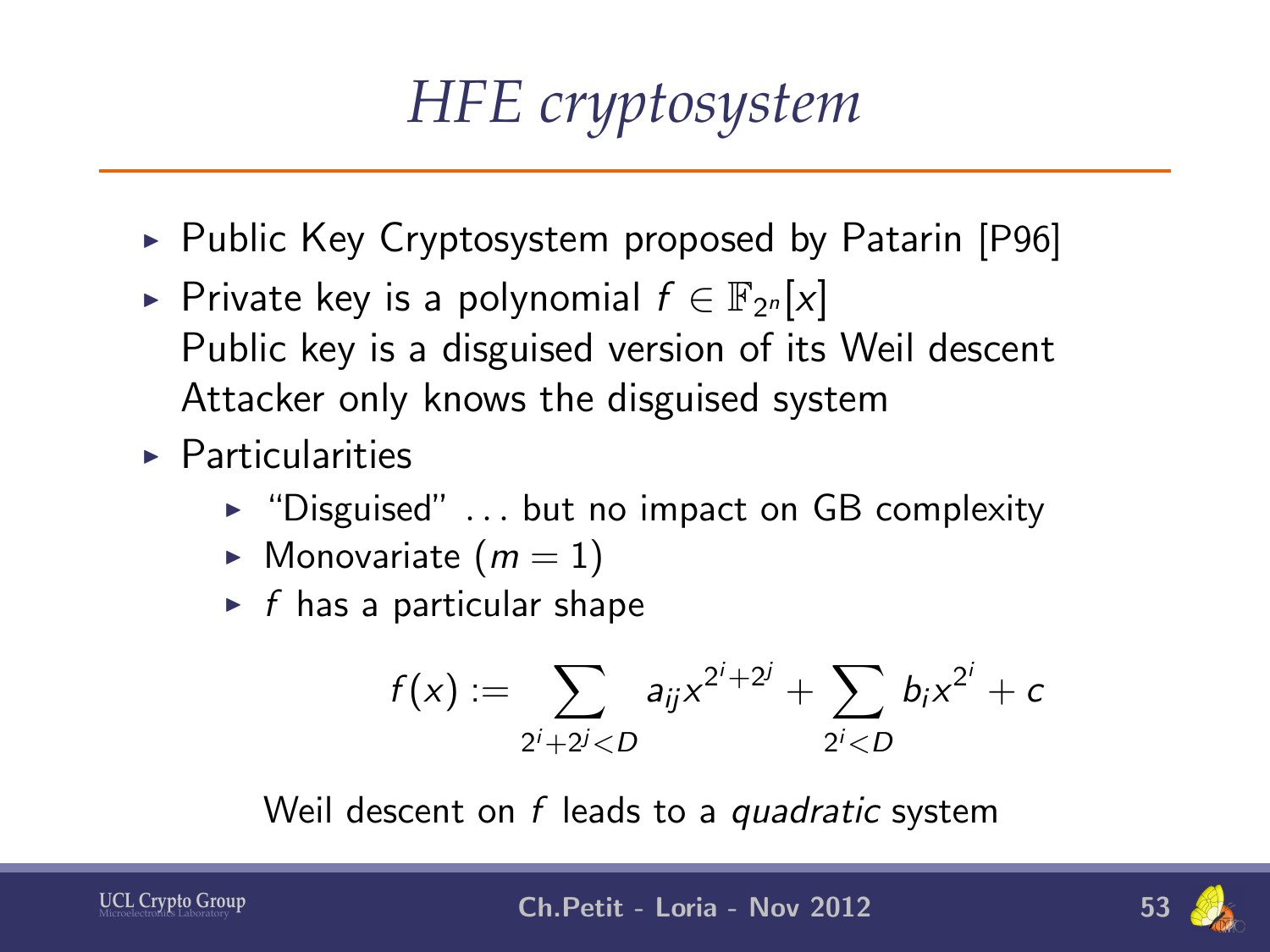#### *HFE as a particular case*

 $\triangleright$  Cryptanalysis leads to a particular case of our systems with  $m = 1, t = \lceil \log_2 D \rceil$ ,  $V = \mathbb{F}_{2^n}$ 

$$
D_{\text{reg}} \approx D_{\text{ff}} \geq mt+1 = \lceil \log_2 D \rceil + 1
$$



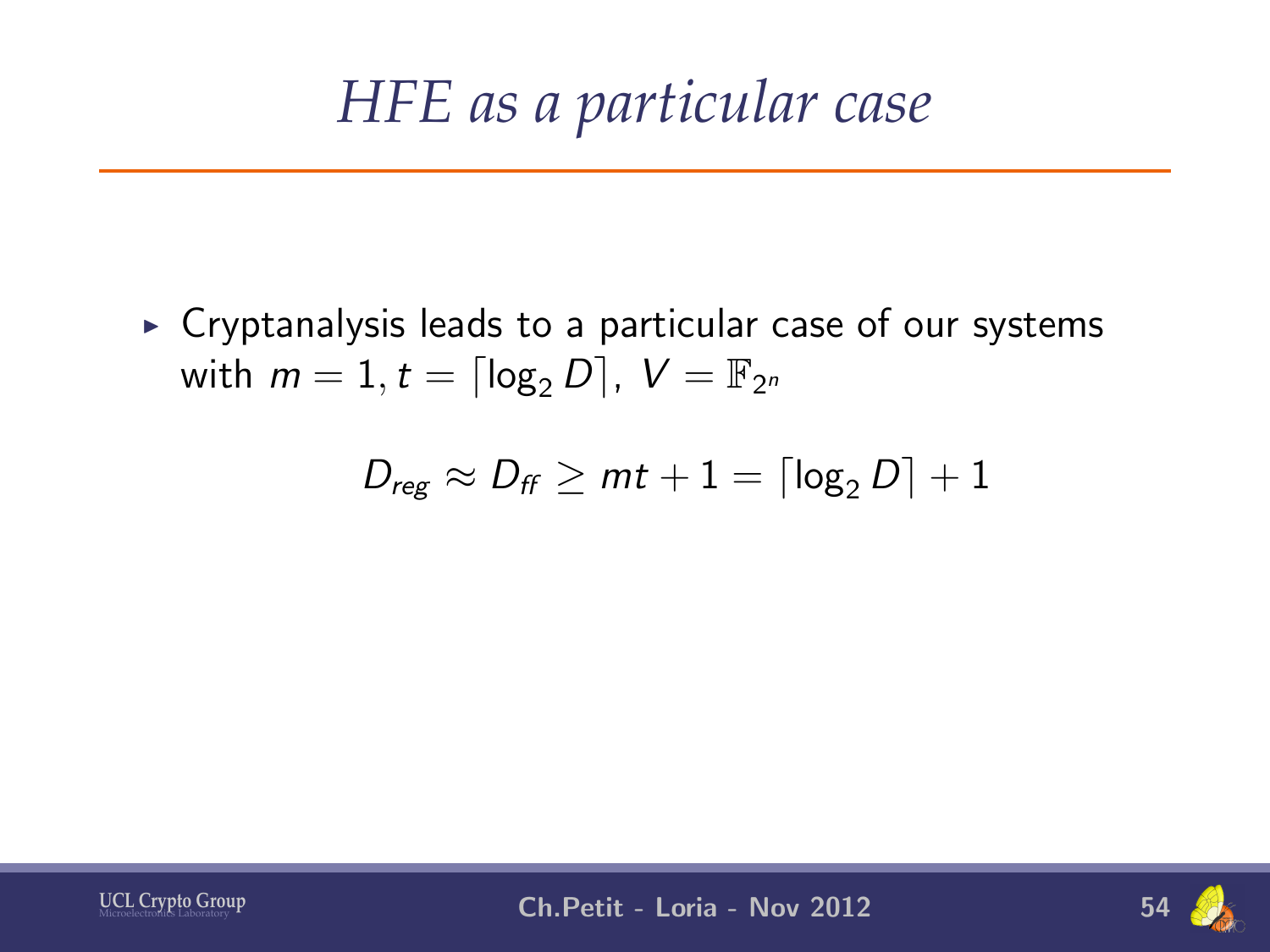#### *HFE as a particular case*

 $\triangleright$  Cryptanalysis leads to a particular case of our systems with  $m = 1, t = \lceil \log_2 D \rceil$ ,  $V = \mathbb{F}_{2^n}$ 

$$
D_{\text{reg}} \approx D_{\text{ff}} \geq \text{mt} + 1 = \lceil \log_2 D \rceil + 1
$$

We recover [KS99,FJ03,GJS06,DG10,DH11,...]



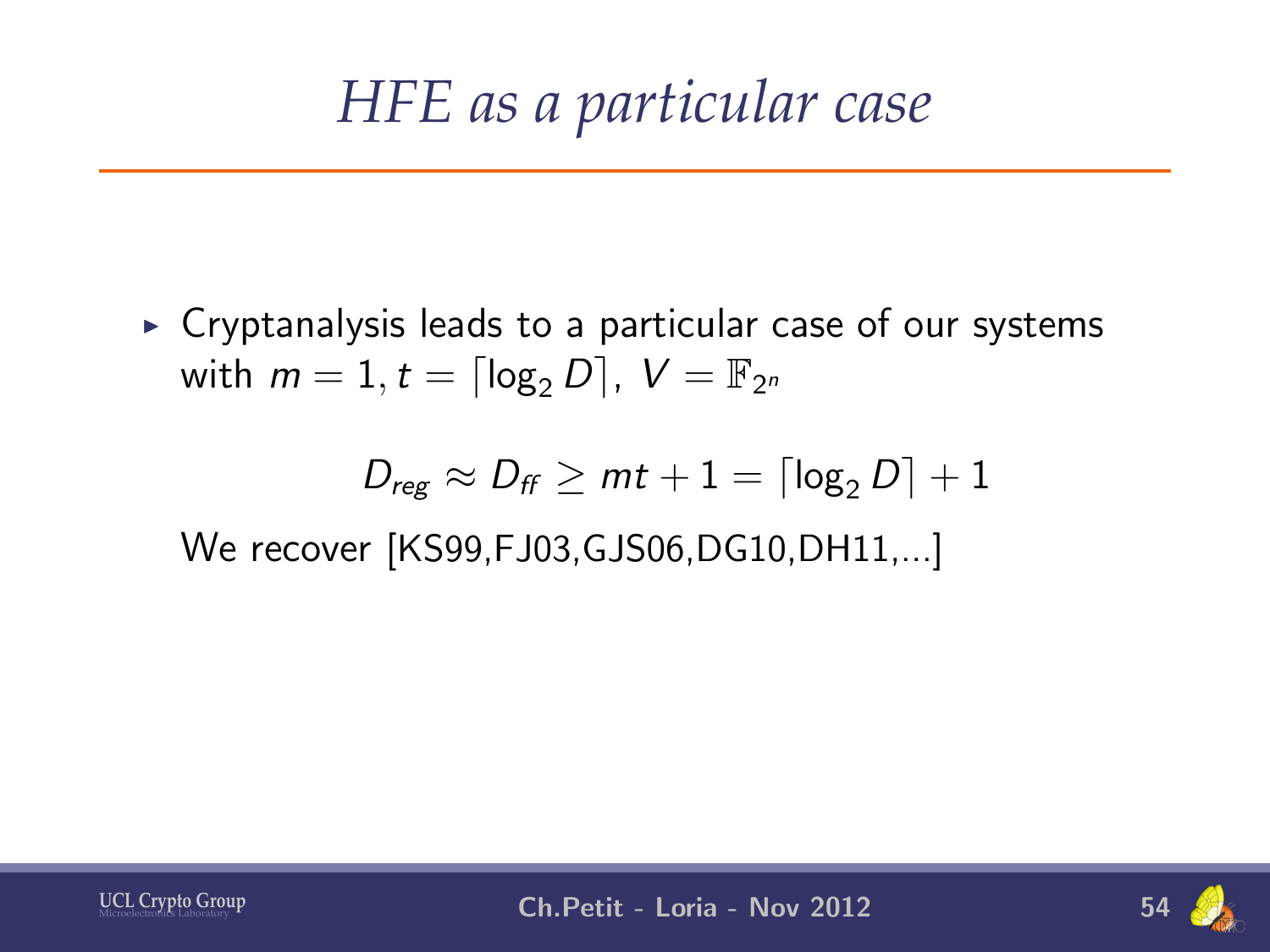### *HFE as a particular case*

 $\triangleright$  Cryptanalysis leads to a particular case of our systems with  $m = 1, t = \lceil \log_2 D \rceil$ ,  $V = \mathbb{F}_{2^n}$ 

$$
\mathit{D}_{\mathit{reg}} \approx \mathit{D}_{\mathit{ff}} \geq \mathit{mt} + 1 = \lceil \log_2{D} \rceil + 1
$$

We recover [KS99,FJ03,GJS06,DG10,DH11,...]

 $\triangleright$  No impact of HFE special shape Other restrictions may have a (positive) impact [DH11]



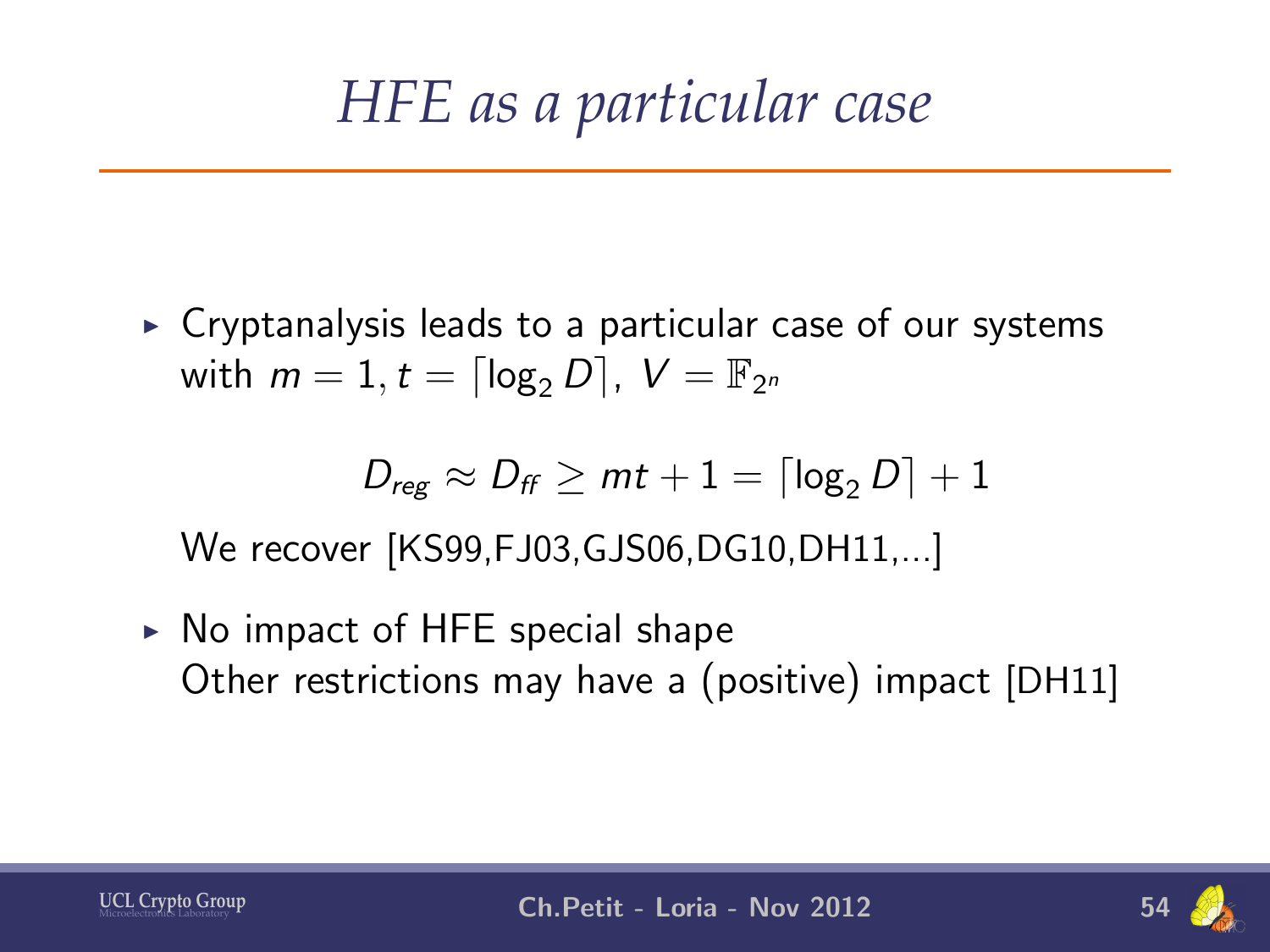# *Similarities with HFE*

- $\triangleright$  Polynomial system arising from a Weil descent
- $\blacktriangleright$  Many low degree relations  $[CO1,...]$
- First fall degree  $[DG10, DH11,...]$



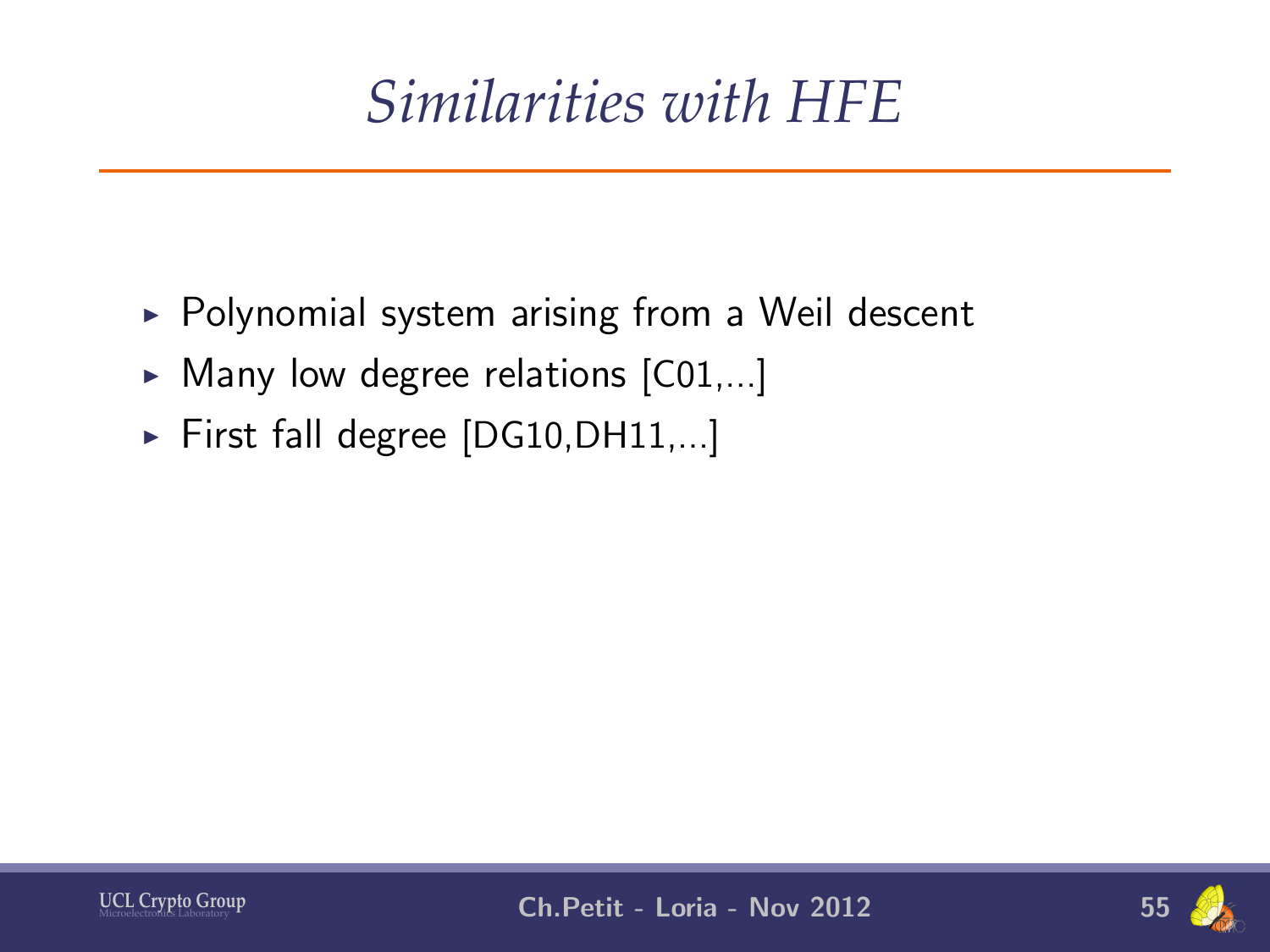# *Similarities with HFE*

- $\triangleright$  Polynomial system arising from a Weil descent
- $\blacktriangleright$  Many low degree relations  $[CO1,...]$
- First fall degree  $[DG10, DH11,...]$
- $\triangleright$  Subsystem with smaller number of variables [GJS06,...] (not discussed here)

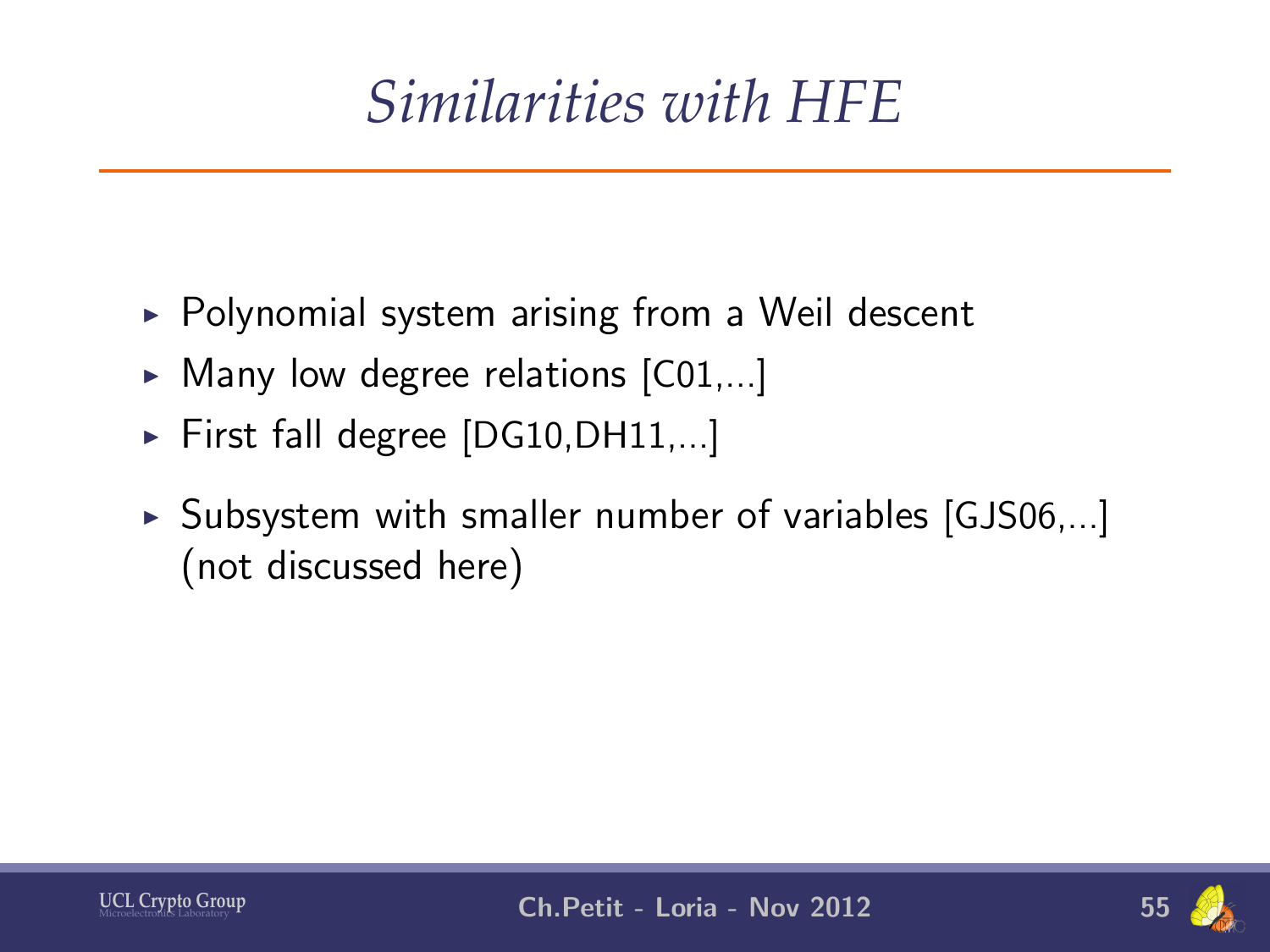# *Similarities with HFE*

- $\triangleright$  Polynomial system arising from a Weil descent
- $\blacktriangleright$  Many low degree relations  $[CO1,...]$
- First fall degree  $[DG10, DH11,...]$
- $\triangleright$  Subsystem with smaller number of variables [GJS06,...] (not discussed here)
- ► Assumption  $D_{reg} \approx D_{ff}$ widely verified for HFE polynomials [FJ03,GJS06,...]

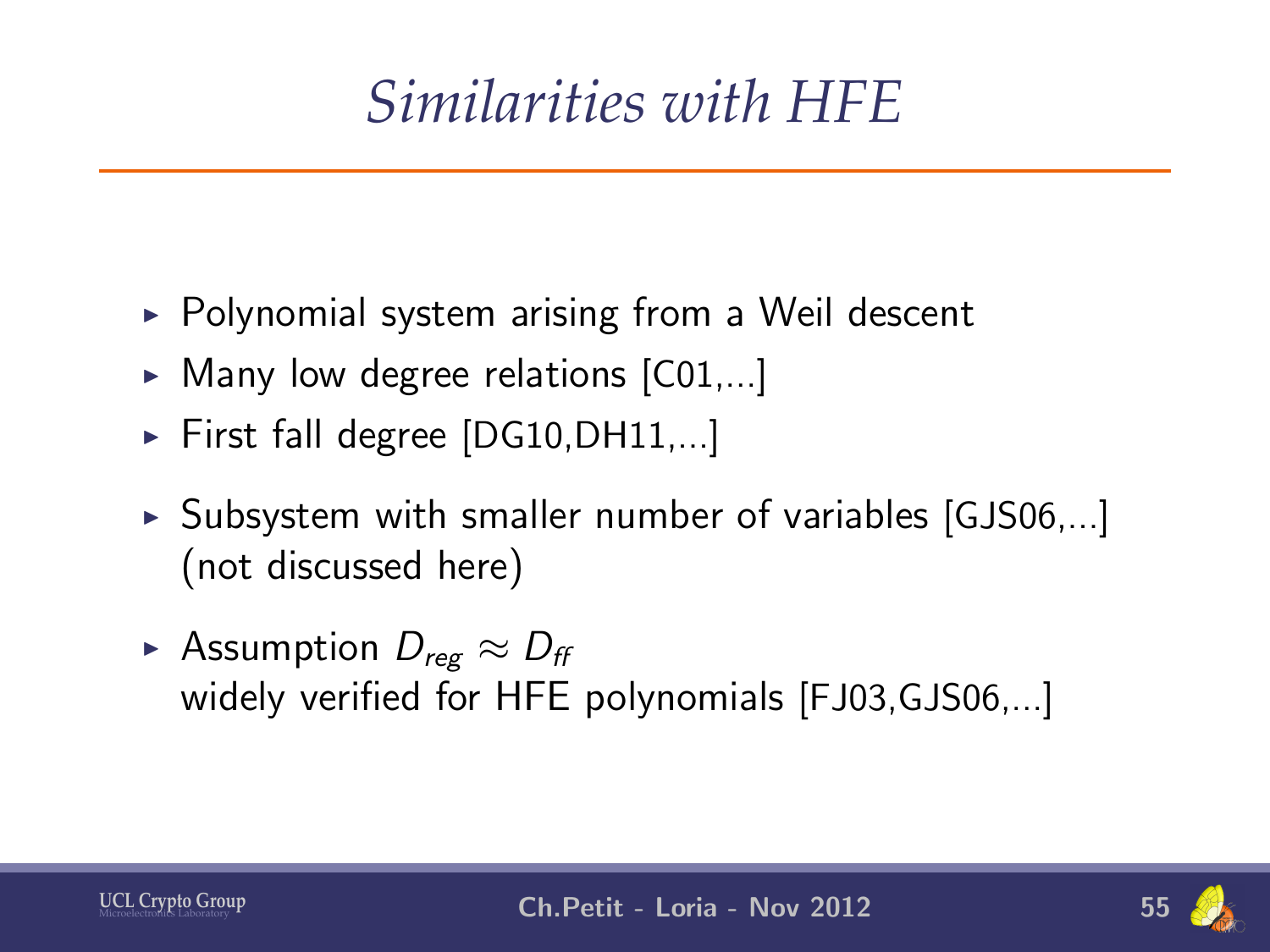#### *Index calculus in*  $\mathbb{F}_2^*$  $2<sup>n</sup>$

#### $\triangleright$  Discrete logarithm problem :

Given a generator  $g \in \mathbb{F}_{2^n}^*$ , Given h an element of  $\mathbb{F}_{2^n}^*$ , Find  $k \in \mathbb{Z}$  such that  $h = g^k$ 



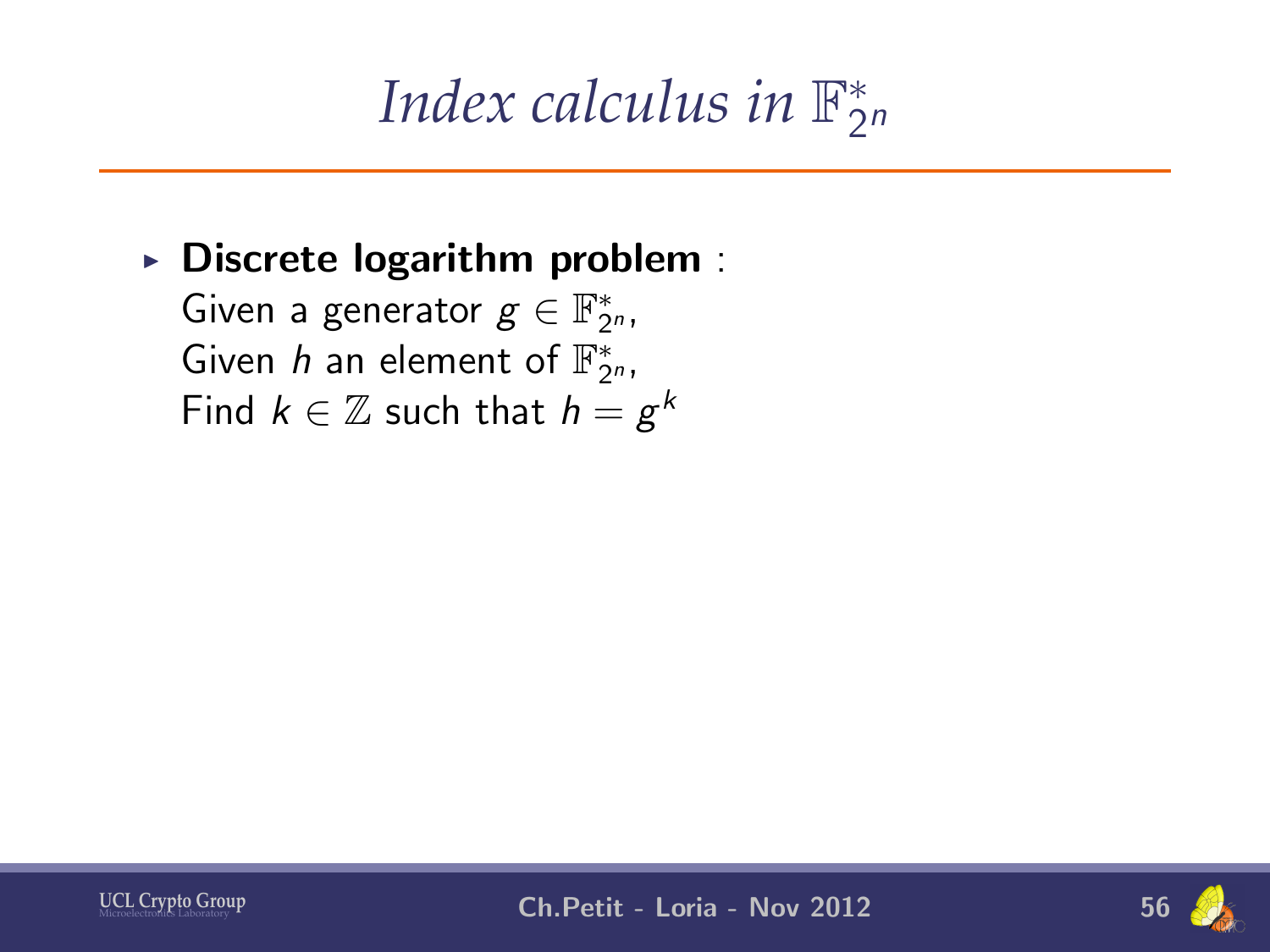#### *Index calculus in*  $\mathbb{F}_2^*$  $2<sup>n</sup>$

#### $\triangleright$  Discrete logarithm problem :

Given a generator  $g \in \mathbb{F}_{2^n}^*$ , Given h an element of  $\mathbb{F}_{2^n}^*$ , Find  $k \in \mathbb{Z}$  such that  $h = g^k$ 

- $\blacktriangleright$  Index calculus
	- $\blacktriangleright$  Factor basis :

a vector subspace  $V \subset \mathbb{F}_{2^n}$ , dim $(V) = n'$ 

- $\triangleright$  Relation search : for each relation, Compute  $r_i := g^{a_i} h^{b_i}$  for random  $a_i, b_i$ Find  $x_j \in V$  with  $\prod_{i=1}^m x_j = r_i$
- $\blacktriangleright$  Linear algebra on the relations

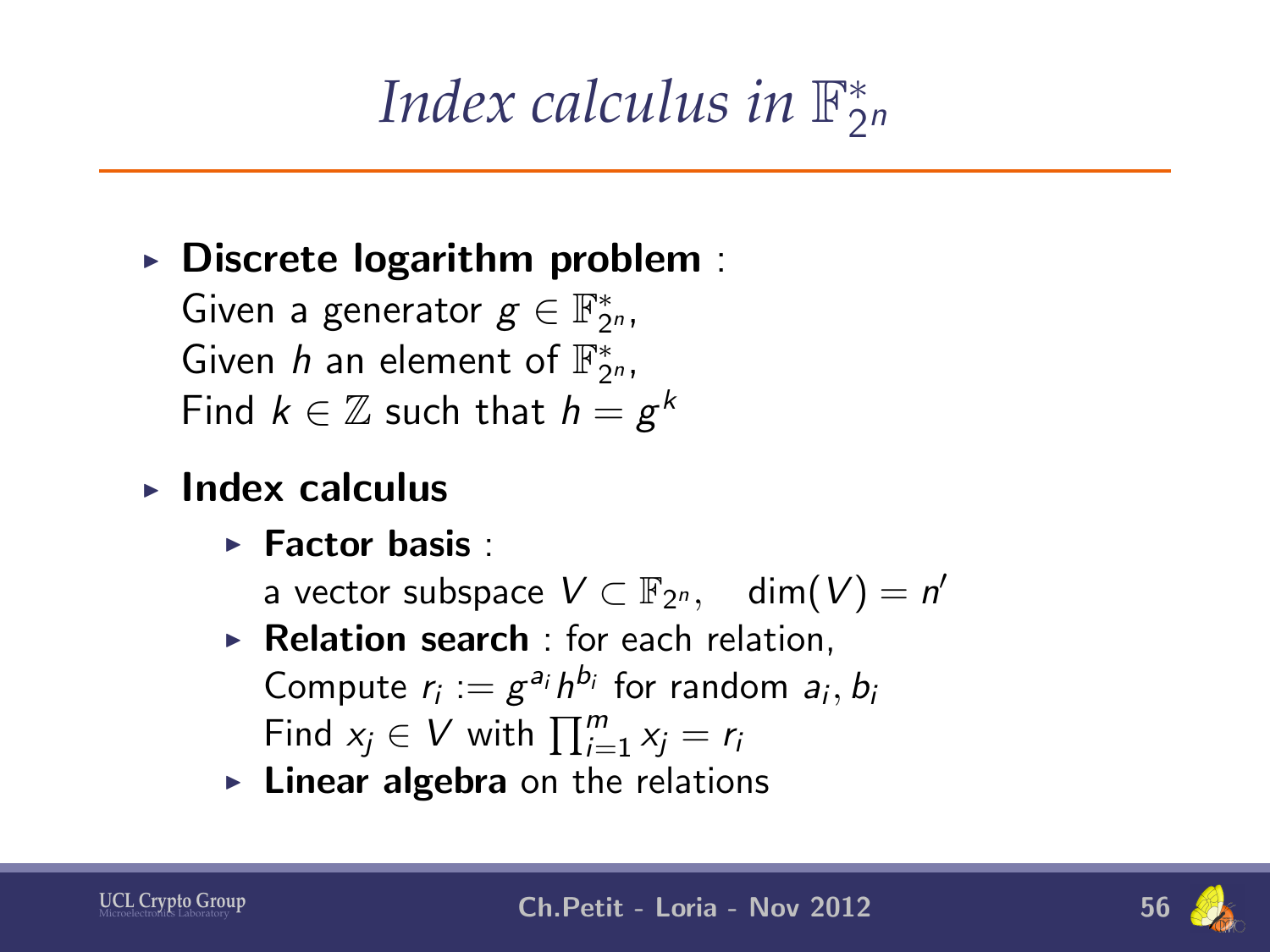► For each relation, find  $x_j \in V$  with  $\prod_{i=1}^m x_j = r_i$ 



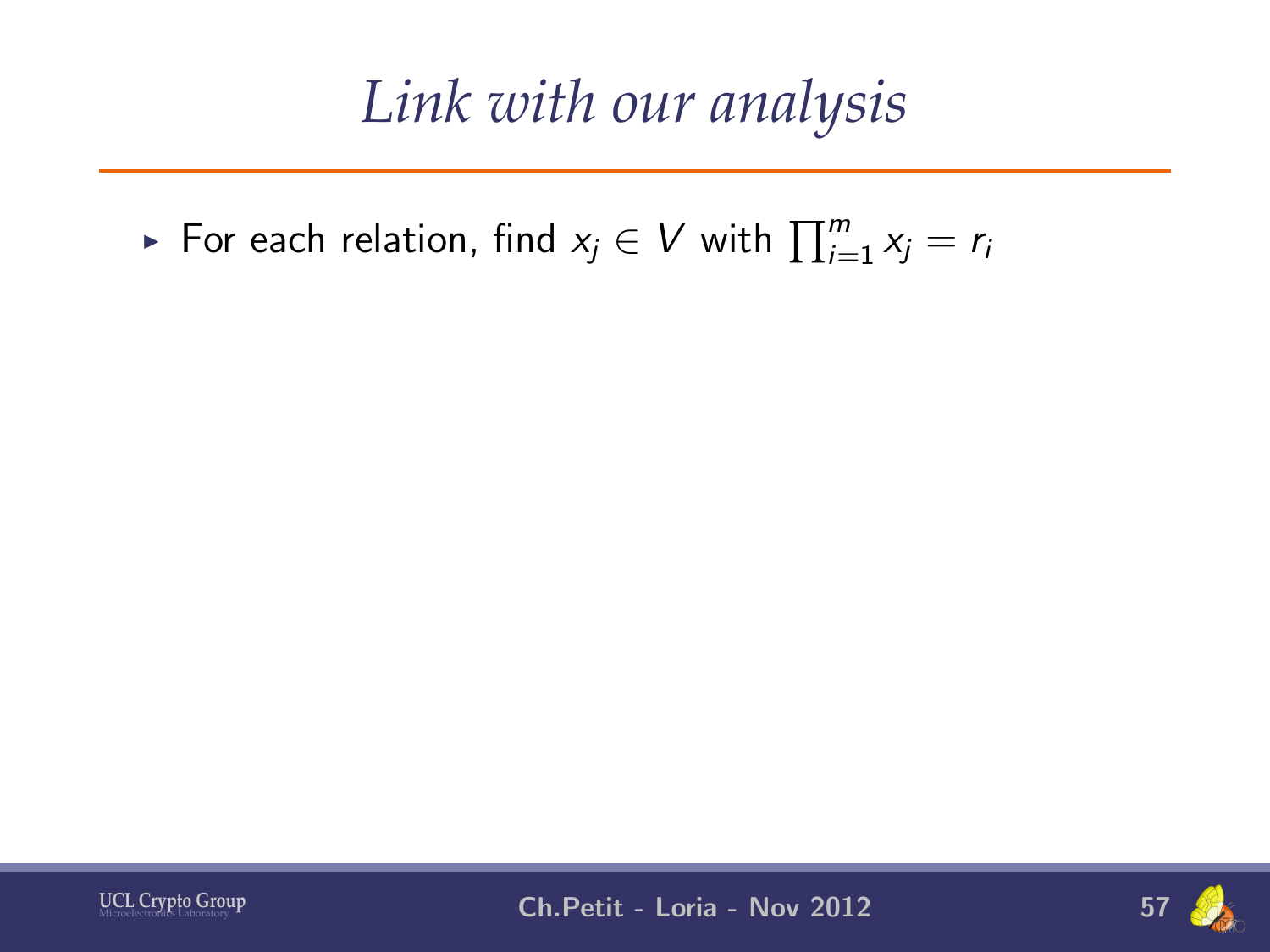- ► For each relation, find  $x_j \in V$  with  $\prod_{i=1}^m x_j = r_i$
- $\triangleright$  Weil descent  $\rightarrow$  polynomial system *n* equations,  $mn'$  variables, multilinear case  $(t = 1)$



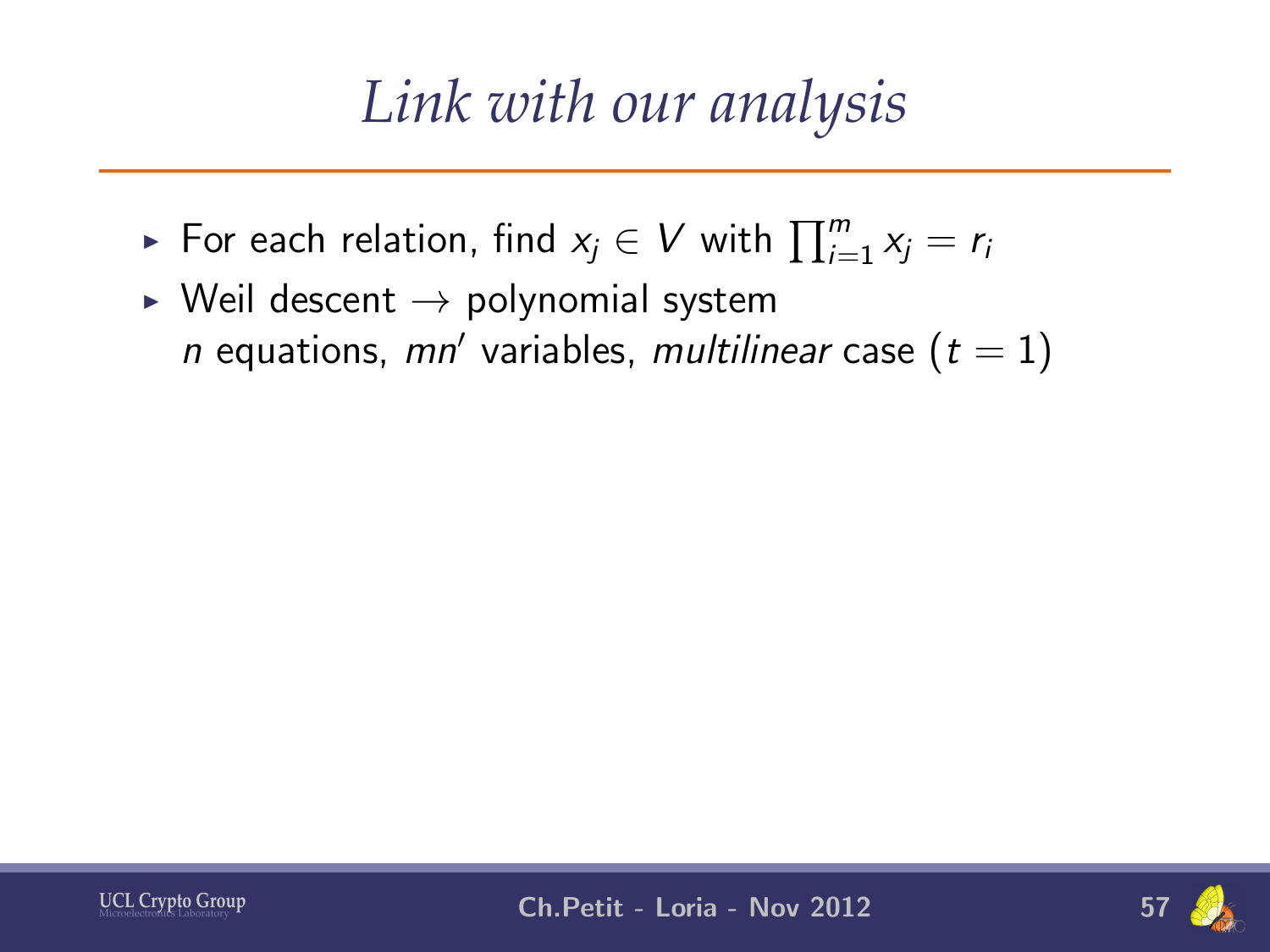- ► For each relation, find  $x_j \in V$  with  $\prod_{i=1}^m x_j = r_i$
- $\triangleright$  Weil descent  $\rightarrow$  polynomial system *n* equations,  $mn'$  variables, multilinear case  $(t = 1)$
- $\blacktriangleright$  Total time  $2^T$  where

$$
T \approx c n^{1/2} \log n \quad \text{and} \quad c = \frac{\omega + 1}{2} \le 2
$$



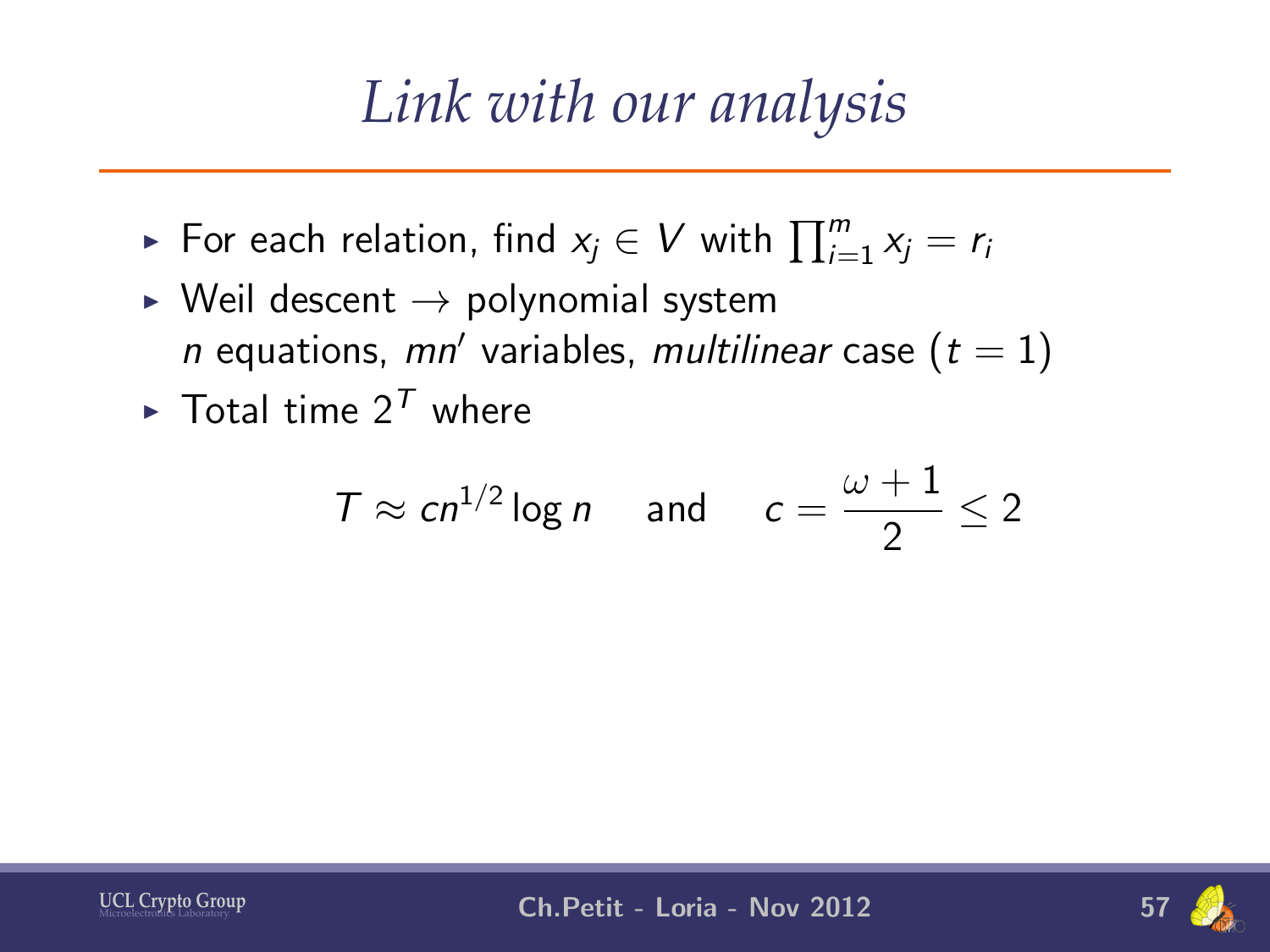- ► For each relation, find  $x_j \in V$  with  $\prod_{i=1}^m x_j = r_i$
- $\triangleright$  Weil descent  $\rightarrow$  polynomial system *n* equations,  $mn'$  variables, multilinear case  $(t = 1)$
- $\blacktriangleright$  Total time  $2^T$  where

$$
T \approx c n^{1/2} \log n \quad \text{and} \quad c = \frac{\omega + 1}{2} \le 2
$$

- $\triangleright$  Comparison with Coppersmith's algorithm [C84]
	- $\triangleright$  Other heuristic assumption
	- $\blacktriangleright$  Coppersmith much faster :  $2^{n^{1/3}\log^{2/3}n}$ Ours is similar to Adleman's first index calculus [A79] . . . Improvements ?

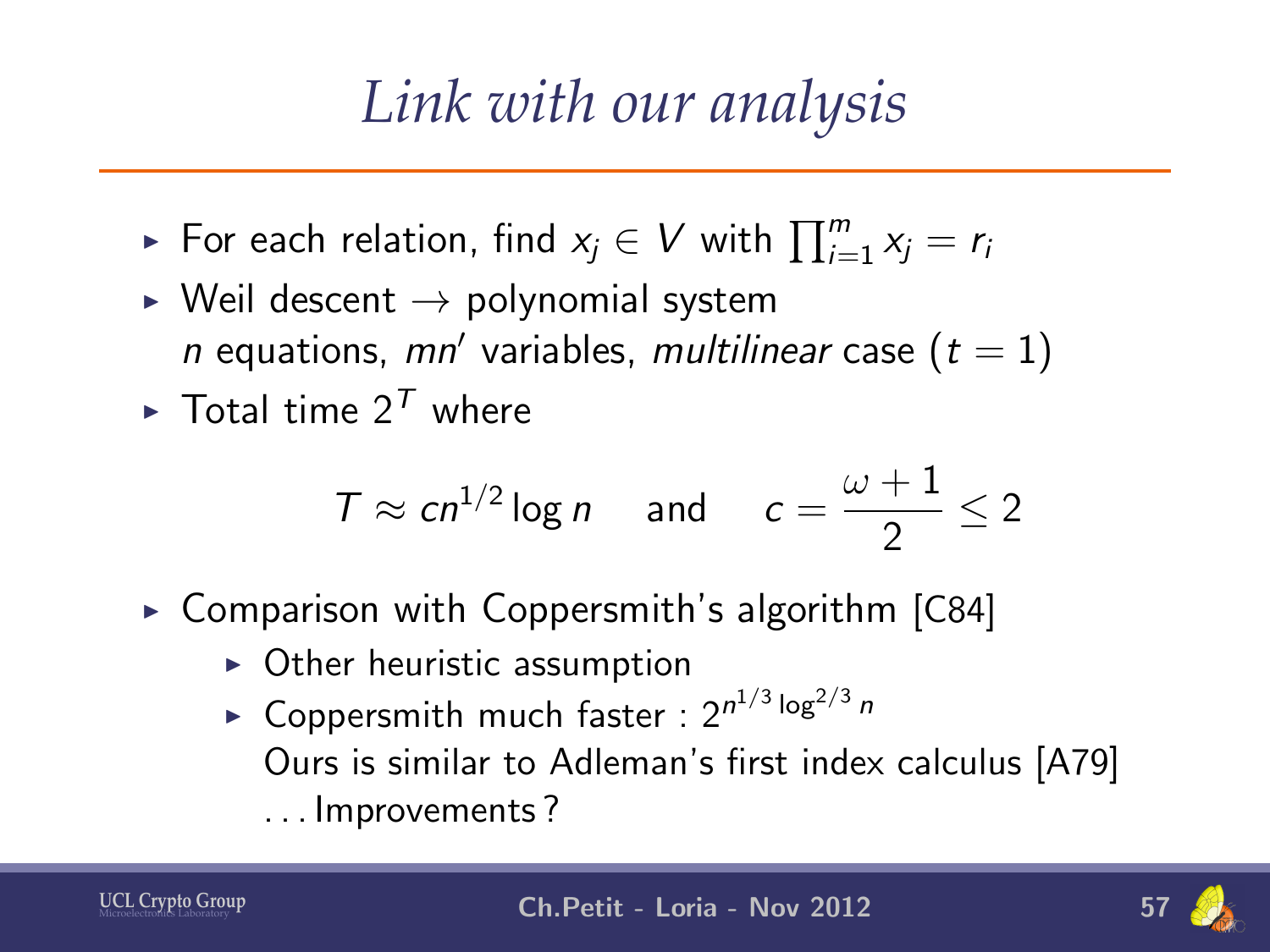#### *Outline*

[Algebraic cryptanalysis](#page-7-0)

[Polynomial systems arising from a Weil descent](#page-35-0)

[Application to ECDLP](#page-73-0)

[Further applications](#page-118-0)



**UCL Crypto Group** Ch.Petit - Loria - Nov 2012 58

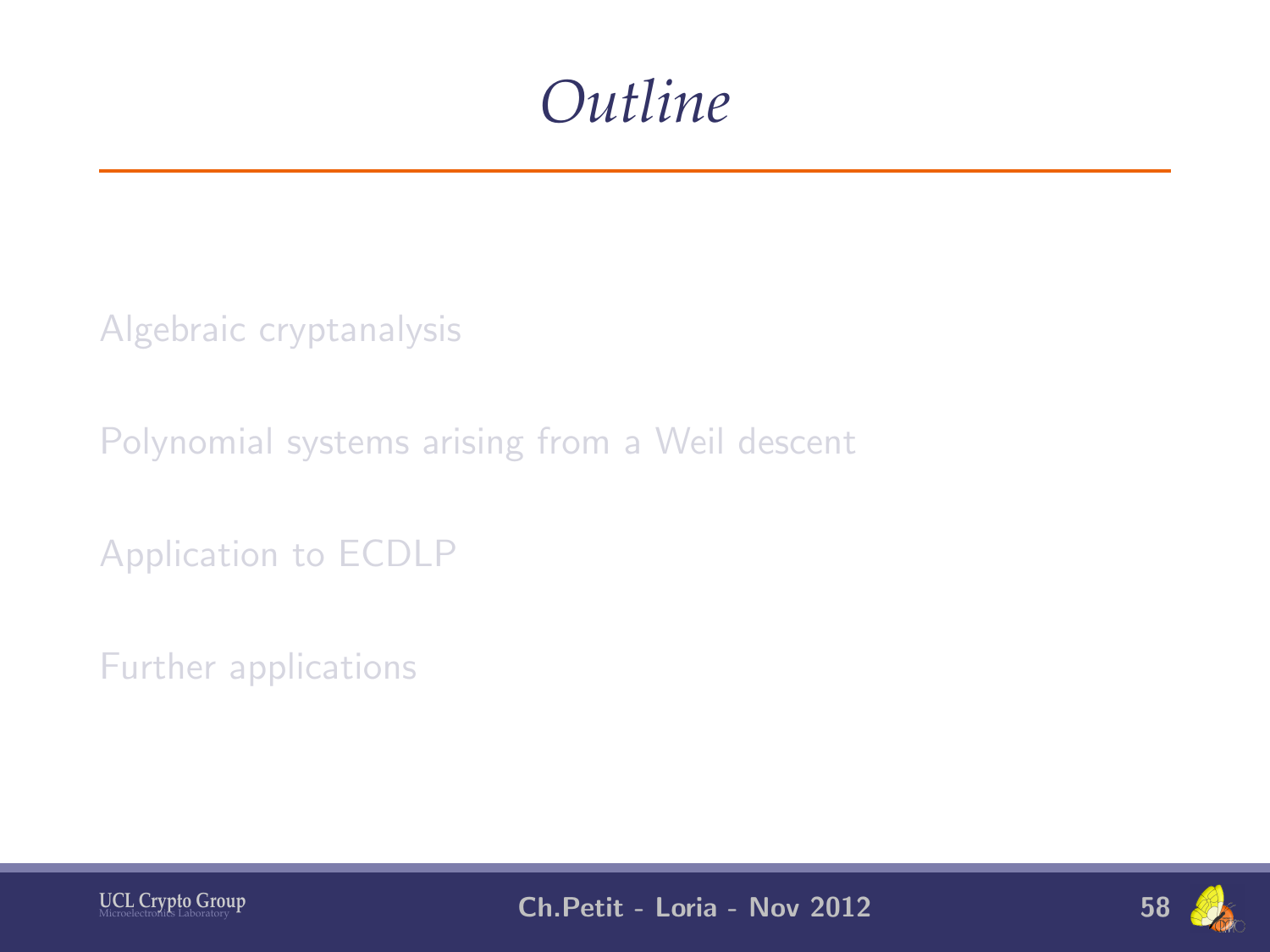#### *Conclusion*

- $\triangleright$  Polynomial systems arising from a Weil descent
	- $\triangleright$  Very important class of systems for cryptography
	- ECDLP, HFE, DLP, factoring in  $SL(2, \mathbb{F}_{2^n})$ , ...



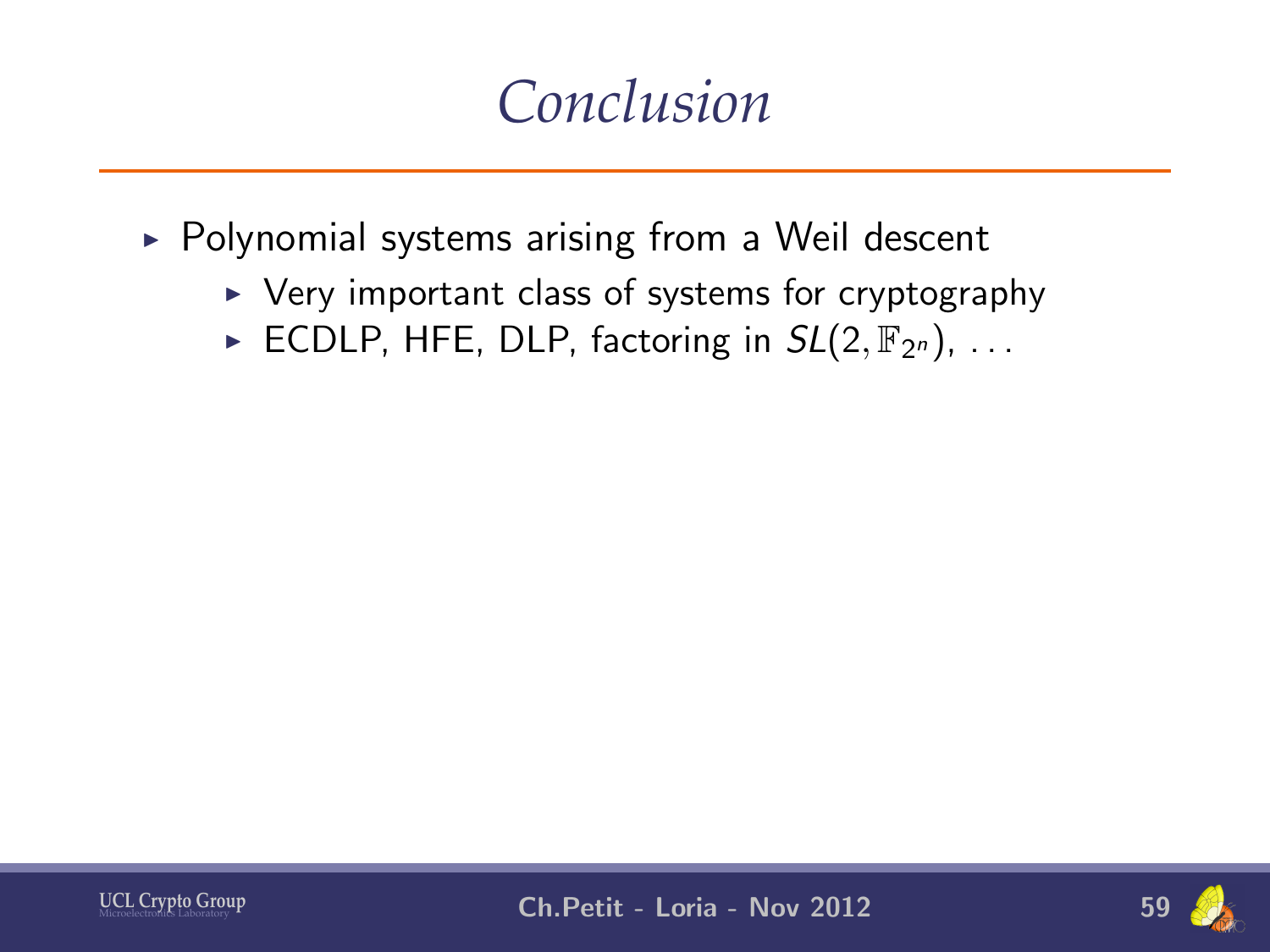#### *Conclusion*

- $\triangleright$  Polynomial systems arising from a Weil descent
	- $\triangleright$  Very important class of systems for cryptography
	- ECDLP, HFE, DLP, factoring in  $SL(2, \mathbb{F}_{2^n})$ , ...
- $\triangleright$  ECDLP subexponential for binary curves?
	- $\triangleright$  Reasonable evidence under heuristic assumption
	- ► Diem's algorithm would beat BSGS for  $n \geq 2000$
	- $\triangleright$  NIST curves remain safe so far
	- $\triangleright$  Extension to any "small" characteristic field

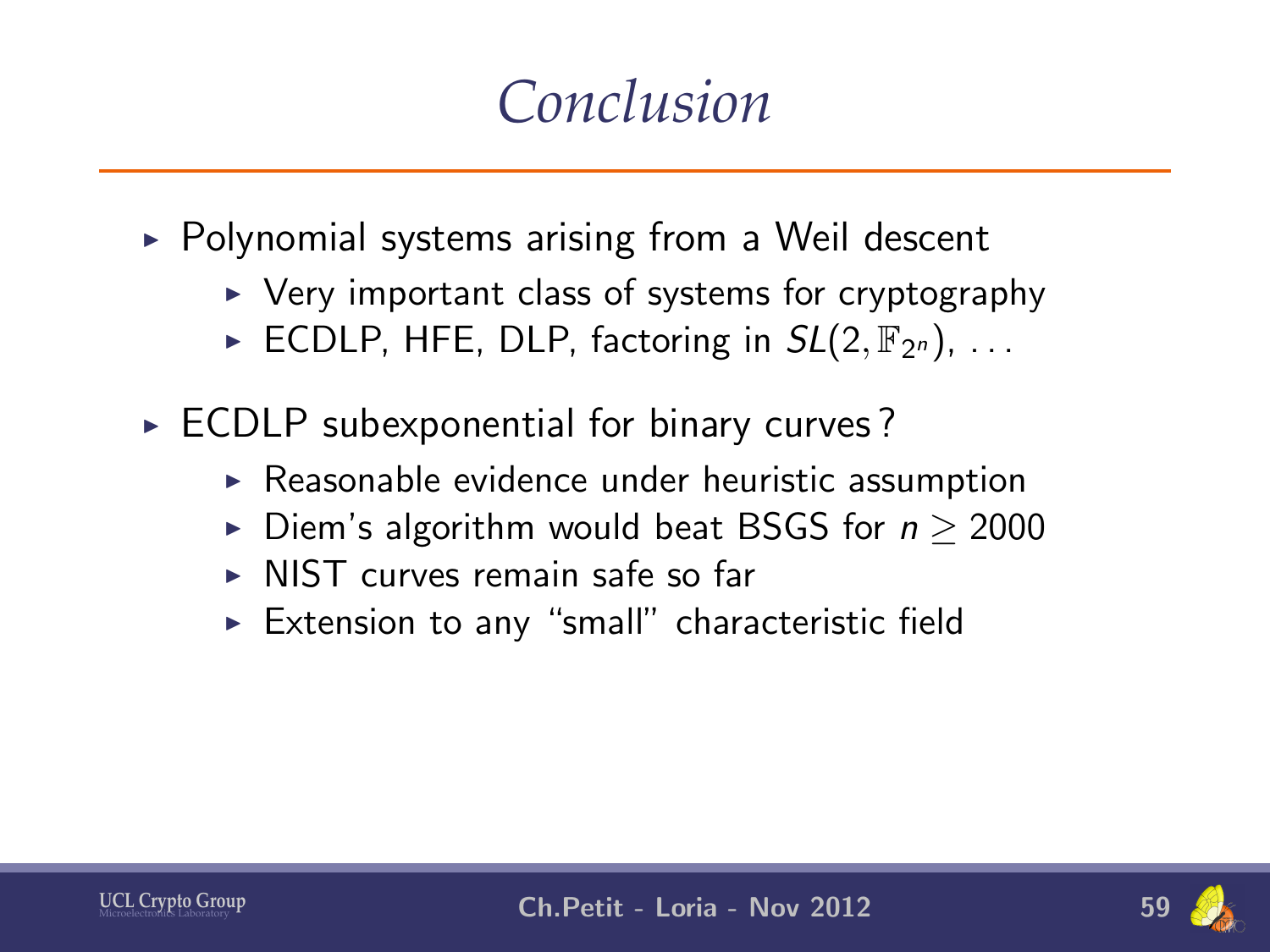#### *Conclusion*

- $\triangleright$  Polynomial systems arising from a Weil descent
	- $\triangleright$  Very important class of systems for cryptography
	- ECDLP, HFE, DLP, factoring in  $SL(2, \mathbb{F}_{2^n})$ , ...
- $\triangleright$  ECDLP subexponential for binary curves?
	- $\triangleright$  Reasonable evidence under heuristic assumption
	- ► Diem's algorithm would beat BSGS for  $n \ge 2000$
	- $\triangleright$  NIST curves remain safe so far
	- $\triangleright$  Extension to any "small" characteristic field
- $\blacktriangleright$  Future work
	- $\triangleright$  Better algorithms, remove heuristic assumptions
	- $\triangleright$  Extension to prime fields?

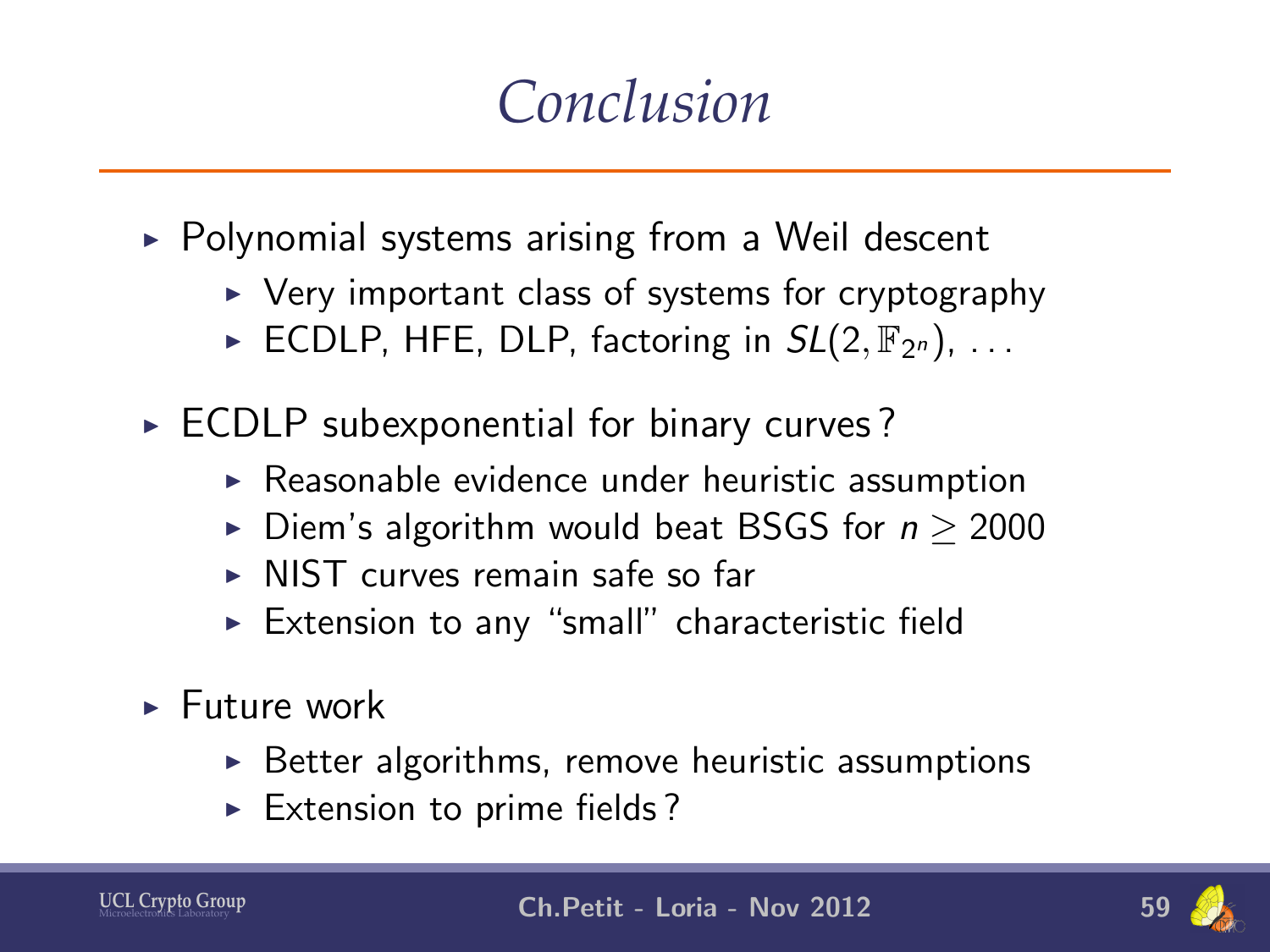*References*

- $\triangleright$  JC Faugère, L Perret, C Petit, G Renault, Improving the complexity of index calculus for elliptic curves over binary fields.
- $\triangleright$  C Petit, JJ Quisquater. On polynomial systems arising from a Weil descent.



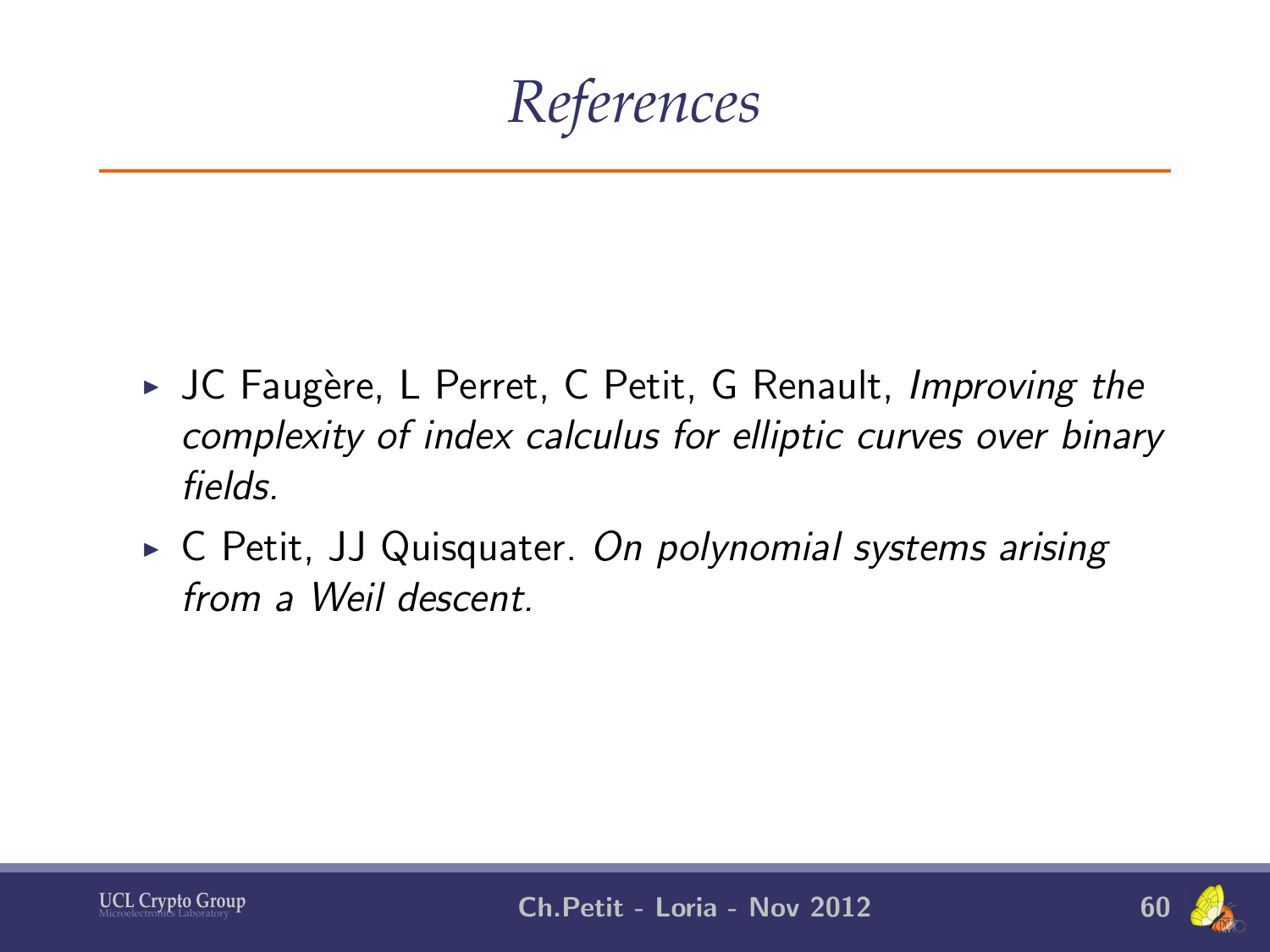*References*

- ► [B65] B Buchberger. Ein Algorithmus zum Auffinden der Basiselemente des Restklassenringes nach einem nulldimensionalen Polynomideal.
- ► [L83] D Lazard. Gröbner-bases, Gaussian elimination and resolution of systems of algebraic equations.
- $\blacktriangleright$  [F99] JC Faugère. A new efficient algorithm for computing Gröbner bases (F4).
- $\blacktriangleright$  [F02] JC Faugère. A new efficient algorithm for computing Gröbner bases without reduction to zero (F5).
- ► [FGLM93] JC Faugère, P Gianni, D Lazard, T Mora. Efficient Computation of Zero-Dimensional Gröbner Bases by Change of Ordering

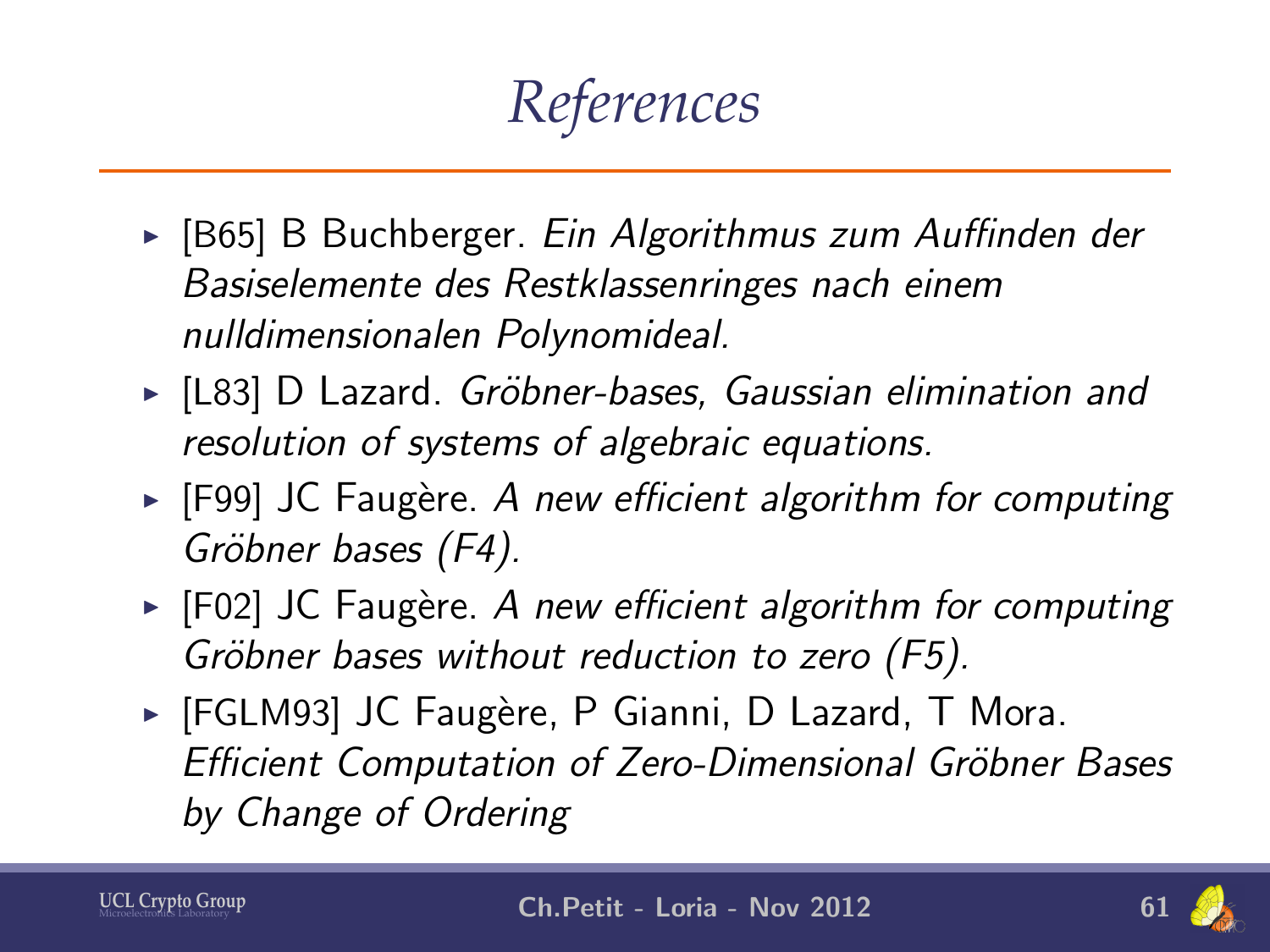## *References*

- ▶ [BFS04] M Bardet, JC Faugère, B Salvy. On the complexity of Gröbner basis computation of semi-regular overdetermined algebraic equations.
- ► [BFS05] M Bardet, JC Faugère, B Salvy. Asymptotic Expansion of the Degree of Regularity for Semi-Regular Systems of Equations.
- $\triangleright$  [DG10] V Dubois and N Gama. The Degree of Regularity of HFE Systems.
- $\triangleright$  [DH11] J Ding and T Hodges. Inverting HFE Systems Is Quasi-Polynomial for All Fields.
- $\triangleright$  [B70] E Berlekamp. Factoring polynomials over large finite fields.

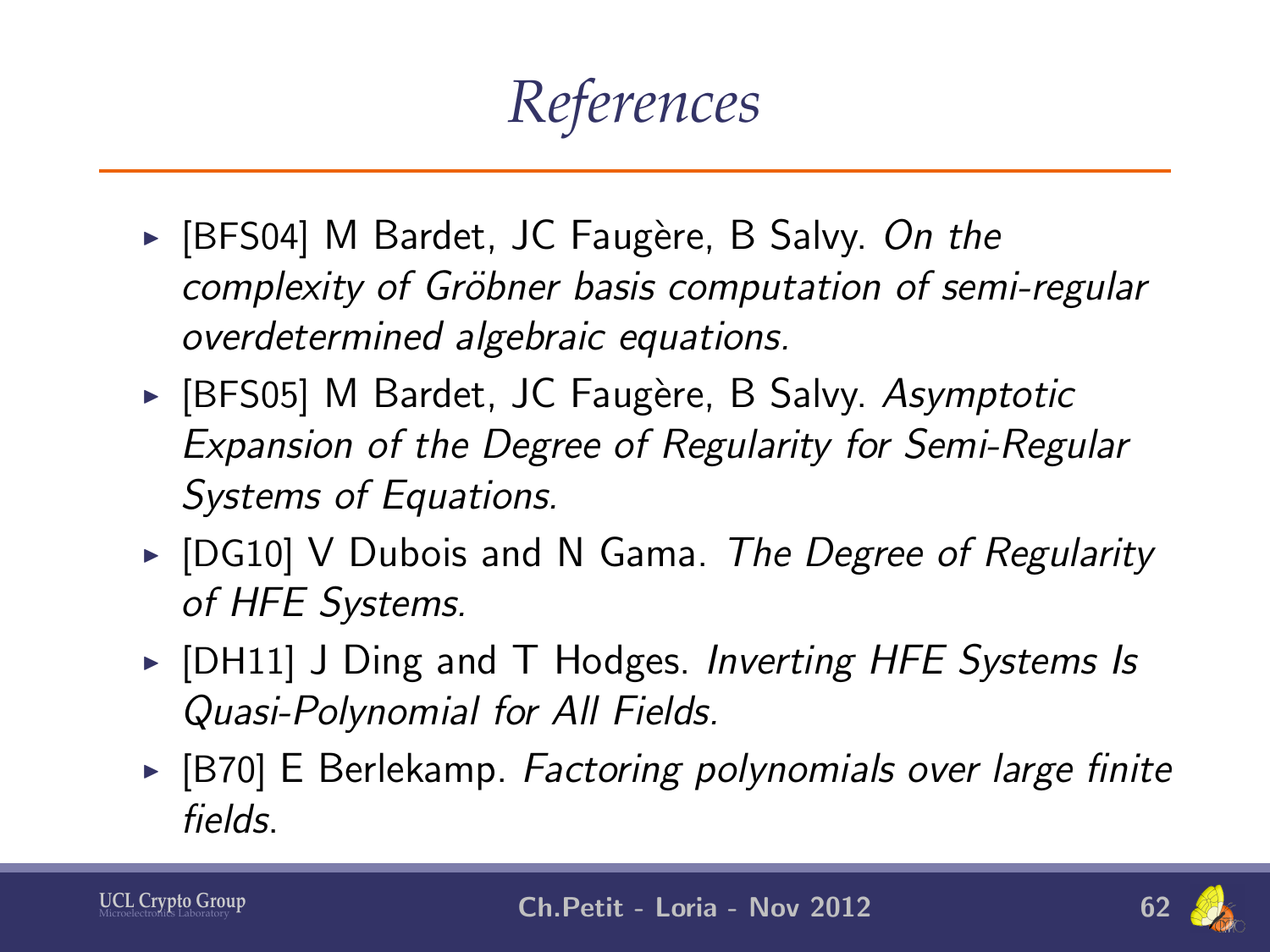*References*

- $\triangleright$  [A79] L Adleman. A Subexponential Algorithm for the Discrete Logarithm Problem with Applications to Cryptography.
- $\triangleright$  [C84] D Coppersmith. Fast evaluation of logarithms in fields of characteristic two.
- $\triangleright$  [A94] L Adleman. The function field sieve.
- ► [AH99] L Adleman and MD Huang. Function Field Sieve Method for Discrete Logarithms over Finite Fields.
- $\triangleright$  [ADH94] L Adleman, J DeMarrais, MD Huang. A subexponential algorithm for discrete logarithms over the rational subgroup of the jacobians of large genus hyperelliptic curves over finite fields.

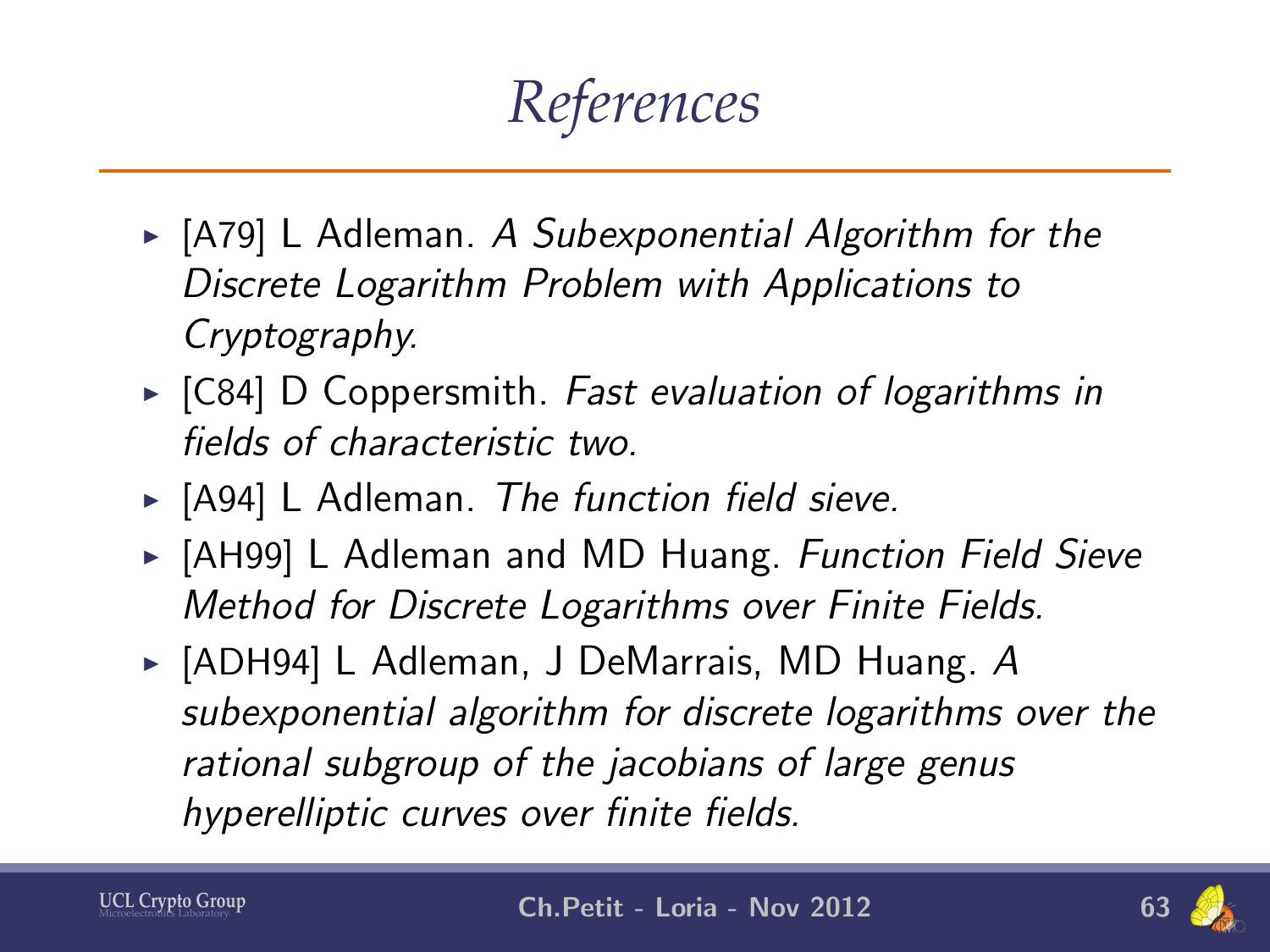*References*

- $\triangleright$  [G00] P Gaudry. An algorithm for solving the discrete log problem on hyperelliptic curves.
- ► [G07] P Gaudry, E Thomé, N Thériault, C Diem. A double large prime variation for small genus hyperelliptic index calculus.
- $\triangleright$  [S04] I Semaev. Summation polynomials and the discrete logarithm problem on elliptic curves.
- $\triangleright$  [G09] P Gaudry. Index calculus for abelian varieties of small dimension and the elliptic curve discrete logarithm problem.
- $\triangleright$  [D11] C Diem. On the discrete logarithm problem in elliptic curves.

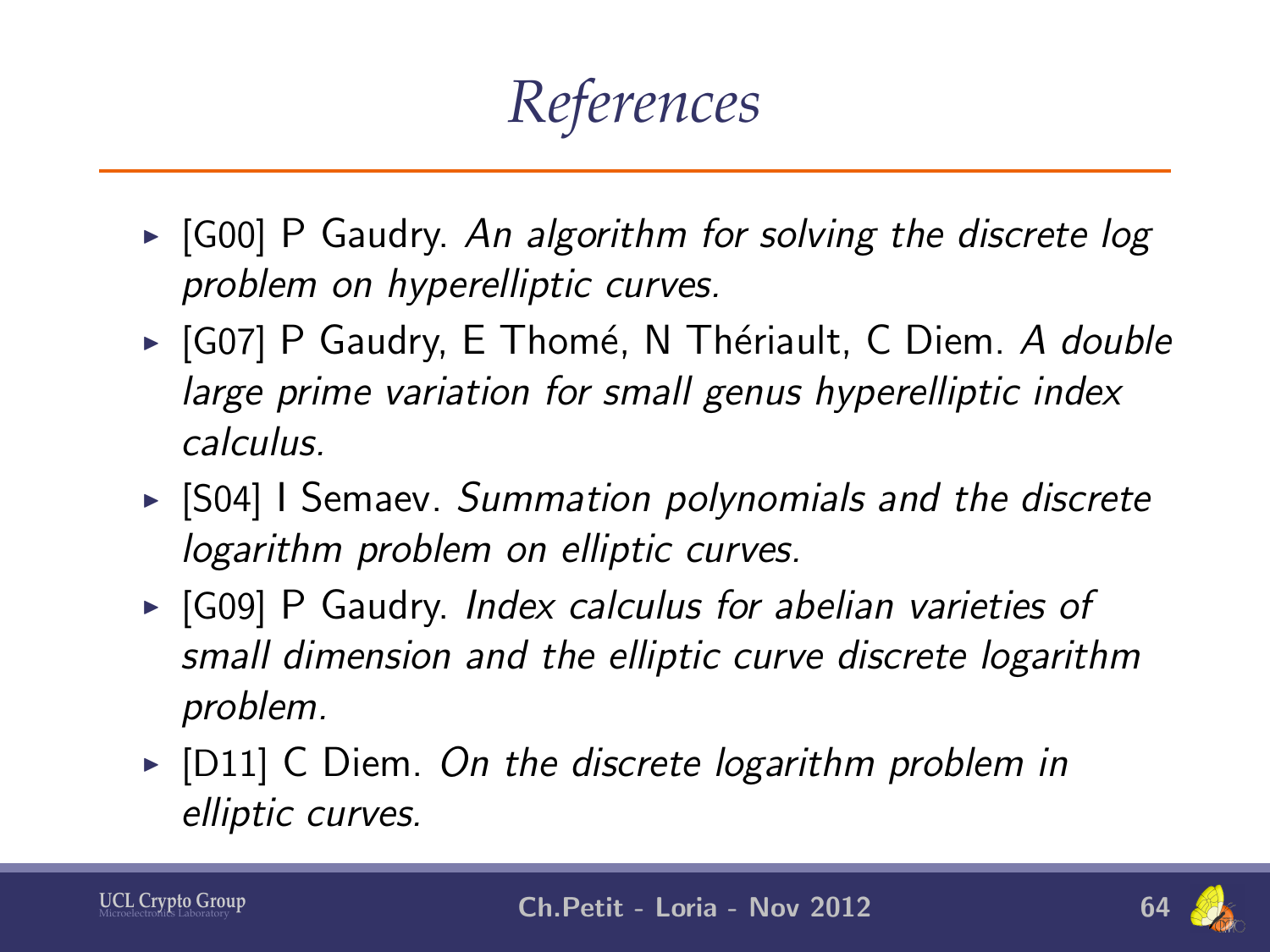*References*

- $\triangleright$  [D11b] C Diem. On the discrete logarithm problem in elliptic curves (II).
- $\blacktriangleright$  [P11] C Petit. Towards factoring in SL(2,  $\mathbb{F}_{2^n}$ ).
- $\triangleright$  [FPPR11] JC Faugère, C Petit, L Perret, G Renault, New subexponential algorithms for factoring in  $SL(2,\mathbb{F}_{2^n})$
- $\triangleright$  [B92] L Babai, A Seress, On the diameter of permutation groups
- $\triangleright$  [H08] H Helfgott, Growth and generation in SL2(Z/pZ)
- $\triangleright$  [Z91] G Zémor. Hash functions and Cayley graphs
- I [TZ94] JP Tillich, G Zémor. Group-theoretic hash functions.